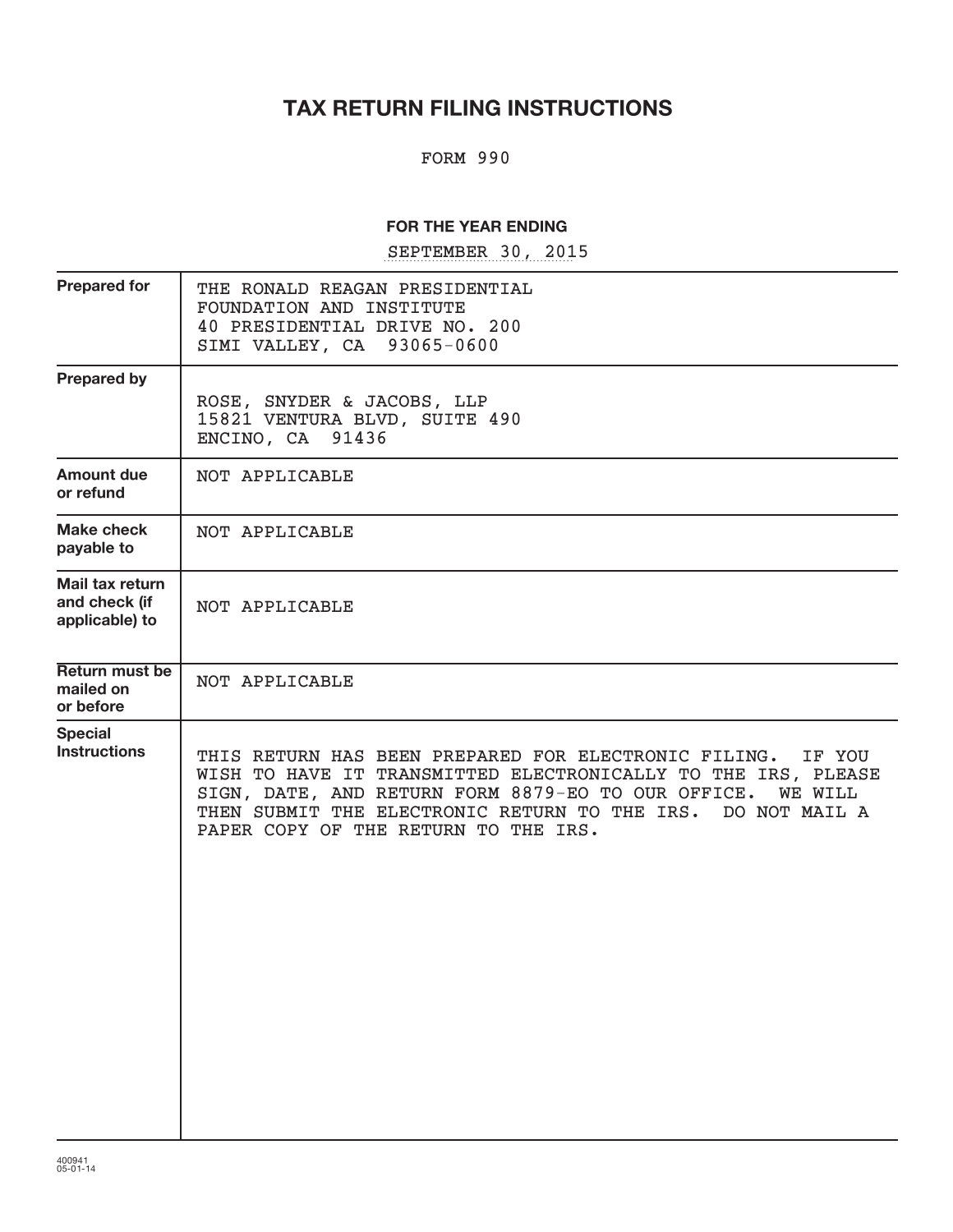| Form 8879-EO                                                                   | <b>IRS e-file Signature Authorization<br/>for an Exempt Organization</b>                                                                                                                                                                                                                                                                                                                                                                                                                                                                                                                                                                                                                                                                                                                                                                                                                                                                                                                                                                                                                                                                                                                                                                                                                                                                                                                                                                                                                                                                                                                                                                                                                                                                                                                                                                         |                 | OMB No. 1545-1878                                          |
|--------------------------------------------------------------------------------|--------------------------------------------------------------------------------------------------------------------------------------------------------------------------------------------------------------------------------------------------------------------------------------------------------------------------------------------------------------------------------------------------------------------------------------------------------------------------------------------------------------------------------------------------------------------------------------------------------------------------------------------------------------------------------------------------------------------------------------------------------------------------------------------------------------------------------------------------------------------------------------------------------------------------------------------------------------------------------------------------------------------------------------------------------------------------------------------------------------------------------------------------------------------------------------------------------------------------------------------------------------------------------------------------------------------------------------------------------------------------------------------------------------------------------------------------------------------------------------------------------------------------------------------------------------------------------------------------------------------------------------------------------------------------------------------------------------------------------------------------------------------------------------------------------------------------------------------------|-----------------|------------------------------------------------------------|
|                                                                                | For calendar year 2014, or fiscal year beginning $\overline{OCT}$ 1 , 2014, and ending $\overline{SEP}$ 30 ,20 15                                                                                                                                                                                                                                                                                                                                                                                                                                                                                                                                                                                                                                                                                                                                                                                                                                                                                                                                                                                                                                                                                                                                                                                                                                                                                                                                                                                                                                                                                                                                                                                                                                                                                                                                |                 |                                                            |
|                                                                                | Do not send to the IRS. Keep for your records.                                                                                                                                                                                                                                                                                                                                                                                                                                                                                                                                                                                                                                                                                                                                                                                                                                                                                                                                                                                                                                                                                                                                                                                                                                                                                                                                                                                                                                                                                                                                                                                                                                                                                                                                                                                                   |                 | 2014                                                       |
| Department of the Treasury<br>Internal Revenue Service                         | Information about Form 8879-EO and its instructions is at www.irs.gov/form8879eo.                                                                                                                                                                                                                                                                                                                                                                                                                                                                                                                                                                                                                                                                                                                                                                                                                                                                                                                                                                                                                                                                                                                                                                                                                                                                                                                                                                                                                                                                                                                                                                                                                                                                                                                                                                |                 |                                                            |
| Name of exempt organization                                                    |                                                                                                                                                                                                                                                                                                                                                                                                                                                                                                                                                                                                                                                                                                                                                                                                                                                                                                                                                                                                                                                                                                                                                                                                                                                                                                                                                                                                                                                                                                                                                                                                                                                                                                                                                                                                                                                  |                 | <b>Employer identification number</b>                      |
| FOUNDATION AND INSTITUTE                                                       | THE RONALD REAGAN PRESIDENTIAL                                                                                                                                                                                                                                                                                                                                                                                                                                                                                                                                                                                                                                                                                                                                                                                                                                                                                                                                                                                                                                                                                                                                                                                                                                                                                                                                                                                                                                                                                                                                                                                                                                                                                                                                                                                                                   |                 | 77-0054631                                                 |
| Name and title of officer<br><b>GLENN BAKER</b><br>CHIEF FIN OFFICER<br>Part I | Type of Return and Return Information (Whole Dollars Only)                                                                                                                                                                                                                                                                                                                                                                                                                                                                                                                                                                                                                                                                                                                                                                                                                                                                                                                                                                                                                                                                                                                                                                                                                                                                                                                                                                                                                                                                                                                                                                                                                                                                                                                                                                                       |                 |                                                            |
|                                                                                | Check the box for the return for which you are using this Form 8879-EO and enter the applicable amount, if any, from the return. If you check the box                                                                                                                                                                                                                                                                                                                                                                                                                                                                                                                                                                                                                                                                                                                                                                                                                                                                                                                                                                                                                                                                                                                                                                                                                                                                                                                                                                                                                                                                                                                                                                                                                                                                                            |                 |                                                            |
| than 1 line in Part I.                                                         | on line 1a, 2a, 3a, 4a, or 5a, below, and the amount on that line for the return being filed with this form was blank, then leave line 1b, 2b, 3b, 4b, or 5b,<br>whichever is applicable, blank (do not enter -0-). But, if you entered -0- on the return, then enter -0- on the applicable line below. Do not complete more                                                                                                                                                                                                                                                                                                                                                                                                                                                                                                                                                                                                                                                                                                                                                                                                                                                                                                                                                                                                                                                                                                                                                                                                                                                                                                                                                                                                                                                                                                                     |                 |                                                            |
| 1a Form 990 check here                                                         | $\blacktriangleright$ $\mathbf{X}$<br><b>b</b> Total revenue, if any (Form 990, Part VIII, column (A), line 12)  1b $22,868,459$ .                                                                                                                                                                                                                                                                                                                                                                                                                                                                                                                                                                                                                                                                                                                                                                                                                                                                                                                                                                                                                                                                                                                                                                                                                                                                                                                                                                                                                                                                                                                                                                                                                                                                                                               |                 |                                                            |
| 2a Form 990-EZ check here                                                      |                                                                                                                                                                                                                                                                                                                                                                                                                                                                                                                                                                                                                                                                                                                                                                                                                                                                                                                                                                                                                                                                                                                                                                                                                                                                                                                                                                                                                                                                                                                                                                                                                                                                                                                                                                                                                                                  |                 |                                                            |
| 3a Form 1120-POL check here                                                    |                                                                                                                                                                                                                                                                                                                                                                                                                                                                                                                                                                                                                                                                                                                                                                                                                                                                                                                                                                                                                                                                                                                                                                                                                                                                                                                                                                                                                                                                                                                                                                                                                                                                                                                                                                                                                                                  |                 |                                                            |
| 4a Form 990-PF check here                                                      | b Tax based on investment income (Form 990-PF, Part VI, line 5)  4b ______________________                                                                                                                                                                                                                                                                                                                                                                                                                                                                                                                                                                                                                                                                                                                                                                                                                                                                                                                                                                                                                                                                                                                                                                                                                                                                                                                                                                                                                                                                                                                                                                                                                                                                                                                                                       |                 |                                                            |
| 5a Form 8868 check here                                                        |                                                                                                                                                                                                                                                                                                                                                                                                                                                                                                                                                                                                                                                                                                                                                                                                                                                                                                                                                                                                                                                                                                                                                                                                                                                                                                                                                                                                                                                                                                                                                                                                                                                                                                                                                                                                                                                  |                 |                                                            |
| Part II                                                                        | <b>Declaration and Signature Authorization of Officer</b>                                                                                                                                                                                                                                                                                                                                                                                                                                                                                                                                                                                                                                                                                                                                                                                                                                                                                                                                                                                                                                                                                                                                                                                                                                                                                                                                                                                                                                                                                                                                                                                                                                                                                                                                                                                        |                 |                                                            |
| Officer's PIN: check one box only                                              | Under penalties of perjury, I declare that I am an officer of the above organization and that I have examined a copy of the organization's 2014<br>electronic return and accompanying schedules and statements and to the best of my knowledge and belief, they are true, correct, and complete. I<br>further declare that the amount in Part I above is the amount shown on the copy of the organization's electronic return. I consent to allow my<br>intermediate service provider, transmitter, or electronic return originator (ERO) to send the organization's return to the IRS and to receive from the IRS<br>(a) an acknowledgement of receipt or reason for rejection of the transmission, (b) the reason for any delay in processing the return or refund, and (c)<br>the date of any refund. If applicable, I authorize the U.S. Treasury and its designated Financial Agent to initiate an electronic funds withdrawal (direct<br>debit) entry to the financial institution account indicated in the tax preparation software for payment of the organization's federal taxes owed on this<br>return, and the financial institution to debit the entry to this account. To revoke a payment, I must contact the U.S. Treasury Financial Agent at<br>1-888-353-4537 no later than 2 business days prior to the payment (settlement) date. I also authorize the financial institutions involved in the<br>processing of the electronic payment of taxes to receive confidential information necessary to answer inquiries and resolve issues related to the<br>payment. I have selected a personal identification number (PIN) as my signature for the organization's electronic return and, if applicable, the<br>organization's consent to electronic funds withdrawal.<br>X lauthorize ROSE, SNYDER & JACOBS, LLP<br>ERO firm name | to enter my PIN | 12345<br>Enter five numbers, but<br>do not enter all zeros |
|                                                                                | as my signature on the organization's tax year 2014 electronically filed return. If I have indicated within this return that a copy of the return<br>is being filed with a state agency(ies) regulating charities as part of the IRS Fed/State program, I also authorize the aforementioned ERO to<br>enter my PIN on the return's disclosure consent screen.<br>As an officer of the organization, I will enter my PIN as my signature on the organization's tax year 2014 electronically filed return. If I have                                                                                                                                                                                                                                                                                                                                                                                                                                                                                                                                                                                                                                                                                                                                                                                                                                                                                                                                                                                                                                                                                                                                                                                                                                                                                                                               |                 |                                                            |
|                                                                                | indicated within this return that a copy of the return is being filed with a state agency(ies) regulating charities as part of the IRS Fed/State<br>program, I will enter my PIN on the return's disclosure consent screen.                                                                                                                                                                                                                                                                                                                                                                                                                                                                                                                                                                                                                                                                                                                                                                                                                                                                                                                                                                                                                                                                                                                                                                                                                                                                                                                                                                                                                                                                                                                                                                                                                      |                 |                                                            |
| Officer's signature                                                            | Date $\blacktriangleright$<br><u> 1989 - Andrea Andrew Maria (h. 1989).</u>                                                                                                                                                                                                                                                                                                                                                                                                                                                                                                                                                                                                                                                                                                                                                                                                                                                                                                                                                                                                                                                                                                                                                                                                                                                                                                                                                                                                                                                                                                                                                                                                                                                                                                                                                                      |                 |                                                            |
|                                                                                | <b>Part III Certification and Authentication</b>                                                                                                                                                                                                                                                                                                                                                                                                                                                                                                                                                                                                                                                                                                                                                                                                                                                                                                                                                                                                                                                                                                                                                                                                                                                                                                                                                                                                                                                                                                                                                                                                                                                                                                                                                                                                 |                 |                                                            |
|                                                                                | ERO's EFIN/PIN. Enter your six-digit electronic filing identification                                                                                                                                                                                                                                                                                                                                                                                                                                                                                                                                                                                                                                                                                                                                                                                                                                                                                                                                                                                                                                                                                                                                                                                                                                                                                                                                                                                                                                                                                                                                                                                                                                                                                                                                                                            |                 |                                                            |
|                                                                                | 96785312851<br>number (EFIN) followed by your five-digit self-selected PIN.<br>do not enter all zeros                                                                                                                                                                                                                                                                                                                                                                                                                                                                                                                                                                                                                                                                                                                                                                                                                                                                                                                                                                                                                                                                                                                                                                                                                                                                                                                                                                                                                                                                                                                                                                                                                                                                                                                                            |                 |                                                            |
| e-file Providers for Business Returns.                                         | I certify that the above numeric entry is my PIN, which is my signature on the 2014 electronically filed return for the organization indicated above. I<br>confirm that I am submitting this return in accordance with the requirements of Pub. 4163, Modernized e-File (MeF) Information for Authorized IRS                                                                                                                                                                                                                                                                                                                                                                                                                                                                                                                                                                                                                                                                                                                                                                                                                                                                                                                                                                                                                                                                                                                                                                                                                                                                                                                                                                                                                                                                                                                                     |                 |                                                            |
| ERO's signature $\blacktriangleright$                                          | Date $\triangleright$ 07/28/16                                                                                                                                                                                                                                                                                                                                                                                                                                                                                                                                                                                                                                                                                                                                                                                                                                                                                                                                                                                                                                                                                                                                                                                                                                                                                                                                                                                                                                                                                                                                                                                                                                                                                                                                                                                                                   |                 |                                                            |

**ERO Must Retain This Form - See Instructions Do Not Submit This Form To the IRS Unless Requested To Do So**

423051 09-29-14 **For Paperwork Reduction Act Notice, see instructions.** LHA Form (2014) **8879-EO**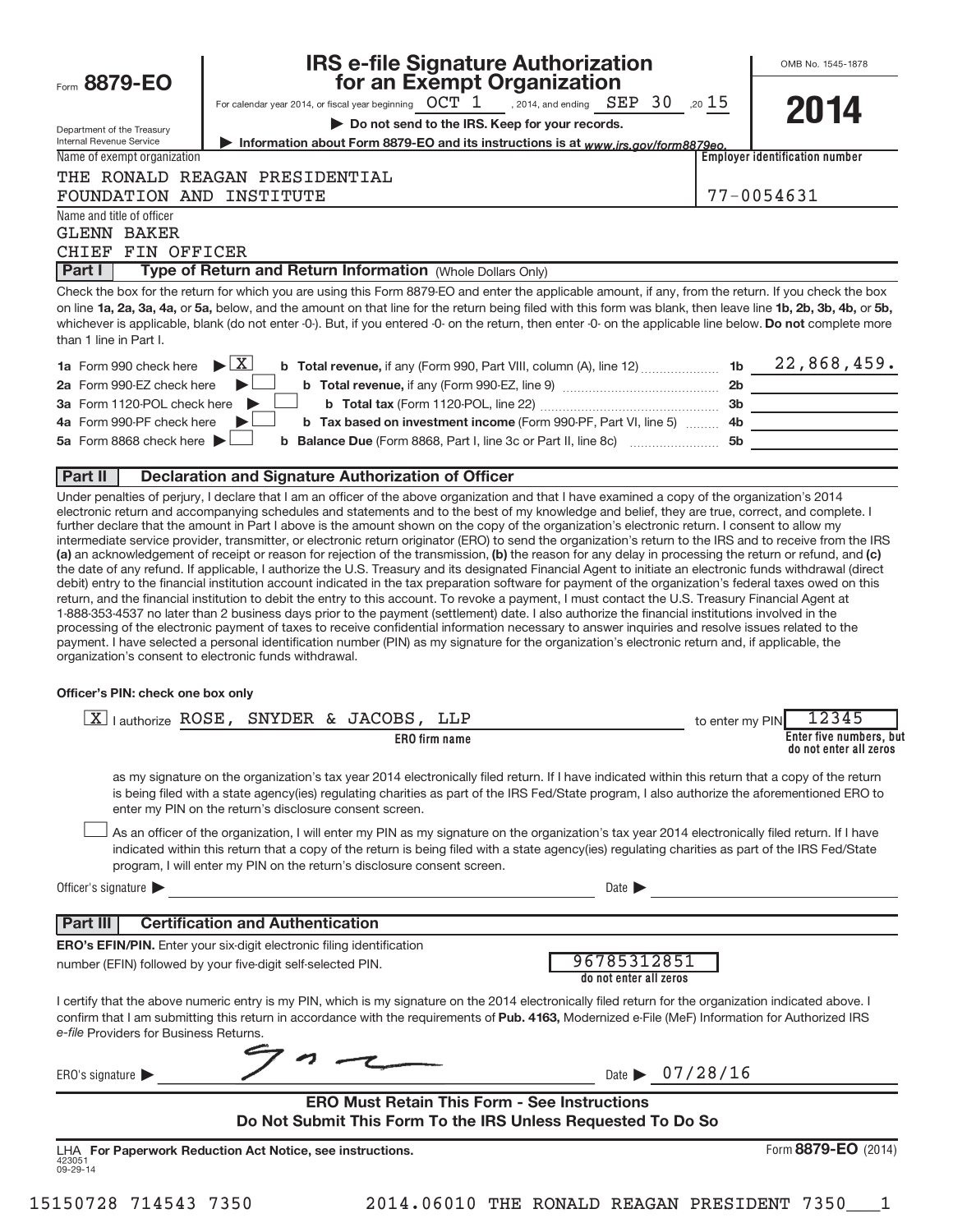|                                |                                  |                                                                                                                                                                            |                                                                            |            |            |             |                     |                             | EXTENDED TO AUGUST 15, 2016                                                                        |                                  |                   |                                                     |                                                                      |            |                  |
|--------------------------------|----------------------------------|----------------------------------------------------------------------------------------------------------------------------------------------------------------------------|----------------------------------------------------------------------------|------------|------------|-------------|---------------------|-----------------------------|----------------------------------------------------------------------------------------------------|----------------------------------|-------------------|-----------------------------------------------------|----------------------------------------------------------------------|------------|------------------|
|                                |                                  |                                                                                                                                                                            |                                                                            |            |            |             |                     |                             | <b>Return of Organization Exempt From Income Tax</b>                                               |                                  |                   |                                                     | OMB No. 1545-0047                                                    |            |                  |
| Form                           |                                  | 990                                                                                                                                                                        |                                                                            |            |            |             |                     |                             | Under section 501(c), 527, or 4947(a)(1) of the Internal Revenue Code (except private foundations) |                                  |                   |                                                     |                                                                      |            |                  |
|                                |                                  | Department of the Treasury                                                                                                                                                 |                                                                            |            |            |             |                     |                             | Do not enter social security numbers on this form as it may be made public.                        |                                  |                   |                                                     | <b>Open to Public</b>                                                |            |                  |
|                                |                                  | Internal Revenue Service                                                                                                                                                   |                                                                            |            |            |             |                     |                             | Information about Form 990 and its instructions is at www.irs.gov/form990.                         |                                  |                   |                                                     |                                                                      | Inspection |                  |
|                                |                                  | A For the 2014 calendar year, or tax year beginning $OCT$ 1, $2014$                                                                                                        |                                                                            |            |            |             |                     |                             | and ending $SEP$ 30,                                                                               |                                  |                   | 2015                                                |                                                                      |            |                  |
|                                | <b>B</b> Check if<br>applicable: | C Name of organization                                                                                                                                                     | THE RONALD REAGAN PRESIDENTIAL                                             |            |            |             |                     |                             |                                                                                                    |                                  |                   |                                                     | D Employer identification number                                     |            |                  |
|                                | Address<br>change                |                                                                                                                                                                            | FOUNDATION AND INSTITUTE                                                   |            |            |             |                     |                             |                                                                                                    |                                  |                   |                                                     |                                                                      |            |                  |
|                                | Name<br>change                   |                                                                                                                                                                            | Doing business as                                                          |            |            |             |                     |                             |                                                                                                    |                                  |                   | 77-0054631                                          |                                                                      |            |                  |
|                                | Initial<br>return                |                                                                                                                                                                            | Number and street (or P.O. box if mail is not delivered to street address) |            |            |             |                     |                             | Room/suite                                                                                         |                                  |                   | E Telephone number                                  |                                                                      |            |                  |
|                                | Final<br>return/                 |                                                                                                                                                                            | 40 PRESIDENTIAL DRIVE                                                      |            |            |             |                     |                             | 200                                                                                                |                                  |                   | (805)                                               | $522 - 2977$                                                         |            |                  |
|                                | termin-<br>ated                  |                                                                                                                                                                            | City or town, state or province, country, and ZIP or foreign postal code   |            |            |             |                     |                             |                                                                                                    | G Gross receipts \$              |                   |                                                     | 31, 353, 968.                                                        |            |                  |
|                                | Amended<br>return                |                                                                                                                                                                            | SIMI VALLEY, CA 93065-0600                                                 |            |            |             |                     |                             |                                                                                                    |                                  |                   | H(a) Is this a group return                         |                                                                      |            |                  |
|                                | Applica-<br>tion<br>pending      | F Name and address of principal officer: JOHN HEUBUSCH                                                                                                                     |                                                                            |            |            |             |                     |                             |                                                                                                    |                                  |                   |                                                     | for subordinates? $\boxed{\phantom{a}}$ Yes $\boxed{\phantom{a}}$ No |            |                  |
|                                |                                  | 40 PRESIDENTIAL DR, SIMI VALLEY,                                                                                                                                           |                                                                            |            |            |             |                     | CA                          | 93065                                                                                              |                                  |                   |                                                     | $H(b)$ Are all subordinates included? $\Box$ Yes                     |            | l No             |
|                                |                                  | <b>I</b> Tax-exempt status: $X \over 301(c)(3)$                                                                                                                            |                                                                            | $501(c)$ ( |            |             | $\sum$ (insert no.) | $4947(a)(1)$ or             | 527                                                                                                |                                  |                   |                                                     | If "No," attach a list. (see instructions)                           |            |                  |
|                                |                                  | J Website: WWW.REAGANFOUNDATION.ORG                                                                                                                                        |                                                                            |            |            |             |                     |                             |                                                                                                    |                                  |                   | $H(c)$ Group exemption number $\blacktriangleright$ |                                                                      |            |                  |
|                                | Part I                           | <b>K</b> Form of organization: $\boxed{\mathbf{X}}$ Corporation<br><b>Summary</b>                                                                                          |                                                                            |            | Trust      | Association |                     | Other $\blacktriangleright$ |                                                                                                    |                                  |                   |                                                     | L Year of formation: $1985$ M State of legal domicile: $CA$          |            |                  |
|                                |                                  | Briefly describe the organization's mission or most significant activities: SEE SCHEDULE O                                                                                 |                                                                            |            |            |             |                     |                             |                                                                                                    |                                  |                   |                                                     |                                                                      |            |                  |
|                                | 1                                |                                                                                                                                                                            |                                                                            |            |            |             |                     |                             |                                                                                                    |                                  |                   |                                                     |                                                                      |            |                  |
| Activities & Governance        | $\mathbf{2}$                     | Check this box $\blacktriangleright$ $\Box$ if the organization discontinued its operations or disposed of more than 25% of its net assets.                                |                                                                            |            |            |             |                     |                             |                                                                                                    |                                  |                   |                                                     |                                                                      |            |                  |
|                                | 3                                | Number of voting members of the governing body (Part VI, line 1a)                                                                                                          |                                                                            |            |            |             |                     |                             |                                                                                                    |                                  |                   | 3                                                   |                                                                      |            | 26               |
|                                | 4                                |                                                                                                                                                                            |                                                                            |            |            |             |                     |                             |                                                                                                    |                                  |                   | $\overline{\mathbf{4}}$                             |                                                                      |            | $\overline{26}$  |
|                                | 5                                |                                                                                                                                                                            |                                                                            |            |            |             |                     |                             |                                                                                                    |                                  |                   | 5                                                   |                                                                      |            | 116              |
|                                | 6                                |                                                                                                                                                                            |                                                                            |            |            |             |                     |                             |                                                                                                    |                                  |                   | $\bf 6$                                             |                                                                      |            | <sup>0</sup>     |
|                                |                                  |                                                                                                                                                                            |                                                                            |            |            |             |                     |                             |                                                                                                    |                                  |                   | 7a                                                  |                                                                      | 39,694.    |                  |
|                                |                                  |                                                                                                                                                                            |                                                                            |            |            |             |                     |                             |                                                                                                    |                                  |                   | 7b                                                  |                                                                      |            | 360.             |
|                                |                                  |                                                                                                                                                                            |                                                                            |            |            |             |                     |                             |                                                                                                    |                                  | <b>Prior Year</b> |                                                     | <b>Current Year</b>                                                  |            |                  |
|                                | 8                                |                                                                                                                                                                            |                                                                            |            |            |             |                     |                             |                                                                                                    | 18,602,993.                      |                   |                                                     | 13,724,309.                                                          |            |                  |
| Revenue                        | 9                                | Program service revenue (Part VIII, line 2g)                                                                                                                               |                                                                            |            |            |             |                     |                             |                                                                                                    |                                  |                   | 3, 259, 638.<br>2,651,526.                          | 2,465,646.<br>4,130,049.                                             |            |                  |
|                                | 10                               |                                                                                                                                                                            |                                                                            |            |            |             |                     |                             |                                                                                                    |                                  |                   | 2,847,819.                                          | 2,548,455.                                                           |            |                  |
|                                | 11<br>12                         | Other revenue (Part VIII, column (A), lines 5, 6d, 8c, 9c, 10c, and 11e)<br>Total revenue - add lines 8 through 11 (must equal Part VIII, column (A), line 12)             |                                                                            |            |            |             |                     |                             |                                                                                                    | 27, 361, 976.                    |                   |                                                     | 22,868,459.                                                          |            |                  |
|                                | 13                               | Grants and similar amounts paid (Part IX, column (A), lines 1-3)                                                                                                           |                                                                            |            |            |             |                     |                             |                                                                                                    |                                  |                   | 616,897.                                            |                                                                      | 686,609.   |                  |
|                                | 14                               | Benefits paid to or for members (Part IX, column (A), line 4)                                                                                                              |                                                                            |            |            |             |                     |                             |                                                                                                    |                                  |                   | 0.                                                  |                                                                      |            | $\overline{0}$ . |
|                                |                                  | 15 Salaries, other compensation, employee benefits (Part IX, column (A), lines 5-10)                                                                                       |                                                                            |            |            |             |                     |                             |                                                                                                    |                                  |                   | 5,580,609.                                          | 5,904,942.                                                           |            |                  |
|                                |                                  |                                                                                                                                                                            |                                                                            |            |            |             |                     |                             |                                                                                                    |                                  |                   | 657, 358.                                           |                                                                      | 750,019.   |                  |
| Expenses                       |                                  |                                                                                                                                                                            |                                                                            |            |            |             |                     |                             |                                                                                                    |                                  |                   |                                                     |                                                                      |            |                  |
|                                |                                  |                                                                                                                                                                            |                                                                            |            |            |             |                     |                             |                                                                                                    | 12,909,147.                      |                   |                                                     | 13, 258, 771.                                                        |            |                  |
|                                | 18                               | Total expenses. Add lines 13-17 (must equal Part IX, column (A), line 25)                                                                                                  |                                                                            |            |            |             |                     |                             |                                                                                                    | 19,764,011.                      |                   |                                                     | 20,600,341.                                                          |            |                  |
|                                | 19                               |                                                                                                                                                                            |                                                                            |            |            |             |                     |                             |                                                                                                    |                                  |                   | 7,597,965.                                          | 2,268,118.                                                           |            |                  |
| Net Assets or<br>Fund Balances |                                  |                                                                                                                                                                            |                                                                            |            |            |             |                     |                             |                                                                                                    | <b>Beginning of Current Year</b> |                   |                                                     | <b>End of Year</b>                                                   |            |                  |
|                                | 20                               | Total assets (Part X, line 16)                                                                                                                                             |                                                                            |            |            |             |                     |                             |                                                                                                    | 292, 433, 726.                   |                   |                                                     | 286, 799, 196.                                                       |            |                  |
|                                | 21                               | Total liabilities (Part X, line 26)                                                                                                                                        |                                                                            |            |            |             |                     |                             |                                                                                                    | 284, 597, 818.                   |                   | 7,835,908.                                          | 8,482,519.<br>278, 316, 677.                                         |            |                  |
|                                | 22<br><b>Part II</b>             | <b>Signature Block</b>                                                                                                                                                     |                                                                            |            |            |             |                     |                             |                                                                                                    |                                  |                   |                                                     |                                                                      |            |                  |
|                                |                                  | Under penalties of perjury, I declare that I have examined this return, including accompanying schedules and statements, and to the best of my knowledge and belief, it is |                                                                            |            |            |             |                     |                             |                                                                                                    |                                  |                   |                                                     |                                                                      |            |                  |
|                                |                                  | true, correct, and complete. Declaration of preparer (other than officer) is based on all information of which preparer has any knowledge.                                 |                                                                            |            |            |             |                     |                             |                                                                                                    |                                  |                   |                                                     |                                                                      |            |                  |
|                                |                                  |                                                                                                                                                                            |                                                                            |            |            |             |                     |                             |                                                                                                    |                                  |                   |                                                     |                                                                      |            |                  |
| Sign                           |                                  |                                                                                                                                                                            | Signature of officer                                                       |            |            |             |                     |                             |                                                                                                    |                                  | Date              |                                                     |                                                                      |            |                  |
| Here                           |                                  |                                                                                                                                                                            | GLENN BAKER,                                                               |            | CHIEF FIN. |             | OFFICER             |                             |                                                                                                    |                                  |                   |                                                     |                                                                      |            |                  |
|                                |                                  |                                                                                                                                                                            | Type or print name and title                                               |            |            |             |                     |                             |                                                                                                    |                                  |                   |                                                     |                                                                      |            |                  |

|          | Print/Type preparer's name                                                                     | Date<br>Preparer's signature | PTIN<br>Check                            |  |  |  |  |  |
|----------|------------------------------------------------------------------------------------------------|------------------------------|------------------------------------------|--|--|--|--|--|
| Paid     | CRAIG M. FRYE                                                                                  |                              | $[07/28/16]$ self-employed $[200090236]$ |  |  |  |  |  |
| Preparer | ROSE, SNYDER & JACOBS, LLP<br>Firm's name                                                      |                              | $45 - 4095250$<br>Firm's EIN             |  |  |  |  |  |
| Use Only | Firm's address 15821 VENTURA BLVD, SUITE 490                                                   |                              |                                          |  |  |  |  |  |
|          | ENCINO, CA 91436                                                                               |                              | Phone no. $(818)$ $461 - 0600$           |  |  |  |  |  |
|          | Yes<br>May the IRS discuss this return with the preparer shown above? (see instructions)<br>No |                              |                                          |  |  |  |  |  |

432001 11-07-14 **For Paperwork Reduction Act Notice, see the separate instructions.**  LHA Form (2014)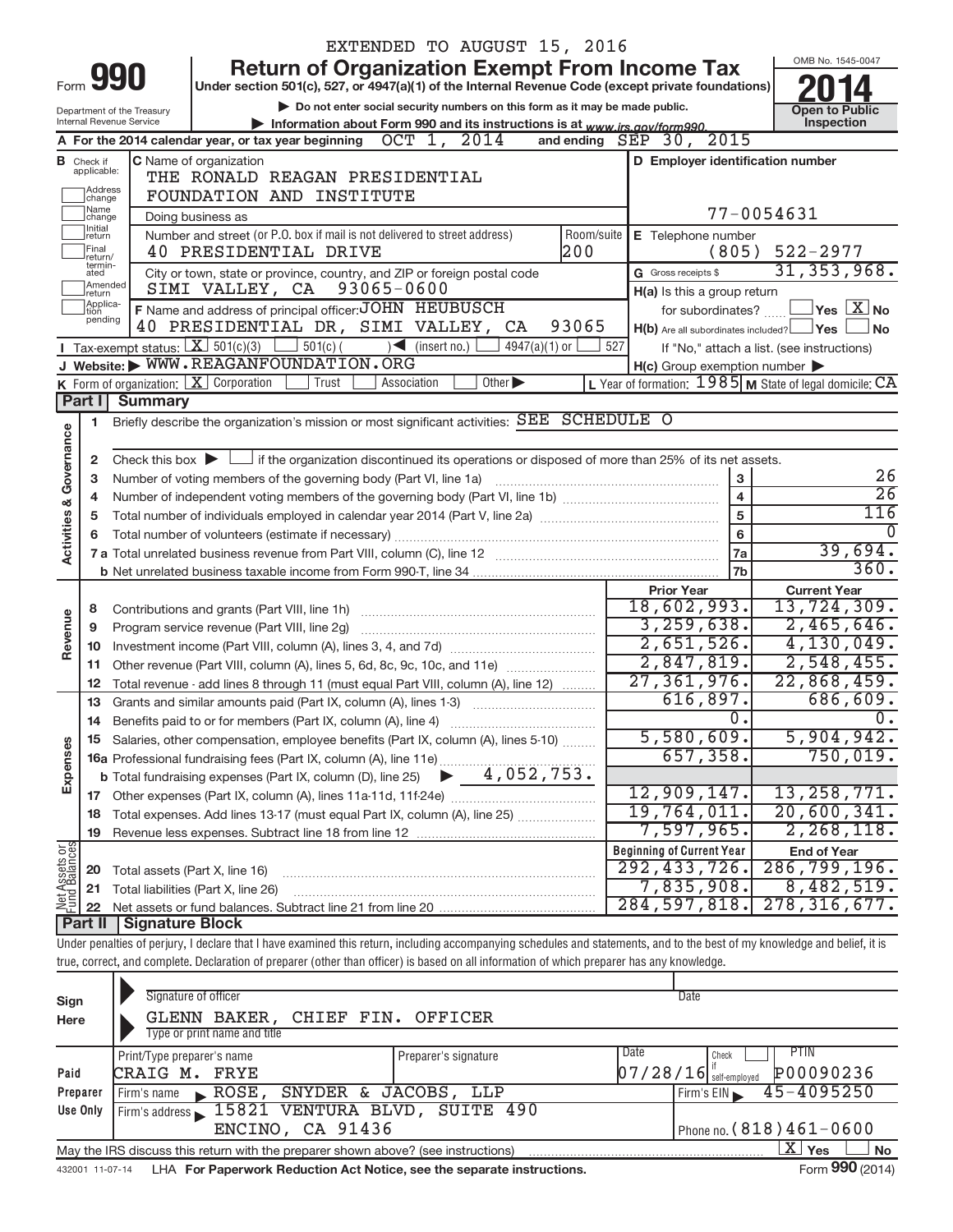|                      | THE RONALD REAGAN PRESIDENTIAL                                                                                                                                                                                                                                                       |                 |                                                |
|----------------------|--------------------------------------------------------------------------------------------------------------------------------------------------------------------------------------------------------------------------------------------------------------------------------------|-----------------|------------------------------------------------|
|                      | FOUNDATION AND INSTITUTE<br>Form 990 (2014)                                                                                                                                                                                                                                          | 77-0054631      | Page 2                                         |
|                      | <b>Part III   Statement of Program Service Accomplishments</b>                                                                                                                                                                                                                       |                 |                                                |
|                      |                                                                                                                                                                                                                                                                                      |                 | $\boxed{\text{X}}$                             |
| 1                    | Briefly describe the organization's mission:<br>THE MISSION OF THE RONALD REAGAN PRESIDENTIAL FOUNDATION AND INSTITUTE                                                                                                                                                               |                 |                                                |
|                      | IS TO PROMOTE RONALD REAGAN'S LEGACY AND THE PRINCIPLES HE CHAMPIONED,                                                                                                                                                                                                               |                 |                                                |
|                      | THROUGH EDUCATIONAL PROGRAMMING, COMMUNITY OUTREACH, PUBLIC SPEECHES                                                                                                                                                                                                                 |                 |                                                |
|                      | AND DEBATES AND EXHIBITRY, WHICH NOT ONLY TEACH VISITORS ABOUT OUR                                                                                                                                                                                                                   |                 |                                                |
| $\overline{2}$       | Did the organization undertake any significant program services during the year which were not listed on                                                                                                                                                                             |                 |                                                |
|                      |                                                                                                                                                                                                                                                                                      |                 | $\overline{\ }$ Yes $\overline{\ \text{X}}$ No |
|                      | If "Yes," describe these new services on Schedule O.                                                                                                                                                                                                                                 |                 |                                                |
| 3                    | Did the organization cease conducting, or make significant changes in how it conducts, any program services?                                                                                                                                                                         |                 | $\sqrt{}$ Yes $\sqrt{ \ \overline{\rm X}}$ No  |
|                      | If "Yes," describe these changes on Schedule O.                                                                                                                                                                                                                                      |                 |                                                |
| 4                    | Describe the organization's program service accomplishments for each of its three largest program services, as measured by expenses.<br>Section 501(c)(3) and 501(c)(4) organizations are required to report the amount of grants and allocations to others, the total expenses, and |                 |                                                |
|                      | revenue, if any, for each program service reported.                                                                                                                                                                                                                                  |                 |                                                |
| 4a                   | 1,692,961. including grants of \$ (Revenue \$625,353.)<br>) (Expenses \$<br>(Code:                                                                                                                                                                                                   |                 |                                                |
|                      | [CENTER OF PUBLIC AFFAIRS]                                                                                                                                                                                                                                                           |                 |                                                |
|                      |                                                                                                                                                                                                                                                                                      |                 |                                                |
|                      | A FORUM OF IDEAS WHERE INFLUENTIAL LEADERS FROM GOVERNMENT, BUSINESS,                                                                                                                                                                                                                |                 |                                                |
|                      | THE MEDIA AND ACADEMIA APPLY THE LESSONS LEARNED DURING RONALD REAGAN'S                                                                                                                                                                                                              |                 |                                                |
|                      | REMARKABLE PRESIDENCY                                                                                                                                                                                                                                                                |                 |                                                |
|                      | REAGAN FORUM PARTICIPANTS                                                                                                                                                                                                                                                            |                 |                                                |
|                      | >PETER THIEL (CO-FOUNDER, PAYPAL): 10/1/14                                                                                                                                                                                                                                           |                 |                                                |
|                      | >RICHARD RIORDAN (FORMER MAYOR, LOS ANGELES): 10/9/14                                                                                                                                                                                                                                |                 |                                                |
|                      | >NEWT AND CALLISTA GINGRICH (AUTHORS): 10/21/14                                                                                                                                                                                                                                      |                 |                                                |
|                      | >STEVEN HAYWARD (AUTHOR): 10/27/14                                                                                                                                                                                                                                                   |                 |                                                |
|                      | >RICK PERRY (GOVERNOR, TEXAS): 10/27/14                                                                                                                                                                                                                                              |                 |                                                |
| 4b                   | $686, 609.$ (Revenue \$1,840,293.)<br>2,810,742. including grants of \$<br>) (Expenses \$<br>(Code:                                                                                                                                                                                  |                 |                                                |
|                      | [PRESIDENTIAL LEARNING CENTER]                                                                                                                                                                                                                                                       |                 |                                                |
|                      |                                                                                                                                                                                                                                                                                      |                 |                                                |
|                      | A PLACE WHERE SCHOOL CHILDREN ARE INSPIRED<br>TO LEARN ABOUT THIS                                                                                                                                                                                                                    |                 |                                                |
|                      | COUNTRY'S GREAT LEGACY OF PRESIDENTIAL LEADERSHIP AND THE IMPORTANCE<br>CHARACTER PLAYS IN OUR DEMOCRACY.                                                                                                                                                                            |                 |                                                |
|                      |                                                                                                                                                                                                                                                                                      |                 |                                                |
|                      | >AIR FORCE ONE DISCOVERY CENTER: OVER 25,000 5TH THROUGH 12TH GRADE                                                                                                                                                                                                                  |                 |                                                |
|                      | STUDENTS WENT THROUGH THE LIBRARY'S INTERACTIVE AND IMMERSIVE                                                                                                                                                                                                                        |                 |                                                |
|                      | EDUCATIONAL FACILITY KNOWN AS THE AIR FORCE ONE DISCOVERY CENTER.                                                                                                                                                                                                                    |                 |                                                |
|                      | DURING THIS EXPERIENCE, STUDENTS PARTICIPATE IN ROLE-PLAYING EXERCISES                                                                                                                                                                                                               |                 |                                                |
|                      | BASED UPON THE 1983 UNITED STATES RESCUE MISSION OF AMERICAN STUDENTS                                                                                                                                                                                                                |                 |                                                |
|                      | IN GRENADA TO LEARN HOW GOVERNMENT WORKS AND HOW DECISIONS ARE MADE.                                                                                                                                                                                                                 |                 |                                                |
|                      | 10, 451, 071. including grants of \$<br>) (Expenses \$<br>4c (Code:                                                                                                                                                                                                                  | ) (Revenue \$   | 1,553,619.                                     |
|                      | [THE MUSEUM]                                                                                                                                                                                                                                                                         |                 |                                                |
|                      | THE STORY OF RONALD AND NANCY REAGAN AND OUR 40TH PRESIDENT'S ENDURING                                                                                                                                                                                                               |                 |                                                |
|                      | <b>LEGACY</b>                                                                                                                                                                                                                                                                        |                 |                                                |
|                      |                                                                                                                                                                                                                                                                                      |                 |                                                |
|                      | TEMPORARY EXHIBITS                                                                                                                                                                                                                                                                   |                 |                                                |
|                      |                                                                                                                                                                                                                                                                                      |                 |                                                |
|                      | >AMAZING AUTOMOBILES: THE ULTIMATE CAR EXHIBIT (OCTOBER 28, 2014 - MAY                                                                                                                                                                                                               |                 |                                                |
|                      | 1, 2015): AMAZING AUTOMOBILES WAS A 12,000 SQUARE FOOT EXHIBITION IN                                                                                                                                                                                                                 |                 |                                                |
|                      | PARTNERSHIP WITH THE PETERSEN AUTOMOTIVE MUSEUM TO SHOWCASE SOME OF THE                                                                                                                                                                                                              |                 |                                                |
|                      | PETERSEN'S MOST STUNNING AND MEMORABLE CARS AT THE REAGAN LIBRARY WHILE                                                                                                                                                                                                              |                 |                                                |
|                      | THE PETERSEN WAS CLOSED TO THE PUBLIC FOR RENOVATION.                                                                                                                                                                                                                                | CARS ON DISPLAY |                                                |
|                      | 4d Other program services (Describe in Schedule O.)                                                                                                                                                                                                                                  |                 |                                                |
| 4e                   | (Expenses \$<br>(Revenue \$<br>including grants of \$<br>14,954,774.<br>Total program service expenses                                                                                                                                                                               |                 |                                                |
|                      |                                                                                                                                                                                                                                                                                      |                 | Form 990 (2014)                                |
| 432002<br>$11-07-14$ | SEE SCHEDULE O FOR CONTINUATION(S)                                                                                                                                                                                                                                                   |                 |                                                |
|                      | 2                                                                                                                                                                                                                                                                                    |                 |                                                |

<sup>15150728 714543 7350 2014.06010</sup> THE RONALD REAGAN PRESIDENT 7350\_\_\_1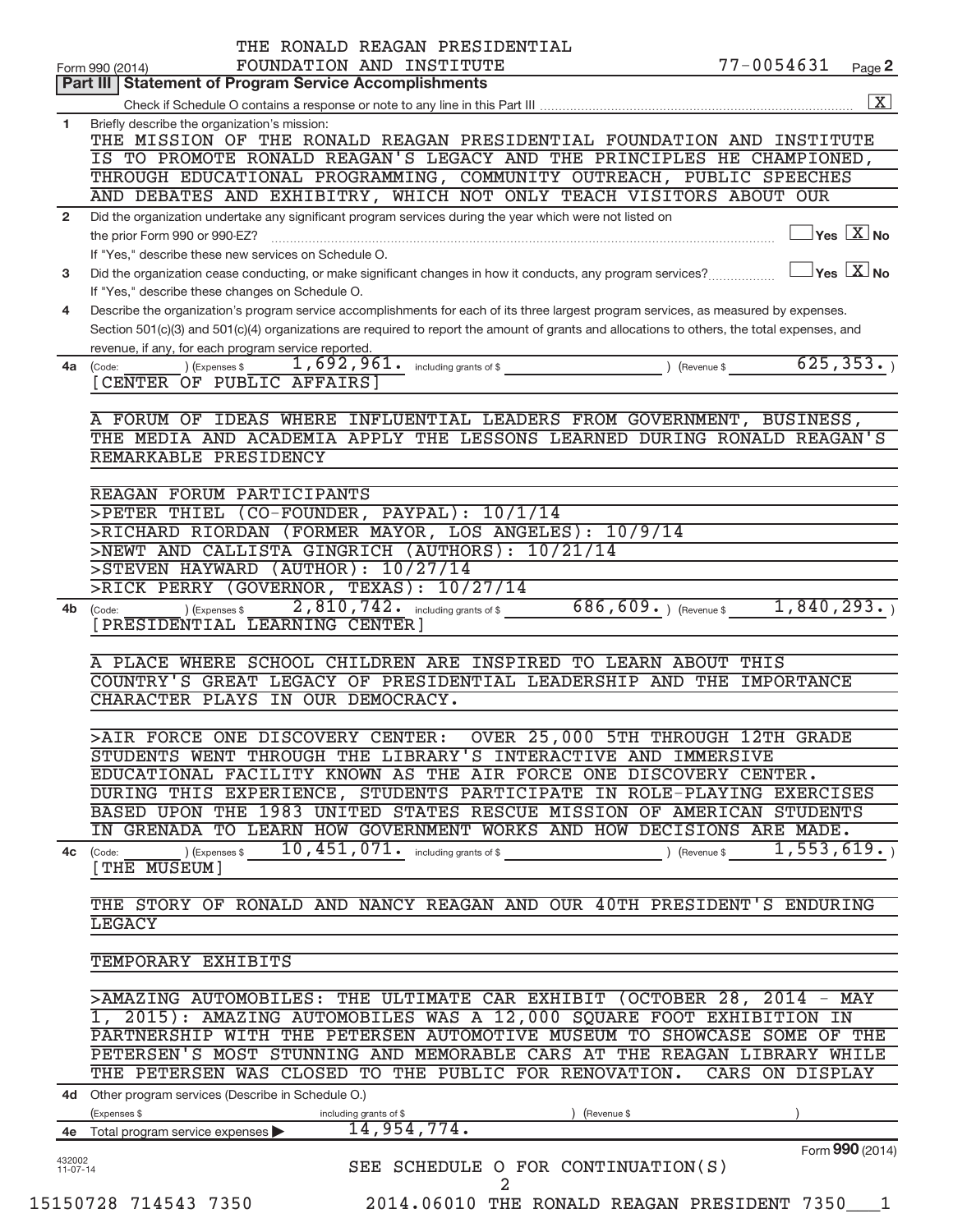**Part IV Checklist of Required Schedules**

|     |                                                                                                                                                                                                                                                                                                                                                                      |                 | Yes                         | No                      |
|-----|----------------------------------------------------------------------------------------------------------------------------------------------------------------------------------------------------------------------------------------------------------------------------------------------------------------------------------------------------------------------|-----------------|-----------------------------|-------------------------|
| 1   | Is the organization described in section 501(c)(3) or $4947(a)(1)$ (other than a private foundation)?                                                                                                                                                                                                                                                                |                 |                             |                         |
|     |                                                                                                                                                                                                                                                                                                                                                                      | 1               | Х                           |                         |
| 2   |                                                                                                                                                                                                                                                                                                                                                                      | $\overline{2}$  | $\overline{\textnormal{x}}$ |                         |
| 3   | Did the organization engage in direct or indirect political campaign activities on behalf of or in opposition to candidates for                                                                                                                                                                                                                                      | 3               |                             | X                       |
| 4   | Section 501(c)(3) organizations. Did the organization engage in lobbying activities, or have a section 501(h) election in effect                                                                                                                                                                                                                                     | 4               |                             | X                       |
| 5   | Is the organization a section 501(c)(4), 501(c)(5), or 501(c)(6) organization that receives membership dues, assessments, or                                                                                                                                                                                                                                         |                 |                             |                         |
|     |                                                                                                                                                                                                                                                                                                                                                                      | 5               |                             | X                       |
| 6   | Did the organization maintain any donor advised funds or any similar funds or accounts for which donors have the right to                                                                                                                                                                                                                                            |                 |                             |                         |
|     | provide advice on the distribution or investment of amounts in such funds or accounts? If "Yes," complete Schedule D, Part I                                                                                                                                                                                                                                         | 6               |                             | X                       |
| 7   | Did the organization receive or hold a conservation easement, including easements to preserve open space,                                                                                                                                                                                                                                                            |                 |                             |                         |
|     |                                                                                                                                                                                                                                                                                                                                                                      | $\overline{7}$  |                             | X                       |
| 8   | Did the organization maintain collections of works of art, historical treasures, or other similar assets? If "Yes," complete                                                                                                                                                                                                                                         | 8               | x                           |                         |
| 9   | Schedule D, Part III <b>Marting Communities</b> and the contract of the contract of the contract of the contract of the contract of the contract of the contract of the contract of the contract of the contract of the contract of<br>Did the organization report an amount in Part X, line 21, for escrow or custodial account liability; serve as a custodian for |                 |                             |                         |
|     | amounts not listed in Part X; or provide credit counseling, debt management, credit repair, or debt negotiation services?                                                                                                                                                                                                                                            | 9               |                             | X                       |
| 10  | Did the organization, directly or through a related organization, hold assets in temporarily restricted endowments, permanent                                                                                                                                                                                                                                        |                 |                             |                         |
|     |                                                                                                                                                                                                                                                                                                                                                                      | 10 <sup>1</sup> | x                           |                         |
| 11  | If the organization's answer to any of the following questions is "Yes," then complete Schedule D, Parts VI, VII, VIII, IX, or X<br>as applicable.                                                                                                                                                                                                                   |                 |                             |                         |
|     | a Did the organization report an amount for land, buildings, and equipment in Part X, line 10? If "Yes," complete Schedule D,                                                                                                                                                                                                                                        |                 |                             |                         |
|     | Part VI                                                                                                                                                                                                                                                                                                                                                              | 11a             | Х                           |                         |
|     | <b>b</b> Did the organization report an amount for investments - other securities in Part X, line 12 that is 5% or more of its total                                                                                                                                                                                                                                 |                 |                             |                         |
|     |                                                                                                                                                                                                                                                                                                                                                                      | 11 <sub>b</sub> | X                           |                         |
|     | c Did the organization report an amount for investments - program related in Part X, line 13 that is 5% or more of its total                                                                                                                                                                                                                                         |                 |                             |                         |
|     |                                                                                                                                                                                                                                                                                                                                                                      | 11c             |                             | X                       |
|     | d Did the organization report an amount for other assets in Part X, line 15 that is 5% or more of its total assets reported in                                                                                                                                                                                                                                       |                 |                             | X                       |
|     |                                                                                                                                                                                                                                                                                                                                                                      | 11d<br>11e      |                             | $\overline{\text{X}}$   |
| f.  | Did the organization's separate or consolidated financial statements for the tax year include a footnote that addresses                                                                                                                                                                                                                                              |                 |                             |                         |
|     | the organization's liability for uncertain tax positions under FIN 48 (ASC 740)? If "Yes," complete Schedule D, Part X                                                                                                                                                                                                                                               | 11f             |                             | X                       |
|     | 12a Did the organization obtain separate, independent audited financial statements for the tax year? If "Yes," complete                                                                                                                                                                                                                                              |                 |                             |                         |
|     | Schedule D, Parts XI and XII                                                                                                                                                                                                                                                                                                                                         | 12a             | х                           |                         |
|     | <b>b</b> Was the organization included in consolidated, independent audited financial statements for the tax year?                                                                                                                                                                                                                                                   |                 |                             |                         |
|     | If "Yes," and if the organization answered "No" to line 12a, then completing Schedule D, Parts XI and XII is optional                                                                                                                                                                                                                                                | 12b             |                             | ▵                       |
| 13  |                                                                                                                                                                                                                                                                                                                                                                      | 13              |                             | $\overline{\textbf{X}}$ |
| 14a | Did the organization maintain an office, employees, or agents outside of the United States? [111] Did the organization maintain an office, employees, or agents outside of the United States?                                                                                                                                                                        | 14a             |                             | $\overline{\mathbf{X}}$ |
| b   | Did the organization have aggregate revenues or expenses of more than \$10,000 from grantmaking, fundraising, business,                                                                                                                                                                                                                                              |                 |                             |                         |
|     | investment, and program service activities outside the United States, or aggregate foreign investments valued at \$100,000                                                                                                                                                                                                                                           |                 |                             |                         |
|     |                                                                                                                                                                                                                                                                                                                                                                      | 14b             | х                           |                         |
| 15  | Did the organization report on Part IX, column (A), line 3, more than \$5,000 of grants or other assistance to or for any                                                                                                                                                                                                                                            |                 |                             |                         |
|     |                                                                                                                                                                                                                                                                                                                                                                      | 15              |                             | X                       |
| 16  | Did the organization report on Part IX, column (A), line 3, more than \$5,000 of aggregate grants or other assistance to                                                                                                                                                                                                                                             |                 |                             | X                       |
|     | Did the organization report a total of more than \$15,000 of expenses for professional fundraising services on Part IX,                                                                                                                                                                                                                                              | 16              |                             |                         |
| 17  |                                                                                                                                                                                                                                                                                                                                                                      | 17              | х                           |                         |
| 18  | Did the organization report more than \$15,000 total of fundraising event gross income and contributions on Part VIII, lines                                                                                                                                                                                                                                         |                 |                             |                         |
|     |                                                                                                                                                                                                                                                                                                                                                                      | 18              |                             | x                       |
| 19  | Did the organization report more than \$15,000 of gross income from gaming activities on Part VIII, line 9a? If "Yes,"                                                                                                                                                                                                                                               | 19              |                             | Х                       |
|     | 20a Did the organization operate one or more hospital facilities? If "Yes," complete Schedule H                                                                                                                                                                                                                                                                      | <b>20a</b>      |                             | $\overline{\text{X}}$   |
|     |                                                                                                                                                                                                                                                                                                                                                                      | 20 <sub>b</sub> |                             |                         |

Form **990** (2014)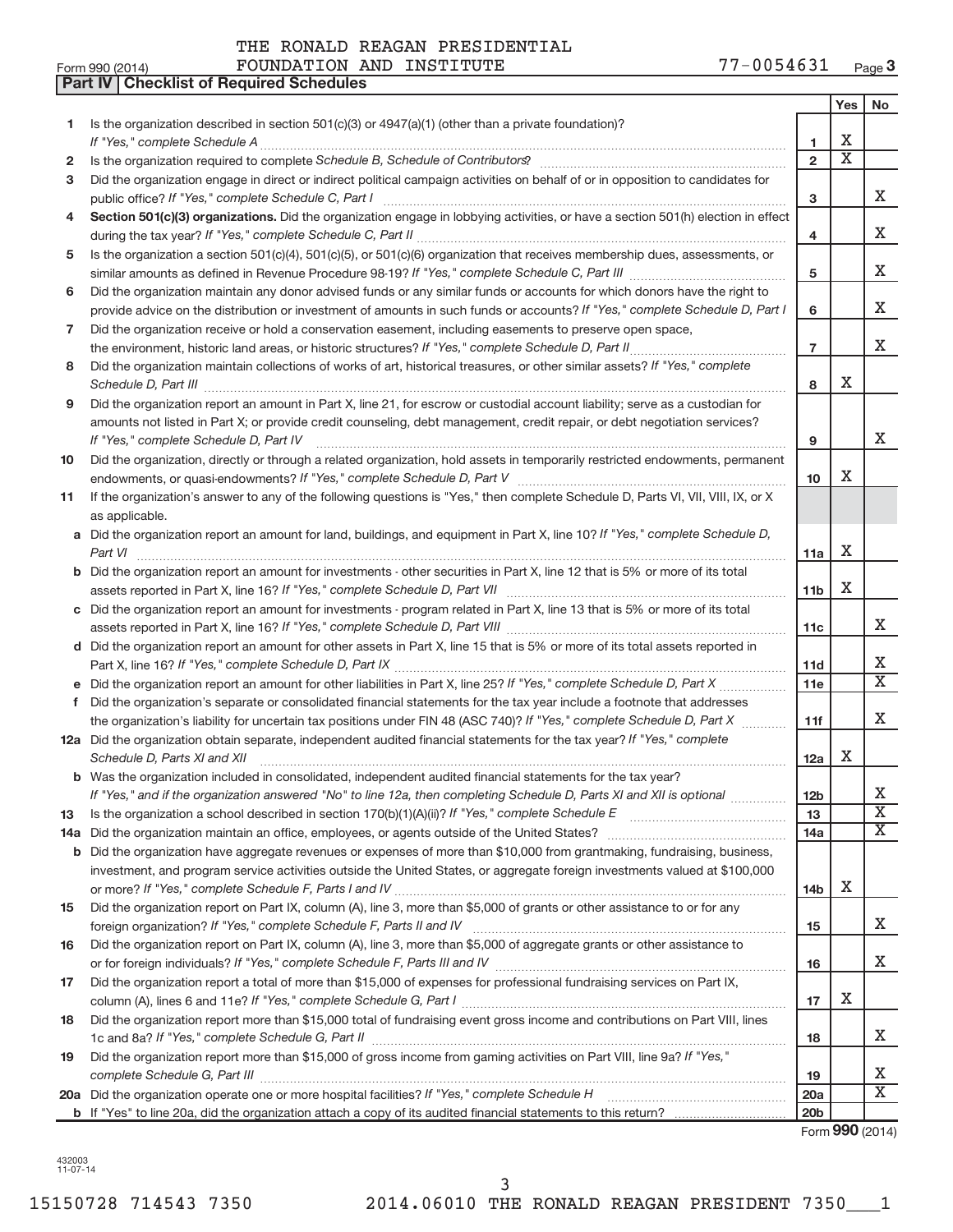| Form 990 (2014) | FOUNDATION AND INSTITUTE | 77-0054631<br>Page 4 |
|-----------------|--------------------------|----------------------|
|-----------------|--------------------------|----------------------|

|    | Part IV   Checklist of Required Schedules (continued)                                                                                                                       |                 |                         |                              |
|----|-----------------------------------------------------------------------------------------------------------------------------------------------------------------------------|-----------------|-------------------------|------------------------------|
|    |                                                                                                                                                                             |                 | Yes                     | No                           |
| 21 | Did the organization report more than \$5,000 of grants or other assistance to any domestic organization or                                                                 |                 |                         |                              |
|    |                                                                                                                                                                             | 21              |                         | X                            |
| 22 | Did the organization report more than \$5,000 of grants or other assistance to or for domestic individuals on                                                               |                 |                         |                              |
|    |                                                                                                                                                                             | 22              | X                       |                              |
| 23 | Did the organization answer "Yes" to Part VII, Section A, line 3, 4, or 5 about compensation of the organization's current                                                  |                 |                         |                              |
|    | and former officers, directors, trustees, key employees, and highest compensated employees? If "Yes," complete                                                              |                 |                         |                              |
|    |                                                                                                                                                                             | 23              | Х                       |                              |
|    | 24a Did the organization have a tax-exempt bond issue with an outstanding principal amount of more than \$100,000 as of the                                                 |                 |                         |                              |
|    | last day of the year, that was issued after December 31, 2002? If "Yes," answer lines 24b through 24d and complete                                                          |                 |                         |                              |
|    |                                                                                                                                                                             |                 |                         | х                            |
|    | Schedule K. If "No", go to line 25a                                                                                                                                         | 24a             |                         |                              |
|    |                                                                                                                                                                             | 24 <sub>b</sub> |                         |                              |
|    | c Did the organization maintain an escrow account other than a refunding escrow at any time during the year to defease                                                      |                 |                         |                              |
|    |                                                                                                                                                                             | 24с             |                         |                              |
|    |                                                                                                                                                                             | 24d             |                         |                              |
|    | 25a Section 501(c)(3), 501(c)(4), and 501(c)(29) organizations. Did the organization engage in an excess benefit                                                            |                 |                         |                              |
|    |                                                                                                                                                                             | 25a             |                         | x                            |
|    | b Is the organization aware that it engaged in an excess benefit transaction with a disqualified person in a prior year, and                                                |                 |                         |                              |
|    | that the transaction has not been reported on any of the organization's prior Forms 990 or 990-EZ? If "Yes," complete                                                       |                 |                         |                              |
|    | Schedule L, Part I                                                                                                                                                          | 25b             |                         | х                            |
| 26 | Did the organization report any amount on Part X, line 5, 6, or 22 for receivables from or payables to any current or                                                       |                 |                         |                              |
|    | former officers, directors, trustees, key employees, highest compensated employees, or disqualified persons? If "Yes,"                                                      |                 |                         |                              |
|    |                                                                                                                                                                             | 26              |                         | х                            |
| 27 | Did the organization provide a grant or other assistance to an officer, director, trustee, key employee, substantial                                                        |                 |                         |                              |
|    | contributor or employee thereof, a grant selection committee member, or to a 35% controlled entity or family member                                                         |                 |                         |                              |
|    |                                                                                                                                                                             | 27              |                         | х                            |
| 28 | Was the organization a party to a business transaction with one of the following parties (see Schedule L, Part IV                                                           |                 |                         |                              |
|    | instructions for applicable filing thresholds, conditions, and exceptions):                                                                                                 |                 |                         |                              |
| а  | A current or former officer, director, trustee, or key employee? If "Yes," complete Schedule L, Part IV                                                                     | 28a             |                         | х                            |
| b  | A family member of a current or former officer, director, trustee, or key employee? If "Yes," complete Schedule L, Part IV                                                  | 28b             |                         | $\overline{\text{X}}$        |
|    | c An entity of which a current or former officer, director, trustee, or key employee (or a family member thereof) was an officer,                                           |                 |                         |                              |
|    | director, trustee, or direct or indirect owner? If "Yes," complete Schedule L, Part IV                                                                                      | 28c             |                         | х                            |
| 29 |                                                                                                                                                                             | 29              | $\overline{\textbf{x}}$ |                              |
| 30 | Did the organization receive contributions of art, historical treasures, or other similar assets, or qualified conservation                                                 |                 |                         |                              |
|    |                                                                                                                                                                             | 30              |                         | х                            |
| 31 | Did the organization liquidate, terminate, or dissolve and cease operations?                                                                                                |                 |                         |                              |
|    |                                                                                                                                                                             | 31              |                         | Χ                            |
| 32 | Did the organization sell, exchange, dispose of, or transfer more than 25% of its net assets? If "Yes," complete                                                            |                 |                         |                              |
|    | Schedule N, Part II                                                                                                                                                         | 32              |                         | х                            |
| 33 | Did the organization own 100% of an entity disregarded as separate from the organization under Regulations                                                                  |                 |                         |                              |
|    | sections 301.7701-2 and 301.7701-3? If "Yes," complete Schedule R, Part I [1] [1] [1] [1] [1] [1] sections 301.7701-2 and 301.7701-3? If "Yes," complete Schedule R, Part I | 33              |                         | х                            |
| 34 | Was the organization related to any tax-exempt or taxable entity? If "Yes," complete Schedule R, Part II, III, or IV, and                                                   |                 |                         |                              |
|    | Part V, line 1                                                                                                                                                              | 34              |                         | х                            |
|    |                                                                                                                                                                             | 35a             |                         | X                            |
|    |                                                                                                                                                                             |                 |                         |                              |
|    | b If "Yes" to line 35a, did the organization receive any payment from or engage in any transaction with a controlled entity                                                 | 35 <sub>b</sub> |                         |                              |
|    |                                                                                                                                                                             |                 |                         |                              |
| 36 | Section 501(c)(3) organizations. Did the organization make any transfers to an exempt non-charitable related organization?                                                  |                 |                         | X.                           |
|    |                                                                                                                                                                             | 36              |                         |                              |
| 37 | Did the organization conduct more than 5% of its activities through an entity that is not a related organization                                                            |                 |                         | x                            |
|    |                                                                                                                                                                             | 37              |                         |                              |
| 38 | Did the organization complete Schedule O and provide explanations in Schedule O for Part VI, lines 11b and 19?                                                              |                 | X                       |                              |
|    |                                                                                                                                                                             | 38              |                         | $T_{\text{max}}$ QQQ (001.4) |

Form **990** (2014)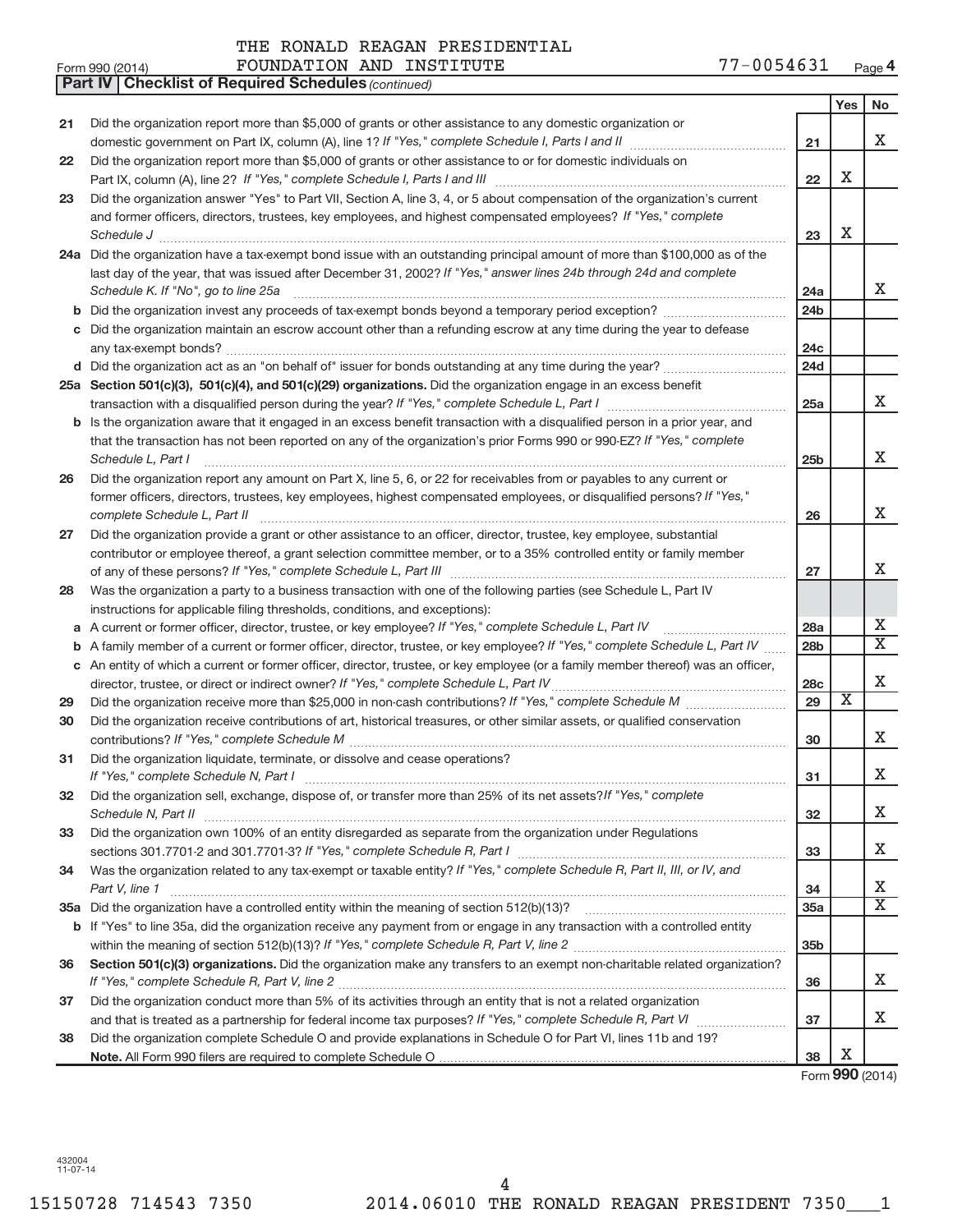|        | Part V<br><b>Statements Regarding Other IRS Filings and Tax Compliance</b><br>Check if Schedule O contains a response or note to any line in this Part V                                                                                   |                 |     |                 |                            |                       |
|--------|--------------------------------------------------------------------------------------------------------------------------------------------------------------------------------------------------------------------------------------------|-----------------|-----|-----------------|----------------------------|-----------------------|
|        |                                                                                                                                                                                                                                            |                 |     |                 | Yes                        | No                    |
|        |                                                                                                                                                                                                                                            | 1a              | 56  |                 |                            |                       |
|        | Enter the number of Forms W-2G included in line 1a. Enter -0- if not applicable                                                                                                                                                            | 1 <sub>b</sub>  |     |                 |                            |                       |
|        | c Did the organization comply with backup withholding rules for reportable payments to vendors and reportable gaming                                                                                                                       |                 |     |                 |                            |                       |
|        |                                                                                                                                                                                                                                            |                 |     | 1c              | X                          |                       |
|        | 2a Enter the number of employees reported on Form W-3, Transmittal of Wage and Tax Statements,                                                                                                                                             |                 |     |                 |                            |                       |
|        | filed for the calendar year ending with or within the year covered by this return                                                                                                                                                          | 2a              | 116 |                 |                            |                       |
|        |                                                                                                                                                                                                                                            |                 |     | 2b              | X                          |                       |
|        |                                                                                                                                                                                                                                            |                 |     |                 |                            |                       |
|        | 3a Did the organization have unrelated business gross income of \$1,000 or more during the year?                                                                                                                                           |                 |     | 3a              | X                          |                       |
|        | <b>b</b> If "Yes," has it filed a Form 990-T for this year? If "No," to line 3b, provide an explanation in Schedule O manumum                                                                                                              |                 |     | 3 <sub>b</sub>  | $\overline{\text{x}}$      |                       |
|        | 4a At any time during the calendar year, did the organization have an interest in, or a signature or other authority over, a                                                                                                               |                 |     |                 |                            |                       |
|        | financial account in a foreign country (such as a bank account, securities account, or other financial account)?                                                                                                                           |                 |     | 4a              |                            | X                     |
|        | <b>b</b> If "Yes," enter the name of the foreign country:                                                                                                                                                                                  |                 |     |                 |                            |                       |
|        | See instructions for filing requirements for FinCEN Form 114, Report of Foreign Bank and Financial Accounts (FBAR).                                                                                                                        |                 |     |                 |                            |                       |
|        |                                                                                                                                                                                                                                            |                 |     | 5a              |                            | Х                     |
|        |                                                                                                                                                                                                                                            |                 |     | 5 <sub>b</sub>  |                            | $\overline{\text{x}}$ |
|        |                                                                                                                                                                                                                                            |                 |     | 5c              |                            |                       |
|        | 6a Does the organization have annual gross receipts that are normally greater than \$100,000, and did the organization solicit                                                                                                             |                 |     |                 |                            |                       |
|        |                                                                                                                                                                                                                                            |                 |     | 6a              |                            | х                     |
|        | b If "Yes," did the organization include with every solicitation an express statement that such contributions or gifts                                                                                                                     |                 |     |                 |                            |                       |
|        |                                                                                                                                                                                                                                            |                 |     | 6b              |                            |                       |
| 7      | Organizations that may receive deductible contributions under section 170(c).                                                                                                                                                              |                 |     |                 |                            |                       |
|        | Did the organization receive a payment in excess of \$75 made partly as a contribution and partly for goods and services provided to the payor?                                                                                            |                 |     | 7a              | X<br>$\overline{\text{X}}$ |                       |
|        |                                                                                                                                                                                                                                            |                 |     | 7b              |                            |                       |
|        | c Did the organization sell, exchange, or otherwise dispose of tangible personal property for which it was required                                                                                                                        |                 |     |                 |                            | х                     |
|        |                                                                                                                                                                                                                                            |                 |     | 7c              |                            |                       |
|        |                                                                                                                                                                                                                                            | 7d              |     |                 |                            | х                     |
|        | Did the organization receive any funds, directly or indirectly, to pay premiums on a personal benefit contract?                                                                                                                            |                 |     | 7e<br>7f        |                            | X                     |
| Ť.     |                                                                                                                                                                                                                                            |                 |     |                 |                            |                       |
|        | If the organization received a contribution of qualified intellectual property, did the organization file Form 8899 as required?                                                                                                           |                 |     | 7g<br>7h        |                            |                       |
| h<br>8 | If the organization received a contribution of cars, boats, airplanes, or other vehicles, did the organization file a Form 1098-C?<br>Sponsoring organizations maintaining donor advised funds. Did a donor advised fund maintained by the |                 |     |                 |                            |                       |
|        |                                                                                                                                                                                                                                            |                 |     | 8               |                            |                       |
| 9      | Sponsoring organizations maintaining donor advised funds.                                                                                                                                                                                  |                 |     |                 |                            |                       |
|        |                                                                                                                                                                                                                                            |                 |     | эа              |                            |                       |
|        | <b>b</b> Did the sponsoring organization make a distribution to a donor, donor advisor, or related person?                                                                                                                                 |                 |     | 9b              |                            |                       |
| 10     | Section 501(c)(7) organizations. Enter:                                                                                                                                                                                                    |                 |     |                 |                            |                       |
|        |                                                                                                                                                                                                                                            | 10a             |     |                 |                            |                       |
|        | <b>b</b> Gross receipts, included on Form 990, Part VIII, line 12, for public use of club facilities <i>manumum</i>                                                                                                                        | 10 <sub>b</sub> |     |                 |                            |                       |
| 11     | Section 501(c)(12) organizations. Enter:                                                                                                                                                                                                   |                 |     |                 |                            |                       |
|        |                                                                                                                                                                                                                                            | 11a             |     |                 |                            |                       |
|        | <b>b</b> Gross income from other sources (Do not net amounts due or paid to other sources against                                                                                                                                          |                 |     |                 |                            |                       |
|        | amounts due or received from them.)                                                                                                                                                                                                        | 11 <sub>b</sub> |     |                 |                            |                       |
|        | 12a Section 4947(a)(1) non-exempt charitable trusts. Is the organization filing Form 990 in lieu of Form 1041?                                                                                                                             |                 |     | 12a             |                            |                       |
|        | <b>b</b> If "Yes," enter the amount of tax-exempt interest received or accrued during the year                                                                                                                                             | 12 <sub>b</sub> |     |                 |                            |                       |
| 13     | Section 501(c)(29) qualified nonprofit health insurance issuers.                                                                                                                                                                           |                 |     |                 |                            |                       |
|        | a Is the organization licensed to issue qualified health plans in more than one state?                                                                                                                                                     |                 |     | 13a             |                            |                       |
|        | Note. See the instructions for additional information the organization must report on Schedule O.                                                                                                                                          |                 |     |                 |                            |                       |
|        | <b>b</b> Enter the amount of reserves the organization is required to maintain by the states in which the                                                                                                                                  |                 |     |                 |                            |                       |
|        |                                                                                                                                                                                                                                            | 13 <sub>b</sub> |     |                 |                            |                       |
|        |                                                                                                                                                                                                                                            | 13с             |     |                 |                            |                       |
|        | 14a Did the organization receive any payments for indoor tanning services during the tax year?                                                                                                                                             |                 |     | 14a             |                            | X                     |
|        |                                                                                                                                                                                                                                            |                 |     | 14 <sub>b</sub> |                            |                       |

| Form 990 (2014) |  |
|-----------------|--|
|-----------------|--|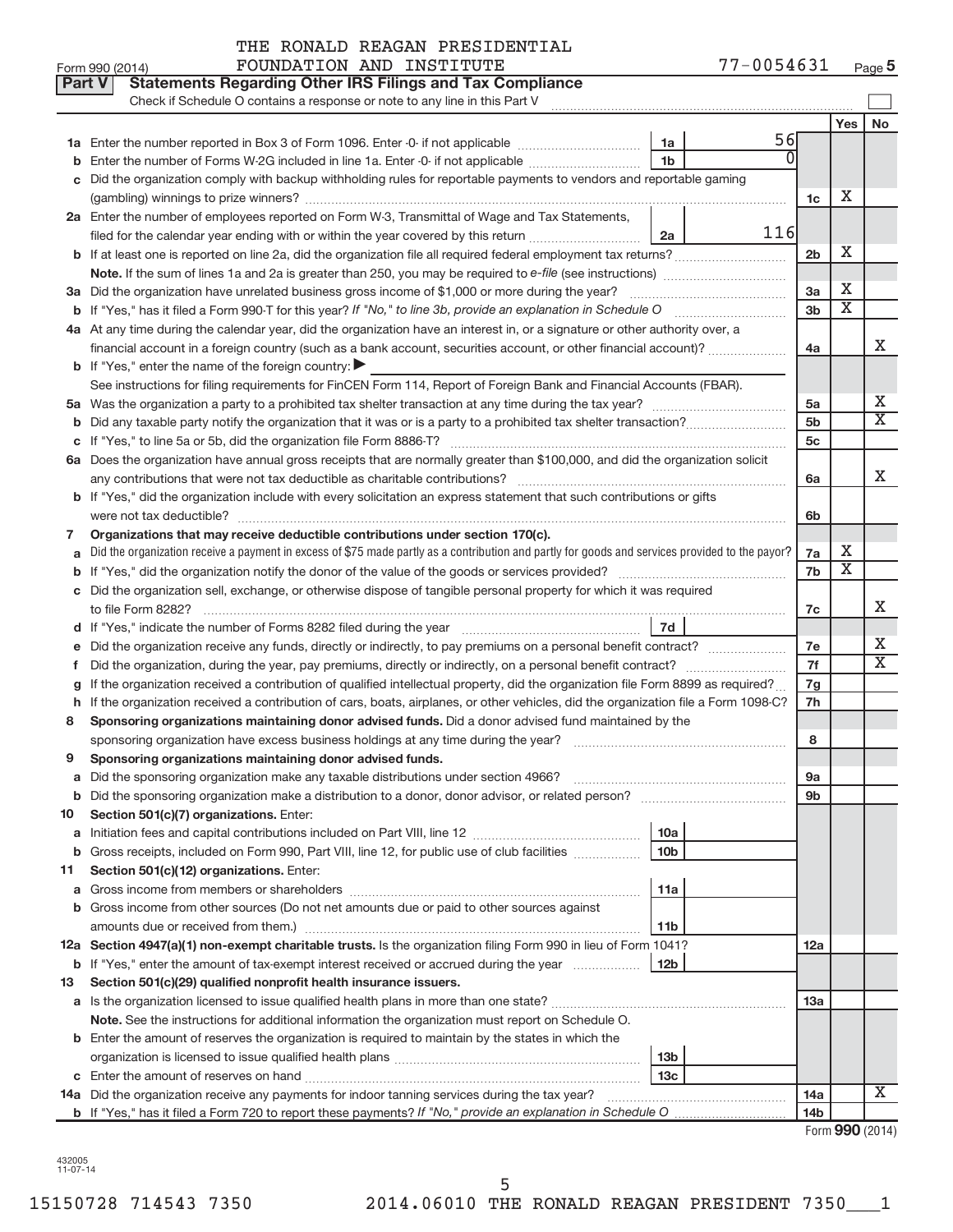| Part VI   Governance, Management, and Disclosure For each "Yes" response to lines 2 through 7b below, and for a "No" response |  |
|-------------------------------------------------------------------------------------------------------------------------------|--|
| to line 8a, 8b, or 10b below, describe the circumstances, processes, or changes in Schedule O. See instructions.              |  |

|     | Check if Schedule O contains a response or note to any line in this Part VI [11] [12] Check if Schedule O contains a response or note to any line in this Part VI                                                |    |    |                         |                         | X                                                |  |  |  |  |
|-----|------------------------------------------------------------------------------------------------------------------------------------------------------------------------------------------------------------------|----|----|-------------------------|-------------------------|--------------------------------------------------|--|--|--|--|
|     | <b>Section A. Governing Body and Management</b>                                                                                                                                                                  |    |    |                         |                         |                                                  |  |  |  |  |
|     |                                                                                                                                                                                                                  |    |    |                         | Yes                     | No                                               |  |  |  |  |
|     | <b>1a</b> Enter the number of voting members of the governing body at the end of the tax year                                                                                                                    | 1a | 26 |                         |                         |                                                  |  |  |  |  |
|     | If there are material differences in voting rights among members of the governing body, or if the governing                                                                                                      |    |    |                         |                         |                                                  |  |  |  |  |
|     | body delegated broad authority to an executive committee or similar committee, explain in Schedule O.                                                                                                            |    |    |                         |                         |                                                  |  |  |  |  |
| b   | Enter the number of voting members included in line 1a, above, who are independent                                                                                                                               | 1b | 26 |                         |                         |                                                  |  |  |  |  |
| 2   | Did any officer, director, trustee, or key employee have a family relationship or a business relationship with any other                                                                                         |    |    |                         |                         |                                                  |  |  |  |  |
|     | officer, director, trustee, or key employee?                                                                                                                                                                     |    |    | $\overline{2}$          | х                       |                                                  |  |  |  |  |
| 3   | Did the organization delegate control over management duties customarily performed by or under the direct supervision                                                                                            |    |    |                         |                         |                                                  |  |  |  |  |
|     |                                                                                                                                                                                                                  |    |    | 3                       |                         | х                                                |  |  |  |  |
| 4   | Did the organization make any significant changes to its governing documents since the prior Form 990 was filed?                                                                                                 |    |    | $\overline{\mathbf{4}}$ |                         | $\overline{\text{x}}$<br>$\overline{\textbf{X}}$ |  |  |  |  |
| 5   |                                                                                                                                                                                                                  |    |    |                         |                         |                                                  |  |  |  |  |
| 6   |                                                                                                                                                                                                                  |    |    |                         |                         |                                                  |  |  |  |  |
|     | 7a Did the organization have members, stockholders, or other persons who had the power to elect or appoint one or                                                                                                |    |    |                         |                         |                                                  |  |  |  |  |
|     |                                                                                                                                                                                                                  |    |    | 7a                      |                         | Χ                                                |  |  |  |  |
|     | b Are any governance decisions of the organization reserved to (or subject to approval by) members, stockholders, or                                                                                             |    |    |                         |                         |                                                  |  |  |  |  |
|     | persons other than the governing body?                                                                                                                                                                           |    |    | 7b                      |                         | X.                                               |  |  |  |  |
| 8   | Did the organization contemporaneously document the meetings held or written actions undertaken during the year by the following:                                                                                |    |    |                         |                         |                                                  |  |  |  |  |
| a   |                                                                                                                                                                                                                  |    |    | 8a                      | х                       |                                                  |  |  |  |  |
| b   |                                                                                                                                                                                                                  |    |    | 8b                      | $\overline{\textbf{X}}$ |                                                  |  |  |  |  |
| 9   | Is there any officer, director, trustee, or key employee listed in Part VII, Section A, who cannot be reached at the                                                                                             |    |    |                         |                         |                                                  |  |  |  |  |
|     |                                                                                                                                                                                                                  |    |    | 9                       |                         | X.                                               |  |  |  |  |
|     | <b>Section B. Policies</b> (This Section B requests information about policies not required by the Internal Revenue Code.)                                                                                       |    |    |                         |                         |                                                  |  |  |  |  |
|     |                                                                                                                                                                                                                  |    |    |                         | Yes                     | No                                               |  |  |  |  |
|     |                                                                                                                                                                                                                  |    |    | 10a                     |                         | $\overline{\mathbf{X}}$                          |  |  |  |  |
|     | b If "Yes," did the organization have written policies and procedures governing the activities of such chapters, affiliates,                                                                                     |    |    |                         |                         |                                                  |  |  |  |  |
|     | and branches to ensure their operations are consistent with the organization's exempt purposes? www.www.www.www.                                                                                                 |    |    | 10 <sub>b</sub>         |                         |                                                  |  |  |  |  |
|     | 11a Has the organization provided a complete copy of this Form 990 to all members of its governing body before filing the form?                                                                                  |    |    | 11a                     | $\overline{\textbf{X}}$ |                                                  |  |  |  |  |
| b   | Describe in Schedule O the process, if any, used by the organization to review this Form 990.                                                                                                                    |    |    |                         |                         |                                                  |  |  |  |  |
| 12a | Did the organization have a written conflict of interest policy? If "No," go to line 13                                                                                                                          |    |    | <b>12a</b>              | х                       |                                                  |  |  |  |  |
| b   | Were officers, directors, or trustees, and key employees required to disclose annually interests that could give rise to conflicts?                                                                              |    |    | 12 <sub>b</sub>         | $\overline{\textbf{x}}$ |                                                  |  |  |  |  |
| С   | Did the organization regularly and consistently monitor and enforce compliance with the policy? If "Yes," describe                                                                                               |    |    |                         |                         |                                                  |  |  |  |  |
|     | in Schedule O how this was done manufactured and contained a state of the state of the state of the state of t                                                                                                   |    |    | 12 <sub>c</sub>         | х                       |                                                  |  |  |  |  |
| 13  | Did the organization have a written whistleblower policy?                                                                                                                                                        |    |    | 13                      | $\overline{\textbf{X}}$ |                                                  |  |  |  |  |
| 14  |                                                                                                                                                                                                                  |    |    | 14                      | $\overline{\textbf{X}}$ |                                                  |  |  |  |  |
| 15  | Did the process for determining compensation of the following persons include a review and approval by independent                                                                                               |    |    |                         |                         |                                                  |  |  |  |  |
|     | persons, comparability data, and contemporaneous substantiation of the deliberation and decision?                                                                                                                |    |    |                         |                         |                                                  |  |  |  |  |
| а   |                                                                                                                                                                                                                  |    |    | 15a                     | Χ                       |                                                  |  |  |  |  |
|     |                                                                                                                                                                                                                  |    |    | 15 <sub>b</sub>         | $\overline{\textbf{X}}$ |                                                  |  |  |  |  |
|     | If "Yes" to line 15a or 15b, describe the process in Schedule O (see instructions).                                                                                                                              |    |    |                         |                         |                                                  |  |  |  |  |
|     | 16a Did the organization invest in, contribute assets to, or participate in a joint venture or similar arrangement with a                                                                                        |    |    |                         |                         |                                                  |  |  |  |  |
|     | taxable entity during the year?                                                                                                                                                                                  |    |    | 16a                     |                         | х                                                |  |  |  |  |
|     | b If "Yes," did the organization follow a written policy or procedure requiring the organization to evaluate its participation                                                                                   |    |    |                         |                         |                                                  |  |  |  |  |
|     | in joint venture arrangements under applicable federal tax law, and take steps to safeguard the organization's                                                                                                   |    |    |                         |                         |                                                  |  |  |  |  |
|     |                                                                                                                                                                                                                  |    |    |                         |                         |                                                  |  |  |  |  |
|     | exempt status with respect to such arrangements?<br><b>Section C. Disclosure</b>                                                                                                                                 |    |    | <b>16b</b>              |                         |                                                  |  |  |  |  |
| 17  | List the states with which a copy of this Form 990 is required to be filed AR, AZ, CA, CO, CT, FL, GA, HI, IL, IN, KY, MD                                                                                        |    |    |                         |                         |                                                  |  |  |  |  |
|     | Section 6104 requires an organization to make its Forms 1023 (or 1024 if applicable), 990, and 990-T (Section 501(c)(3)s only) available                                                                         |    |    |                         |                         |                                                  |  |  |  |  |
| 18  |                                                                                                                                                                                                                  |    |    |                         |                         |                                                  |  |  |  |  |
|     | for public inspection. Indicate how you made these available. Check all that apply.<br>$\lfloor x \rfloor$ Upon request<br>$\lfloor X \rfloor$ Another's website<br>Own website<br>Other (explain in Schedule O) |    |    |                         |                         |                                                  |  |  |  |  |
|     |                                                                                                                                                                                                                  |    |    |                         |                         |                                                  |  |  |  |  |
| 19  | Describe in Schedule O whether (and if so, how) the organization made its governing documents, conflict of interest policy, and financial                                                                        |    |    |                         |                         |                                                  |  |  |  |  |
|     | statements available to the public during the tax year.                                                                                                                                                          |    |    |                         |                         |                                                  |  |  |  |  |
| 20  | State the name, address, and telephone number of the person who possesses the organization's books and records:<br>CARY L. GARMAN, CPA - (805)577-4107                                                           |    |    |                         |                         |                                                  |  |  |  |  |
|     | $93065 - 0600$<br>40 PRESIDENTIAL DRIVE, SIMI VALLEY,<br>CA                                                                                                                                                      |    |    |                         |                         |                                                  |  |  |  |  |
|     | SEE SCHEDULE O FOR FULL LIST OF STATES                                                                                                                                                                           |    |    |                         |                         | Form 990 (2014)                                  |  |  |  |  |
|     | 432006 11-07-14<br>6                                                                                                                                                                                             |    |    |                         |                         |                                                  |  |  |  |  |
|     |                                                                                                                                                                                                                  |    |    |                         |                         |                                                  |  |  |  |  |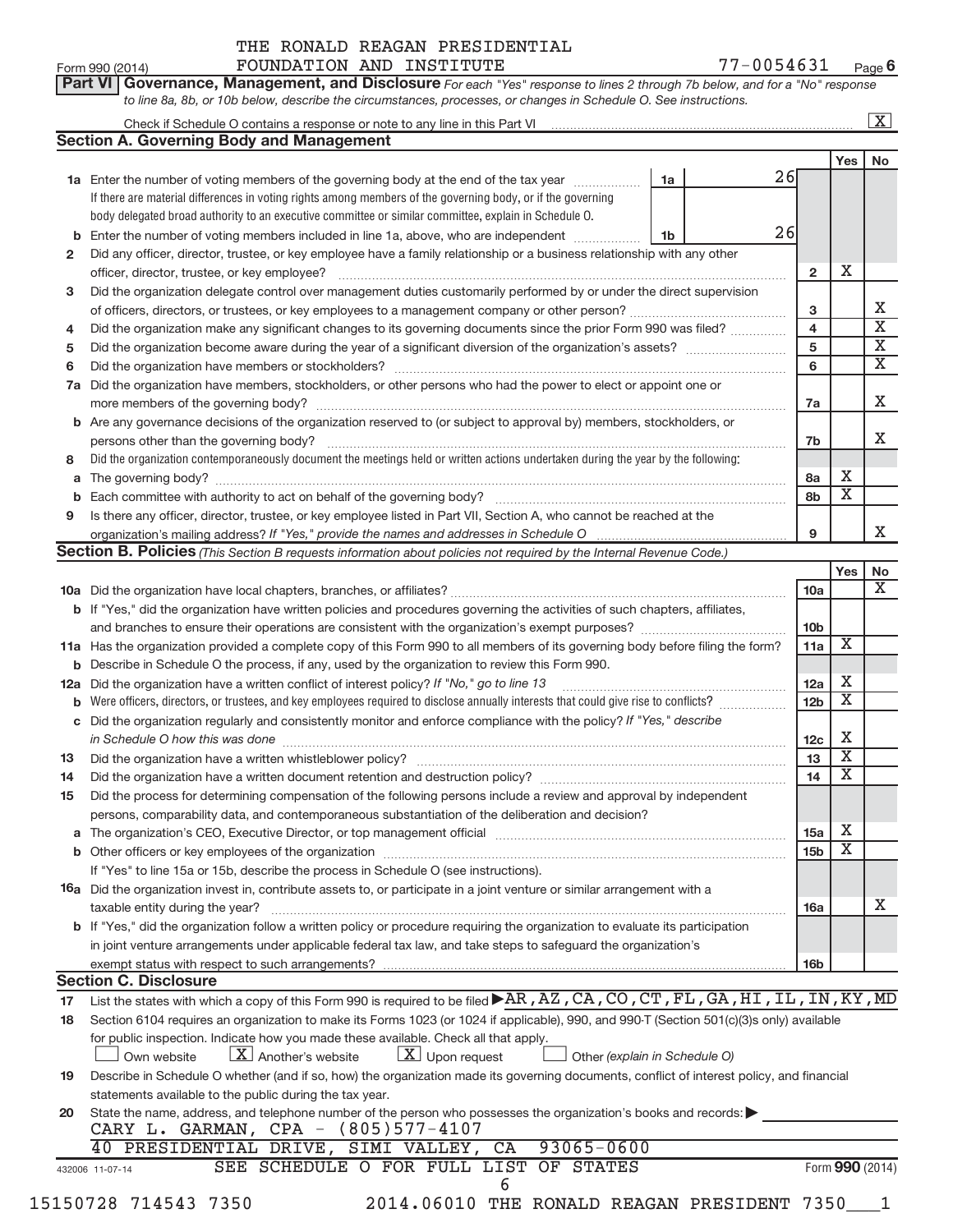|  | THE RONALD REAGAN PRESIDENTIAL |
|--|--------------------------------|
|  |                                |

 $\begin{array}{c} \hline \end{array}$ 

|  |                                               |  | Part VII Compensation of Officers, Directors, Trustees, Key Employees, Highest Compensated |  |
|--|-----------------------------------------------|--|--------------------------------------------------------------------------------------------|--|
|  | <b>Employees, and Independent Contractors</b> |  |                                                                                            |  |

## Check if Schedule O contains a response or note to any line in this Part VII

**Section A. Officers, Directors, Trustees, Key Employees, and Highest Compensated Employees**

**1a**  Complete this table for all persons required to be listed. Report compensation for the calendar year ending with or within the organization's tax year.

 $\bullet$  List all of the organization's current officers, directors, trustees (whether individuals or organizations), regardless of amount of compensation.

Enter -0- in columns  $(D)$ ,  $(E)$ , and  $(F)$  if no compensation was paid.

**•** List all of the organization's **current** key employees, if any. See instructions for definition of "key employee."

**Examber 1** List the organization's five current highest compensated employees (other than an officer, director, trustee, or key employee) who received reportable compensation (Box 5 of Form W-2 and/or Box 7 of Form 1099-MISC) of more than \$100,000 from the organization and any related organizations.

 $\bullet$  List all of the organization's former officers, key employees, and highest compensated employees who received more than \$100,000 of reportable compensation from the organization and any related organizations.

**•** List all of the organization's former directors or trustees that received, in the capacity as a former director or trustee of the organization, more than \$10,000 of reportable compensation from the organization and any related organizations.

List persons in the following order: individual trustees or directors; institutional trustees; officers; key employees; highest compensated employees; and former such persons.

Check this box if neither the organization nor any related organization compensated any current officer, director, or trustee.  $\overline{\phantom{a}}$ 

| (A)                           | (B)                    |                                |                                                                  | (C)      |              |                                 |        | (D)                 | (E)                              | (F)                      |
|-------------------------------|------------------------|--------------------------------|------------------------------------------------------------------|----------|--------------|---------------------------------|--------|---------------------|----------------------------------|--------------------------|
| Name and Title                | Average                |                                | (do not check more than one                                      | Position |              |                                 |        | Reportable          | Reportable                       | Estimated                |
|                               | hours per              |                                | box, unless person is both an<br>officer and a director/trustee) |          |              |                                 |        | compensation        | compensation                     | amount of                |
|                               | week                   |                                |                                                                  |          |              |                                 |        | from                | from related                     | other                    |
|                               | (list any<br>hours for |                                |                                                                  |          |              |                                 |        | the<br>organization | organizations<br>(W-2/1099-MISC) | compensation<br>from the |
|                               | related                |                                |                                                                  |          |              |                                 |        | (W-2/1099-MISC)     |                                  | organization             |
|                               | organizations          | Individual trustee or director | Institutional trustee                                            |          |              |                                 |        |                     |                                  | and related              |
|                               | below                  |                                |                                                                  |          |              |                                 |        |                     |                                  | organizations            |
|                               | line)                  |                                |                                                                  | Officer  | Key employee | Highest compensated<br>employee | Former |                     |                                  |                          |
| (1)<br>NANCY REAGAN           | 1.00                   |                                |                                                                  |          |              |                                 |        |                     |                                  |                          |
| TRUSTEE                       |                        | $\mathbf X$                    |                                                                  |          |              |                                 |        | 0.                  | 0.                               | $0$ .                    |
| (2)<br>FREDERICK J. RYAN, JR. | 1.00                   |                                |                                                                  |          |              |                                 |        |                     |                                  |                          |
| CHAIRMAN                      |                        | $\mathbf X$                    |                                                                  |          |              |                                 |        | 0.                  | 0.                               | $\mathbf 0$ .            |
| (3)<br>CATHERINE G. BUSCH     | 1.00                   |                                |                                                                  |          |              |                                 |        |                     |                                  |                          |
| <b>SECRETARY</b>              |                        | X                              |                                                                  |          |              |                                 |        | 0.                  | 0.                               | $\mathbf 0$ .            |
| JOHN F. W. ROGERS<br>(4)      | 1.00                   |                                |                                                                  |          |              |                                 |        |                     |                                  |                          |
| <b>TREASURER</b>              |                        | $\mathbf X$                    |                                                                  |          |              |                                 |        | 0.                  | $0\,$ .                          | $\mathbf 0$ .            |
| (5) RICK J. CARUSO            | 1.00                   |                                |                                                                  |          |              |                                 |        |                     |                                  |                          |
| <b>TRUSTEE</b>                |                        | X                              |                                                                  |          |              |                                 |        | 0.                  | 0.                               | $\mathbf 0$ .            |
| (6)<br>MICHAEL P. CASTINE     | 1.00                   |                                |                                                                  |          |              |                                 |        |                     |                                  |                          |
| TRUSTEE                       |                        | X                              |                                                                  |          |              |                                 |        | $\mathbf 0$         | $\mathbf{0}$                     | $0$ .                    |
| LODWRICK M. COOK<br>(7)       | 1.00                   |                                |                                                                  |          |              |                                 |        |                     |                                  |                          |
| <b>TRUSTEE</b>                |                        | $\mathbf X$                    |                                                                  |          |              |                                 |        | $\mathbf 0$         | $\mathbf{0}$                     | $0$ .                    |
| (8)<br><b>STEVE FORBES</b>    | 1.00                   |                                |                                                                  |          |              |                                 |        |                     |                                  |                          |
| TRUSTEE                       |                        | $\mathbf X$                    |                                                                  |          |              |                                 |        | 0.                  | $\mathbf{0}$                     | $0$ .                    |
| BRADFORD M. FREEMAN<br>(9)    | 1.00                   |                                |                                                                  |          |              |                                 |        |                     |                                  |                          |
| TRUSTEE                       |                        | X                              |                                                                  |          |              |                                 |        | $\mathbf 0$         | $\mathbf 0$ .                    | $\mathbf 0$ .            |
| (10) RUDOLPH W. GIULIANI      | 1.00                   |                                |                                                                  |          |              |                                 |        |                     |                                  |                          |
| TRUSTEE                       |                        | X                              |                                                                  |          |              |                                 |        | $\mathbf 0$         | 0.                               | $0$ .                    |
| (11) ROBERT M. HIGDON, JR     | 1.00                   |                                |                                                                  |          |              |                                 |        |                     |                                  |                          |
| <b>TRUSTEE</b>                |                        | X                              |                                                                  |          |              |                                 |        | $\mathbf 0$         | 0.                               | $0$ .                    |
| (12) JEFFREY R. IMMELT        | 1.00                   |                                |                                                                  |          |              |                                 |        |                     |                                  |                          |
| <b>TRUSTEE</b>                |                        | $\mathbf X$                    |                                                                  |          |              |                                 |        | 0.                  | 0.                               | $0$ .                    |
| (13) ANN MCLAUGHLIN KOROLOGOS | 1.00                   |                                |                                                                  |          |              |                                 |        |                     |                                  |                          |
| TRUSTEE                       |                        | $\mathbf X$                    |                                                                  |          |              |                                 |        | 0.                  | 0.                               | $0$ .                    |
| (14) K. RUPERT MURDOCH        | 1.00                   |                                |                                                                  |          |              |                                 |        |                     |                                  |                          |
| TRUSTEE                       |                        | $\mathbf X$                    |                                                                  |          |              |                                 |        | 0.                  | $\mathbf 0$ .                    | 0.                       |
| (15) THEODORE B. OLSON        | 1.00                   |                                |                                                                  |          |              |                                 |        |                     |                                  |                          |
| <b>TRUSTEE</b>                |                        | $\mathbf X$                    |                                                                  |          |              |                                 |        | 0.                  | $\mathbf 0$ .                    | $0$ .                    |
| (16) GERALD L. PARSKY         | 1.00                   |                                |                                                                  |          |              |                                 |        |                     |                                  |                          |
| TRUSTEE                       |                        | $\mathbf X$                    |                                                                  |          |              |                                 |        | 0.                  | $\mathbf 0$ .                    | $0$ .                    |
| (17) JIM PATTISON             | 1.00                   |                                |                                                                  |          |              |                                 |        |                     |                                  |                          |
| <b>TRUSTEE</b>                |                        | $\mathbf X$                    |                                                                  |          |              |                                 |        | 0.                  | $\mathbf 0$ .                    | 0.                       |

7

432007 11-07-14

Form (2014) **990**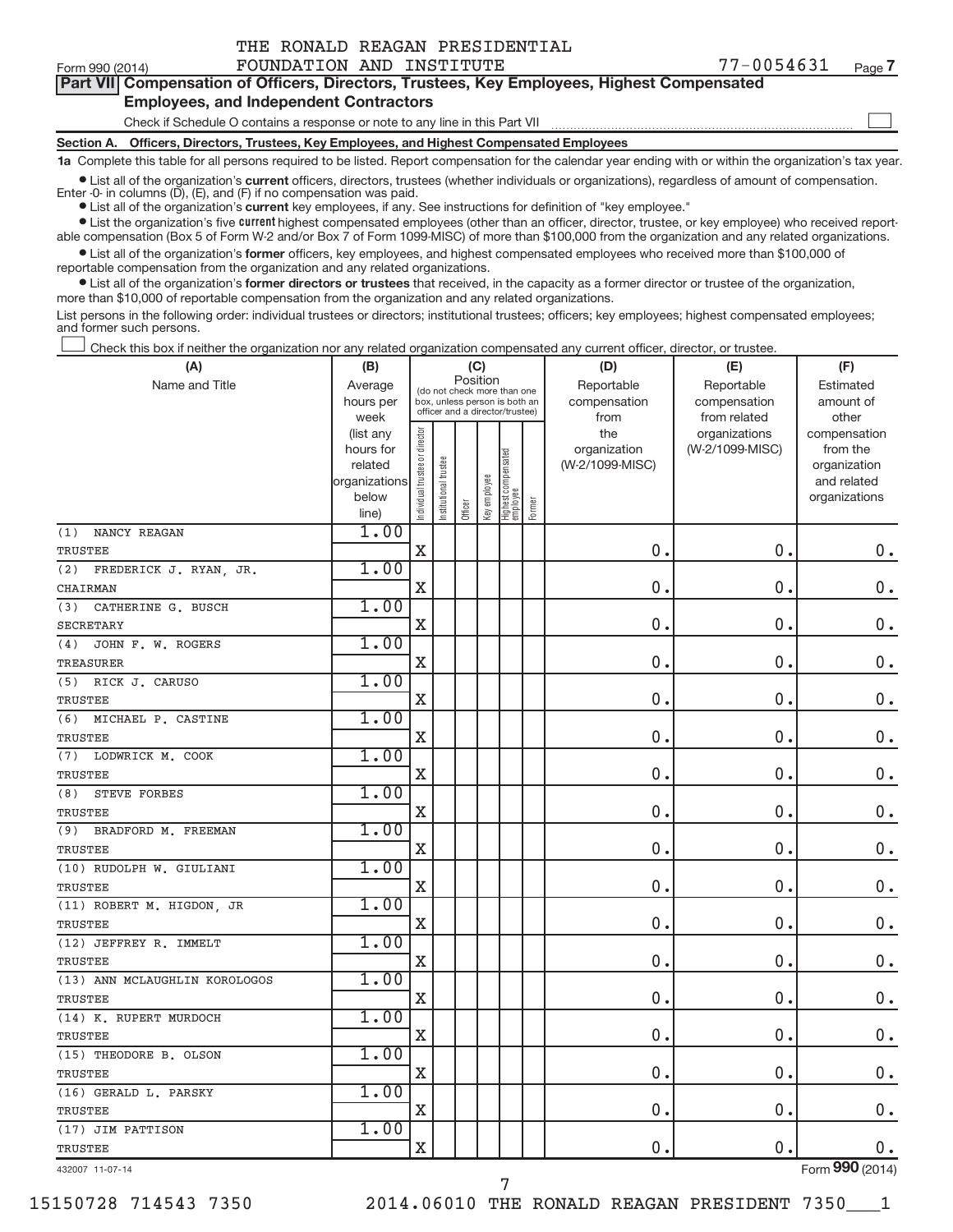|  |                                 |  | THE RONALD REAGAN PRESIDENTIAL |  |
|--|---------------------------------|--|--------------------------------|--|
|  | DOUND A DI ON AND INJOUT DURING |  |                                |  |

| wandni iwadidanilan                                                                                                                                                                                                                       |                        |                                |                       |          |              |                                                                  |        |                                 |                  |                         |                          |                        |
|-------------------------------------------------------------------------------------------------------------------------------------------------------------------------------------------------------------------------------------------|------------------------|--------------------------------|-----------------------|----------|--------------|------------------------------------------------------------------|--------|---------------------------------|------------------|-------------------------|--------------------------|------------------------|
| FOUNDATION AND INSTITUTE<br>Form 990 (2014)                                                                                                                                                                                               |                        |                                |                       |          |              |                                                                  |        |                                 | 77-0054631       |                         |                          | Page 8                 |
| Part VII Section A. Officers, Directors, Trustees, Key Employees, and Highest Compensated Employees (continued)                                                                                                                           |                        |                                |                       |          |              |                                                                  |        |                                 |                  |                         |                          |                        |
| (A)                                                                                                                                                                                                                                       | (B)                    |                                |                       |          | (C)          |                                                                  |        | (D)                             | (E)              |                         | (F)                      |                        |
| Name and title                                                                                                                                                                                                                            | Average                |                                |                       | Position |              | (do not check more than one                                      |        | Reportable                      | Reportable       |                         | Estimated                |                        |
|                                                                                                                                                                                                                                           | hours per              |                                |                       |          |              | box, unless person is both an<br>officer and a director/trustee) |        | compensation                    | compensation     |                         | amount of                |                        |
|                                                                                                                                                                                                                                           | week                   |                                |                       |          |              |                                                                  |        | from                            | from related     |                         | other                    |                        |
|                                                                                                                                                                                                                                           | (list any<br>hours for |                                |                       |          |              |                                                                  |        | the                             | organizations    |                         | compensation             |                        |
|                                                                                                                                                                                                                                           | related                |                                |                       |          |              |                                                                  |        | organization<br>(W-2/1099-MISC) | (W-2/1099-MISC)  |                         | from the<br>organization |                        |
|                                                                                                                                                                                                                                           | organizations          |                                |                       |          |              |                                                                  |        |                                 |                  |                         | and related              |                        |
|                                                                                                                                                                                                                                           | below                  |                                |                       |          |              |                                                                  |        |                                 |                  |                         | organizations            |                        |
|                                                                                                                                                                                                                                           | line)                  | Individual trustee or director | Institutional trustee | Officer  | Key employee | Highest compensated<br>employee                                  | Former |                                 |                  |                         |                          |                        |
| (18) A. JERROLD PERENCHIO                                                                                                                                                                                                                 | 1.00                   |                                |                       |          |              |                                                                  |        |                                 |                  |                         |                          |                        |
| TRUSTEE                                                                                                                                                                                                                                   |                        | $\mathbf X$                    |                       |          |              |                                                                  |        | $\mathbf 0$ .                   | 0.               |                         |                          | 0.                     |
| (19) T. BOONE PICKENS                                                                                                                                                                                                                     | 1.00                   |                                |                       |          |              |                                                                  |        |                                 |                  |                         |                          |                        |
| TRUSTEE                                                                                                                                                                                                                                   |                        | X                              |                       |          |              |                                                                  |        | 0.                              | 0.               |                         |                          | 0.                     |
| (20) GEORGE SHULTZ                                                                                                                                                                                                                        | 1.00                   |                                |                       |          |              |                                                                  |        |                                 |                  |                         |                          |                        |
| TRUSTEE                                                                                                                                                                                                                                   |                        | X                              |                       |          |              |                                                                  |        | 0.                              | $\overline{0}$ . |                         |                          | $0$ .                  |
| (21) ROBERT H. TUTTLE                                                                                                                                                                                                                     | 1.00                   |                                |                       |          |              |                                                                  |        |                                 |                  |                         |                          |                        |
| TRUSTEE                                                                                                                                                                                                                                   |                        | X                              |                       |          |              |                                                                  |        | $\mathbf 0$ .                   | $\mathbf 0$ .    |                         |                          | $0$ .                  |
| (22) PETE WILSON                                                                                                                                                                                                                          | 1.00                   |                                |                       |          |              |                                                                  |        |                                 |                  |                         |                          |                        |
| TRUSTEE                                                                                                                                                                                                                                   |                        | X                              |                       |          |              |                                                                  |        | 0.                              | 0.               |                         |                          | $0$ .                  |
| (23) ANDREW J. LITTLEFAIR                                                                                                                                                                                                                 | 1.00                   |                                |                       |          |              |                                                                  |        |                                 |                  |                         |                          |                        |
| TRUSTEE                                                                                                                                                                                                                                   |                        | $\mathbf X$                    |                       |          |              |                                                                  |        | $\mathbf 0$ .                   | $\mathbf 0$ .    |                         |                          | 0.                     |
| (24) JON M. HUNTSMAN, JR.                                                                                                                                                                                                                 | 1.00                   |                                |                       |          |              |                                                                  |        |                                 |                  |                         |                          |                        |
| TRUSTEE                                                                                                                                                                                                                                   |                        | X                              |                       |          |              |                                                                  |        | 0.                              | 0.               |                         |                          | 0.                     |
| (25) PEGGY NOONAN                                                                                                                                                                                                                         | 1.00                   |                                |                       |          |              |                                                                  |        |                                 |                  |                         |                          |                        |
| TRUSTEE                                                                                                                                                                                                                                   |                        | X                              |                       |          |              |                                                                  |        | 0.                              | 0.               |                         |                          | $0$ .                  |
| (26) BEN C. SUTTON, JR.                                                                                                                                                                                                                   | 1.00                   | X                              |                       |          |              |                                                                  |        | 0.                              | 0.               |                         |                          |                        |
| TRUSTEE                                                                                                                                                                                                                                   |                        |                                |                       |          |              |                                                                  |        | $\overline{0}$                  | $\overline{0}$ . |                         |                          | 0.<br>$\overline{0}$ . |
| 1b Sub-total <b>Example 20</b> Sub-total <b>District Contract Contract Contract Contract Contract Contract Contract Contract Contract Contract Contract Contract Contract Contract Contract Contract Contract Contract Contract Contr</b> |                        |                                |                       |          |              |                                                                  |        | 1,912,081.                      | $\overline{0}$ . |                         |                          | 318,472.               |
| c Total from continuation sheets to Part VII, Section A [11, 12, 13, 13, 13]                                                                                                                                                              |                        |                                |                       |          |              |                                                                  |        | 1,912,081.                      | $\overline{0}$ . |                         |                          | 318,472.               |
|                                                                                                                                                                                                                                           |                        |                                |                       |          |              |                                                                  |        |                                 |                  |                         |                          |                        |
| Total number of individuals (including but not limited to those listed above) who received more than \$100,000 of reportable<br>$\mathbf{2}$                                                                                              |                        |                                |                       |          |              |                                                                  |        |                                 |                  |                         |                          | 10                     |
| compensation from the organization $\blacktriangleright$                                                                                                                                                                                  |                        |                                |                       |          |              |                                                                  |        |                                 |                  |                         | Yes                      | <b>No</b>              |
| 3<br>Did the organization list any former officer, director, or trustee, key employee, or highest compensated employee on                                                                                                                 |                        |                                |                       |          |              |                                                                  |        |                                 |                  |                         |                          |                        |
| line 1a? If "Yes," complete Schedule J for such individual                                                                                                                                                                                |                        |                                |                       |          |              |                                                                  |        |                                 |                  | 3                       |                          | x.                     |
| For any individual listed on line 1a, is the sum of reportable compensation and other compensation from the organization<br>4                                                                                                             |                        |                                |                       |          |              |                                                                  |        |                                 |                  |                         |                          |                        |
| and related organizations greater than \$150,000? If "Yes," complete Schedule J for such individual                                                                                                                                       |                        |                                |                       |          |              |                                                                  |        |                                 |                  | $\overline{\mathbf{4}}$ | х                        |                        |
|                                                                                                                                                                                                                                           |                        |                                |                       |          |              |                                                                  |        |                                 |                  |                         |                          |                        |

**5** Did any person listed on line 1a receive or accrue compensation from any unrelated organization or individual for services **5 Section B. Independent Contractors** *If "Yes," complete Schedule J for such person* rendered to the organization?

**1** Complete this table for your five highest compensated independent contractors that received more than \$100,000 of compensation from the organization. Report compensation for the calendar year ending with or within the organization's tax year.

| (A)                                                                                                                              | (B)                     | (C)             |
|----------------------------------------------------------------------------------------------------------------------------------|-------------------------|-----------------|
| Name and business address                                                                                                        | Description of services | Compensation    |
| COMMAND PERFORMANCE CATERING, 5273                                                                                               |                         |                 |
| COMMERCE AVE, UNIT 6, MOORPARK, CA 93021                                                                                         | <b>FOOD SERVICES</b>    | 871,190.        |
| ROBBINS KERSTEN DIRECT, 855 EAST COLLINS                                                                                         | DIRECT MAIL SERVICES    |                 |
| BOULEVARD, RICHARDSON, TX 75081-2251                                                                                             | AND CONSULTING          | 498,411.        |
| DECOR INTERIOR DESIGN, INC                                                                                                       |                         |                 |
| 2937 EAST 4TH STREET, LOS ANGELES, CA 90033JANITORIAL SERVICES                                                                   |                         | 405,617.        |
| INFO 2 EXTREME, INC., 5777 W CENTURY BLVD. WEB SITE DESIGN AND                                                                   |                         |                 |
| #1500, LOS ANGELES, CA 90045                                                                                                     | SUPPORT                 | 305, 555.       |
| WRIGHT COLOR GRAPHICS, 9051 SUNLAND                                                                                              |                         |                 |
| BOULEVARD, SUN VALLEY, CA 91352                                                                                                  | GRAPHIC DESIGN          | 209,292.        |
| Total number of independent contractors (including but not limited to those listed above) who received more than<br>$\mathbf{2}$ |                         |                 |
| $$100,000$ of compensation from the organization $\triangleright$                                                                |                         |                 |
| SEE PART VII, SECTION A CONTINUATION SHEETS                                                                                      |                         | Form 990 (2014) |
| 432008<br>11-07-14                                                                                                               |                         |                 |
| 8                                                                                                                                |                         |                 |

X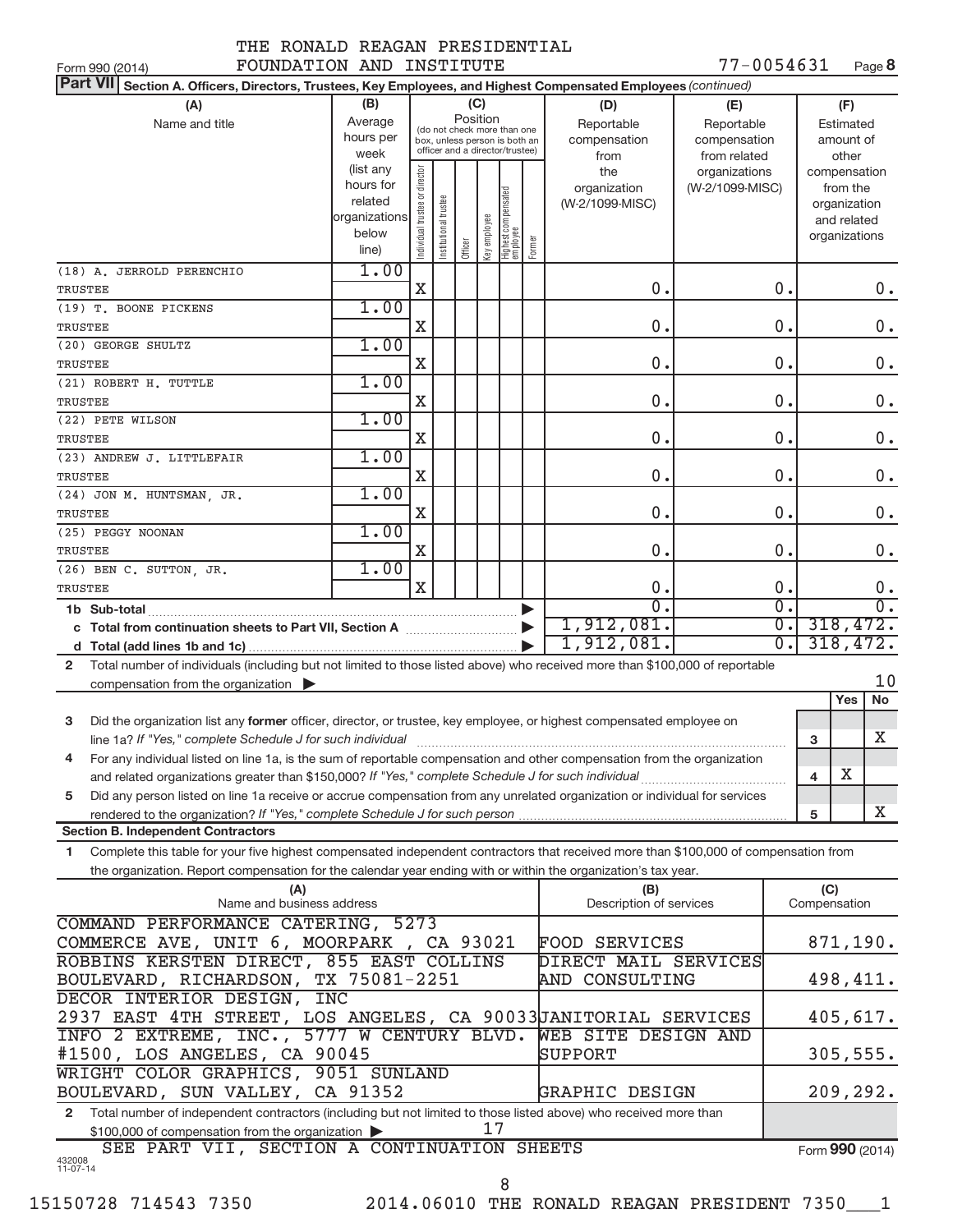#### THE RONALD REAGAN PRESIDENTIAL FOUNDATION AND INSTITUTE 77-0054631

| FOUNDATION AND INSTITUTE<br>Form 990                                                                                      |                      |                               |                      |                        |              |                              |        |                 | 77-0054631      |                             |
|---------------------------------------------------------------------------------------------------------------------------|----------------------|-------------------------------|----------------------|------------------------|--------------|------------------------------|--------|-----------------|-----------------|-----------------------------|
| <b>Part VII</b><br>Section A. Officers, Directors, Trustees, Key Employees, and Highest Compensated Employees (continued) |                      |                               |                      |                        |              |                              |        |                 |                 |                             |
| (A)                                                                                                                       | (B)                  |                               |                      |                        | (C)          |                              |        | (D)             | (F)             |                             |
| Name and title                                                                                                            | Average              |                               |                      | Position               |              |                              |        | Reportable      | Reportable      | Estimated                   |
|                                                                                                                           | hours                |                               |                      | (check all that apply) |              |                              |        | compensation    | compensation    | amount of                   |
|                                                                                                                           | per                  |                               |                      |                        |              |                              |        | from            | from related    | other                       |
|                                                                                                                           | week                 |                               |                      |                        |              |                              |        | the             | organizations   | compensation                |
|                                                                                                                           | (list any            |                               |                      |                        |              |                              |        | organization    | (W-2/1099-MISC) | from the                    |
|                                                                                                                           | hours for<br>related |                               |                      |                        |              |                              |        | (W-2/1099-MISC) |                 | organization<br>and related |
|                                                                                                                           | organizations        |                               |                      |                        |              |                              |        |                 |                 | organizations               |
|                                                                                                                           | below                | ndividual trustee or director | nstitutional trustee |                        |              | Highest compensated employee |        |                 |                 |                             |
|                                                                                                                           | line)                |                               |                      | Officer                | Key employee |                              | Former |                 |                 |                             |
| (27) JOHN D. HEUBUSCH                                                                                                     | 40.00                |                               |                      |                        |              |                              |        |                 |                 |                             |
| EXECUTIVE DIRECTOR                                                                                                        |                      |                               |                      | $\mathbf X$            |              |                              |        | 500,595.        | 0.              | 49,800.                     |
| (28) GLENN BAKER                                                                                                          | 40.00                |                               |                      |                        |              |                              |        |                 |                 |                             |
| CHIEF FINANCIAL OFFICER                                                                                                   |                      |                               |                      | X                      |              |                              |        | 213,549.        | 0.              | 44,631.                     |
| (29) JOANNE M. DRAKE                                                                                                      | 40.00                |                               |                      |                        |              |                              |        |                 |                 |                             |
| CHIEF ADMINISTRATIVE OFFIC                                                                                                |                      |                               |                      | X                      |              |                              |        | 186,225.        | 0.              | 41,814.                     |
| (30) HAYDEN SHAW III                                                                                                      | 40.00                |                               |                      |                        |              |                              |        |                 |                 |                             |
| CHIEF DEVELOPMENT OFFICER                                                                                                 |                      |                               |                      |                        | $\mathbf X$  |                              |        | 295,595.        | 0.              | 34,860.                     |
| (31) CARY GARMAN                                                                                                          | 40.00                |                               |                      |                        |              |                              |        |                 |                 |                             |
| FINANCIAL CONTROLLER                                                                                                      |                      |                               |                      |                        |              | X                            |        | 147,028.        | 0.              | 30,513.                     |
| (32) MELISSA GILLER                                                                                                       | 40.00                |                               |                      |                        |              |                              |        |                 |                 |                             |
| DIRECTOR OF COMMUNICATIONS                                                                                                |                      |                               |                      |                        |              | $\mathbf X$                  |        | 137,638.        | 0.              | 37,064.                     |
| (33) MARK FITZPATRICK                                                                                                     | 40.00                |                               |                      |                        |              |                              |        |                 |                 |                             |
| DIRECTOR OF INFORMATION SE                                                                                                |                      |                               |                      |                        |              | $\mathbf X$                  |        | 147,557.        | 0.              | 28,972.                     |
| (34) WENDY WITHERS                                                                                                        | 40.00                |                               |                      |                        |              |                              |        |                 |                 |                             |
| DIR. OF FOUNDATION & CORPO                                                                                                |                      |                               |                      |                        |              | $\mathbf X$                  |        | 145,882.        | 0.              | 28,917.                     |
| (35) KATHLEEN A. SWIFT                                                                                                    | 40.00                |                               |                      |                        |              |                              |        |                 |                 |                             |
| DIR. OF RETAIL & BUS. DEVE                                                                                                |                      |                               |                      |                        |              | X                            |        | 138,012.        | 0.              | 21,901.                     |
|                                                                                                                           |                      |                               |                      |                        |              |                              |        |                 |                 |                             |
|                                                                                                                           |                      |                               |                      |                        |              |                              |        |                 |                 |                             |
|                                                                                                                           |                      |                               |                      |                        |              |                              |        |                 |                 |                             |
|                                                                                                                           |                      |                               |                      |                        |              |                              |        |                 |                 |                             |
|                                                                                                                           |                      |                               |                      |                        |              |                              |        |                 |                 |                             |
|                                                                                                                           |                      |                               |                      |                        |              |                              |        |                 |                 |                             |
|                                                                                                                           |                      |                               |                      |                        |              |                              |        |                 |                 |                             |
|                                                                                                                           |                      |                               |                      |                        |              |                              |        |                 |                 |                             |
|                                                                                                                           |                      |                               |                      |                        |              |                              |        |                 |                 |                             |
|                                                                                                                           |                      |                               |                      |                        |              |                              |        |                 |                 |                             |
|                                                                                                                           |                      |                               |                      |                        |              |                              |        |                 |                 |                             |
|                                                                                                                           |                      |                               |                      |                        |              |                              |        |                 |                 |                             |
|                                                                                                                           |                      |                               |                      |                        |              |                              |        |                 |                 |                             |
|                                                                                                                           |                      |                               |                      |                        |              |                              |        |                 |                 |                             |
|                                                                                                                           |                      |                               |                      |                        |              |                              |        |                 |                 |                             |
|                                                                                                                           |                      |                               |                      |                        |              |                              |        |                 |                 |                             |
|                                                                                                                           |                      |                               |                      |                        |              |                              |        |                 |                 |                             |
|                                                                                                                           |                      |                               |                      |                        |              |                              |        |                 |                 |                             |
|                                                                                                                           |                      |                               |                      |                        |              |                              |        |                 |                 |                             |
|                                                                                                                           |                      |                               |                      |                        |              |                              |        |                 |                 |                             |
|                                                                                                                           |                      |                               |                      |                        |              |                              |        |                 |                 |                             |
|                                                                                                                           |                      |                               |                      |                        |              |                              |        |                 |                 |                             |
|                                                                                                                           |                      |                               |                      |                        |              |                              |        | 1,912,081.      |                 | 318,472.                    |

432201 05-01-14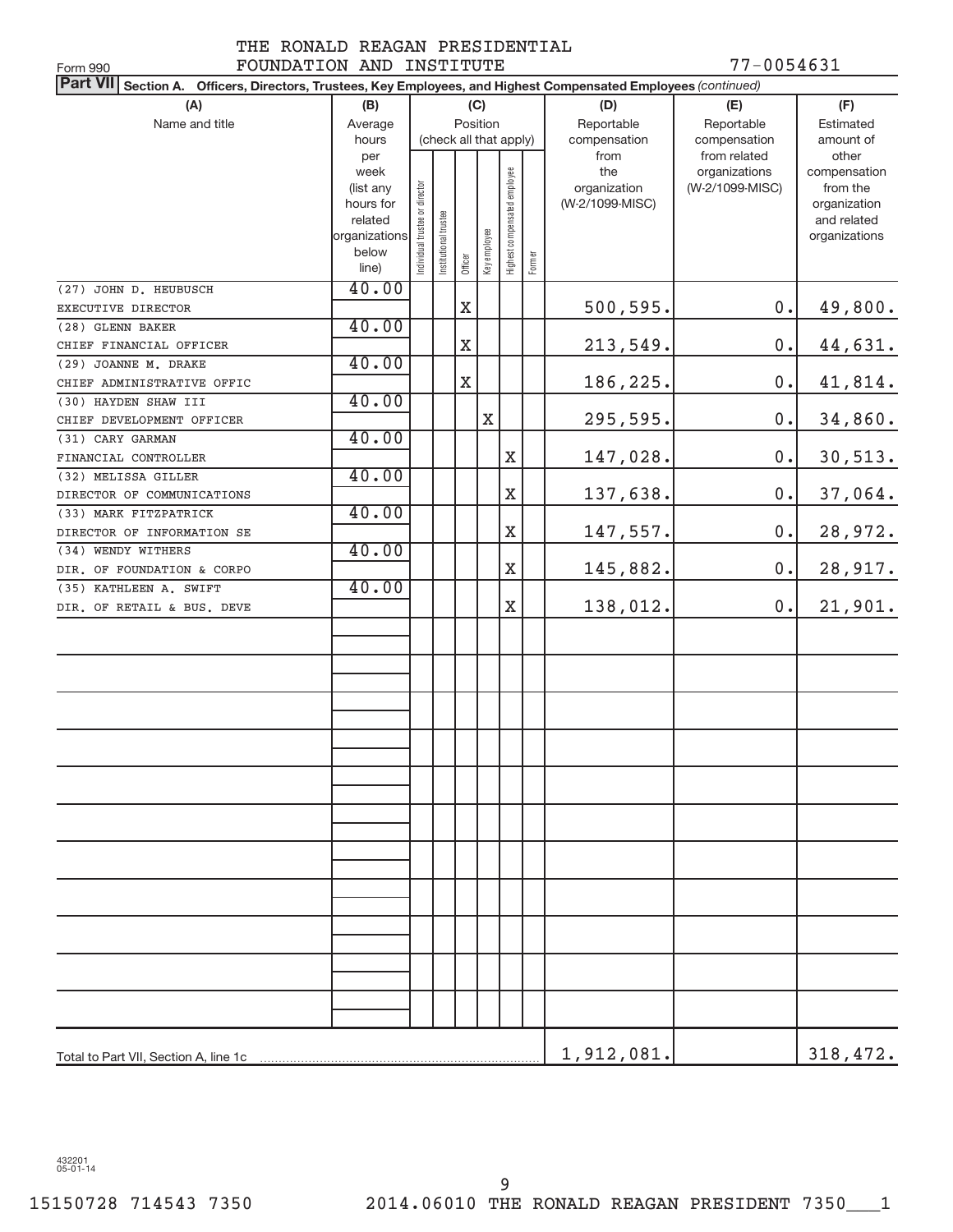**Part VIII Statement of Revenue**<br>**Part VIII** Statement of Revenue

# THE RONALD REAGAN PRESIDENTIAL

|                                                           | <b>Fait VIII</b> | <b>Slatement of Pevenue</b>                                   |                |                                |               |                                          |                                  |                                                                    |
|-----------------------------------------------------------|------------------|---------------------------------------------------------------|----------------|--------------------------------|---------------|------------------------------------------|----------------------------------|--------------------------------------------------------------------|
|                                                           |                  |                                                               |                |                                | Total revenue | Related or<br>exempt function<br>revenue | Unrelated<br>business<br>revenue | (D)<br>Revenue excluded<br>from tax under<br>sections<br>512 - 514 |
| Contributions, Gifts, Grants<br>and Other Similar Amounts |                  | 1 a Federated campaigns                                       | 1a             |                                |               |                                          |                                  |                                                                    |
|                                                           |                  |                                                               | 1 <sub>b</sub> |                                |               |                                          |                                  |                                                                    |
|                                                           |                  | c Fundraising events                                          | 1 <sub>c</sub> |                                |               |                                          |                                  |                                                                    |
|                                                           |                  | d Related organizations                                       | 1 <sub>d</sub> |                                |               |                                          |                                  |                                                                    |
|                                                           |                  | e Government grants (contributions)                           | 1e             |                                |               |                                          |                                  |                                                                    |
|                                                           |                  | f All other contributions, gifts, grants, and                 |                |                                |               |                                          |                                  |                                                                    |
|                                                           |                  | similar amounts not included above                            | 1f             | 13,724,309.                    |               |                                          |                                  |                                                                    |
|                                                           |                  | g Noncash contributions included in lines 1a-1f: \$           |                | 216,777.                       |               |                                          |                                  |                                                                    |
|                                                           |                  |                                                               |                |                                | 13,724,309    |                                          |                                  |                                                                    |
|                                                           |                  | 2 a AIR FORCE ONE ADMISSION                                   |                | <b>Business Code</b><br>900099 | 1,840,293.    | 1,840,293.                               |                                  |                                                                    |
|                                                           |                  | FOUNDATION SPECIAL EVENT FEES                                 |                | 900099                         | 625, 353.     | 625, 353,                                |                                  |                                                                    |
|                                                           |                  |                                                               |                |                                |               |                                          |                                  |                                                                    |
|                                                           | с<br>d           |                                                               |                |                                |               |                                          |                                  |                                                                    |
| Program Service<br>Revenue                                |                  |                                                               |                |                                |               |                                          |                                  |                                                                    |
|                                                           |                  | f All other program service revenue                           |                |                                |               |                                          |                                  |                                                                    |
|                                                           |                  |                                                               |                |                                | 2,465,646.    |                                          |                                  |                                                                    |
|                                                           | 3                | Investment income (including dividends, interest, and         |                |                                |               |                                          |                                  |                                                                    |
|                                                           |                  |                                                               |                | ▶                              | 4,071,069.    |                                          |                                  | 4,071,069.                                                         |
|                                                           | 4                | Income from investment of tax-exempt bond proceeds            |                |                                |               |                                          |                                  |                                                                    |
|                                                           | 5                |                                                               |                |                                | 450,349.      |                                          |                                  | 450,349.                                                           |
|                                                           |                  |                                                               | (i) Real       | (ii) Personal                  |               |                                          |                                  |                                                                    |
|                                                           |                  |                                                               |                |                                |               |                                          |                                  |                                                                    |
|                                                           |                  | <b>b</b> Less: rental expenses                                | 863, 417.      |                                |               |                                          |                                  |                                                                    |
|                                                           |                  | c Rental income or (loss)                                     | 504,793.       |                                |               |                                          |                                  |                                                                    |
|                                                           |                  |                                                               |                | ▶                              | 504,793.      |                                          |                                  | 504,793.                                                           |
|                                                           |                  | 7 a Gross amount from sales of                                | (i) Securities | (ii) Other                     |               |                                          |                                  |                                                                    |
|                                                           |                  | assets other than inventory                                   | 6, 563, 480.   |                                |               |                                          |                                  |                                                                    |
|                                                           |                  | <b>b</b> Less: cost or other basis                            |                |                                |               |                                          |                                  |                                                                    |
|                                                           |                  | and sales expenses                                            | 6,504,500.     |                                |               |                                          |                                  |                                                                    |
|                                                           |                  |                                                               |                |                                |               |                                          |                                  |                                                                    |
|                                                           |                  |                                                               |                |                                | 58,980        |                                          |                                  | 58,980.                                                            |
| Ф                                                         |                  | 8 a Gross income from fundraising events (not<br>including \$ |                |                                |               |                                          |                                  |                                                                    |
|                                                           |                  | contributions reported on line 1c). See                       | of             |                                |               |                                          |                                  |                                                                    |
|                                                           |                  |                                                               |                |                                |               |                                          |                                  |                                                                    |
| Other Revenu                                              |                  |                                                               |                |                                |               |                                          |                                  |                                                                    |
|                                                           |                  | c Net income or (loss) from fundraising events                |                |                                |               |                                          |                                  |                                                                    |
|                                                           |                  | 9 a Gross income from gaming activities. See                  |                |                                |               |                                          |                                  |                                                                    |
|                                                           |                  |                                                               |                |                                |               |                                          |                                  |                                                                    |
|                                                           |                  |                                                               | b              |                                |               |                                          |                                  |                                                                    |
|                                                           |                  | c Net income or (loss) from gaming activities                 |                | ▶<br>.                         |               |                                          |                                  |                                                                    |
|                                                           |                  | 10 a Gross sales of inventory, less returns                   |                |                                |               |                                          |                                  |                                                                    |
|                                                           |                  |                                                               |                | 2,710,905.                     |               |                                          |                                  |                                                                    |
|                                                           |                  |                                                               | b              | 1,117,592.                     |               |                                          |                                  |                                                                    |
|                                                           |                  | c Net income or (loss) from sales of inventory                |                |                                | 1,593,313.    | 1,553,619.                               | 39,694                           |                                                                    |
|                                                           |                  | Miscellaneous Revenue                                         |                | <b>Business Code</b>           |               |                                          |                                  |                                                                    |
|                                                           | 11a              |                                                               |                |                                |               |                                          |                                  |                                                                    |
|                                                           | b                |                                                               |                |                                |               |                                          |                                  |                                                                    |
|                                                           | с                |                                                               |                |                                |               |                                          |                                  |                                                                    |
|                                                           |                  |                                                               |                |                                |               |                                          |                                  |                                                                    |
|                                                           | 12               |                                                               |                |                                | 22,868,459.   | 4,019,265.                               | 39,694.                          | 5,085,191.                                                         |
| 432009<br>$11-07-14$                                      |                  |                                                               |                |                                |               |                                          |                                  | Form 990 (2014)                                                    |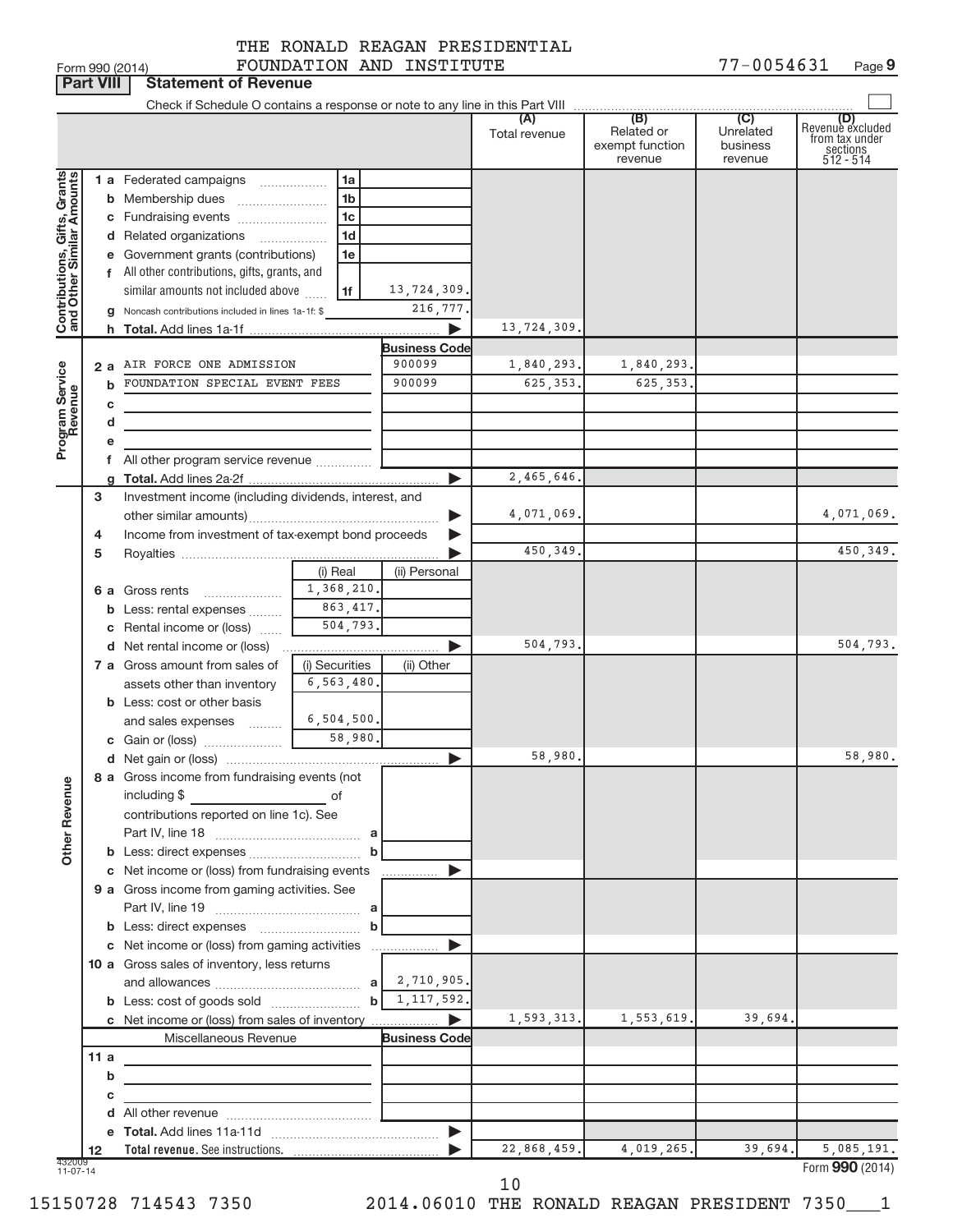#### Form 990 (2014)  $\qquad \qquad \text{FOUNDATION AND INSTITUTE}$   $\qquad \qquad \qquad \text{77--0054631} \quad \text{Page}$ THE RONALD REAGAN PRESIDENTIAL

|                 | <b>Part IX Statement of Functional Expenses</b>                                                                                                                                                             |                       |                                    |                                           |                                |
|-----------------|-------------------------------------------------------------------------------------------------------------------------------------------------------------------------------------------------------------|-----------------------|------------------------------------|-------------------------------------------|--------------------------------|
|                 | Section 501(c)(3) and 501(c)(4) organizations must complete all columns. All other organizations must complete column (A).                                                                                  |                       |                                    |                                           |                                |
|                 | Check if Schedule O contains a response or note to any line in this Part IX                                                                                                                                 |                       |                                    |                                           | $\mathbf{X}$                   |
|                 | Do not include amounts reported on lines 6b,<br>7b, 8b, 9b, and 10b of Part VIII.                                                                                                                           | (A)<br>Total expenses | (B)<br>Program service<br>expenses | (C)<br>Management and<br>general expenses | (D)<br>Fundraising<br>expenses |
| 1.              | Grants and other assistance to domestic organizations                                                                                                                                                       |                       |                                    |                                           |                                |
|                 | and domestic governments. See Part IV, line 21                                                                                                                                                              |                       |                                    |                                           |                                |
| $\mathbf{2}$    | Grants and other assistance to domestic                                                                                                                                                                     |                       |                                    |                                           |                                |
|                 | individuals. See Part IV, line 22                                                                                                                                                                           | 686,609.              | 686,609.                           |                                           |                                |
| 3               | Grants and other assistance to foreign                                                                                                                                                                      |                       |                                    |                                           |                                |
|                 | organizations, foreign governments, and foreign                                                                                                                                                             |                       |                                    |                                           |                                |
|                 | individuals. See Part IV, lines 15 and 16                                                                                                                                                                   |                       |                                    |                                           |                                |
| 4               | Benefits paid to or for members                                                                                                                                                                             |                       |                                    |                                           |                                |
| 5               | Compensation of current officers, directors,                                                                                                                                                                |                       |                                    |                                           |                                |
|                 | trustees, and key employees                                                                                                                                                                                 | 1,367,069.            | 636,653.                           | 142,583.                                  | 587,833.                       |
| 6               | Compensation not included above, to disqualified                                                                                                                                                            |                       |                                    |                                           |                                |
|                 | persons (as defined under section 4958(f)(1)) and                                                                                                                                                           |                       |                                    |                                           |                                |
|                 | persons described in section 4958(c)(3)(B)                                                                                                                                                                  | 3,365,830.            | 2,160,374.                         | 484,708.                                  | 720,748.                       |
| 7               |                                                                                                                                                                                                             |                       |                                    |                                           |                                |
| 8               | Pension plan accruals and contributions (include                                                                                                                                                            | 354,786.              | 184, 313.                          | 70, 757.                                  | 99,716.                        |
|                 | section 401(k) and 403(b) employer contributions)                                                                                                                                                           | 427,044.              | 318,766.                           | 2,521.                                    | 105, 757.                      |
| 9               |                                                                                                                                                                                                             | 390, 213.             | 237, 164.                          | 50,804.                                   | 102, 245.                      |
| 10<br>11        |                                                                                                                                                                                                             |                       |                                    |                                           |                                |
|                 | Fees for services (non-employees):                                                                                                                                                                          |                       |                                    |                                           |                                |
| b               |                                                                                                                                                                                                             | 126,882.              |                                    | 126,882.                                  |                                |
|                 |                                                                                                                                                                                                             | 77,875.               |                                    | 77,875.                                   |                                |
| d               |                                                                                                                                                                                                             |                       |                                    |                                           |                                |
|                 | e Professional fundraising services. See Part IV, line 17                                                                                                                                                   | 750,019.              |                                    |                                           | 750,019.                       |
| f               |                                                                                                                                                                                                             |                       |                                    |                                           |                                |
|                 | g Other. (If line 11g amount exceeds 10% of line 25,                                                                                                                                                        |                       |                                    |                                           |                                |
|                 | column (A) amount, list line 11g expenses on Sch O.)                                                                                                                                                        | 664,139.              | 645,588.                           | 18,551.                                   |                                |
| 12 <sup>2</sup> |                                                                                                                                                                                                             | 547,653.              | 547,653.                           |                                           |                                |
| 13              |                                                                                                                                                                                                             | 209,511.              | 43,842.                            | 145,834.                                  | 19,835.                        |
| 14              |                                                                                                                                                                                                             | 684,659.              | 606,970.                           | 42,654.                                   | 35,035.                        |
| 15              |                                                                                                                                                                                                             |                       |                                    |                                           |                                |
| 16              |                                                                                                                                                                                                             | 1,603,839.            | 1,453,024.                         | 150, 815.                                 |                                |
| 17              | Travel                                                                                                                                                                                                      | 221,648.              | 111, 717.                          | 64,738.                                   | 45, 193.                       |
| 18              | Payments of travel or entertainment expenses                                                                                                                                                                |                       |                                    |                                           |                                |
|                 | for any federal, state, or local public officials                                                                                                                                                           |                       |                                    |                                           |                                |
| 19              | Conferences, conventions, and meetings                                                                                                                                                                      |                       |                                    |                                           |                                |
| 20              | Interest                                                                                                                                                                                                    | 56, 280.              |                                    | 56, 280.                                  |                                |
| 21              |                                                                                                                                                                                                             |                       |                                    |                                           |                                |
| 22              | Depreciation, depletion, and amortization                                                                                                                                                                   | 3,966,062.            | 3,966,062.                         |                                           |                                |
| 23              | Insurance                                                                                                                                                                                                   | 206,991.              | 206,991.                           |                                           |                                |
| 24              | Other expenses. Itemize expenses not covered<br>above. (List miscellaneous expenses in line 24e. If line<br>24e amount exceeds 10% of line 25, column (A)<br>amount, list line 24e expenses on Schedule O.) |                       |                                    |                                           |                                |
| a               | TAXES & FILING FEES                                                                                                                                                                                         | 106, 266.             |                                    | 106, 266.                                 |                                |
|                 | <b>EVENTS</b>                                                                                                                                                                                               | 1,160,687.            | 1,101,220.                         |                                           | 59,467.                        |
|                 | <b>MUSEUM SUPPORT</b>                                                                                                                                                                                       | 606, 839.             | 606, 839.                          |                                           |                                |
|                 | PRINTING & PUBLICATIONS                                                                                                                                                                                     | 579,614.              | 102,428.                           |                                           | 477, 186.                      |
|                 | SEE SCH O<br>e All other expenses                                                                                                                                                                           | 2,439,826.            | 1,338,561.                         | 51, 546.                                  | 1,049,719.                     |
| 25              | Total functional expenses. Add lines 1 through 24e                                                                                                                                                          | 20,600,341.           | 14,954,774.                        | 1,592,814.                                | 4,052,753.                     |
| 26              | Joint costs. Complete this line only if the organization                                                                                                                                                    |                       |                                    |                                           |                                |
|                 | reported in column (B) joint costs from a combined                                                                                                                                                          |                       |                                    |                                           |                                |
|                 | educational campaign and fundraising solicitation.<br>Check here $\blacktriangleright$                                                                                                                      |                       |                                    |                                           |                                |
|                 | if following SOP 98-2 (ASC 958-720)                                                                                                                                                                         |                       |                                    |                                           |                                |

432010 11-07-14

Form (2014) **990**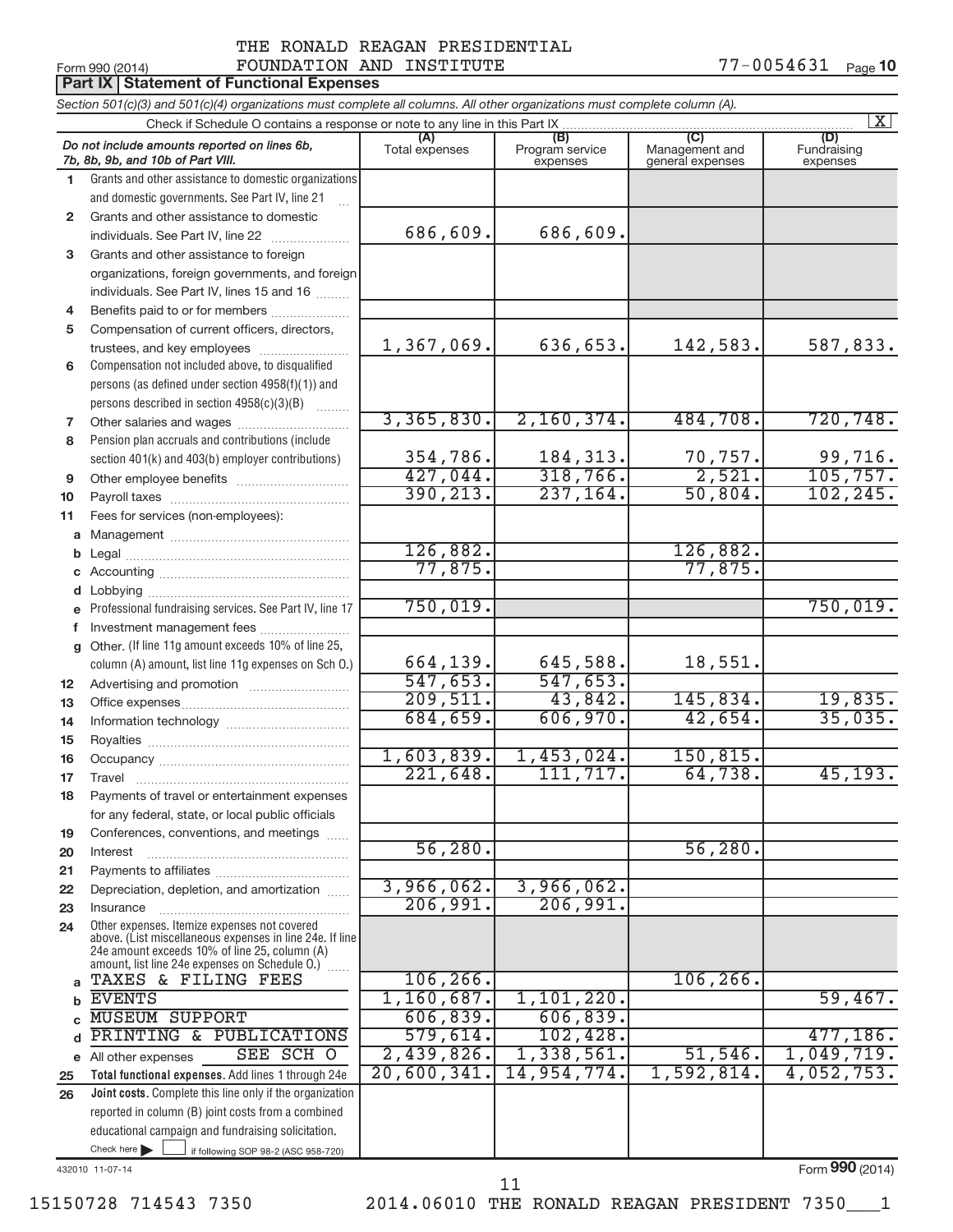| Form 990 (2014) |                               |  |
|-----------------|-------------------------------|--|
|                 | <b>Part X   Balance Sheet</b> |  |

 $\Box$ Check if Schedule O contains a response or note to any line in this Part X **(A) (B)** Beginning of year  $\vert$  | End of year **1 1** Cash - non-interest-bearing ~~~~~~~~~~~~~~~~~~~~~~~~~ 9,491,456. 2 11,938,817. **2 2** Savings and temporary cash investments ~~~~~~~~~~~~~~~~~~ 45,143,003. 48,496,762. **3 3** Pledges and grants receivable, net ~~~~~~~~~~~~~~~~~~~~~  $685,071.$  4 395,292. **4 4** Accounts receivable, net ~~~~~~~~~~~~~~~~~~~~~~~~~~ **5** Loans and other receivables from current and former officers, directors, trustees, key employees, and highest compensated employees. Complete Part II of Schedule L ~~~~~~~~~~~~~~~~~~~~~~~~~~~~ **5 6** Loans and other receivables from other disqualified persons (as defined under section 4958(f)(1)), persons described in section 4958(c)(3)(B), and contributing employers and sponsoring organizations of section 501(c)(9) voluntary employees' beneficiary organizations (see instr). Complete Part II of Sch L **6 Assets 7 7** Notes and loans receivable, net ~~~~~~~~~~~~~~~~~~~~~~~  $954,095.$  8 1,014,487. **8 8** Inventories for sale or use ~~~~~~~~~~~~~~~~~~~~~~~~~~ 1,818,235. **9 9** Prepaid expenses and deferred charges ~~~~~~~~~~~~~~~~~~ **10 a** Land, buildings, and equipment: cost or other **10a** basis. Complete Part VI of Schedule D ~~~ 137,771,662. **b 10b** Less: accumulated depreciation ~~~~~~ 54,583,291. 84,514,753. 83,188,371. **10c 11 11** Investments - publicly traded securities ~~~~~~~~~~~~~~~~~~~ 151,180,710. 12 | 139,934,555. **12 12** Investments - other securities. See Part IV, line 11 ~~~~~~~~~~~~~~ **13 13** Investments - program-related. See Part IV, line 11 ~~~~~~~~~~~~~ **14 14** Intangible assets ~~~~~~~~~~~~~~~~~~~~~~~~~~~~~~  $12,677$ .  $15$  12,677. Other assets. See Part IV, line 11 ~~~~~~~~~~~~~~~~~~~~~~ **15 15** 292,433,726. 286,799,196. **16 16 Total assets.**  Add lines 1 through 15 (must equal line 34)  $1,462,658$ .  $17$   $2,191,239$ . **17 17** Accounts payable and accrued expenses ~~~~~~~~~~~~~~~~~~ **18 18** Grants payable ~~~~~~~~~~~~~~~~~~~~~~~~~~~~~~~ **19 19** Deferred revenue ~~~~~~~~~~~~~~~~~~~~~~~~~~~~~~ **20 20** Tax-exempt bond liabilities ~~~~~~~~~~~~~~~~~~~~~~~~~ **21 21** Escrow or custodial account liability. Complete Part IV of Schedule D ........... **22** Loans and other payables to current and former officers, directors, trustees, **Liabilities** key employees, highest compensated employees, and disqualified persons. Complete Part II of Schedule L ~~~~~~~~~~~~~~~~~~~~~~~ **22** 6,373,250. 6,291,280. Secured mortgages and notes payable to unrelated third parties  $\ldots$  ................. **23 23 24** Unsecured notes and loans payable to unrelated third parties ~~~~~~~~ **24 25** Other liabilities (including federal income tax, payables to related third parties, and other liabilities not included on lines 17-24). Complete Part X of Schedule D ~~~~~~~~~~~~~~~~~~~~~~~~~~~~~~~~ **25** 7,835,908. 26 8,482,519. **26 26 Total liabilities.**  Add lines 17 through 25 Organizations that follow SFAS 117 (ASC 958), check here  $\blacktriangleright$   $\boxed{X}$  and **complete lines 27 through 29, and lines 33 and 34. Vet Assets or Fund Balances Net Assets or Fund Balances** 152,952,823. 27 | 149,122,130. **27 27** Unrestricted net assets ~~~~~~~~~~~~~~~~~~~~~~~~~~~ 65,028,073**. <sub>28</sub> 62,567,625. 28 28** Temporarily restricted net assets ~~~~~~~~~~~~~~~~~~~~~~ 66,616,922. 66,626,922. **29 29** Permanently restricted net assets ~~~~~~~~~~~~~~~~~~~~~ **Organizations that do not follow SFAS 117 (ASC 958), check here** | **and complete lines 30 through 34. 30 30** Capital stock or trust principal, or current funds ~~~~~~~~~~~~~~~ **31 31** Paid-in or capital surplus, or land, building, or equipment fund ....................... **32 32** Retained earnings, endowment, accumulated income, or other funds ............ Total net assets or fund balances ~~~~~~~~~~~~~~~~~~~~~~ 284,597,818. 278,316,677. **33 33** 292,433,726. 286,799,196. **34 34** Total liabilities and net assets/fund balances

Form (2014) **990**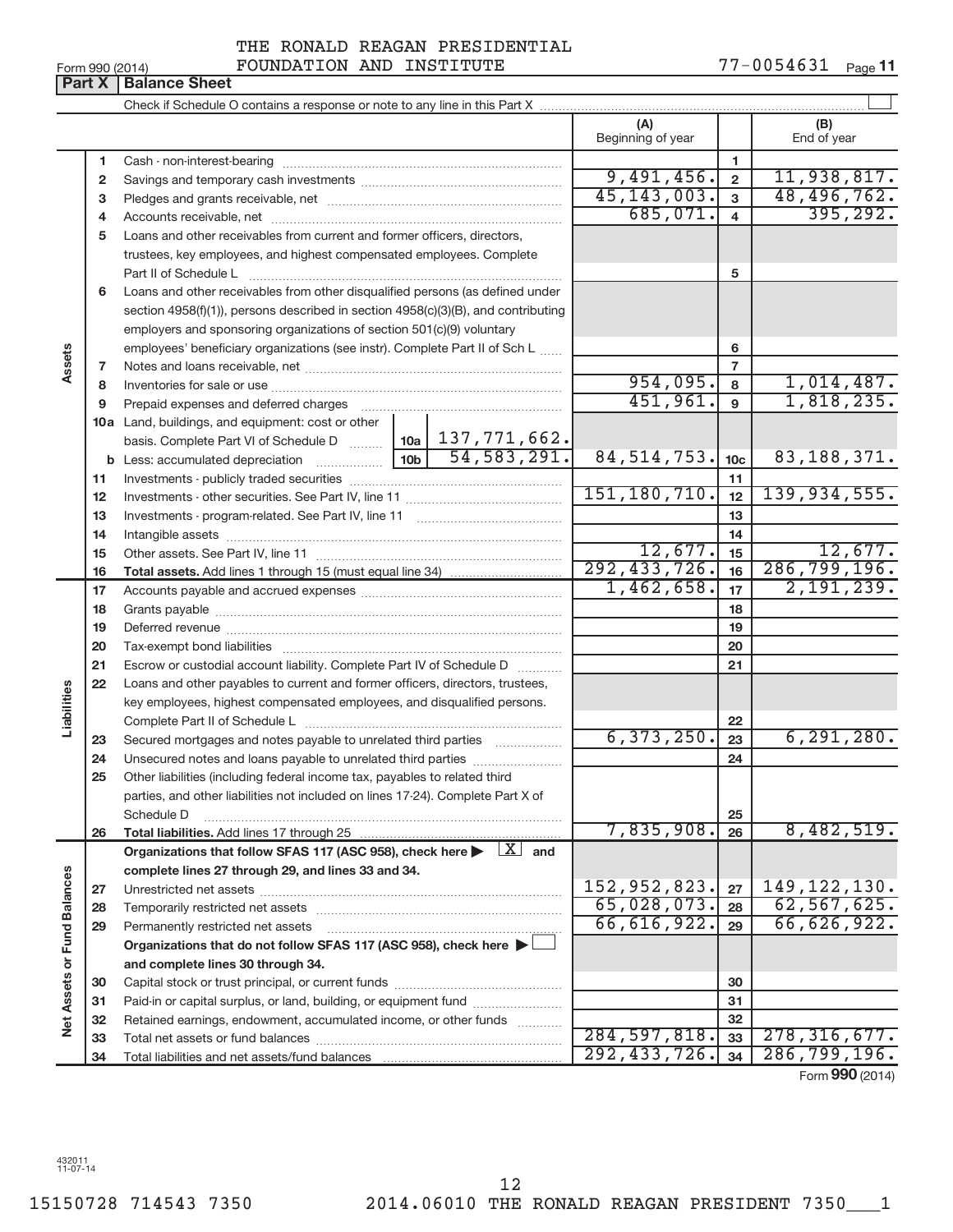|              | THE RONALD REAGAN PRESIDENTIAL                                                                                                                                                                                                 |                         |                |                |     |                  |
|--------------|--------------------------------------------------------------------------------------------------------------------------------------------------------------------------------------------------------------------------------|-------------------------|----------------|----------------|-----|------------------|
|              | FOUNDATION AND INSTITUTE<br>Form 990 (2014)                                                                                                                                                                                    |                         | 77-0054631     |                |     | Page $12$        |
|              | Part XI<br><b>Reconciliation of Net Assets</b>                                                                                                                                                                                 |                         |                |                |     |                  |
|              | Check if Schedule O contains a response or note to any line in this Part XI                                                                                                                                                    |                         |                |                |     |                  |
|              |                                                                                                                                                                                                                                |                         |                |                |     |                  |
| 1            |                                                                                                                                                                                                                                | 1                       | 22,868,459.    |                |     |                  |
| $\mathbf{2}$ |                                                                                                                                                                                                                                | $\overline{2}$          | 20,600,341.    |                |     |                  |
| 3            | Revenue less expenses. Subtract line 2 from line 1                                                                                                                                                                             | 3                       |                |                |     | 2,268,118.       |
| 4            |                                                                                                                                                                                                                                | $\overline{\mathbf{4}}$ | 284, 597, 818. |                |     |                  |
| 5            | Net unrealized gains (losses) on investments [111] matter in the contract of the contract of the contract of the contract of the contract of the contract of the contract of the contract of the contract of the contract of t | 5                       |                |                |     | $-8,549,259.$    |
| 6            | Donated services and use of facilities                                                                                                                                                                                         | 6                       |                |                |     |                  |
| 7            | Investment expenses                                                                                                                                                                                                            | $\overline{7}$          |                |                |     |                  |
| 8            | Prior period adjustments                                                                                                                                                                                                       | 8                       |                |                |     |                  |
| 9            |                                                                                                                                                                                                                                | 9                       |                |                |     | $\overline{0}$ . |
| 10           | Net assets or fund balances at end of year. Combine lines 3 through 9 (must equal Part X, line 33,                                                                                                                             |                         |                |                |     |                  |
|              | column (B))                                                                                                                                                                                                                    | 10 <sup>10</sup>        | 278, 316, 677. |                |     |                  |
|              | Part XII Financial Statements and Reporting                                                                                                                                                                                    |                         |                |                |     |                  |
|              |                                                                                                                                                                                                                                |                         |                |                |     |                  |
|              |                                                                                                                                                                                                                                |                         |                |                | Yes | <b>No</b>        |
| 1            | $\overline{X}$ Accrual<br>Accounting method used to prepare the Form 990: $\Box$ Cash<br>Other                                                                                                                                 |                         |                |                |     |                  |
|              | If the organization changed its method of accounting from a prior year or checked "Other," explain in Schedule O.                                                                                                              |                         |                |                |     |                  |
|              |                                                                                                                                                                                                                                |                         |                | 2a             |     | х                |
|              | If "Yes," check a box below to indicate whether the financial statements for the year were compiled or reviewed on a                                                                                                           |                         |                |                |     |                  |
|              | separate basis, consolidated basis, or both:                                                                                                                                                                                   |                         |                |                |     |                  |
|              | <b>Consolidated basis</b><br>Both consolidated and separate basis<br>Separate basis                                                                                                                                            |                         |                |                |     |                  |
|              |                                                                                                                                                                                                                                |                         |                | 2 <sub>b</sub> | X   |                  |
|              | If "Yes," check a box below to indicate whether the financial statements for the year were audited on a separate basis,                                                                                                        |                         |                |                |     |                  |
|              | consolidated basis, or both:                                                                                                                                                                                                   |                         |                |                |     |                  |
|              | $\lfloor x \rfloor$ Separate basis<br>Consolidated basis<br>Both consolidated and separate basis                                                                                                                               |                         |                |                |     |                  |
|              | c If "Yes" to line 2a or 2b, does the organization have a committee that assumes responsibility for oversight of the audit,                                                                                                    |                         |                |                | X   |                  |
|              |                                                                                                                                                                                                                                |                         |                | 2c             |     |                  |
|              | If the organization changed either its oversight process or selection process during the tax year, explain in Schedule O.                                                                                                      |                         |                |                |     |                  |
|              | 3a As a result of a federal award, was the organization required to undergo an audit or audits as set forth in the Single Audit                                                                                                |                         |                |                |     | x                |
|              |                                                                                                                                                                                                                                |                         |                | 3a             |     |                  |
|              | b If "Yes," did the organization undergo the required audit or audits? If the organization did not undergo the required audit                                                                                                  |                         |                |                |     |                  |
|              |                                                                                                                                                                                                                                |                         |                | 3 <sub>b</sub> |     | $000$ (001 $\mu$ |

Form (2014) **990**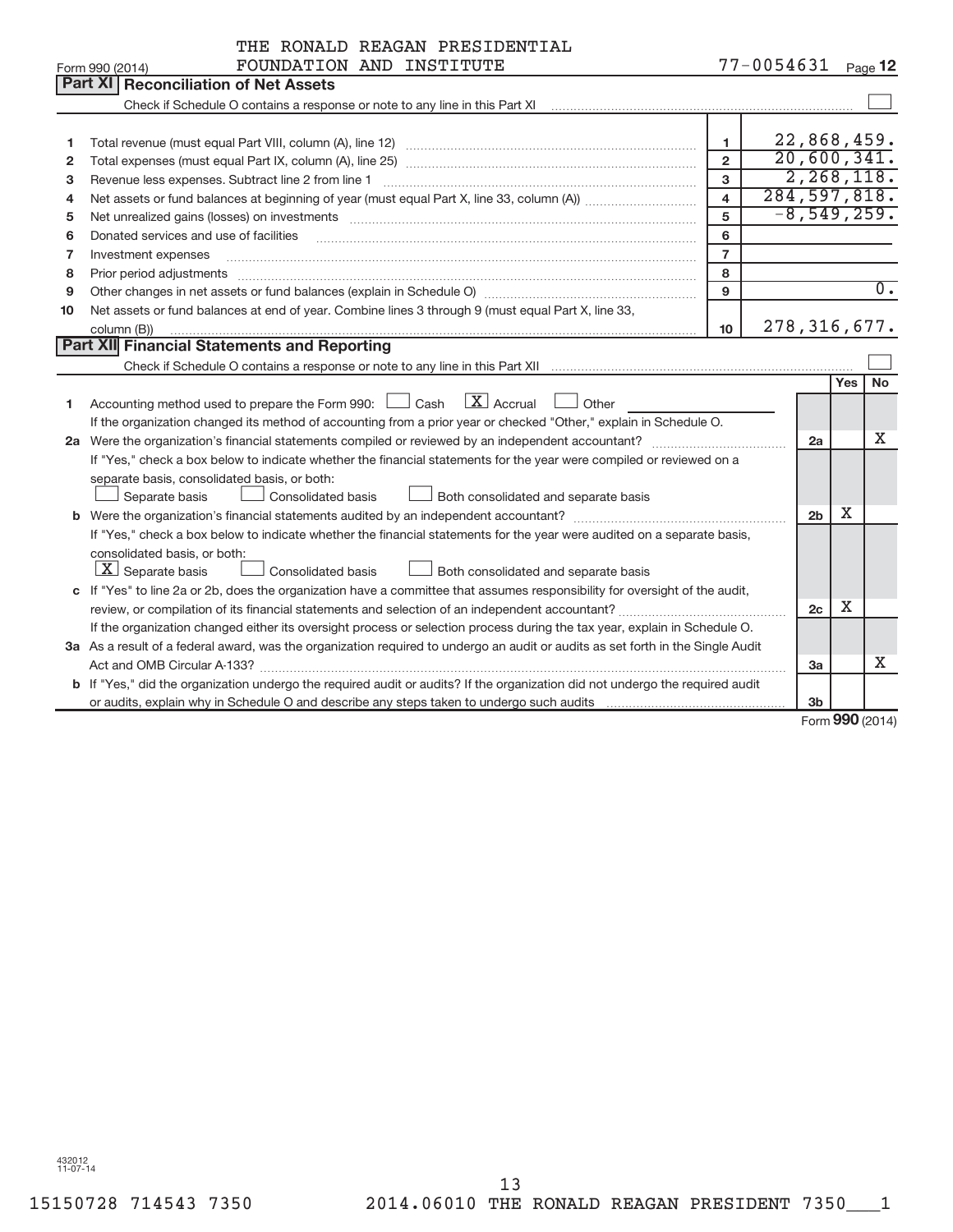|                                | <b>SCHEDULE A</b><br>(Form 990 or 990-EZ)              |                                                                                        | <b>Public Charity Status and Public Support</b>                                                                                               |                                       |    |                        | OMB No. 1545-0047                     |
|--------------------------------|--------------------------------------------------------|----------------------------------------------------------------------------------------|-----------------------------------------------------------------------------------------------------------------------------------------------|---------------------------------------|----|------------------------|---------------------------------------|
|                                |                                                        |                                                                                        | Complete if the organization is a section 501(c)(3) organization or a section                                                                 |                                       |    |                        |                                       |
|                                |                                                        |                                                                                        | 4947(a)(1) nonexempt charitable trust.                                                                                                        |                                       |    |                        | <b>Open to Public</b>                 |
|                                | Department of the Treasury<br>Internal Revenue Service |                                                                                        | Attach to Form 990 or Form 990-EZ.<br>Information about Schedule A (Form 990 or 990-EZ) and its instructions is at www.irs.gov/form990.       |                                       |    |                        | <b>Inspection</b>                     |
|                                | Name of the organization                               |                                                                                        | THE RONALD REAGAN PRESIDENTIAL                                                                                                                |                                       |    |                        | <b>Employer identification number</b> |
|                                |                                                        |                                                                                        | FOUNDATION AND INSTITUTE                                                                                                                      |                                       |    |                        | 77-0054631                            |
| Part I                         |                                                        |                                                                                        | Reason for Public Charity Status (All organizations must complete this part.) See instructions.                                               |                                       |    |                        |                                       |
|                                |                                                        |                                                                                        | The organization is not a private foundation because it is: (For lines 1 through 11, check only one box.)                                     |                                       |    |                        |                                       |
| 1                              |                                                        |                                                                                        | A church, convention of churches, or association of churches described in section 170(b)(1)(A)(i).                                            |                                       |    |                        |                                       |
| 2                              |                                                        |                                                                                        | A school described in section 170(b)(1)(A)(ii). (Attach Schedule E.)                                                                          |                                       |    |                        |                                       |
| 3                              |                                                        |                                                                                        | A hospital or a cooperative hospital service organization described in section 170(b)(1)(A)(iii).                                             |                                       |    |                        |                                       |
| 4                              |                                                        |                                                                                        | A medical research organization operated in conjunction with a hospital described in section 170(b)(1)(A)(iii). Enter the hospital's name,    |                                       |    |                        |                                       |
|                                | city, and state:                                       |                                                                                        |                                                                                                                                               |                                       |    |                        |                                       |
| 5                              |                                                        |                                                                                        | An organization operated for the benefit of a college or university owned or operated by a governmental unit described in                     |                                       |    |                        |                                       |
|                                |                                                        | section 170(b)(1)(A)(iv). (Complete Part II.)                                          |                                                                                                                                               |                                       |    |                        |                                       |
| 6                              |                                                        |                                                                                        | A federal, state, or local government or governmental unit described in section 170(b)(1)(A)(v).                                              |                                       |    |                        |                                       |
| $\mathbf{X}$<br>$\overline{7}$ |                                                        |                                                                                        | An organization that normally receives a substantial part of its support from a governmental unit or from the general public described in     |                                       |    |                        |                                       |
|                                |                                                        | section 170(b)(1)(A)(vi). (Complete Part II.)                                          |                                                                                                                                               |                                       |    |                        |                                       |
| 8                              |                                                        |                                                                                        | A community trust described in section 170(b)(1)(A)(vi). (Complete Part II.)                                                                  |                                       |    |                        |                                       |
| 9                              |                                                        |                                                                                        | An organization that normally receives: (1) more than 33 1/3% of its support from contributions, membership fees, and gross receipts from     |                                       |    |                        |                                       |
|                                |                                                        |                                                                                        | activities related to its exempt functions - subject to certain exceptions, and (2) no more than 33 1/3% of its support from gross investment |                                       |    |                        |                                       |
|                                |                                                        |                                                                                        | income and unrelated business taxable income (less section 511 tax) from businesses acquired by the organization after June 30, 1975.         |                                       |    |                        |                                       |
|                                |                                                        | See section 509(a)(2). (Complete Part III.)                                            |                                                                                                                                               |                                       |    |                        |                                       |
| 10                             |                                                        |                                                                                        | An organization organized and operated exclusively to test for public safety. See section 509(a)(4).                                          |                                       |    |                        |                                       |
| 11                             |                                                        |                                                                                        | An organization organized and operated exclusively for the benefit of, to perform the functions of, or to carry out the purposes of one or    |                                       |    |                        |                                       |
|                                |                                                        |                                                                                        | more publicly supported organizations described in section 509(a)(1) or section 509(a)(2). See section 509(a)(3). Check the box in            |                                       |    |                        |                                       |
|                                |                                                        |                                                                                        | lines 11a through 11d that describes the type of supporting organization and complete lines 11e, 11f, and 11g.                                |                                       |    |                        |                                       |
| a                              |                                                        |                                                                                        | Type I. A supporting organization operated, supervised, or controlled by its supported organization(s), typically by giving                   |                                       |    |                        |                                       |
|                                |                                                        |                                                                                        | the supported organization(s) the power to regularly appoint or elect a majority of the directors or trustees of the supporting               |                                       |    |                        |                                       |
|                                |                                                        | organization. You must complete Part IV, Sections A and B.                             |                                                                                                                                               |                                       |    |                        |                                       |
| b                              |                                                        |                                                                                        | Type II. A supporting organization supervised or controlled in connection with its supported organization(s), by having                       |                                       |    |                        |                                       |
|                                |                                                        |                                                                                        | control or management of the supporting organization vested in the same persons that control or manage the supported                          |                                       |    |                        |                                       |
|                                |                                                        | organization(s). You must complete Part IV, Sections A and C.                          |                                                                                                                                               |                                       |    |                        |                                       |
| c                              |                                                        |                                                                                        | Type III functionally integrated. A supporting organization operated in connection with, and functionally integrated with,                    |                                       |    |                        |                                       |
|                                |                                                        |                                                                                        | its supported organization(s) (see instructions). You must complete Part IV, Sections A, D, and E.                                            |                                       |    |                        |                                       |
| d                              |                                                        |                                                                                        | Type III non-functionally integrated. A supporting organization operated in connection with its supported organization(s)                     |                                       |    |                        |                                       |
|                                |                                                        |                                                                                        | that is not functionally integrated. The organization generally must satisfy a distribution requirement and an attentiveness                  |                                       |    |                        |                                       |
|                                |                                                        |                                                                                        | requirement (see instructions). You must complete Part IV, Sections A and D, and Part V.                                                      |                                       |    |                        |                                       |
| e                              |                                                        |                                                                                        | Check this box if the organization received a written determination from the IRS that it is a Type I, Type II, Type III                       |                                       |    |                        |                                       |
|                                |                                                        |                                                                                        | functionally integrated, or Type III non-functionally integrated supporting organization.                                                     |                                       |    |                        |                                       |
|                                | f Enter the number of supported organizations          |                                                                                        |                                                                                                                                               |                                       |    |                        |                                       |
|                                | (i) Name of supported                                  | g Provide the following information about the supported organization(s).<br>$(ii)$ EIN | (iii) Type of organization                                                                                                                    | (iv) Is the organization              |    | (v) Amount of monetary | (vi) Amount of                        |
|                                | organization                                           |                                                                                        | (described on lines 1-9                                                                                                                       | listed in your<br>governing document? |    | support (see           | other support (see                    |
|                                |                                                        |                                                                                        | above or IRC section                                                                                                                          | Yes                                   | No | Instructions)          | Instructions)                         |
|                                |                                                        |                                                                                        | (see instructions))                                                                                                                           |                                       |    |                        |                                       |
|                                |                                                        |                                                                                        |                                                                                                                                               |                                       |    |                        |                                       |
|                                |                                                        |                                                                                        |                                                                                                                                               |                                       |    |                        |                                       |
|                                |                                                        |                                                                                        |                                                                                                                                               |                                       |    |                        |                                       |
|                                |                                                        |                                                                                        |                                                                                                                                               |                                       |    |                        |                                       |
|                                |                                                        |                                                                                        |                                                                                                                                               |                                       |    |                        |                                       |
|                                |                                                        |                                                                                        |                                                                                                                                               |                                       |    |                        |                                       |
|                                |                                                        |                                                                                        |                                                                                                                                               |                                       |    |                        |                                       |
|                                |                                                        |                                                                                        |                                                                                                                                               |                                       |    |                        |                                       |
|                                |                                                        |                                                                                        |                                                                                                                                               |                                       |    |                        |                                       |
|                                |                                                        |                                                                                        |                                                                                                                                               |                                       |    |                        |                                       |
| Total                          |                                                        |                                                                                        |                                                                                                                                               |                                       |    |                        |                                       |
|                                | Form 990 or 990-EZ. 432021 09-17-14                    | LHA For Paperwork Reduction Act Notice, see the Instructions for                       |                                                                                                                                               |                                       |    |                        | Schedule A (Form 990 or 990-EZ) 2014  |

14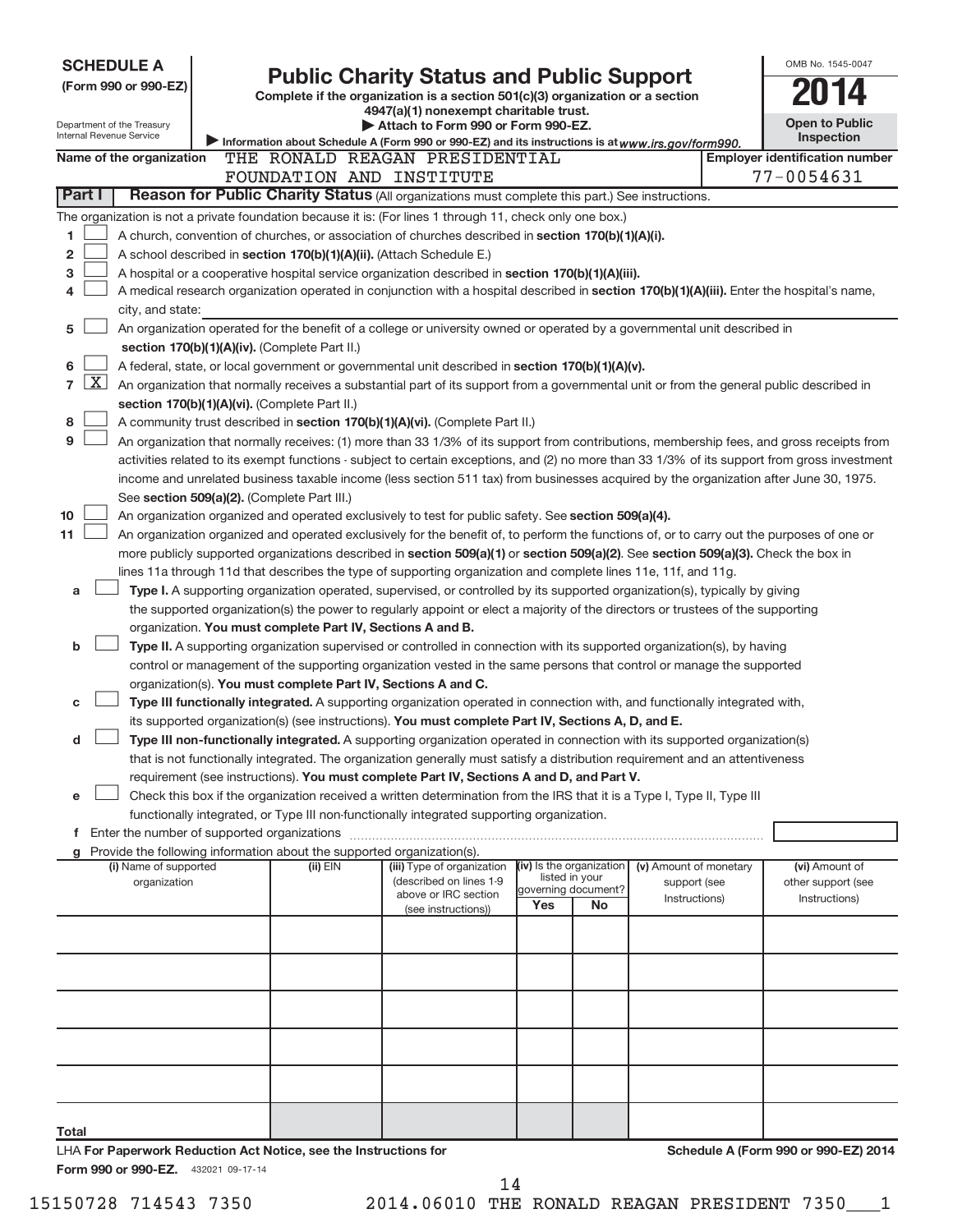| Schedule A (Form 990 or 990-EZ) 2014 FOUNDATION AND INSTITUTE |  |  |  |  |  |            | 7-0054631 | Page 2 |
|---------------------------------------------------------------|--|--|--|--|--|------------|-----------|--------|
| -----                                                         |  |  |  |  |  | $\sqrt{2}$ |           |        |

(Complete only if you checked the box on line 5, 7, or 8 of Part I or if the organization failed to qualify under Part III. If the organization fails to qualify under the tests listed below, please complete Part III.) Part II | Support Schedule for Organizations Described in Sections 170(b)(1)(A)(iv) and 170(b)(1)(A)(vi)

| <b>Section A. Public Support</b>                                                                                                                                                                                               |           |          |            |            |          |                                      |
|--------------------------------------------------------------------------------------------------------------------------------------------------------------------------------------------------------------------------------|-----------|----------|------------|------------|----------|--------------------------------------|
| Calendar year (or fiscal year beginning in)                                                                                                                                                                                    | (a) 2010  | (b) 2011 | $(c)$ 2012 | $(d)$ 2013 | (e) 2014 | (f) Total                            |
| 1 Gifts, grants, contributions, and                                                                                                                                                                                            |           |          |            |            |          |                                      |
| membership fees received. (Do not                                                                                                                                                                                              |           |          |            |            |          |                                      |
| include any "unusual grants.")                                                                                                                                                                                                 | 41804027. | 9834639. |            |            |          | 7456115.18602993.13724309.91422083.  |
| 2 Tax revenues levied for the organ-                                                                                                                                                                                           |           |          |            |            |          |                                      |
| ization's benefit and either paid to                                                                                                                                                                                           |           |          |            |            |          |                                      |
| or expended on its behalf                                                                                                                                                                                                      |           |          |            |            |          |                                      |
| 3 The value of services or facilities                                                                                                                                                                                          |           |          |            |            |          |                                      |
| furnished by a governmental unit to                                                                                                                                                                                            |           |          |            |            |          |                                      |
| the organization without charge                                                                                                                                                                                                |           |          |            |            |          |                                      |
| 4 Total. Add lines 1 through 3                                                                                                                                                                                                 | 41804027. | 9834639. |            |            |          | 7456115.18602993.13724309.91422083.  |
| 5 The portion of total contributions                                                                                                                                                                                           |           |          |            |            |          |                                      |
| by each person (other than a                                                                                                                                                                                                   |           |          |            |            |          |                                      |
| governmental unit or publicly                                                                                                                                                                                                  |           |          |            |            |          |                                      |
| supported organization) included                                                                                                                                                                                               |           |          |            |            |          |                                      |
| on line 1 that exceeds 2% of the                                                                                                                                                                                               |           |          |            |            |          |                                      |
| amount shown on line 11,                                                                                                                                                                                                       |           |          |            |            |          |                                      |
| column (f)                                                                                                                                                                                                                     |           |          |            |            |          | 22806519.                            |
| 6 Public support. Subtract line 5 from line 4.                                                                                                                                                                                 |           |          |            |            |          | 68615564.                            |
| <b>Section B. Total Support</b>                                                                                                                                                                                                |           |          |            |            |          |                                      |
| Calendar year (or fiscal year beginning in)                                                                                                                                                                                    | (a) 2010  | (b) 2011 | $(c)$ 2012 | $(d)$ 2013 | (e) 2014 | (f) Total                            |
| <b>7</b> Amounts from line 4                                                                                                                                                                                                   | 41804027. | 9834639. |            |            |          | 7456115.18602993.13724309.91422083.  |
| 8 Gross income from interest,                                                                                                                                                                                                  |           |          |            |            |          |                                      |
| dividends, payments received on                                                                                                                                                                                                |           |          |            |            |          |                                      |
| securities loans, rents, royalties                                                                                                                                                                                             |           |          |            |            |          |                                      |
| and income from similar sources                                                                                                                                                                                                | 3870949.  | 3962653. | 4162028.   | 4391824.   |          | 5889628.22277082.                    |
| <b>9</b> Net income from unrelated business                                                                                                                                                                                    |           |          |            |            |          |                                      |
| activities, whether or not the                                                                                                                                                                                                 |           |          |            |            |          |                                      |
| business is regularly carried on                                                                                                                                                                                               |           |          |            |            |          |                                      |
| 10 Other income. Do not include gain                                                                                                                                                                                           |           |          |            |            |          |                                      |
| or loss from the sale of capital                                                                                                                                                                                               |           |          |            |            |          |                                      |
| assets (Explain in Part VI.)                                                                                                                                                                                                   |           |          |            |            |          |                                      |
| 11 Total support. Add lines 7 through 10                                                                                                                                                                                       |           |          |            |            |          | 113699165                            |
| <b>12</b> Gross receipts from related activities, etc. (see instructions)                                                                                                                                                      |           |          |            |            | 12       | $\overline{29,474,080}$ .            |
| 13 First five years. If the Form 990 is for the organization's first, second, third, fourth, or fifth tax year as a section 501(c)(3)                                                                                          |           |          |            |            |          |                                      |
| organization, check this box and stop here                                                                                                                                                                                     |           |          |            |            |          |                                      |
| <b>Section C. Computation of Public Support Percentage</b>                                                                                                                                                                     |           |          |            |            |          |                                      |
|                                                                                                                                                                                                                                |           |          |            |            | 14       | 60.35<br>%                           |
|                                                                                                                                                                                                                                |           |          |            |            | 15       | 59.71<br>%                           |
| 16a 33 1/3% support test - 2014. If the organization did not check the box on line 13, and line 14 is 33 1/3% or more, check this box and                                                                                      |           |          |            |            |          |                                      |
| stop here. The organization qualifies as a publicly supported organization manufaction manufacture or the organization manufacture or the organization manufacture or the organization manufacture or the state of the state o |           |          |            |            |          | $\blacktriangleright$ $\mathbf{X}$   |
| b 33 1/3% support test - 2013. If the organization did not check a box on line 13 or 16a, and line 15 is 33 1/3% or more, check this box                                                                                       |           |          |            |            |          |                                      |
|                                                                                                                                                                                                                                |           |          |            |            |          |                                      |
| 17a 10% -facts-and-circumstances test - 2014. If the organization did not check a box on line 13, 16a, or 16b, and line 14 is 10% or more,                                                                                     |           |          |            |            |          |                                      |
| and if the organization meets the "facts-and-circumstances" test, check this box and stop here. Explain in Part VI how the organization                                                                                        |           |          |            |            |          |                                      |
|                                                                                                                                                                                                                                |           |          |            |            |          |                                      |
| b 10% -facts-and-circumstances test - 2013. If the organization did not check a box on line 13, 16a, 16b, or 17a, and line 15 is 10% or                                                                                        |           |          |            |            |          |                                      |
| more, and if the organization meets the "facts-and-circumstances" test, check this box and <b>stop here.</b> Explain in Part VI how the                                                                                        |           |          |            |            |          |                                      |
| organization meets the "facts-and-circumstances" test. The organization qualifies as a publicly supported organization                                                                                                         |           |          |            |            |          |                                      |
| 18 Private foundation. If the organization did not check a box on line 13, 16a, 16b, 17a, or 17b, check this box and see instructions                                                                                          |           |          |            |            |          |                                      |
|                                                                                                                                                                                                                                |           |          |            |            |          | Schedule A (Form 990 or 990-EZ) 2014 |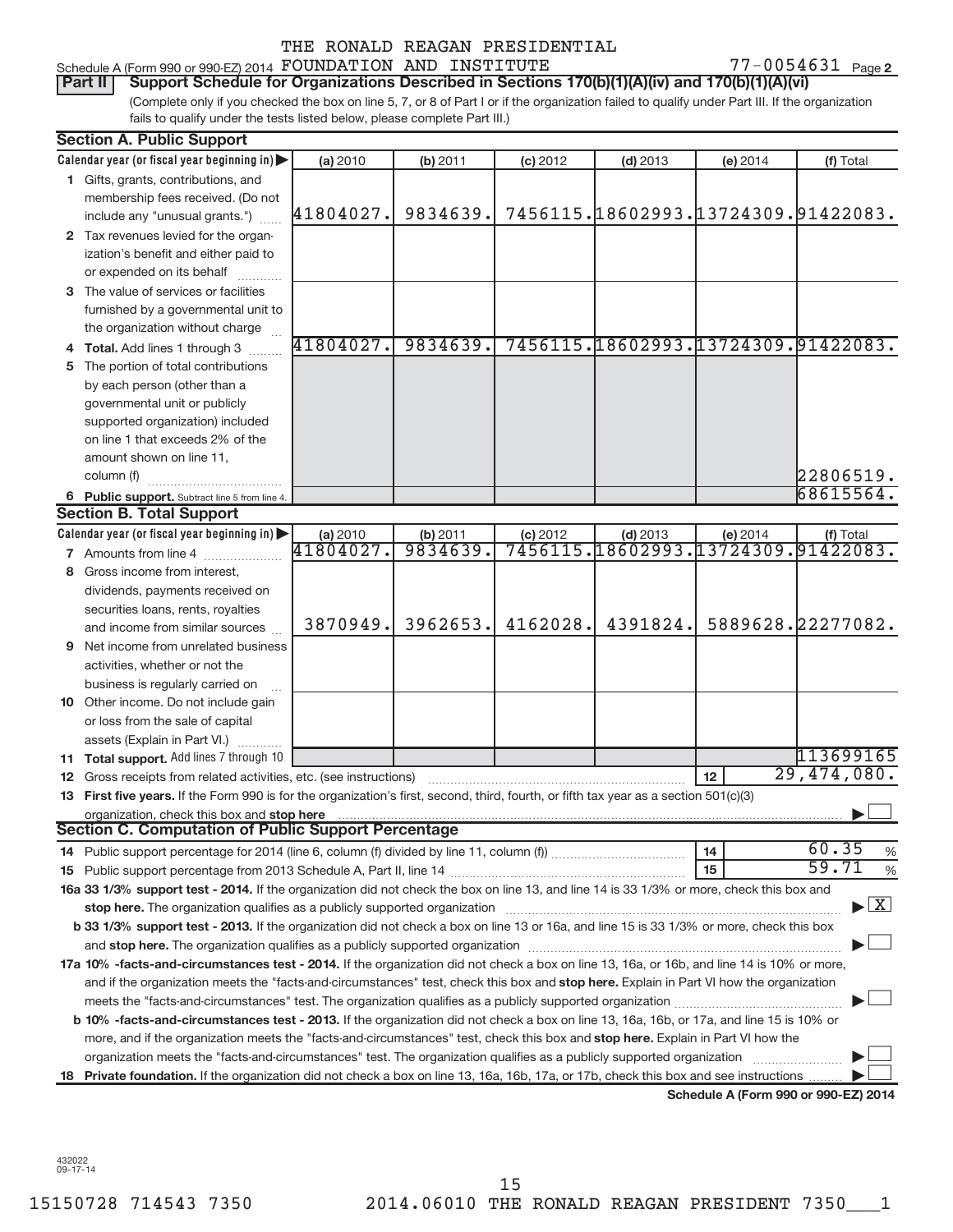#### **Part III | Support Schedule for Organizations Described in Section 509(a)(2)**

(Complete only if you checked the box on line 9 of Part I or if the organization failed to qualify under Part II. If the organization fails to qualify under the tests listed below, please complete Part II.)

|    | Calendar year (or fiscal year beginning in)                                                                                                         | (a) 2010 | (b) 2011 | $(c)$ 2012 | $(d)$ 2013 |    | (e) 2014 | (f) Total                            |
|----|-----------------------------------------------------------------------------------------------------------------------------------------------------|----------|----------|------------|------------|----|----------|--------------------------------------|
|    | 1 Gifts, grants, contributions, and                                                                                                                 |          |          |            |            |    |          |                                      |
|    | membership fees received. (Do not                                                                                                                   |          |          |            |            |    |          |                                      |
|    | include any "unusual grants.")                                                                                                                      |          |          |            |            |    |          |                                      |
|    | 2 Gross receipts from admissions,                                                                                                                   |          |          |            |            |    |          |                                      |
|    | merchandise sold or services per-                                                                                                                   |          |          |            |            |    |          |                                      |
|    | formed, or facilities furnished in<br>any activity that is related to the                                                                           |          |          |            |            |    |          |                                      |
|    | organization's tax-exempt purpose                                                                                                                   |          |          |            |            |    |          |                                      |
| 3  | Gross receipts from activities that                                                                                                                 |          |          |            |            |    |          |                                      |
|    | are not an unrelated trade or bus-                                                                                                                  |          |          |            |            |    |          |                                      |
|    | iness under section 513                                                                                                                             |          |          |            |            |    |          |                                      |
| 4  | Tax revenues levied for the organ-                                                                                                                  |          |          |            |            |    |          |                                      |
|    | ization's benefit and either paid to                                                                                                                |          |          |            |            |    |          |                                      |
|    | or expended on its behalf                                                                                                                           |          |          |            |            |    |          |                                      |
| 5  | The value of services or facilities                                                                                                                 |          |          |            |            |    |          |                                      |
|    | furnished by a governmental unit to                                                                                                                 |          |          |            |            |    |          |                                      |
|    | the organization without charge                                                                                                                     |          |          |            |            |    |          |                                      |
| 6  | Total. Add lines 1 through 5                                                                                                                        |          |          |            |            |    |          |                                      |
|    | 7a Amounts included on lines 1, 2, and                                                                                                              |          |          |            |            |    |          |                                      |
|    | 3 received from disqualified persons                                                                                                                |          |          |            |            |    |          |                                      |
|    | <b>b</b> Amounts included on lines 2 and 3 received                                                                                                 |          |          |            |            |    |          |                                      |
|    | from other than disqualified persons that<br>exceed the greater of \$5,000 or 1% of the                                                             |          |          |            |            |    |          |                                      |
|    | amount on line 13 for the year                                                                                                                      |          |          |            |            |    |          |                                      |
|    | c Add lines 7a and 7b                                                                                                                               |          |          |            |            |    |          |                                      |
|    | 8 Public support (Subtract line 7c from line 6.)                                                                                                    |          |          |            |            |    |          |                                      |
|    | <b>Section B. Total Support</b>                                                                                                                     |          |          |            |            |    |          |                                      |
|    | Calendar year (or fiscal year beginning in)                                                                                                         | (a) 2010 | (b) 2011 | $(c)$ 2012 | $(d)$ 2013 |    | (e) 2014 | (f) Total                            |
|    | 9 Amounts from line 6                                                                                                                               |          |          |            |            |    |          |                                      |
|    | <b>10a</b> Gross income from interest,                                                                                                              |          |          |            |            |    |          |                                      |
|    | dividends, payments received on<br>securities loans, rents, royalties                                                                               |          |          |            |            |    |          |                                      |
|    | and income from similar sources                                                                                                                     |          |          |            |            |    |          |                                      |
|    | <b>b</b> Unrelated business taxable income                                                                                                          |          |          |            |            |    |          |                                      |
|    | (less section 511 taxes) from businesses                                                                                                            |          |          |            |            |    |          |                                      |
|    | acquired after June 30, 1975                                                                                                                        |          |          |            |            |    |          |                                      |
|    | c Add lines 10a and 10b                                                                                                                             |          |          |            |            |    |          |                                      |
|    | <b>11</b> Net income from unrelated business                                                                                                        |          |          |            |            |    |          |                                      |
|    | activities not included in line 10b.                                                                                                                |          |          |            |            |    |          |                                      |
|    | whether or not the business is<br>regularly carried on                                                                                              |          |          |            |            |    |          |                                      |
|    | 12 Other income. Do not include gain                                                                                                                |          |          |            |            |    |          |                                      |
|    | or loss from the sale of capital<br>assets (Explain in Part VI.)                                                                                    |          |          |            |            |    |          |                                      |
|    | 13 Total support. (Add lines 9, 10c, 11, and 12.)                                                                                                   |          |          |            |            |    |          |                                      |
|    | 14 First five years. If the Form 990 is for the organization's first, second, third, fourth, or fifth tax year as a section 501(c)(3) organization, |          |          |            |            |    |          |                                      |
|    |                                                                                                                                                     |          |          |            |            |    |          |                                      |
|    | <b>Section C. Computation of Public Support Percentage</b>                                                                                          |          |          |            |            |    |          |                                      |
|    |                                                                                                                                                     |          |          |            |            | 15 |          |                                      |
|    |                                                                                                                                                     |          |          |            |            | 16 |          |                                      |
|    |                                                                                                                                                     |          |          |            |            |    |          |                                      |
|    | Section D. Computation of Investment Income Percentage                                                                                              |          |          |            |            | 17 |          |                                      |
|    |                                                                                                                                                     |          |          |            |            |    |          |                                      |
|    |                                                                                                                                                     |          |          |            |            | 18 |          |                                      |
|    |                                                                                                                                                     |          |          |            |            |    |          |                                      |
|    | 19a 33 1/3% support tests - 2014. If the organization did not check the box on line 14, and line 15 is more than 33 1/3%, and line 17 is not        |          |          |            |            |    |          |                                      |
|    | more than 33 1/3%, check this box and stop here. The organization qualifies as a publicly supported organization <i>manameromany con-</i>           |          |          |            |            |    |          |                                      |
|    | b 33 1/3% support tests - 2013. If the organization did not check a box on line 14 or line 19a, and line 16 is more than 33 1/3%, and               |          |          |            |            |    |          |                                      |
|    | line 18 is not more than 33 1/3%, check this box and stop here. The organization qualifies as a publicly supported organization                     |          |          |            |            |    |          |                                      |
| 18 |                                                                                                                                                     |          |          |            |            |    |          |                                      |
|    | 432023 09-17-14                                                                                                                                     |          |          | 16         |            |    |          | Schedule A (Form 990 or 990-EZ) 2014 |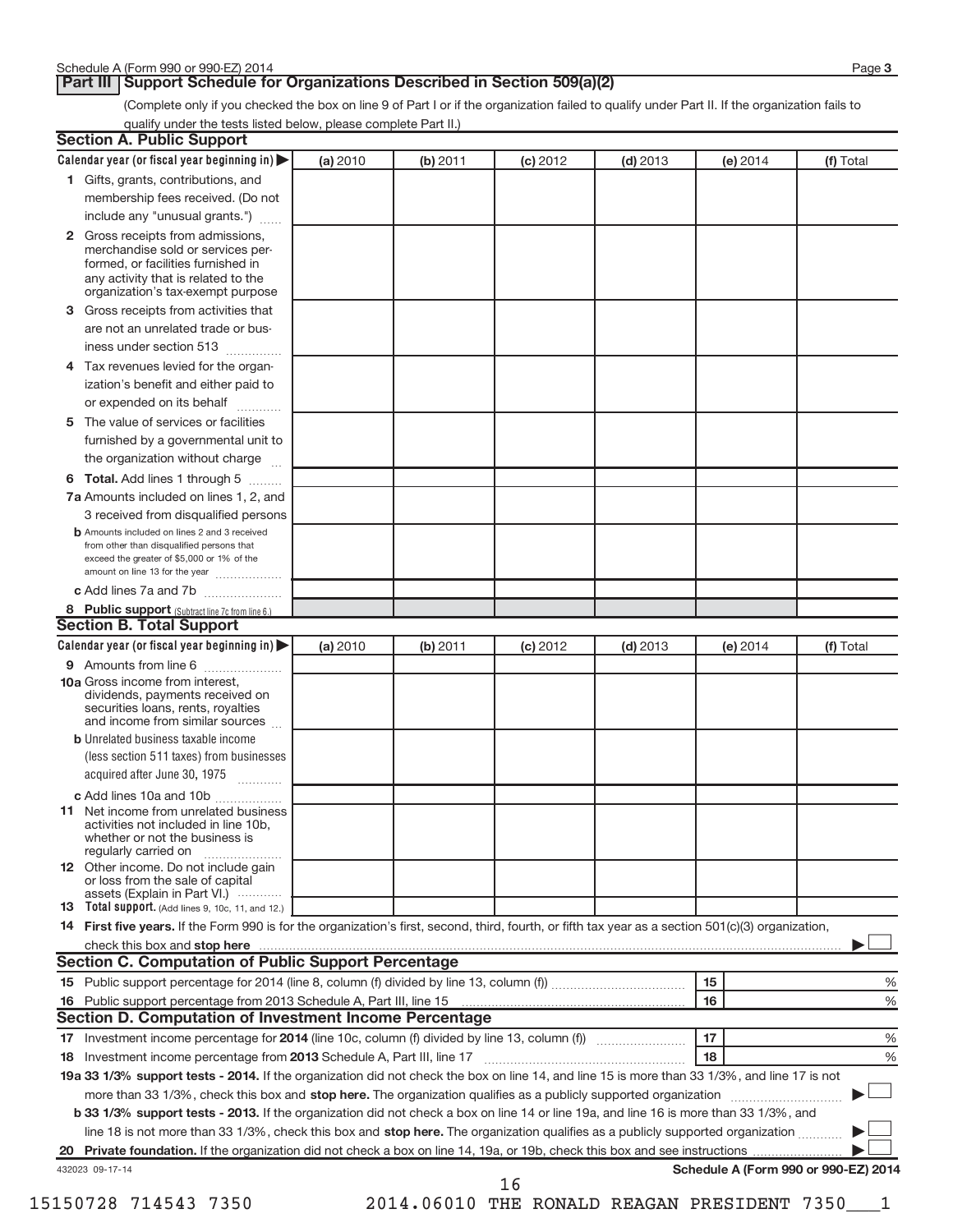## **Part IV Supporting Organizations**

(Complete only if you checked a box on line 11 of Part I. If you checked 11a of Part I, complete Sections A and B. If you checked 11b of Part I, complete Sections A and C. If you checked 11c of Part I, complete Sections A, D, and E. If you checked 11d of Part I, complete Sections A and D, and complete Part V.)

#### **Section A. All Supporting Organizations**

- **1** Are all of the organization's supported organizations listed by name in the organization's governing documents? If "No" describe in  $_{\mathsf{Part}}$   $_{\mathsf{V}}$  how the supported organizations are designated. If designated by *class or purpose, describe the designation. If historic and continuing relationship, explain.*
- **2** Did the organization have any supported organization that does not have an IRS determination of status under section 509(a)(1) or (2)? If "Yes," explain in  $_{\sf Part}$   $_{\sf VI}$  how the organization determined that the supported *organization was described in section 509(a)(1) or (2).*
- **3a** Did the organization have a supported organization described in section 501(c)(4), (5), or (6)? If "Yes," answer *(b) and (c) below.*
- **b** Did the organization confirm that each supported organization qualified under section 501(c)(4), (5), or (6) and satisfied the public support tests under section 509(a)(2)? If "Yes," describe in  $_{\rm Part}$   $_{\rm VI}$  when and how the *organization made the determination.*
- **c** Did the organization ensure that all support to such organizations was used exclusively for section 170(c)(2) (B) purposes? If "Yes," explain in  $_{\mathsf{Part}}$   $_{\mathsf{V}}$  what controls the organization put in place to ensure such use.
- **4 a** *If* Was any supported organization not organized in the United States ("foreign supported organization")? *"Yes" and if you checked 11a or 11b in Part I, answer (b) and (c) below.*
- **b** Did the organization have ultimate control and discretion in deciding whether to make grants to the foreign supported organization? If "Yes," describe in Part VI how the organization had such control and discretion *despite being controlled or supervised by or in connection with its supported organizations.*
- **c** Did the organization support any foreign supported organization that does not have an IRS determination under sections 501(c)(3) and 509(a)(1) or (2)? If "Yes," ex*plain in*  $_{\sf Part}$  *v*J what controls the organization used *to ensure that all support to the foreign supported organization was used exclusively for section 170(c)(2)(B) purposes.*
- **5a** Did the organization add, substitute, or remove any supported organizations during the tax year? If "Yes," answer (b) and (c) below (if applicable). Also, provide detail in  $_{\mathsf{Part}}$   $_{\mathsf{V{\mathsf{I}}}}$ , including (i) the names and EIN *numbers of the supported organizations added, substituted, or removed, (ii) the reasons for each such action, (iii) the authority under the organization's organizing document authorizing such action, and (iv) how the action was accomplished (such as by amendment to the organizing document).*
- **b** Type I or Type II only. Was any added or substituted supported organization part of a class already designated in the organization's organizing document?
- **c Substitutions only.**  Was the substitution the result of an event beyond the organization's control?
- **6** Did the organization provide support (whether in the form of grants or the provision of services or facilities) to support or benefit one or more of the filing organization's supported organizations? If "Yes," provide detail in anyone other than (a) its supported organizations; (b) individuals that are part of the charitable class benefited by one or more of its supported organizations; or (c) other supporting organizations that also *Part VI.*
- **7** Did the organization provide a grant, loan, compensation, or other similar payment to a substantial controlled entity with regard to a substantial contributor? If "Yes," complete Part I of Schedule L (Form 990). contributor (defined in IRC 4958(c)(3)(C)), a family member of a substantial contributor, or a 35-percent
- **8** Did the organization make a loan to a disqualified person (as defined in section 4958) not described in line 7? *If "Yes," complete Part I of Schedule L (Form 990).*
- **9 a** Was the organization controlled directly or indirectly at any time during the tax year by one or more *If "Yes," provide detail in*  in section 509(a)(1) or (2))? *Part VI.* disqualified persons as defined in section 4946 (other than foundation managers and organizations described
- **b** Did one or more disqualified persons (as defined in line 9(a)) hold a controlling interest in any entity in which the supporting organization had an interest? If "Yes," *provide detail in Part VI.*
- **c** Did a disqualified person (as defined in line 9(a)) have an ownership interest in, or derive any personal benefit from, assets in which the supporting organization also had an interest? If "Yes," *provide detail in Part VI.*
- **10 a** Was the organization subject to the excess business holdings rules of IRC 4943 because of IRC 4943(f) organizations)? If "Yes," answer (b) below. (regarding certain Type II supporting organizations, and all Type III non-functionally integrated supporting
	- **b** Did the organization have any excess business holdings in the tax year? (Use Schedule C, Form 4720, to *determine whether the organization had excess business holdings.)*

432024 09-17-14

| 5a              |                           |                                                               |
|-----------------|---------------------------|---------------------------------------------------------------|
|                 |                           |                                                               |
| 5b              |                           |                                                               |
|                 |                           |                                                               |
|                 |                           |                                                               |
|                 |                           |                                                               |
|                 |                           |                                                               |
|                 |                           |                                                               |
|                 |                           |                                                               |
|                 |                           |                                                               |
| 7               |                           |                                                               |
|                 |                           |                                                               |
| 8               |                           |                                                               |
|                 |                           |                                                               |
|                 |                           |                                                               |
|                 |                           |                                                               |
|                 |                           |                                                               |
|                 |                           |                                                               |
|                 |                           |                                                               |
|                 |                           |                                                               |
|                 |                           |                                                               |
| 10a             |                           |                                                               |
|                 |                           |                                                               |
| 10 <sub>b</sub> |                           |                                                               |
|                 |                           |                                                               |
|                 |                           |                                                               |
|                 |                           |                                                               |
|                 | 5c<br>6<br>9a<br>9b<br>9c | lule A (Form 990 or 990-E <mark>Z)</mark> 2<br>RESIDENT 7350_ |

**1**

**2**

**3a**

**3b**

**3c**

**4a**

**4b**

**4c**

**Yes No**

**Schedule A (Form 990 or 990-EZ) 2014**

15150728 714543 7350 2014.06010 THE RONALD REAGAN PRESIDENT 7350\_\_\_1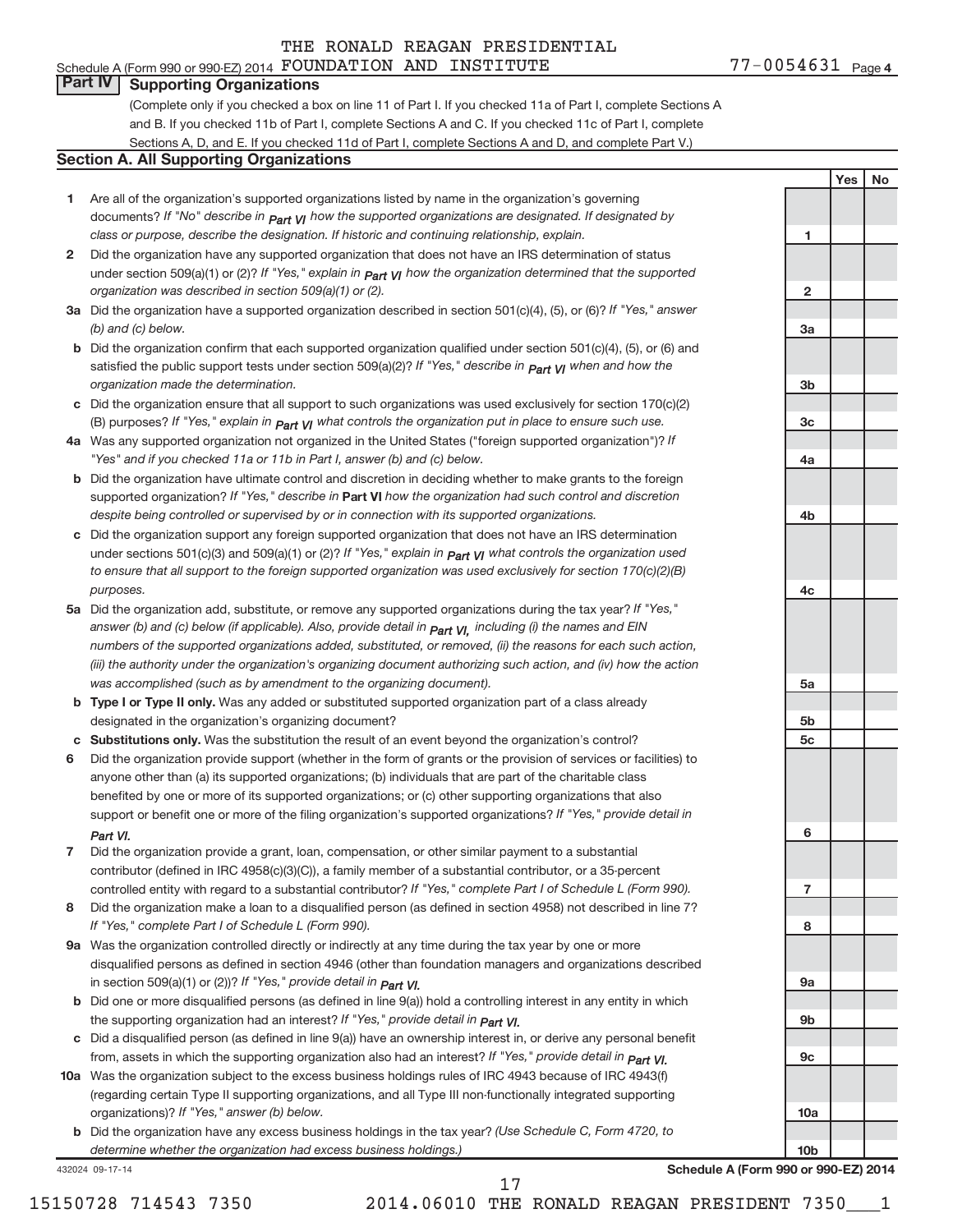#### Schedule A (Form 990 or 990-EZ) 2014 POUNDATION AND INSTITUTE FOR MELLING THE MANUSCHILL Page FOUNDATION AND INSTITUTE 77-0054631

77-0054631 Page 5

|    | Part IV<br><b>Supporting Organizations (continued)</b>                                                                                                 |                 |     |    |
|----|--------------------------------------------------------------------------------------------------------------------------------------------------------|-----------------|-----|----|
|    |                                                                                                                                                        |                 | Yes | No |
| 11 | Has the organization accepted a gift or contribution from any of the following persons?                                                                |                 |     |    |
|    | a A person who directly or indirectly controls, either alone or together with persons described in (b) and (c)                                         |                 |     |    |
|    | below, the governing body of a supported organization?                                                                                                 | 11a             |     |    |
|    | <b>b</b> A family member of a person described in (a) above?                                                                                           | 11 <sub>b</sub> |     |    |
|    | c A 35% controlled entity of a person described in (a) or (b) above? If "Yes" to a, b, or c, provide detail in Part VI.                                | 11c             |     |    |
|    | <b>Section B. Type I Supporting Organizations</b>                                                                                                      |                 |     |    |
|    |                                                                                                                                                        |                 | Yes | No |
| 1  | Did the directors, trustees, or membership of one or more supported organizations have the power to                                                    |                 |     |    |
|    | regularly appoint or elect at least a majority of the organization's directors or trustees at all times during the                                     |                 |     |    |
|    |                                                                                                                                                        |                 |     |    |
|    | tax year? If "No," describe in $P_{art}$ $V_I$ how the supported organization(s) effectively operated, supervised, or                                  |                 |     |    |
|    | controlled the organization's activities. If the organization had more than one supported organization,                                                |                 |     |    |
|    | describe how the powers to appoint and/or remove directors or trustees were allocated among the supported                                              |                 |     |    |
|    | organizations and what conditions or restrictions, if any, applied to such powers during the tax year.                                                 | 1               |     |    |
| 2  | Did the organization operate for the benefit of any supported organization other than the supported                                                    |                 |     |    |
|    | organization(s) that operated, supervised, or controlled the supporting organization? If "Yes," explain in                                             |                 |     |    |
|    | Part VI how providing such benefit carried out the purposes of the supported organization(s) that operated,                                            |                 |     |    |
|    | supervised, or controlled the supporting organization.                                                                                                 | $\mathbf{2}$    |     |    |
|    | <b>Section C. Type II Supporting Organizations</b>                                                                                                     |                 |     |    |
|    |                                                                                                                                                        |                 | Yes | No |
| 1  | Were a majority of the organization's directors or trustees during the tax year also a majority of the directors                                       |                 |     |    |
|    | or trustees of each of the organization's supported organization(s)? If "No," describe in <b>Part VI</b> how control                                   |                 |     |    |
|    | or management of the supporting organization was vested in the same persons that controlled or managed                                                 |                 |     |    |
|    | the supported organization(s).                                                                                                                         | 1               |     |    |
|    | <b>Section D. Type III Supporting Organizations</b>                                                                                                    |                 |     |    |
|    |                                                                                                                                                        |                 | Yes | No |
| 1  | Did the organization provide to each of its supported organizations, by the last day of the fifth month of the                                         |                 |     |    |
|    | organization's tax year, (1) a written notice describing the type and amount of support provided during the prior tax                                  |                 |     |    |
|    | year, (2) a copy of the Form 990 that was most recently filed as of the date of notification, and (3) copies of the                                    |                 |     |    |
|    | organization's governing documents in effect on the date of notification, to the extent not previously provided?                                       | 1               |     |    |
| 2  | Were any of the organization's officers, directors, or trustees either (i) appointed or elected by the supported                                       |                 |     |    |
|    | organization(s) or (ii) serving on the governing body of a supported organization? If "No," explain in part VI how                                     |                 |     |    |
|    | the organization maintained a close and continuous working relationship with the supported organization(s).                                            | $\mathbf{2}$    |     |    |
| 3  | By reason of the relationship described in (2), did the organization's supported organizations have a                                                  |                 |     |    |
|    | significant voice in the organization's investment policies and in directing the use of the organization's                                             |                 |     |    |
|    | income or assets at all times during the tax year? If "Yes," describe in $P_{\text{art } VI}$ the role the organization's                              |                 |     |    |
|    | supported organizations played in this regard.                                                                                                         | з               |     |    |
|    | Section E. Type III Functionally-Integrated Supporting Organizations                                                                                   |                 |     |    |
| 1  | Check the box next to the method that the organization used to satisfy the Integral Part Test during the year(see instructions):                       |                 |     |    |
| a  | The organization satisfied the Activities Test. Complete line 2 below.                                                                                 |                 |     |    |
| b  | The organization is the parent of each of its supported organizations. Complete line 3 below.                                                          |                 |     |    |
| c  | The organization supported a governmental entity. Describe in Part VI how you supported a government entity (see instructions).                        |                 |     |    |
| 2  | Activities Test. Answer (a) and (b) below.                                                                                                             |                 | Yes | No |
| а  | Did substantially all of the organization's activities during the tax year directly further the exempt purposes of                                     |                 |     |    |
|    | the supported organization(s) to which the organization was responsive? If "Yes," then in Part VI identify                                             |                 |     |    |
|    | how these activities directly furthered their exempt purposes,                                                                                         |                 |     |    |
|    | those supported organizations and explain<br>how the organization was responsive to those supported organizations, and how the organization determined |                 |     |    |
|    | that these activities constituted substantially all of its activities.                                                                                 | 2a              |     |    |
|    | b Did the activities described in (a) constitute activities that, but for the organization's involvement, one or more                                  |                 |     |    |
|    | of the organization's supported organization(s) would have been engaged in? If "Yes," explain in <b>Part VI</b> the                                    |                 |     |    |
|    |                                                                                                                                                        |                 |     |    |
|    | reasons for the organization's position that its supported organization(s) would have engaged in these                                                 |                 |     |    |
|    | activities but for the organization's involvement.                                                                                                     | 2b              |     |    |
| 3  | Parent of Supported Organizations. Answer (a) and (b) below.                                                                                           |                 |     |    |
| a  | Did the organization have the power to regularly appoint or elect a majority of the officers, directors, or                                            |                 |     |    |
|    | trustees of each of the supported organizations? Provide details in <i>Part VI.</i>                                                                    | За              |     |    |
|    | <b>b</b> Did the organization exercise a substantial degree of direction over the policies, programs, and activities of each                           |                 |     |    |
|    | of its supported organizations? If "Yes," describe in $P_{\text{art}}$ VI the role played by the organization in this regard.                          | 3b              |     |    |
|    | Schedule A (Form 990 or 990-EZ) 2014<br>432025 09-17-14<br>18                                                                                          |                 |     |    |
|    |                                                                                                                                                        |                 |     |    |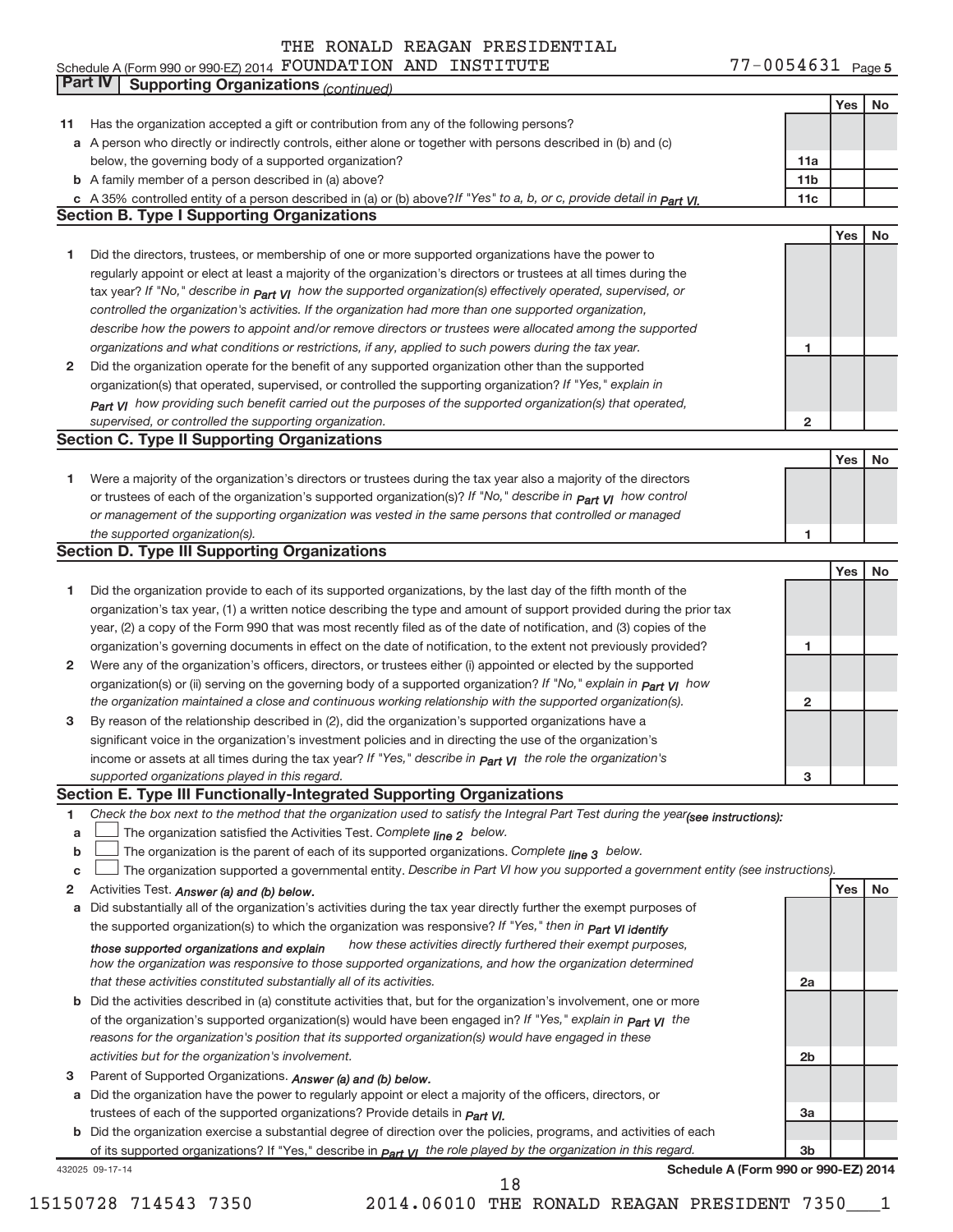## **Part V Type III Non-Functionally Integrated 509(a)(3) Supporting Organizations**

1 **Letter here if the organization satisfied the Integral Part Test as a qualifying trust on Nov. 20, 1970. See instructions. All** other Type III non-functionally integrated supporting organizations must complete Sections A through E.

|              | Section A - Adjusted Net Income                                              |                | (A) Prior Year | (B) Current Year<br>(optional) |
|--------------|------------------------------------------------------------------------------|----------------|----------------|--------------------------------|
| 1            | Net short-term capital gain                                                  | 1              |                |                                |
| $\mathbf{2}$ | Recoveries of prior-year distributions                                       | $\overline{2}$ |                |                                |
| 3            | Other gross income (see instructions)                                        | 3              |                |                                |
| 4            | Add lines 1 through 3                                                        | 4              |                |                                |
| 5            | Depreciation and depletion                                                   | 5              |                |                                |
| 6            | Portion of operating expenses paid or incurred for production or             |                |                |                                |
|              | collection of gross income or for management, conservation, or               |                |                |                                |
|              | maintenance of property held for production of income (see instructions)     | 6              |                |                                |
| 7            | Other expenses (see instructions)                                            | $\overline{7}$ |                |                                |
| 8            | Adjusted Net Income (subtract lines 5, 6 and 7 from line 4)                  | 8              |                |                                |
|              | <b>Section B - Minimum Asset Amount</b>                                      |                | (A) Prior Year | (B) Current Year<br>(optional) |
| 1            | Aggregate fair market value of all non-exempt-use assets (see                |                |                |                                |
|              | instructions for short tax year or assets held for part of year):            |                |                |                                |
|              | a Average monthly value of securities                                        | 1a             |                |                                |
|              | <b>b</b> Average monthly cash balances                                       | 1 <sub>b</sub> |                |                                |
|              | c Fair market value of other non-exempt-use assets                           | 1 <sub>c</sub> |                |                                |
|              | d Total (add lines 1a, 1b, and 1c)                                           | 1d             |                |                                |
|              | e Discount claimed for blockage or other                                     |                |                |                                |
|              | factors (explain in detail in <b>Part VI</b> ):                              |                |                |                                |
| $\mathbf{2}$ | Acquisition indebtedness applicable to non-exempt-use assets                 | $\mathbf{2}$   |                |                                |
| з            | Subtract line 2 from line 1d                                                 | 3              |                |                                |
| 4            | Cash deemed held for exempt use. Enter 1-1/2% of line 3 (for greater amount, |                |                |                                |
|              | see instructions).                                                           | 4              |                |                                |
| 5            | Net value of non-exempt-use assets (subtract line 4 from line 3)             | 5              |                |                                |
| 6            | Multiply line 5 by .035                                                      | 6              |                |                                |
| 7            | Recoveries of prior-year distributions                                       | $\overline{7}$ |                |                                |
| 8            | Minimum Asset Amount (add line 7 to line 6)                                  | 8              |                |                                |
|              | <b>Section C - Distributable Amount</b>                                      |                |                | <b>Current Year</b>            |
| 1            | Adjusted net income for prior year (from Section A, line 8, Column A)        | 1              |                |                                |
| $\mathbf{2}$ | Enter 85% of line 1                                                          | $\mathbf{2}$   |                |                                |
| 3            | Minimum asset amount for prior year (from Section B, line 8, Column A)       | 3              |                |                                |
| 4            | Enter greater of line 2 or line 3                                            | 4              |                |                                |
| 5            | Income tax imposed in prior year                                             | 5              |                |                                |
| 6            | Distributable Amount. Subtract line 5 from line 4, unless subject to         |                |                |                                |
|              | emergency temporary reduction (see instructions)                             | 6              |                |                                |
|              |                                                                              |                |                |                                |

**7** Check here if the current year is the organization's first as a non-functionally-integrated Type III supporting organization (see instructions).

**Schedule A (Form 990 or 990-EZ) 2014**

432026 09-17-14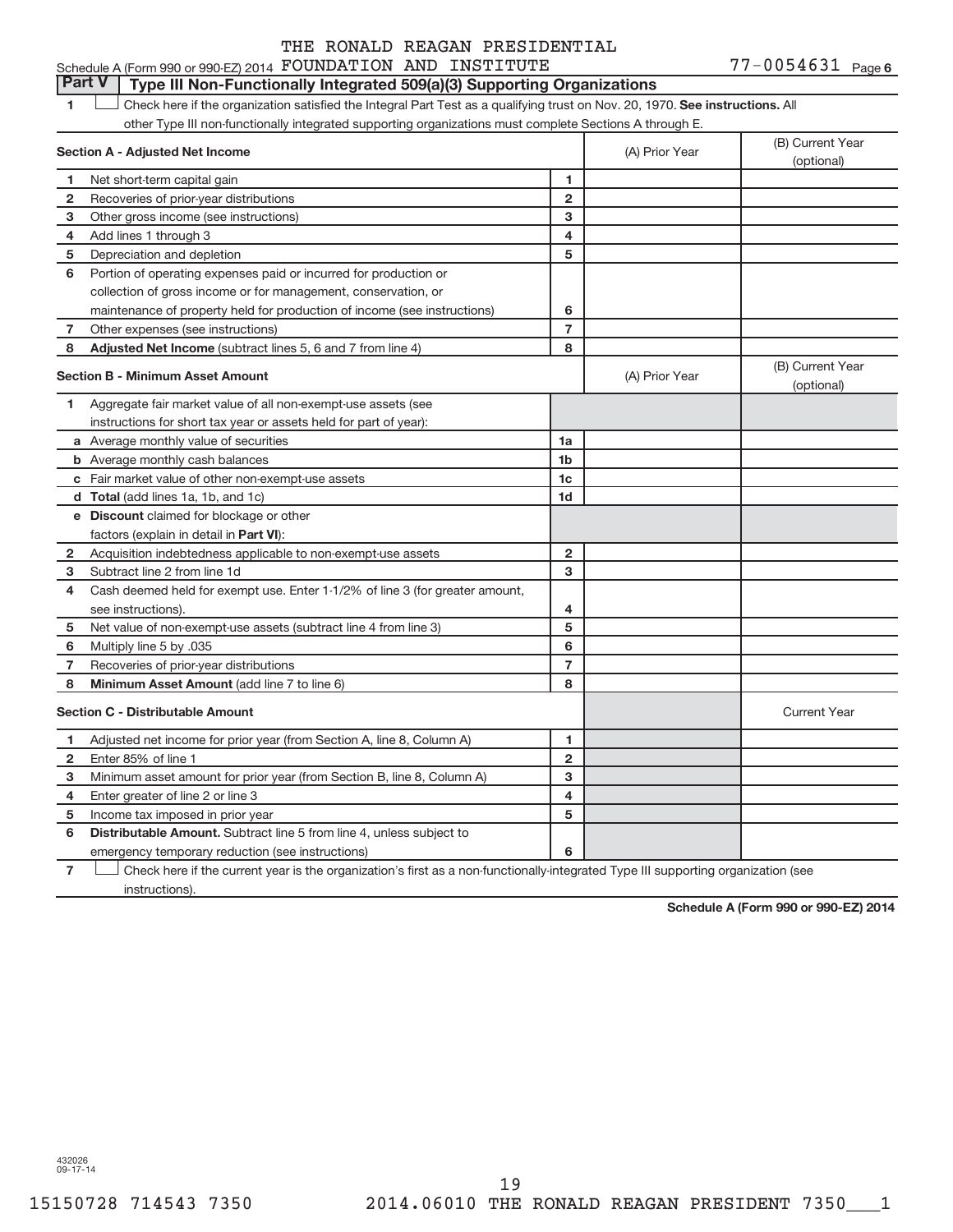#### **Section D - Distributions Current Year 1 2 3 4 5 6 7 8 9 10** Other distributions (describe in Part VI). See instructions. **Total annual distributions.** Add lines 1 through 6. (provide details in Part VI). See instructions. **(i) Excess Distributions (ii) Underdistributions Pre-2014 (iii) Distributable Access Breation E - Distribution Allocations (see instructions)**<br>Pre-2014 Amount for 2014 **1 2 3 4 5 6** Remaining underdistributions for 2014. Subtract lines 3h **7 8** Breakdown of line 7: **a b c d e** From 2013 **f Total**  of lines 3a through e **g** Applied to underdistributions of prior years **h** Applied to 2014 distributable amount **i** Carryover from 2009 not applied (see instructions) **j a** Applied to underdistributions of prior years **b** Applied to 2014 distributable amount **c** Remainder. Subtract lines 4a and 4b from 4. **Excess distributions carryover to 2015.**  Add lines 3j **a b c d** Excess from 2013 **e** Excess from 2014 Schedule A (Form 990 or 990-EZ) 2014  ${\tt FOUNDATION}$   ${\tt AND}$   ${\tt INSTITUTE}$   ${\tt 77-0054631}$   ${\tt Page}$ Amounts paid to supported organizations to accomplish exempt purposes Amounts paid to perform activity that directly furthers exempt purposes of supported organizations, in excess of income from activity Administrative expenses paid to accomplish exempt purposes of supported organizations Amounts paid to acquire exempt-use assets Qualified set-aside amounts (prior IRS approval required) Distributions to attentive supported organizations to which the organization is responsive Distributable amount for 2014 from Section C, line 6 Line 8 amount divided by Line 9 amount Distributable amount for 2014 from Section C, line 6 Underdistributions, if any, for years prior to 2014 (reasonable cause required-see instructions) Excess distributions carryover, if any, to 2014: Remainder. Subtract lines 3g, 3h, and 3i from 3f. Distributions for 2014 from Section D,  $line 7:$   $\$ Remaining underdistributions for years prior to 2014, if any. Subtract lines 3g and 4a from line 2 (if amount greater than zero, see instructions). and 4b from line 1 (if amount greater than zero, see instructions). and 4c. **Part V Type III Non-Functionally Integrated 509(a)(3) Supporting Organizations** *(continued)*

**Schedule A (Form 990 or 990-EZ) 2014**

432027 09-17-14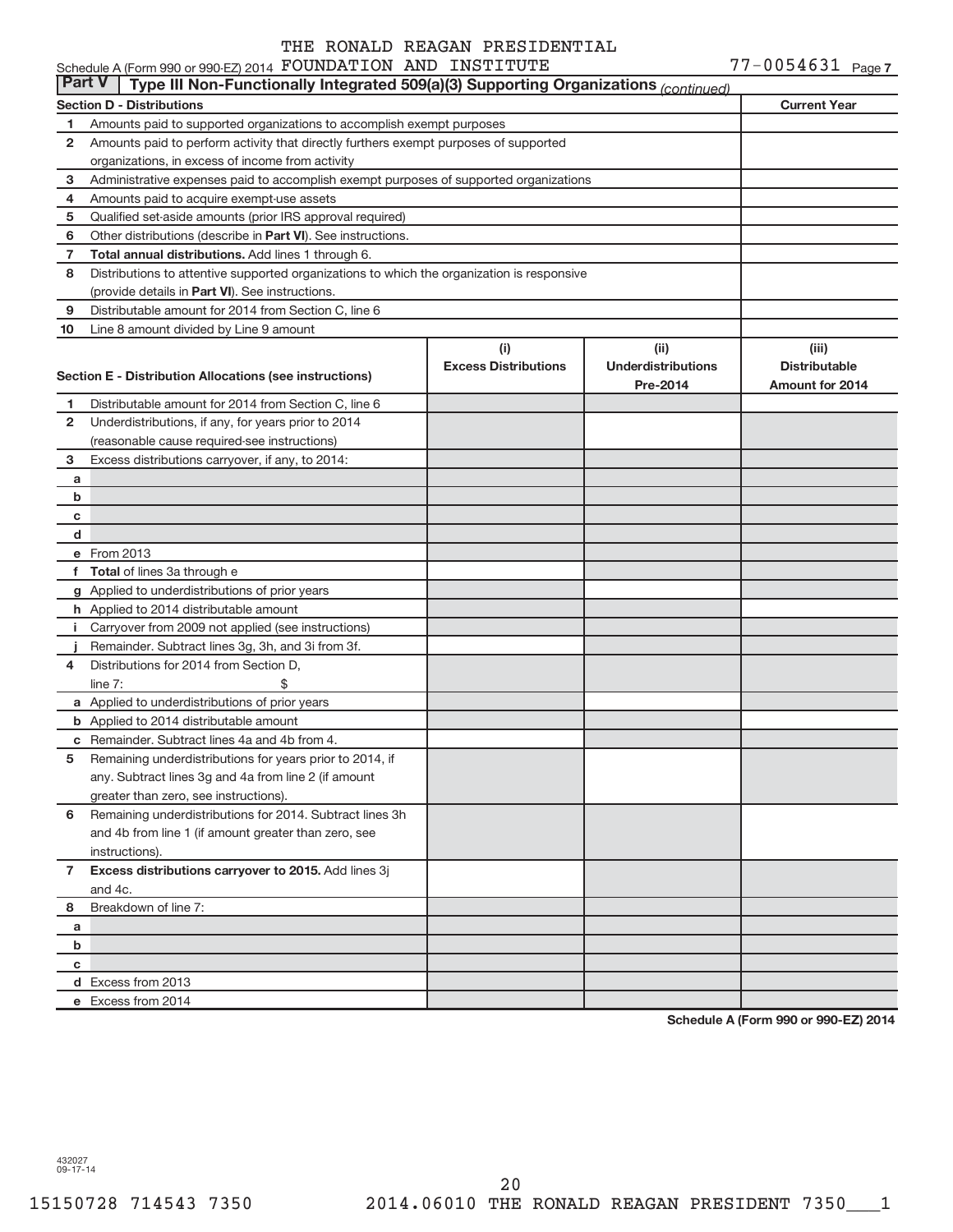|                        |  | THE RONALD REAGAN PRESIDENTIAL |
|------------------------|--|--------------------------------|
| ROUNDATON AND TNOTTTUR |  |                                |

432028 09-17-14 **Schedule A (Form 990 or 990-EZ) 2014** Schedule A (Form 990 or 990-EZ) 2014  ${\bf FOUNDATION}$   ${\bf AND}$   ${\bf INSTITUTE}$   ${\bf 77-0054631}$   ${\bf Page}$ Part VI | Supplemental Information. Provide the explanations required by Part II, line 10; Part II, line 17a or 17b; and Part III, line 12. Also complete this part for any additional information. (See instructions). 15150728 714543 7350 2014.06010 THE RONALD REAGAN PRESIDENT 7350\_\_\_1 21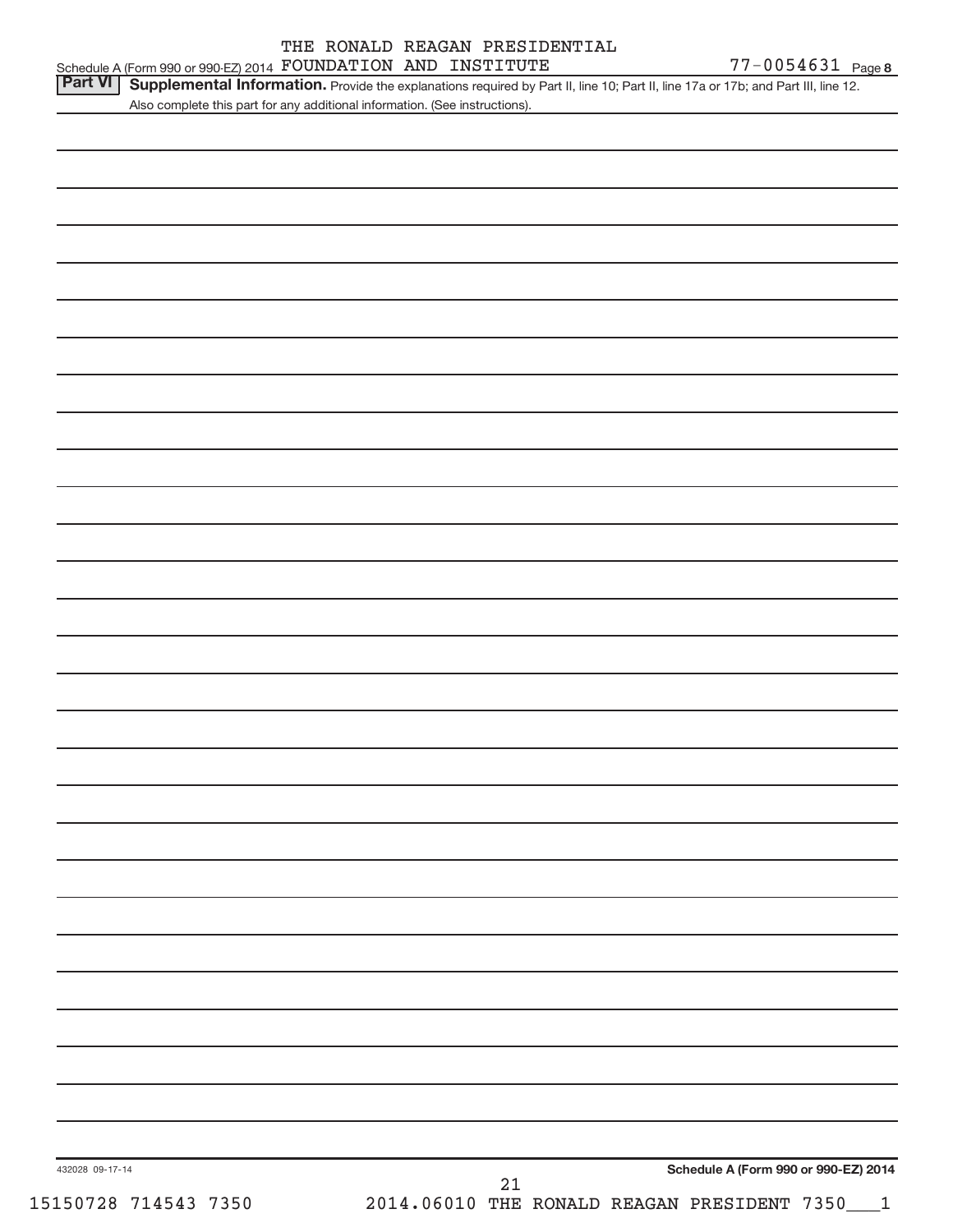| <b>Schedule B</b>                |
|----------------------------------|
| (Form 990, 990-EZ,<br>or 990-PF) |
| Donortmont of the Treasury       |

## Department of the Treasury Internal Revenue Service

# **Schedule of Contributors**

**or 990-PF) | Attach to Form 990, Form 990-EZ, or Form 990-PF. | Information about Schedule B (Form 990, 990-EZ, or 990-PF) and** its instructions is at <sub>www.irs.gov/form990  $\cdot$ </sub>

OMB No. 1545-0047

**2014**

**Name of the organization Employer identification number**

#### THE RONALD REAGAN PRESIDENTIAL FOUNDATION AND INSTITUTE

|  | 77-0054631 |
|--|------------|

| Filers of:         | Section:                                                                  |
|--------------------|---------------------------------------------------------------------------|
| Form 990 or 990-EZ | $\boxed{\textbf{X}}$ 501(c)( 3) (enter number) organization               |
|                    | 4947(a)(1) nonexempt charitable trust not treated as a private foundation |
|                    | 527 political organization                                                |
| Form 990-PF        | 501(c)(3) exempt private foundation                                       |
|                    | 4947(a)(1) nonexempt charitable trust treated as a private foundation     |
|                    | 501(c)(3) taxable private foundation                                      |

Check if your organization is covered by the General Rule or a Special Rule.

**Note.**  Only a section 501(c)(7), (8), or (10) organization can check boxes for both the General Rule and a Special Rule. See instructions.

#### **General Rule**

 $\Box$ 

For an organization filing Form 990, 990-EZ, or 990-PF that received, during the year, contributions totaling \$5,000 or more (in money or property) from any one contributor. Complete Parts I and II. See instructions for determining a contributor's total contributions.

#### **Special Rules**

any one contributor, during the year, total contributions of the greater of **(1)** \$5,000 or **(2)** 2% of the amount on (i) Form 990, Part VIII, line 1h,  $\boxed{\text{X}}$  For an organization described in section 501(c)(3) filing Form 990 or 990-EZ that met the 33 1/3% support test of the regulations under sections 509(a)(1) and 170(b)(1)(A)(vi), that checked Schedule A (Form 990 or 990-EZ), Part II, line 13, 16a, or 16b, and that received from or (ii) Form 990-EZ, line 1. Complete Parts I and II.

year, total contributions of more than \$1,000 *exclusively* for religious, charitable, scientific, literary, or educational purposes, or for For an organization described in section 501(c)(7), (8), or (10) filing Form 990 or 990-EZ that received from any one contributor, during the the prevention of cruelty to children or animals. Complete Parts I, II, and III.  $\Box$ 

purpose. Do not complete any of the parts unless the General Rule applies to this organization because it received nonexclusively year, contributions exclusively for religious, charitable, etc., purposes, but no such contributions totaled more than \$1,000. If this box is checked, enter here the total contributions that were received during the year for an exclusively religious, charitable, etc., For an organization described in section 501(c)(7), (8), or (10) filing Form 990 or 990-EZ that received from any one contributor, during the religious, charitable, etc., contributions totaling \$5,000 or more during the year  $\ldots$  $\ldots$  $\ldots$  $\ldots$  $\ldots$  $\ldots$  $\Box$ 

**Caution.** An organization that is not covered by the General Rule and/or the Special Rules does not file Schedule B (Form 990, 990-EZ, or 990-PF),  **must** but it answer "No" on Part IV, line 2, of its Form 990; or check the box on line H of its Form 990-EZ or on its Form 990-PF, Part I, line 2, to certify that it does not meet the filing requirements of Schedule B (Form 990, 990-EZ, or 990-PF).

LHA For Paperwork Reduction Act Notice, see the Instructions for Form 990, 990-EZ, or 990-PF. Schedule B (Form 990, 990-EZ, or 990-PF) (2014)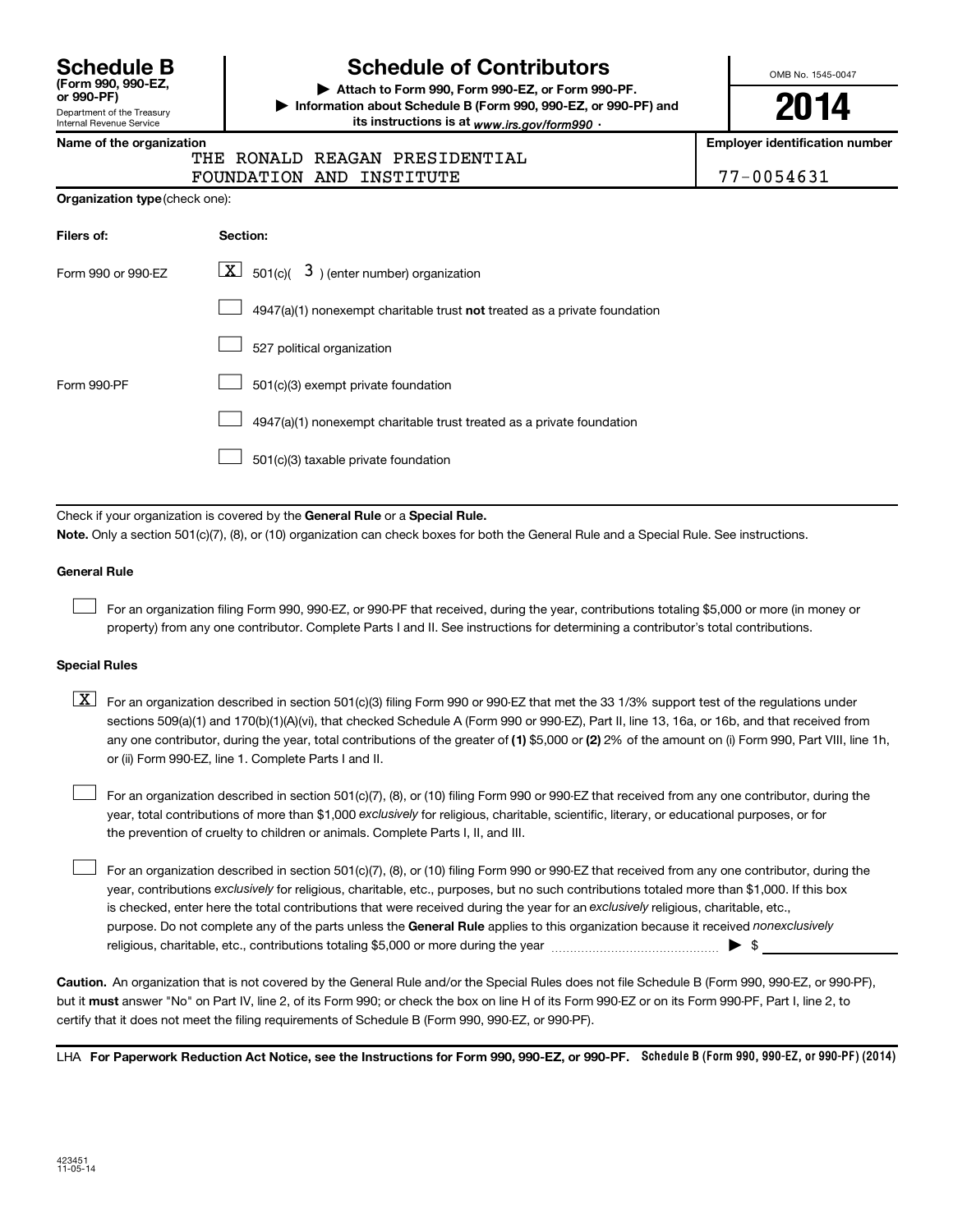| Part I     | Contributors (see instructions). Use duplicate copies of Part I if additional space is needed. |                                   |                                                                                                                    |
|------------|------------------------------------------------------------------------------------------------|-----------------------------------|--------------------------------------------------------------------------------------------------------------------|
| (a)<br>No. | (b)<br>Name, address, and ZIP + 4                                                              | (c)<br><b>Total contributions</b> | (d)<br><b>Type of contribution</b>                                                                                 |
| 1          | N/A FOR PUBLIC DISCLOSURE                                                                      | 1,550,000.<br>\$                  | $\overline{\text{X}}$<br>Person<br><b>Payroll</b><br>Noncash<br>(Complete Part II for<br>noncash contributions.)   |
| (a)<br>No. | (b)<br>Name, address, and ZIP + 4                                                              | (c)<br><b>Total contributions</b> | (d)<br>Type of contribution                                                                                        |
| 2          | N/A FOR PUBLIC DISCLOSURE                                                                      | 600,000.<br>\$                    | $\overline{\mathbf{X}}$<br>Person<br>Payroll<br><b>Noncash</b><br>(Complete Part II for<br>noncash contributions.) |
| (a)<br>No. | (b)<br>Name, address, and ZIP + 4                                                              | (c)<br><b>Total contributions</b> | (d)<br><b>Type of contribution</b>                                                                                 |
| 3          | N/A FOR PUBLIC DISCLOSURE                                                                      | 375,000.<br>\$                    | $\overline{\text{X}}$<br>Person<br>Payroll<br><b>Noncash</b><br>(Complete Part II for<br>noncash contributions.)   |
| (a)<br>No. | (b)<br>Name, address, and ZIP + 4                                                              | (c)<br><b>Total contributions</b> | (d)<br>Type of contribution                                                                                        |
| 4          | N/A FOR PUBLIC DISCLOSURE                                                                      | 1,176,389.<br>\$                  | $\overline{\text{X}}$<br>Person<br>Payroll<br><b>Noncash</b><br>(Complete Part II for<br>noncash contributions.)   |
| (a)<br>No. | (b)<br>Name, address, and ZIP + 4                                                              | (c)<br><b>Total contributions</b> | (d)<br>Type of contribution                                                                                        |
| 5          | N/A FOR PUBLIC DISCLOSURE                                                                      | 955,548.<br>\$                    | $\overline{\mathbf{X}}$<br>Person<br>Payroll<br>Noncash<br>(Complete Part II for<br>noncash contributions.)        |
| (a)<br>No. | (b)<br>Name, address, and ZIP + 4                                                              | (c)<br><b>Total contributions</b> | (d)<br>Type of contribution                                                                                        |
| 6          | N/A FOR PUBLIC DISCLOSURE                                                                      | 2,377,501.<br>\$                  | $\overline{\mathbf{X}}$<br>Person<br>Payroll<br>Noncash<br>(Complete Part II for<br>noncash contributions.)        |

Schedule B (Form 990, 990-EZ, or 990-PF) (2014)

**Name of organization Employer identification number**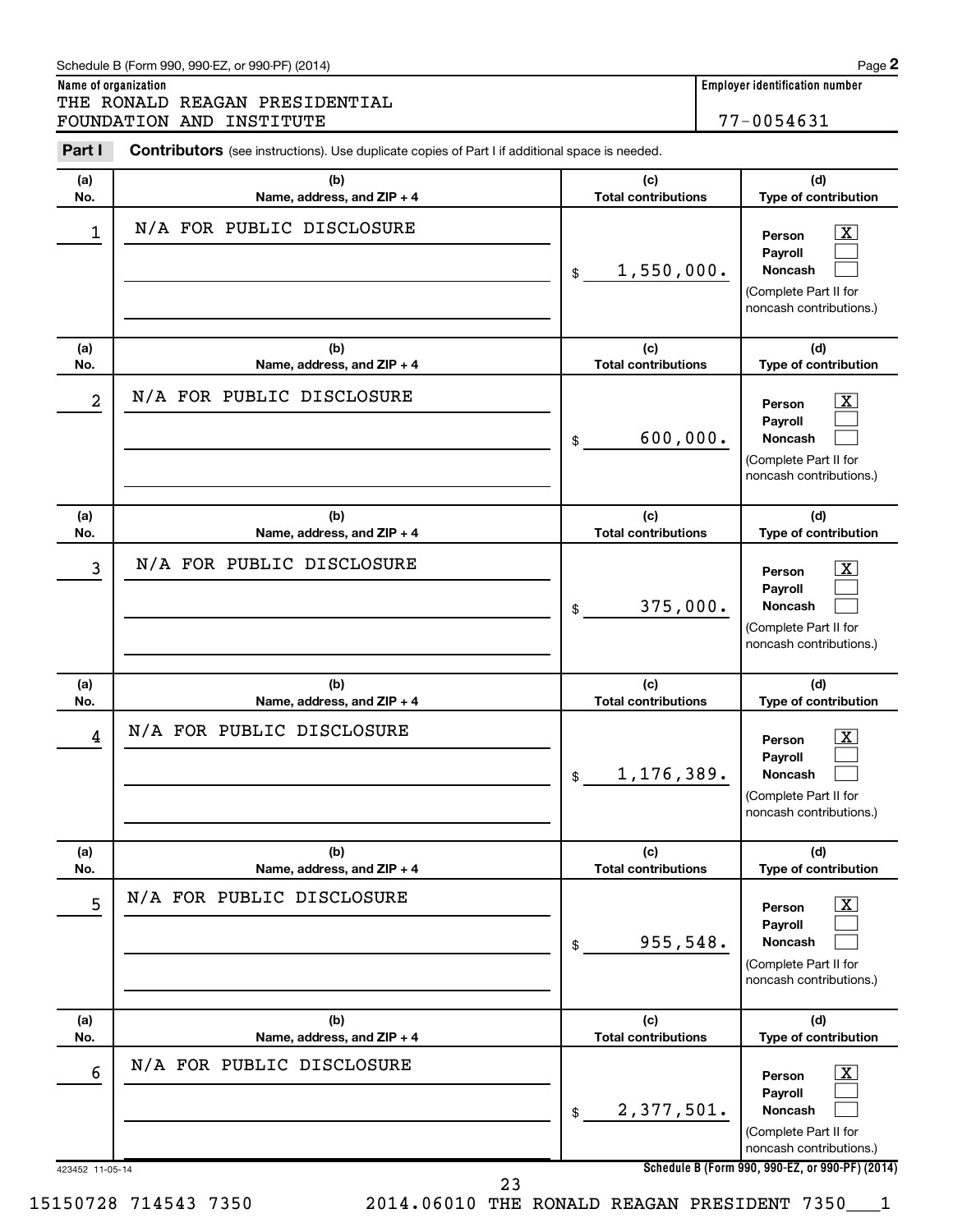| Part II                      | Noncash Property (see instructions). Use duplicate copies of Part II if additional space is needed. |                                                |                      |
|------------------------------|-----------------------------------------------------------------------------------------------------|------------------------------------------------|----------------------|
| (a)<br>No.<br>from<br>Part I | (b)<br>Description of noncash property given                                                        | (c)<br>FMV (or estimate)<br>(see instructions) | (d)<br>Date received |
|                              |                                                                                                     | \$                                             |                      |
| (a)<br>No.<br>from<br>Part I | (b)<br>Description of noncash property given                                                        | (c)<br>FMV (or estimate)<br>(see instructions) | (d)<br>Date received |
|                              |                                                                                                     | \$                                             |                      |
| (a)<br>No.<br>from<br>Part I | (b)<br>Description of noncash property given                                                        | (c)<br>FMV (or estimate)<br>(see instructions) | (d)<br>Date received |
|                              |                                                                                                     | \$                                             |                      |
| (a)<br>No.<br>from<br>Part I | (b)<br>Description of noncash property given                                                        | (c)<br>FMV (or estimate)<br>(see instructions) | (d)<br>Date received |
|                              |                                                                                                     | \$                                             |                      |
| (a)<br>No.<br>from<br>Part I | (b)<br>Description of noncash property given                                                        | (c)<br>FMV (or estimate)<br>(see instructions) | (d)<br>Date received |
|                              |                                                                                                     | \$                                             |                      |
| (a)<br>No.<br>from<br>Part I | (b)<br>Description of noncash property given                                                        | (c)<br>FMV (or estimate)<br>(see instructions) | (d)<br>Date received |
|                              |                                                                                                     | \$                                             |                      |

15150728 714543 7350 2014.06010 THE RONALD REAGAN PRESIDENT 7350\_\_\_1

**Name of organization Employer identification number**

Schedule B (Form 990, 990-EZ, or 990-PF) (2014)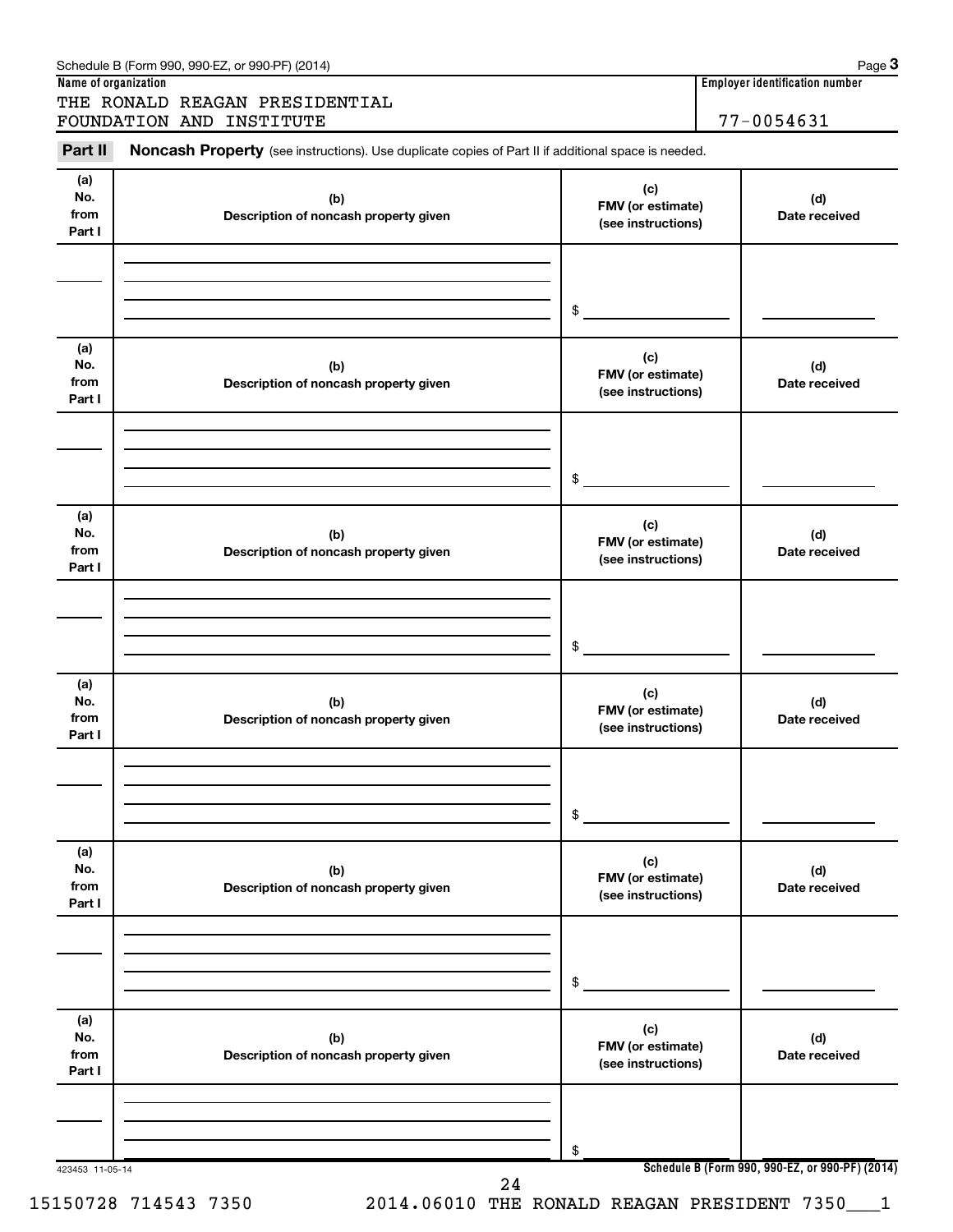| Name of organization      | THE RONALD REAGAN PRESIDENTIAL                                                                                                                                                                                              |                      | <b>Employer identification number</b>                                                                                                                                                                                                   |  |
|---------------------------|-----------------------------------------------------------------------------------------------------------------------------------------------------------------------------------------------------------------------------|----------------------|-----------------------------------------------------------------------------------------------------------------------------------------------------------------------------------------------------------------------------------------|--|
|                           | FOUNDATION AND INSTITUTE                                                                                                                                                                                                    |                      | 77-0054631                                                                                                                                                                                                                              |  |
| Part III                  |                                                                                                                                                                                                                             |                      | <i>Exclusively</i> religious, charitable, etc., contributions to organizations described in section 501(c)(7), (8), or (10) that total more than \$1,000 for<br>the year from any one contributor. Complete columns (a) through (e) and |  |
|                           | completing Part III, enter the total of exclusively religious, charitable, etc., contributions of \$1,000 or less for the year. (Enter this info. once.)<br>Use duplicate copies of Part III if additional space is needed. |                      | $\blacktriangleright$ \$                                                                                                                                                                                                                |  |
| (a) No.<br>`from          |                                                                                                                                                                                                                             |                      |                                                                                                                                                                                                                                         |  |
| Part I                    | (b) Purpose of gift                                                                                                                                                                                                         | (c) Use of gift      | (d) Description of how gift is held                                                                                                                                                                                                     |  |
|                           |                                                                                                                                                                                                                             |                      |                                                                                                                                                                                                                                         |  |
|                           |                                                                                                                                                                                                                             |                      |                                                                                                                                                                                                                                         |  |
|                           |                                                                                                                                                                                                                             |                      |                                                                                                                                                                                                                                         |  |
|                           |                                                                                                                                                                                                                             | (e) Transfer of gift |                                                                                                                                                                                                                                         |  |
|                           | Transferee's name, address, and ZIP + 4                                                                                                                                                                                     |                      | Relationship of transferor to transferee                                                                                                                                                                                                |  |
|                           |                                                                                                                                                                                                                             |                      |                                                                                                                                                                                                                                         |  |
|                           |                                                                                                                                                                                                                             |                      |                                                                                                                                                                                                                                         |  |
| (a) No.                   |                                                                                                                                                                                                                             |                      |                                                                                                                                                                                                                                         |  |
| `from<br>Part I           | (b) Purpose of gift                                                                                                                                                                                                         | (c) Use of gift      | (d) Description of how gift is held                                                                                                                                                                                                     |  |
|                           |                                                                                                                                                                                                                             |                      |                                                                                                                                                                                                                                         |  |
|                           |                                                                                                                                                                                                                             |                      |                                                                                                                                                                                                                                         |  |
|                           |                                                                                                                                                                                                                             | (e) Transfer of gift |                                                                                                                                                                                                                                         |  |
|                           |                                                                                                                                                                                                                             |                      |                                                                                                                                                                                                                                         |  |
|                           | Transferee's name, address, and ZIP + 4                                                                                                                                                                                     |                      | Relationship of transferor to transferee                                                                                                                                                                                                |  |
|                           |                                                                                                                                                                                                                             |                      |                                                                                                                                                                                                                                         |  |
|                           |                                                                                                                                                                                                                             |                      |                                                                                                                                                                                                                                         |  |
| (a) No.<br>from           | (b) Purpose of gift                                                                                                                                                                                                         | (c) Use of gift      | (d) Description of how gift is held                                                                                                                                                                                                     |  |
| Part I                    |                                                                                                                                                                                                                             |                      |                                                                                                                                                                                                                                         |  |
|                           |                                                                                                                                                                                                                             |                      |                                                                                                                                                                                                                                         |  |
|                           |                                                                                                                                                                                                                             |                      |                                                                                                                                                                                                                                         |  |
|                           |                                                                                                                                                                                                                             | (e) Transfer of gift |                                                                                                                                                                                                                                         |  |
|                           | Transferee's name, address, and ZIP + 4                                                                                                                                                                                     |                      | Relationship of transferor to transferee                                                                                                                                                                                                |  |
|                           |                                                                                                                                                                                                                             |                      |                                                                                                                                                                                                                                         |  |
|                           |                                                                                                                                                                                                                             |                      |                                                                                                                                                                                                                                         |  |
|                           |                                                                                                                                                                                                                             |                      |                                                                                                                                                                                                                                         |  |
| (a) No.<br>from<br>Part I | (b) Purpose of gift                                                                                                                                                                                                         | (c) Use of gift      | (d) Description of how gift is held                                                                                                                                                                                                     |  |
|                           |                                                                                                                                                                                                                             |                      |                                                                                                                                                                                                                                         |  |
|                           |                                                                                                                                                                                                                             |                      |                                                                                                                                                                                                                                         |  |
|                           |                                                                                                                                                                                                                             |                      |                                                                                                                                                                                                                                         |  |
|                           |                                                                                                                                                                                                                             | (e) Transfer of gift |                                                                                                                                                                                                                                         |  |
|                           | Transferee's name, address, and ZIP + 4                                                                                                                                                                                     |                      | Relationship of transferor to transferee                                                                                                                                                                                                |  |
|                           |                                                                                                                                                                                                                             |                      |                                                                                                                                                                                                                                         |  |
|                           |                                                                                                                                                                                                                             |                      |                                                                                                                                                                                                                                         |  |
|                           |                                                                                                                                                                                                                             |                      |                                                                                                                                                                                                                                         |  |
| 423454 11-05-14           |                                                                                                                                                                                                                             |                      | Schedule B (Form 990, 990-EZ, or 990-PF) (2014)                                                                                                                                                                                         |  |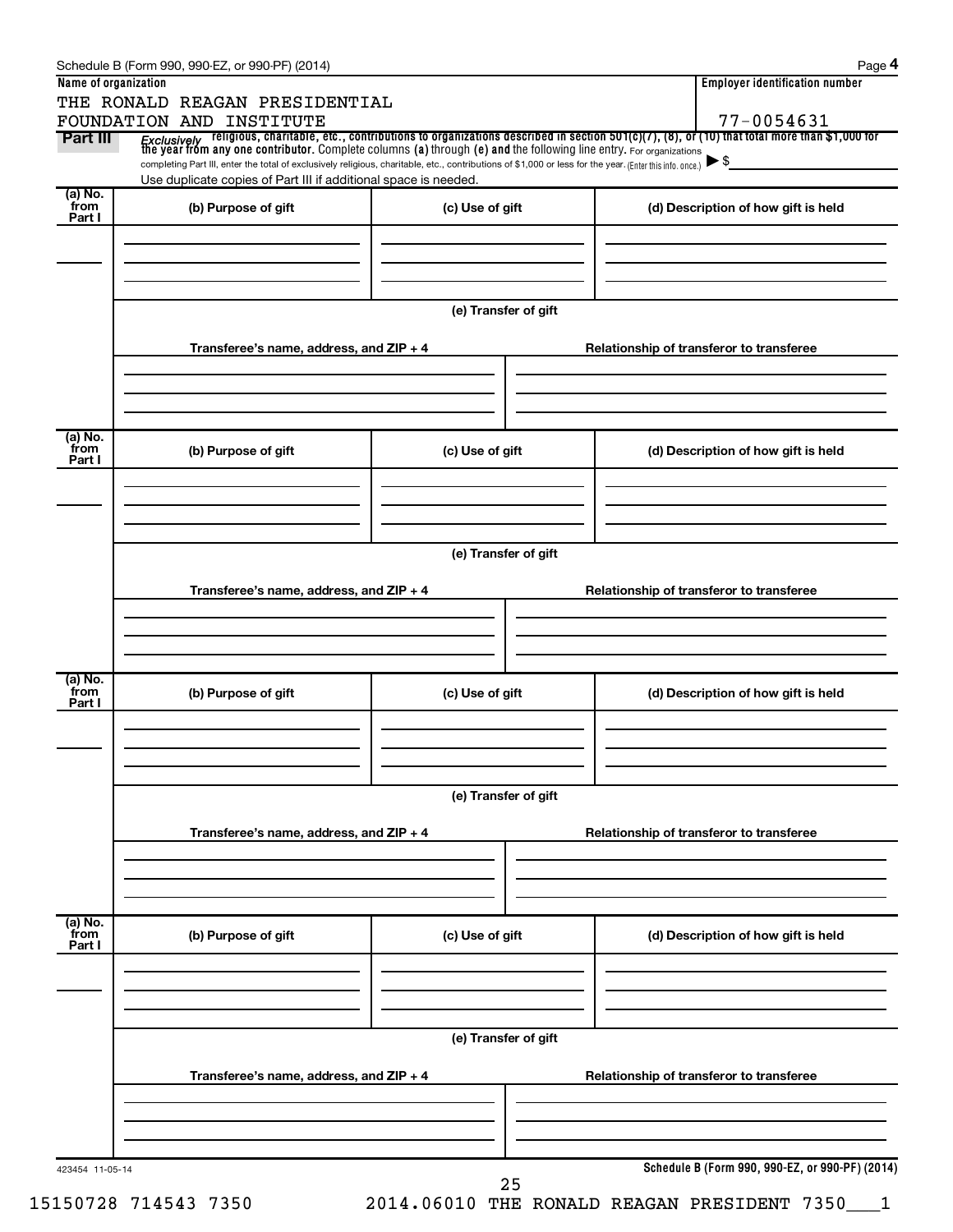| (Form 990)                     |                                                           | Complete if the organization answered "Yes" to Form 990,<br>Part IV, line 6, 7, 8, 9, 10, 11a, 11b, 11c, 11d, 11e, 11f, 12a, or 12b.                                     | <b>Supplemental Financial Statements</b>                                                                             |                |                                                     |
|--------------------------------|-----------------------------------------------------------|--------------------------------------------------------------------------------------------------------------------------------------------------------------------------|----------------------------------------------------------------------------------------------------------------------|----------------|-----------------------------------------------------|
| Department of the Treasury     |                                                           | Attach to Form 990.                                                                                                                                                      |                                                                                                                      |                | <b>Open to Public</b><br>Inspection                 |
| Internal Revenue Service       |                                                           | Information about Schedule D (Form 990) and its instructions is at www.irs.gov/form990.<br>THE RONALD REAGAN PRESIDENTIAL                                                |                                                                                                                      |                |                                                     |
| Name of the organization       |                                                           | FOUNDATION AND INSTITUTE                                                                                                                                                 |                                                                                                                      |                | <b>Employer identification number</b><br>77-0054631 |
| Part I                         |                                                           | Organizations Maintaining Donor Advised Funds or Other Similar Funds or Accounts. Complete if the                                                                        |                                                                                                                      |                |                                                     |
|                                | organization answered "Yes" to Form 990, Part IV, line 6. |                                                                                                                                                                          |                                                                                                                      |                |                                                     |
|                                |                                                           |                                                                                                                                                                          | (a) Donor advised funds                                                                                              |                | (b) Funds and other accounts                        |
| 1                              |                                                           |                                                                                                                                                                          |                                                                                                                      |                |                                                     |
| 2                              | Aggregate value of contributions to (during year)         |                                                                                                                                                                          |                                                                                                                      |                |                                                     |
| з                              |                                                           |                                                                                                                                                                          | <u> 1989 - Johann John Stein, markin fan it ferstjer fan de ferstjer fan it ferstjer fan it ferstjer fan it fers</u> |                |                                                     |
| 4                              |                                                           |                                                                                                                                                                          |                                                                                                                      |                |                                                     |
| 5                              |                                                           | Did the organization inform all donors and donor advisors in writing that the assets held in donor advised funds                                                         |                                                                                                                      |                |                                                     |
|                                |                                                           |                                                                                                                                                                          |                                                                                                                      |                | Yes                                                 |
| 6                              |                                                           | Did the organization inform all grantees, donors, and donor advisors in writing that grant funds can be used only                                                        |                                                                                                                      |                |                                                     |
|                                |                                                           | for charitable purposes and not for the benefit of the donor or donor advisor, or for any other purpose conferring                                                       |                                                                                                                      |                |                                                     |
| impermissible private benefit? |                                                           |                                                                                                                                                                          |                                                                                                                      |                | Yes                                                 |
| Part II                        |                                                           | <b>Conservation Easements.</b> Complete if the organization answered "Yes" to Form 990, Part IV, line 7.                                                                 |                                                                                                                      |                |                                                     |
| 1                              |                                                           | Purpose(s) of conservation easements held by the organization (check all that apply).                                                                                    |                                                                                                                      |                |                                                     |
|                                |                                                           | Preservation of land for public use (e.g., recreation or education)                                                                                                      | Preservation of a historically important land area                                                                   |                |                                                     |
|                                | Protection of natural habitat                             |                                                                                                                                                                          | Preservation of a certified historic structure                                                                       |                |                                                     |
|                                | Preservation of open space                                |                                                                                                                                                                          |                                                                                                                      |                |                                                     |
| 2                              |                                                           | Complete lines 2a through 2d if the organization held a qualified conservation contribution in the form of a conservation easement on the last                           |                                                                                                                      |                |                                                     |
| day of the tax year.           |                                                           |                                                                                                                                                                          |                                                                                                                      |                |                                                     |
|                                |                                                           |                                                                                                                                                                          |                                                                                                                      |                | Held at the End of the Tax Year                     |
| а                              |                                                           |                                                                                                                                                                          |                                                                                                                      | 2a             |                                                     |
| b                              |                                                           |                                                                                                                                                                          |                                                                                                                      | 2 <sub>b</sub> |                                                     |
| С                              |                                                           |                                                                                                                                                                          |                                                                                                                      | 2c             |                                                     |
| d                              |                                                           | Number of conservation easements included in (c) acquired after 8/17/06, and not on a historic structure                                                                 |                                                                                                                      |                |                                                     |
|                                |                                                           |                                                                                                                                                                          |                                                                                                                      | 2d             |                                                     |
| 3                              |                                                           | Number of conservation easements modified, transferred, released, extinguished, or terminated by the organization during the tax                                         |                                                                                                                      |                |                                                     |
| $year \triangleright$          |                                                           |                                                                                                                                                                          |                                                                                                                      |                |                                                     |
| 4                              |                                                           | Number of states where property subject to conservation easement is located                                                                                              |                                                                                                                      |                |                                                     |
| 5                              |                                                           | Does the organization have a written policy regarding the periodic monitoring, inspection, handling of                                                                   |                                                                                                                      |                |                                                     |
|                                |                                                           |                                                                                                                                                                          |                                                                                                                      |                | Yes                                                 |
|                                |                                                           | Staff and volunteer hours devoted to monitoring, inspecting, and enforcing conservation easements during the year                                                        |                                                                                                                      |                |                                                     |
| 7                              |                                                           | Amount of expenses incurred in monitoring, inspecting, and enforcing conservation easements during the year $\triangleright$ \$                                          |                                                                                                                      |                |                                                     |
| 8                              |                                                           | Does each conservation easement reported on line 2(d) above satisfy the requirements of section 170(h)(4)(B)(i)                                                          |                                                                                                                      |                |                                                     |
|                                |                                                           |                                                                                                                                                                          |                                                                                                                      |                | Yes                                                 |
| 9                              |                                                           | In Part XIII, describe how the organization reports conservation easements in its revenue and expense statement, and balance sheet, and                                  |                                                                                                                      |                |                                                     |
|                                |                                                           | include, if applicable, the text of the footnote to the organization's financial statements that describes the organization's accounting for                             |                                                                                                                      |                |                                                     |
| conservation easements.        |                                                           |                                                                                                                                                                          |                                                                                                                      |                |                                                     |
|                                |                                                           | Part III   Organizations Maintaining Collections of Art, Historical Treasures, or Other Similar Assets.                                                                  |                                                                                                                      |                |                                                     |
|                                |                                                           | Complete if the organization answered "Yes" to Form 990, Part IV, line 8.                                                                                                |                                                                                                                      |                |                                                     |
|                                |                                                           | 1a If the organization elected, as permitted under SFAS 116 (ASC 958), not to report in its revenue statement and balance sheet works of art,                            |                                                                                                                      |                |                                                     |
|                                |                                                           | historical treasures, or other similar assets held for public exhibition, education, or research in furtherance of public service, provide, in Part XIII,                |                                                                                                                      |                |                                                     |
|                                |                                                           | the text of the footnote to its financial statements that describes these items.                                                                                         |                                                                                                                      |                |                                                     |
|                                |                                                           | b If the organization elected, as permitted under SFAS 116 (ASC 958), to report in its revenue statement and balance sheet works of art, historical                      |                                                                                                                      |                |                                                     |
|                                |                                                           | treasures, or other similar assets held for public exhibition, education, or research in furtherance of public service, provide the following amounts                    |                                                                                                                      |                |                                                     |
| relating to these items:       |                                                           |                                                                                                                                                                          |                                                                                                                      |                |                                                     |
|                                |                                                           | (i) Revenue included in Form 990, Part VIII, line 1 $\ldots$ $\ldots$ $\ldots$ $\ldots$ $\ldots$ $\ldots$ $\ldots$ $\ldots$ $\ldots$ $\ldots$ $\ldots$ $\ldots$ $\ldots$ |                                                                                                                      |                |                                                     |
|                                |                                                           |                                                                                                                                                                          |                                                                                                                      |                |                                                     |
| 2                              |                                                           | If the organization received or held works of art, historical treasures, or other similar assets for financial gain, provide                                             |                                                                                                                      |                |                                                     |
|                                |                                                           | the following amounts required to be reported under SFAS 116 (ASC 958) relating to these items:                                                                          |                                                                                                                      |                |                                                     |
| а                              |                                                           |                                                                                                                                                                          |                                                                                                                      |                |                                                     |
|                                |                                                           |                                                                                                                                                                          |                                                                                                                      |                |                                                     |
|                                |                                                           | LHA For Paperwork Reduction Act Notice, see the Instructions for Form 990.                                                                                               |                                                                                                                      |                | Schedule D (Form 990) 2014                          |
|                                |                                                           |                                                                                                                                                                          |                                                                                                                      |                |                                                     |
| 432051<br>$10 - 01 - 14$       |                                                           |                                                                                                                                                                          |                                                                                                                      |                |                                                     |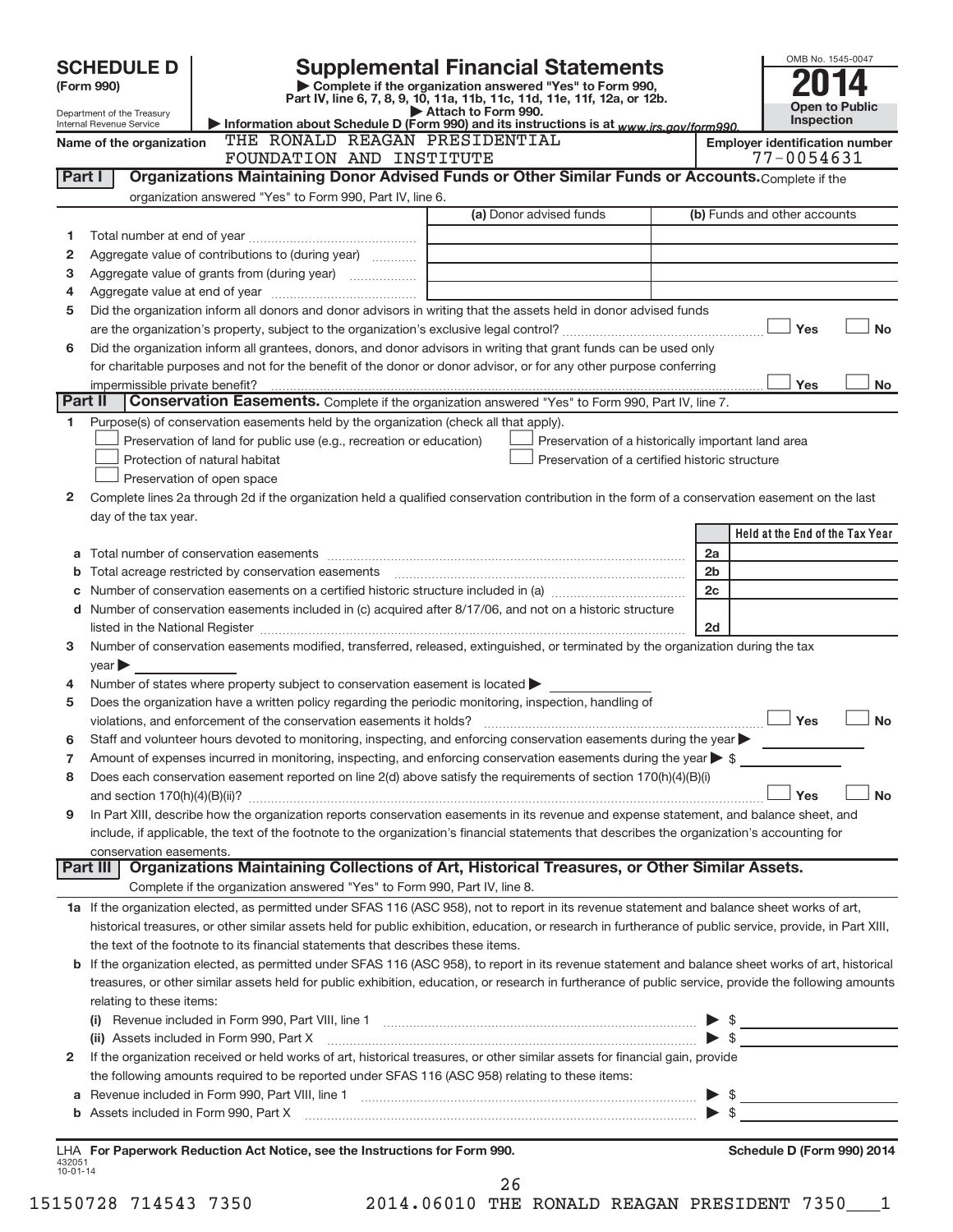|        |                                                                                                                                                                                                                                | THE RONALD REAGAN PRESIDENTIAL          |                                                  |                                                                                                                                                                                                                                |              |                      |          |                |                       |  |  |  |
|--------|--------------------------------------------------------------------------------------------------------------------------------------------------------------------------------------------------------------------------------|-----------------------------------------|--------------------------------------------------|--------------------------------------------------------------------------------------------------------------------------------------------------------------------------------------------------------------------------------|--------------|----------------------|----------|----------------|-----------------------|--|--|--|
|        | Schedule D (Form 990) 2014                                                                                                                                                                                                     | FOUNDATION AND INSTITUTE                |                                                  |                                                                                                                                                                                                                                |              |                      |          |                | $77 - 0054631$ Page 2 |  |  |  |
|        | Part III<br>Organizations Maintaining Collections of Art, Historical Treasures, or Other Similar Assets (continued)                                                                                                            |                                         |                                                  |                                                                                                                                                                                                                                |              |                      |          |                |                       |  |  |  |
| 3      | Using the organization's acquisition, accession, and other records, check any of the following that are a significant use of its collection items                                                                              |                                         |                                                  |                                                                                                                                                                                                                                |              |                      |          |                |                       |  |  |  |
|        | (check all that apply):                                                                                                                                                                                                        |                                         |                                                  |                                                                                                                                                                                                                                |              |                      |          |                |                       |  |  |  |
| a      | Public exhibition                                                                                                                                                                                                              | d                                       |                                                  | Loan or exchange programs                                                                                                                                                                                                      |              |                      |          |                |                       |  |  |  |
| b      | Scholarly research                                                                                                                                                                                                             | e                                       |                                                  | Other and the control of the control of the control of the control of the control of the control of the control of the control of the control of the control of the control of the control of the control of the control of th |              |                      |          |                |                       |  |  |  |
| c      | $ \underline{X} $ Preservation for future generations                                                                                                                                                                          |                                         |                                                  |                                                                                                                                                                                                                                |              |                      |          |                |                       |  |  |  |
| 4      | Provide a description of the organization's collections and explain how they further the organization's exempt purpose in Part XIII.                                                                                           |                                         |                                                  |                                                                                                                                                                                                                                |              |                      |          |                |                       |  |  |  |
| 5      | During the year, did the organization solicit or receive donations of art, historical treasures, or other similar assets                                                                                                       |                                         |                                                  |                                                                                                                                                                                                                                |              |                      |          |                |                       |  |  |  |
|        |                                                                                                                                                                                                                                |                                         |                                                  |                                                                                                                                                                                                                                |              |                      |          | Yes            | $\overline{X}$ No     |  |  |  |
|        | <b>Part IV</b><br><b>Escrow and Custodial Arrangements.</b> Complete if the organization answered "Yes" to Form 990, Part IV, line 9, or                                                                                       |                                         |                                                  |                                                                                                                                                                                                                                |              |                      |          |                |                       |  |  |  |
|        | reported an amount on Form 990, Part X, line 21.                                                                                                                                                                               |                                         |                                                  |                                                                                                                                                                                                                                |              |                      |          |                |                       |  |  |  |
|        | 1a Is the organization an agent, trustee, custodian or other intermediary for contributions or other assets not included                                                                                                       |                                         |                                                  |                                                                                                                                                                                                                                |              |                      |          |                |                       |  |  |  |
|        |                                                                                                                                                                                                                                |                                         |                                                  |                                                                                                                                                                                                                                |              |                      |          | Yes            | <b>No</b>             |  |  |  |
|        | b If "Yes," explain the arrangement in Part XIII and complete the following table:                                                                                                                                             |                                         |                                                  |                                                                                                                                                                                                                                |              |                      |          |                |                       |  |  |  |
|        |                                                                                                                                                                                                                                |                                         |                                                  |                                                                                                                                                                                                                                |              |                      |          | Amount         |                       |  |  |  |
|        |                                                                                                                                                                                                                                |                                         |                                                  |                                                                                                                                                                                                                                |              | 1c                   |          |                |                       |  |  |  |
|        | d Additions during the year manufactured and an account of the year manufactured and account of the year manufactured and account of the year manufactured and account of the year manufactured and account of the year manufa |                                         |                                                  |                                                                                                                                                                                                                                |              | 1d                   |          |                |                       |  |  |  |
|        | e Distributions during the year manufactured and continuum and contract to the year manufactured and contract to the year manufactured and contract to the year manufactured and contract to the year manufactured and contrac |                                         |                                                  |                                                                                                                                                                                                                                |              | 1e                   |          |                |                       |  |  |  |
| f.     |                                                                                                                                                                                                                                |                                         |                                                  |                                                                                                                                                                                                                                |              | 1f                   |          |                |                       |  |  |  |
|        | 2a Did the organization include an amount on Form 990, Part X, line 21, for escrow or custodial account liability?                                                                                                             |                                         |                                                  |                                                                                                                                                                                                                                |              | .                    |          | Yes            | No                    |  |  |  |
|        | <b>b</b> If "Yes," explain the arrangement in Part XIII. Check here if the explanation has been provided in Part XIII                                                                                                          |                                         |                                                  |                                                                                                                                                                                                                                |              |                      |          |                |                       |  |  |  |
| Part V | Endowment Funds. Complete if the organization answered "Yes" to Form 990, Part IV, line 10.                                                                                                                                    |                                         |                                                  |                                                                                                                                                                                                                                |              |                      |          |                |                       |  |  |  |
|        |                                                                                                                                                                                                                                | (a) Current year                        | (b) Prior year                                   | (c) Two years back                                                                                                                                                                                                             |              | (d) Three years back |          |                | (e) Four years back   |  |  |  |
|        | 1a Beginning of year balance                                                                                                                                                                                                   | 160, 308, 398.                          | 148, 171, 329.                                   | 135, 587, 811                                                                                                                                                                                                                  |              | 121,831,359.         |          |                | 118, 594, 712.        |  |  |  |
|        |                                                                                                                                                                                                                                | 10,000.                                 | 771,616.                                         | 904,137.                                                                                                                                                                                                                       |              |                      | 129,063. |                | 6,281,185.            |  |  |  |
|        | c Net investment earnings, gains, and losses                                                                                                                                                                                   | $-4, 207, 985.$                         | 12, 325, 453.                                    | 12,617,381.                                                                                                                                                                                                                    |              | 14, 545, 389.        |          |                | $-3,044,538.$         |  |  |  |
|        |                                                                                                                                                                                                                                |                                         |                                                  |                                                                                                                                                                                                                                |              |                      |          |                |                       |  |  |  |
|        | e Other expenditures for facilities                                                                                                                                                                                            |                                         |                                                  |                                                                                                                                                                                                                                |              |                      |          |                |                       |  |  |  |
|        | and programs                                                                                                                                                                                                                   | 6,000,000.                              | 960,000.                                         | 938,000.                                                                                                                                                                                                                       |              |                      | 918,000. |                |                       |  |  |  |
|        | f Administrative expenses                                                                                                                                                                                                      |                                         |                                                  |                                                                                                                                                                                                                                |              |                      |          |                |                       |  |  |  |
| g      |                                                                                                                                                                                                                                |                                         | 150, 110, 413.   160, 308, 398.   148, 171, 329. |                                                                                                                                                                                                                                |              | 135,587,811.         |          |                | 121,831,359.          |  |  |  |
| 2      | Provide the estimated percentage of the current year end balance (line 1g, column (a)) held as:                                                                                                                                |                                         |                                                  |                                                                                                                                                                                                                                |              |                      |          |                |                       |  |  |  |
|        | a Board designated or quasi-endowment >                                                                                                                                                                                        |                                         | ℅                                                |                                                                                                                                                                                                                                |              |                      |          |                |                       |  |  |  |
| b      | Permanent endowment                                                                                                                                                                                                            | %                                       |                                                  |                                                                                                                                                                                                                                |              |                      |          |                |                       |  |  |  |
|        | c Temporarily restricted endowment                                                                                                                                                                                             | %                                       |                                                  |                                                                                                                                                                                                                                |              |                      |          |                |                       |  |  |  |
|        | The percentages in lines 2a, 2b, and 2c should equal 100%.                                                                                                                                                                     |                                         |                                                  |                                                                                                                                                                                                                                |              |                      |          |                |                       |  |  |  |
|        | 3a Are there endowment funds not in the possession of the organization that are held and administered for the organization                                                                                                     |                                         |                                                  |                                                                                                                                                                                                                                |              |                      |          |                |                       |  |  |  |
|        | by:                                                                                                                                                                                                                            |                                         |                                                  |                                                                                                                                                                                                                                |              |                      |          |                | Yes<br>No             |  |  |  |
|        | (i)                                                                                                                                                                                                                            |                                         |                                                  |                                                                                                                                                                                                                                |              |                      |          | 3a(i)          | Χ                     |  |  |  |
|        |                                                                                                                                                                                                                                |                                         |                                                  |                                                                                                                                                                                                                                |              |                      |          | 3a(ii)         | $\overline{\text{X}}$ |  |  |  |
|        |                                                                                                                                                                                                                                |                                         |                                                  |                                                                                                                                                                                                                                |              |                      |          | 3 <sub>b</sub> |                       |  |  |  |
| 4      | Describe in Part XIII the intended uses of the organization's endowment funds.                                                                                                                                                 |                                         |                                                  |                                                                                                                                                                                                                                |              |                      |          |                |                       |  |  |  |
|        | Part VI   Land, Buildings, and Equipment.                                                                                                                                                                                      |                                         |                                                  |                                                                                                                                                                                                                                |              |                      |          |                |                       |  |  |  |
|        | Complete if the organization answered "Yes" to Form 990, Part IV, line 11a. See Form 990, Part X, line 10.                                                                                                                     |                                         |                                                  |                                                                                                                                                                                                                                |              |                      |          |                |                       |  |  |  |
|        | Description of property                                                                                                                                                                                                        | (a) Cost or other<br>basis (investment) |                                                  | (b) Cost or other<br>basis (other)                                                                                                                                                                                             | depreciation | (c) Accumulated      |          | (d) Book value |                       |  |  |  |
|        |                                                                                                                                                                                                                                |                                         |                                                  | 24, 159, 956.                                                                                                                                                                                                                  |              |                      |          |                | 24, 159, 956.         |  |  |  |
|        |                                                                                                                                                                                                                                |                                         |                                                  | 86, 253, 400.                                                                                                                                                                                                                  |              | 54, 583, 291.        |          | 31,670,109.    |                       |  |  |  |
|        |                                                                                                                                                                                                                                |                                         |                                                  |                                                                                                                                                                                                                                |              |                      |          |                |                       |  |  |  |
|        |                                                                                                                                                                                                                                |                                         |                                                  | 27, 358, 306.                                                                                                                                                                                                                  |              |                      |          | 27, 358, 306.  |                       |  |  |  |
|        |                                                                                                                                                                                                                                |                                         |                                                  |                                                                                                                                                                                                                                |              |                      |          |                |                       |  |  |  |
|        |                                                                                                                                                                                                                                |                                         |                                                  |                                                                                                                                                                                                                                |              |                      |          | 83, 188, 371.  |                       |  |  |  |
|        | Total. Add lines 1a through 1e. (Column (d) must equal Form 990, Part X, column (B), line 10c.)                                                                                                                                |                                         |                                                  |                                                                                                                                                                                                                                |              |                      |          |                |                       |  |  |  |

**Schedule D (Form 990) 2014**

432052 10-01-14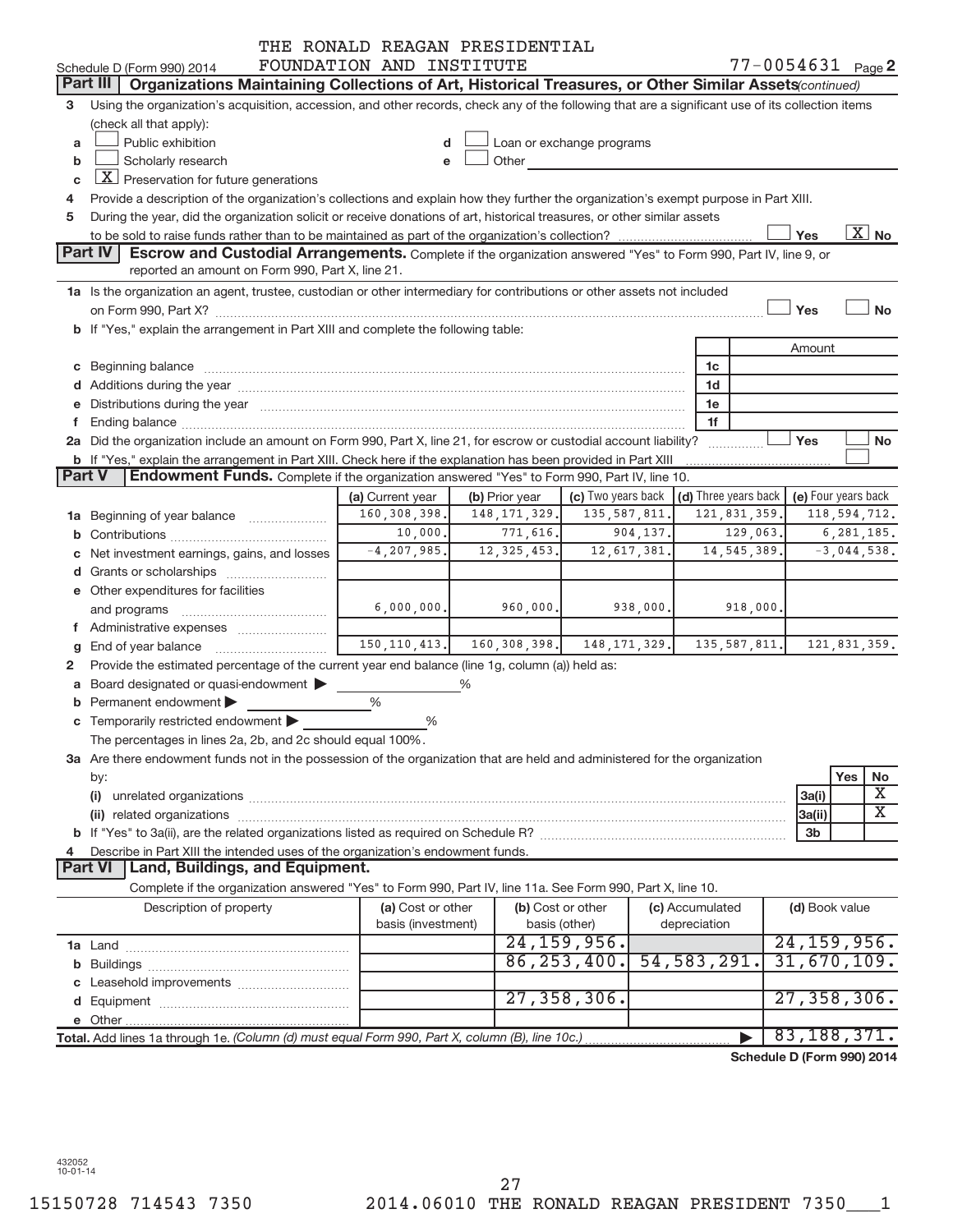|                                 | THE RONALD REAGAN PRESIDENTIAL |
|---------------------------------|--------------------------------|
| <b>DAILLERTAL SID THORTHING</b> |                                |

| FOUNDATION AND INSTITUTE<br>Schedule D (Form 990) 2014                                                                                               |                 |                |                                                           |  | 77-0054631     | Page 3 |
|------------------------------------------------------------------------------------------------------------------------------------------------------|-----------------|----------------|-----------------------------------------------------------|--|----------------|--------|
| <b>Investments - Other Securities.</b><br><b>Part VIII</b>                                                                                           |                 |                |                                                           |  |                |        |
| Complete if the organization answered "Yes" to Form 990, Part IV, line 11b. See Form 990, Part X, line 12.                                           |                 |                |                                                           |  |                |        |
| (a) Description of security or category (including name of security)                                                                                 |                 | (b) Book value | (c) Method of valuation: Cost or end-of-year market value |  |                |        |
| (1) Financial derivatives                                                                                                                            |                 |                |                                                           |  |                |        |
|                                                                                                                                                      |                 |                |                                                           |  |                |        |
| (3) Other                                                                                                                                            |                 |                |                                                           |  |                |        |
| (A) PRIVATE EQUITY SECURITIES                                                                                                                        |                 | 6,809,865.     | END-OF-YEAR MARKET VALUE                                  |  |                |        |
| <b>EQUITY MUTUAL FUNDS</b><br>(B)                                                                                                                    |                 | 64,634,880.    | END-OF-YEAR MARKET VALUE                                  |  |                |        |
| TRUST FUNDS HELD BY<br>(C)                                                                                                                           |                 |                |                                                           |  |                |        |
| <b>OTHERS</b><br>(D)                                                                                                                                 |                 | 3,600,503.     | END-OF-YEAR MARKET VALUE                                  |  |                |        |
| FIXED INCOME MUTUAL FUNDS<br>(E)                                                                                                                     |                 | 64,889,307.    | END-OF-YEAR MARKET VALUE                                  |  |                |        |
| (F)                                                                                                                                                  |                 |                |                                                           |  |                |        |
| (G)                                                                                                                                                  |                 |                |                                                           |  |                |        |
| (H)                                                                                                                                                  |                 |                |                                                           |  |                |        |
| Total. (Col. (b) must equal Form 990, Part X, col. (B) line 12.)                                                                                     |                 | 139, 934, 555. |                                                           |  |                |        |
| Part VIII Investments - Program Related.                                                                                                             |                 |                |                                                           |  |                |        |
|                                                                                                                                                      |                 |                |                                                           |  |                |        |
| Complete if the organization answered "Yes" to Form 990, Part IV, line 11c. See Form 990, Part X, line 13.                                           |                 |                |                                                           |  |                |        |
| (a) Description of investment                                                                                                                        |                 | (b) Book value | (c) Method of valuation: Cost or end-of-year market value |  |                |        |
| (1)                                                                                                                                                  |                 |                |                                                           |  |                |        |
| (2)                                                                                                                                                  |                 |                |                                                           |  |                |        |
| (3)                                                                                                                                                  |                 |                |                                                           |  |                |        |
| (4)                                                                                                                                                  |                 |                |                                                           |  |                |        |
| (5)                                                                                                                                                  |                 |                |                                                           |  |                |        |
| (6)                                                                                                                                                  |                 |                |                                                           |  |                |        |
| (7)                                                                                                                                                  |                 |                |                                                           |  |                |        |
| (8)                                                                                                                                                  |                 |                |                                                           |  |                |        |
|                                                                                                                                                      |                 |                |                                                           |  |                |        |
| (9)                                                                                                                                                  |                 |                |                                                           |  |                |        |
| Total. (Col. (b) must equal Form 990, Part X, col. (B) line 13.)                                                                                     |                 |                |                                                           |  |                |        |
| Part IX<br><b>Other Assets.</b>                                                                                                                      |                 |                |                                                           |  |                |        |
| Complete if the organization answered "Yes" to Form 990, Part IV, line 11d. See Form 990, Part X, line 15.                                           |                 |                |                                                           |  |                |        |
|                                                                                                                                                      | (a) Description |                |                                                           |  | (b) Book value |        |
|                                                                                                                                                      |                 |                |                                                           |  |                |        |
| (1)                                                                                                                                                  |                 |                |                                                           |  |                |        |
| (2)                                                                                                                                                  |                 |                |                                                           |  |                |        |
| (3)                                                                                                                                                  |                 |                |                                                           |  |                |        |
| (4)                                                                                                                                                  |                 |                |                                                           |  |                |        |
| (5)                                                                                                                                                  |                 |                |                                                           |  |                |        |
| (6)                                                                                                                                                  |                 |                |                                                           |  |                |        |
| (7)                                                                                                                                                  |                 |                |                                                           |  |                |        |
| (8)                                                                                                                                                  |                 |                |                                                           |  |                |        |
| (9)                                                                                                                                                  |                 |                |                                                           |  |                |        |
| Total. (Column (b) must equal Form 990, Part X, col. (B) line 15.)                                                                                   |                 |                |                                                           |  |                |        |
| <b>Other Liabilities.</b><br>Part X                                                                                                                  |                 |                |                                                           |  |                |        |
| Complete if the organization answered "Yes" to Form 990, Part IV, line 11e or 11f. See Form 990, Part X, line 25.                                    |                 |                |                                                           |  |                |        |
| (a) Description of liability<br>1.                                                                                                                   |                 |                | (b) Book value                                            |  |                |        |
| Federal income taxes<br>(1)                                                                                                                          |                 |                |                                                           |  |                |        |
| (2)                                                                                                                                                  |                 |                |                                                           |  |                |        |
| (3)                                                                                                                                                  |                 |                |                                                           |  |                |        |
| (4)                                                                                                                                                  |                 |                |                                                           |  |                |        |
| (5)                                                                                                                                                  |                 |                |                                                           |  |                |        |
| (6)                                                                                                                                                  |                 |                |                                                           |  |                |        |
| (7)                                                                                                                                                  |                 |                |                                                           |  |                |        |
| (8)                                                                                                                                                  |                 |                |                                                           |  |                |        |
| (9)                                                                                                                                                  |                 |                |                                                           |  |                |        |
| Total. (Column (b) must equal Form 990, Part X, col. (B) line 25.)                                                                                   |                 |                |                                                           |  |                |        |
| 2. Liability for uncertain tax positions. In Part XIII, provide the text of the footnote to the organization's financial statements that reports the |                 |                |                                                           |  |                |        |

**Schedule D (Form 990) 2014**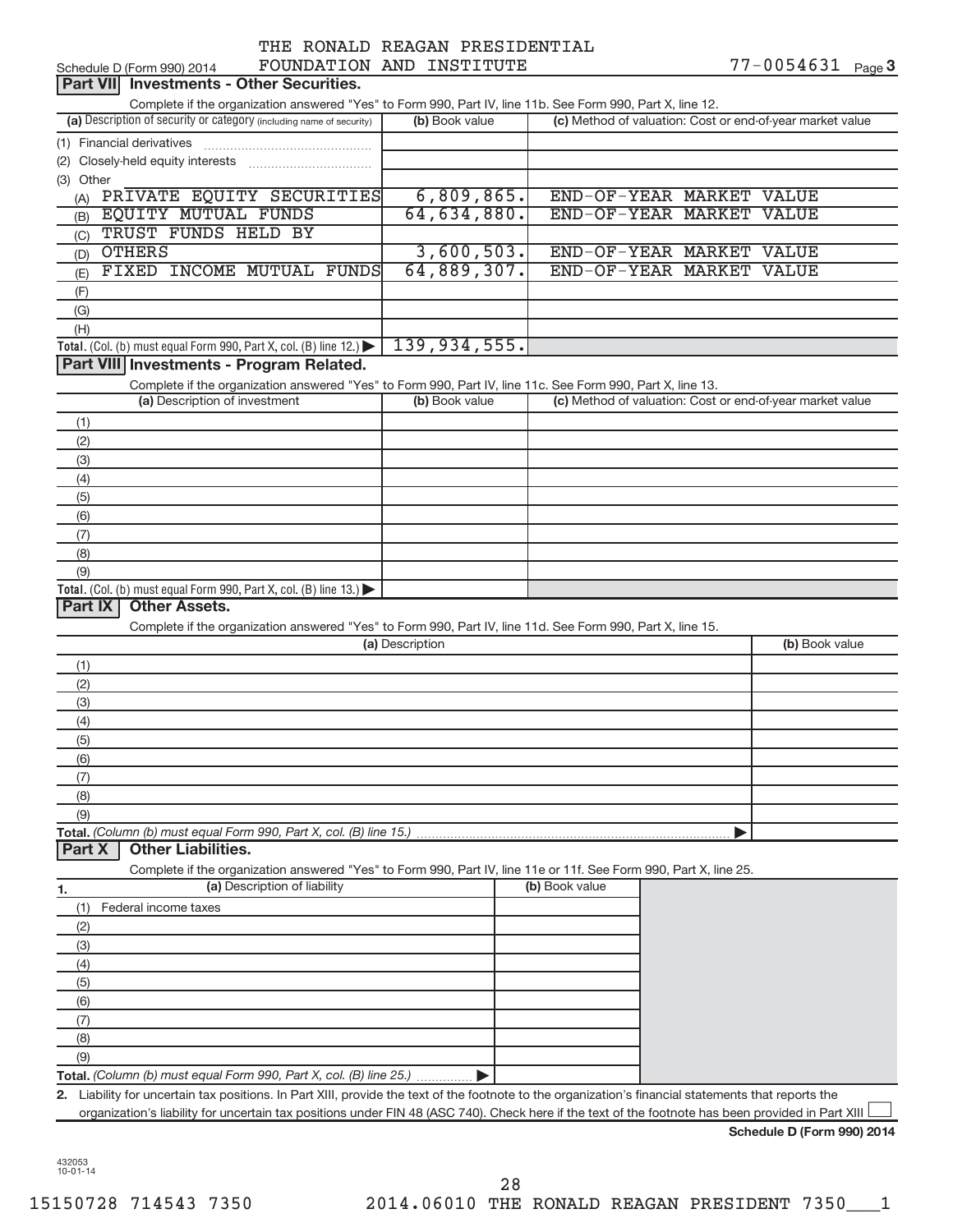|              | THE RONALD REAGAN PRESIDENTIAL                                                                                                                                                                                                 |                |                   |                |               |  |
|--------------|--------------------------------------------------------------------------------------------------------------------------------------------------------------------------------------------------------------------------------|----------------|-------------------|----------------|---------------|--|
|              | FOUNDATION AND INSTITUTE<br>Schedule D (Form 990) 2014                                                                                                                                                                         |                | 77-0054631 Page 4 |                |               |  |
|              | Reconciliation of Revenue per Audited Financial Statements With Revenue per Return.<br><b>Part XI</b>                                                                                                                          |                |                   |                |               |  |
|              | Complete if the organization answered "Yes" to Form 990, Part IV, line 12a.                                                                                                                                                    |                |                   |                |               |  |
| 1            | Total revenue, gains, and other support per audited financial statements [11] [11] Total revenue, gains, and other support per audited financial statements                                                                    |                |                   | $\overline{1}$ | 21, 134, 120. |  |
| 2            | Amounts included on line 1 but not on Form 990, Part VIII, line 12:                                                                                                                                                            |                |                   |                |               |  |
| a            | Net unrealized gains (losses) on investments [111] [12] matter contracts and a local metal of the university of                                                                                                                | 2a             |                   |                |               |  |
|              |                                                                                                                                                                                                                                | 2 <sub>b</sub> |                   |                |               |  |
| c            |                                                                                                                                                                                                                                | 2 <sub>c</sub> |                   |                |               |  |
|              |                                                                                                                                                                                                                                | 2d             | 2,395,709.        |                |               |  |
| е            | Add lines 2a through 2d                                                                                                                                                                                                        |                |                   | 2e             | 2,395,709.    |  |
| 3            |                                                                                                                                                                                                                                |                |                   | 3              | 18,738,411.   |  |
| 4            | Amounts included on Form 990, Part VIII, line 12, but not on line 1:                                                                                                                                                           |                |                   |                |               |  |
|              | a Investment expenses not included on Form 990, Part VIII, line 7b [11, 11, 11, 11]                                                                                                                                            | 4a             |                   |                |               |  |
|              |                                                                                                                                                                                                                                | 4 <sub>h</sub> | 4, 130, 049.      |                |               |  |
|              | c Add lines 4a and 4b                                                                                                                                                                                                          |                |                   | 4c             | 4,130,049.    |  |
| 5            |                                                                                                                                                                                                                                |                |                   |                | 22,868,460.   |  |
|              | Part XII   Reconciliation of Expenses per Audited Financial Statements With Expenses per Return.                                                                                                                               |                |                   |                |               |  |
|              | Complete if the organization answered "Yes" to Form 990, Part IV, line 12a.                                                                                                                                                    |                |                   |                |               |  |
| 1            |                                                                                                                                                                                                                                |                |                   | $\blacksquare$ | 27,415,261.   |  |
| 2            | Amounts included on line 1 but not on Form 990, Part IX, line 25:                                                                                                                                                              |                |                   |                |               |  |
| a            | Donated services and use of facilities [111] matter contracts and use of facilities [11] matter contracts and use of facilities [11] matter contracts and use of facilities [11] matter contracts and the Donated Services and | 2a             |                   |                |               |  |
| b            |                                                                                                                                                                                                                                | 2 <sub>b</sub> |                   |                |               |  |
| c.           |                                                                                                                                                                                                                                | 2c             |                   |                |               |  |
|              |                                                                                                                                                                                                                                | 2d             | 6,814,920.        |                |               |  |
| $\mathbf{e}$ | Add lines 2a through 2d <b>contained a contained a contained a contained a</b> contained a contained a contact the set                                                                                                         |                |                   | 2e             | 6,814,920.    |  |
| 3            |                                                                                                                                                                                                                                |                |                   | $\mathbf{R}$   | 20,600,341.   |  |
| 4            | Amounts included on Form 990, Part IX, line 25, but not on line 1:                                                                                                                                                             |                |                   |                |               |  |
|              | a Investment expenses not included on Form 990, Part VIII, line 7b [11, 11, 11, 11]                                                                                                                                            | 4a             |                   |                |               |  |
| b            |                                                                                                                                                                                                                                | 4 <sub>b</sub> |                   |                |               |  |
|              | c Add lines 4a and 4b                                                                                                                                                                                                          |                |                   | 4c             |               |  |
| 5            |                                                                                                                                                                                                                                |                |                   | 5              | 20,600,341.   |  |
|              | Part XIII Supplemental Information.                                                                                                                                                                                            |                |                   |                |               |  |

Provide the descriptions required for Part II, lines 3, 5, and 9; Part III, lines 1a and 4; Part IV, lines 1b and 2b; Part V, line 4; Part X, line 2; Part XI, lines 2d and 4b; and Part XII, lines 2d and 4b. Also complete this part to provide any additional information.

#### PART III, LINE 4:

| NATIONAL ARCHIVES AND RECORDS ADMINISTRATION ("NARA") MAINTAINS THE        |
|----------------------------------------------------------------------------|
| COLLECTION FOR THE FOUNDATION. UPON COMPLETION OF THE LIBRARY'S            |
| CONSTRUCTION IN 1991, NARA ASSUMED RESPONSIBILITY FOR THE OPERATION,       |
| SECURITY AND MAINTENANCE OF THE LIBRARY AS A PRESIDENTIAL ARCHIVAL         |
| DEPOSITORY. HOWEVER, THE OPERATION AND MAINTENANCE OF CERTAIN PORTIONS OF  |
| THE LIBRARY, INCLUDING THE AREAS DESIGNED FOR THE MUSEUM STORE, THE AIR    |
| FORCE ONE PAVILION AND THE FOUNDATION OFFICES REMAIN THE RESPONSIBILITY OF |
| THE FOUNDATION. ACCOUNTS RECEIVABLE FROM NARA AMOUNTED TO \$152,782 AT     |
| SEPTEMBER 30, 2015.                                                        |
|                                                                            |

| PART XI                  |  |  | LINE 2D - OTHER ADJUSTMENTS:                |    |  |                            |  |
|--------------------------|--|--|---------------------------------------------|----|--|----------------------------|--|
| 432054<br>$10 - 01 - 14$ |  |  |                                             |    |  | Schedule D (Form 990) 2014 |  |
|                          |  |  |                                             | 29 |  |                            |  |
| 15150728 714543 7350     |  |  | 2014.06010 THE RONALD REAGAN PRESIDENT 7350 |    |  |                            |  |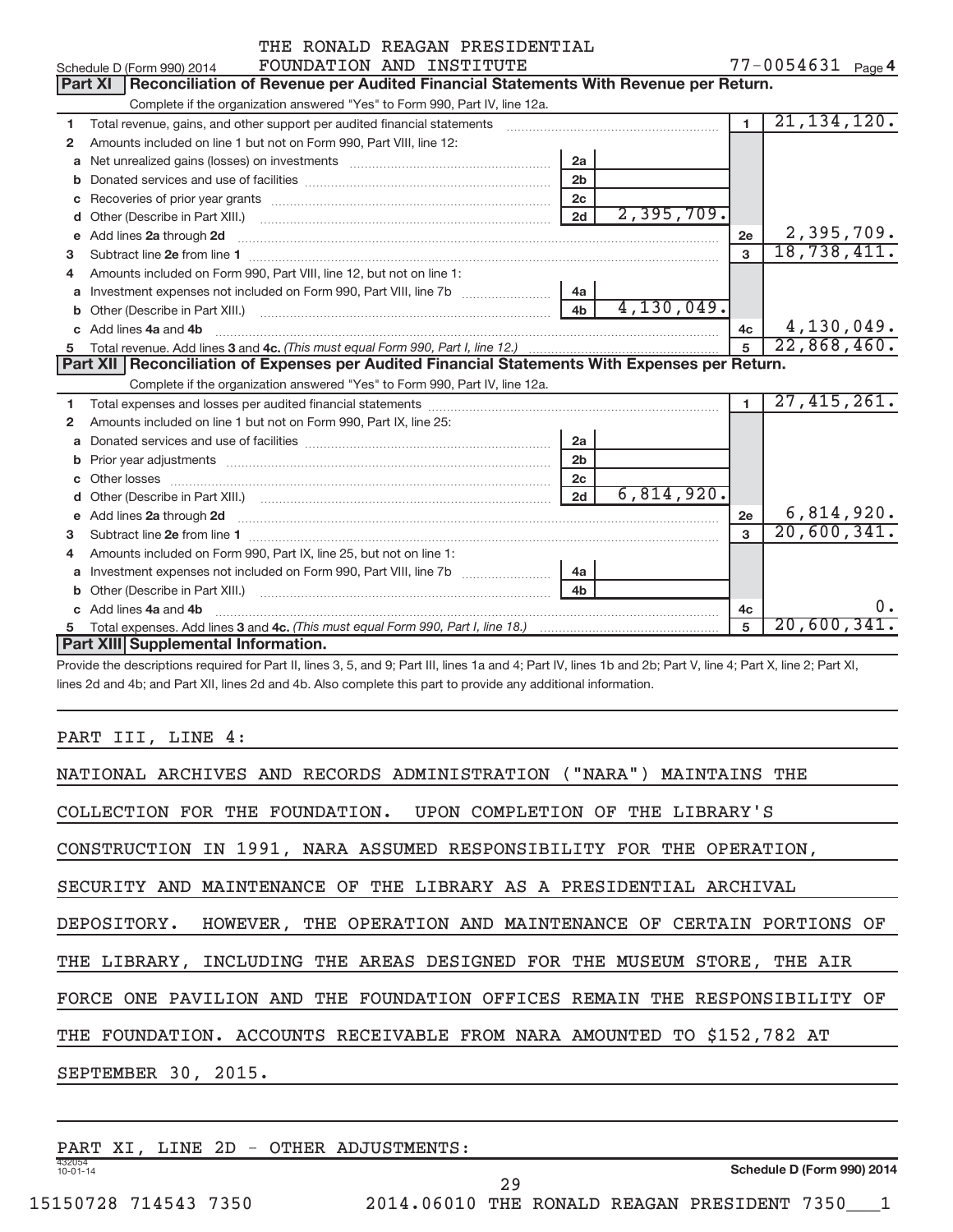| THE RONALD REAGAN PRESIDENTIAL<br>FOUNDATION AND INSTITUTE<br>Schedule D (Form 990) 2014<br><b>Part XIII Supplemental Information (continued)</b> | $77 - 0054631$ Page 5 |
|---------------------------------------------------------------------------------------------------------------------------------------------------|-----------------------|
| PROVISION FOR UNCOLLECTIBLE PLEDGES NETTED AGAINST REVENUE                                                                                        | 414,700.              |
| COST OF GOODS SOLD NETTED AGAINST REVENUE                                                                                                         | 1, 117, 592.          |
| RENTAL EXPENSES NETTED AGAINST REVENUE                                                                                                            | 863,417.              |
| TOTAL TO SCHEDULE D, PART XI, LINE 2D                                                                                                             | 2,395,709.            |
| PART XI, LINE 4B - OTHER ADJUSTMENTS:                                                                                                             |                       |
| INVESTMENT INCOME INCLUDED IN NET LOSS ON INVESTMENT ON                                                                                           |                       |
| <b>FINANCIALS</b>                                                                                                                                 | 4,130,049.            |
| PART XII, LINE 2D - OTHER ADJUSTMENTS:                                                                                                            |                       |
| PROVISION FOR UNCOLLECTIBLE PLEDGES NETTED AGAINST REVENUE                                                                                        | 414,700.              |
| COST OF GOODS SOLD NETTED AGAINST REVENUE                                                                                                         | 1, 117, 592.          |
| RENTAL EXPENSES NETTED AGAINST REVENUE                                                                                                            | 863, 417.             |
| INVESTMENT INCOME NETTED AGAINST NET INVESTMENT LOSS PER                                                                                          |                       |
| <b>FINANCIALS</b>                                                                                                                                 | 4, 419, 211.          |
| TOTAL TO SCHEDULE D, PART XII, LINE 2D                                                                                                            | 6,814,920.            |
|                                                                                                                                                   |                       |
|                                                                                                                                                   |                       |
|                                                                                                                                                   |                       |
|                                                                                                                                                   |                       |
|                                                                                                                                                   |                       |
|                                                                                                                                                   |                       |
|                                                                                                                                                   |                       |
|                                                                                                                                                   |                       |

**Schedule D (Form 990) 2014**

432055 10-01-14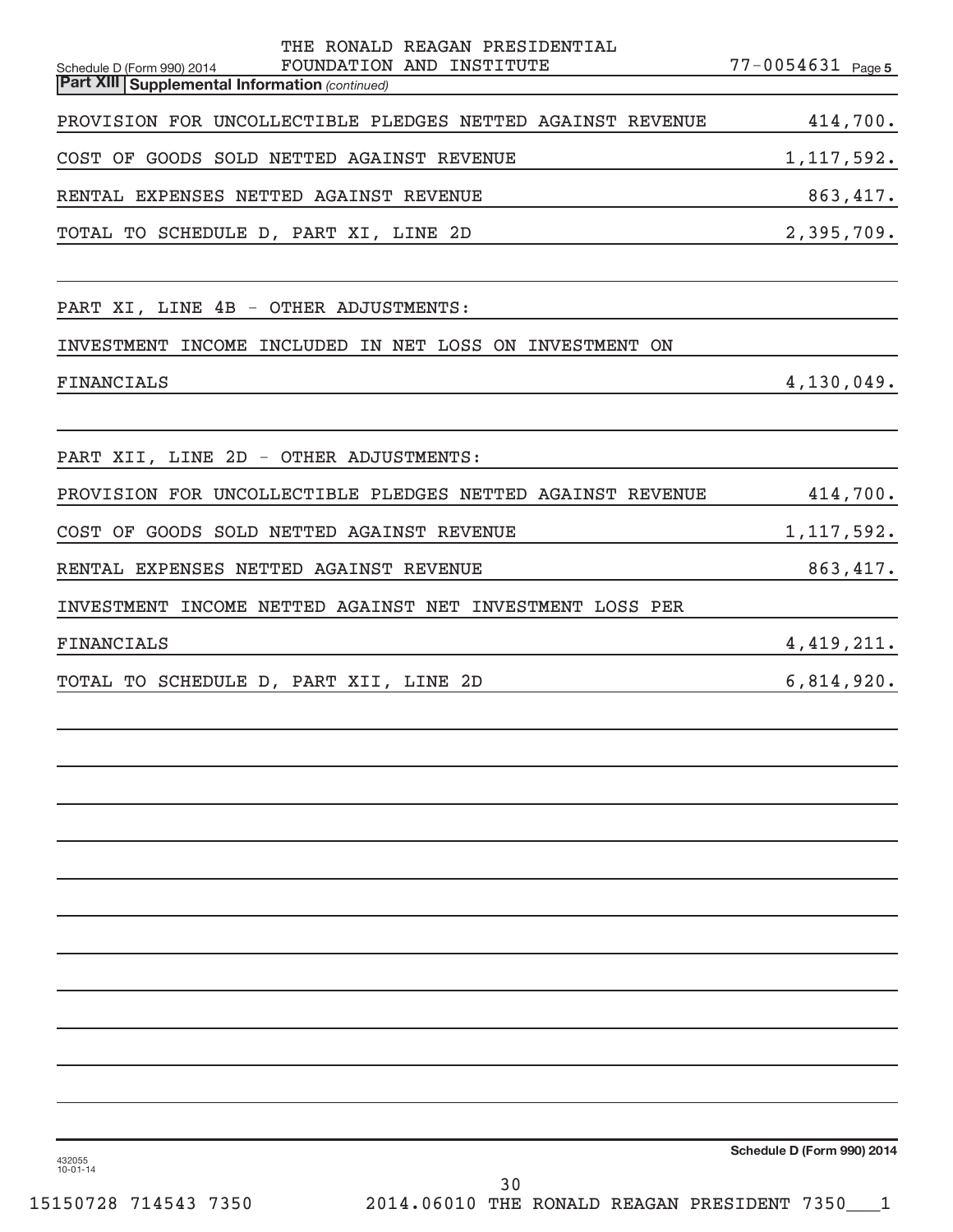|               | <b>SCHEDULE FI</b>                                     |                                           |                                                                                       | <b>Statement of Activities Outside the United States</b>                                                                                             |                                                                                                             |            | OMB No. 1545-0047                                                |
|---------------|--------------------------------------------------------|-------------------------------------------|---------------------------------------------------------------------------------------|------------------------------------------------------------------------------------------------------------------------------------------------------|-------------------------------------------------------------------------------------------------------------|------------|------------------------------------------------------------------|
|               | (Form 990)                                             |                                           |                                                                                       | Complete if the organization answered "Yes" on Form 990, Part IV, line 14b, 15, or 16.                                                               |                                                                                                             |            |                                                                  |
|               | Department of the Treasury<br>Internal Revenue Service |                                           |                                                                                       | Attach to Form 990.<br>Information about Schedule F (Form 990) and its instructions is at www.irs.gov/form990.                                       |                                                                                                             | Inspection | <b>Open to Public</b>                                            |
|               | Name of the organization                               |                                           |                                                                                       |                                                                                                                                                      | <b>Employer identification number</b>                                                                       |            |                                                                  |
|               | THE RONALD REAGAN PRESIDENTIAL                         |                                           |                                                                                       |                                                                                                                                                      |                                                                                                             |            |                                                                  |
|               | FOUNDATION AND INSTITUTE                               |                                           |                                                                                       |                                                                                                                                                      | 77-0054631                                                                                                  |            |                                                                  |
| <b>Part I</b> | Form 990, Part IV, line 14b.                           |                                           |                                                                                       | General Information on Activities Outside the United States. Complete if the organization answered "Yes" on                                          |                                                                                                             |            |                                                                  |
| 1.            |                                                        |                                           |                                                                                       | For grantmakers. Does the organization maintain records to substantiate the amount of its grants and other assistance,                               |                                                                                                             |            |                                                                  |
|               |                                                        |                                           |                                                                                       | the grantees' eligibility for the grants or assistance, and the selection criteria used to award the grants or assistance?                           |                                                                                                             | Yes        | <b>No</b>                                                        |
| 2             | United States.                                         |                                           |                                                                                       | For grantmakers. Describe in Part V the organization's procedures for monitoring the use of its grants and other assistance outside the              |                                                                                                             |            |                                                                  |
| 3             |                                                        |                                           |                                                                                       | Activities per Region. (The following Part I, line 3 table can be duplicated if additional space is needed.)                                         |                                                                                                             |            |                                                                  |
|               | (a) Region                                             | (b) Number of<br>offices<br>in the region | (c) Number of<br>employees,<br>agents, and<br>independent<br>contractors<br>in region | (d) Activities conducted in region<br>(by type) (e.g., fundraising, program<br>services, investments, grants to<br>recipients located in the region) | (e) If activity listed in (d)<br>is a program service,<br>describe specific type<br>of service(s) in region |            | (f) Total<br>expenditures<br>for and<br>investments<br>in region |
|               |                                                        |                                           |                                                                                       |                                                                                                                                                      |                                                                                                             |            |                                                                  |
|               | INVESTMENT FUND                                        |                                           |                                                                                       | INVESTMENT (PUBLICALLY                                                                                                                               |                                                                                                             |            |                                                                  |
|               | DOMICILE IN CAYMAN                                     |                                           |                                                                                       | TRADED FUND)                                                                                                                                         |                                                                                                             |            | 5,410,861.                                                       |
|               |                                                        |                                           |                                                                                       |                                                                                                                                                      |                                                                                                             |            |                                                                  |
|               | INVESTMENT FUND                                        |                                           |                                                                                       | INVESTMENT (PUBLICALLY                                                                                                                               |                                                                                                             |            |                                                                  |
|               | DOMICILE IN CAYMAN                                     |                                           |                                                                                       | TRADED FUND)                                                                                                                                         |                                                                                                             |            | 1,327,207.                                                       |
|               |                                                        |                                           |                                                                                       |                                                                                                                                                      |                                                                                                             |            |                                                                  |
|               |                                                        |                                           |                                                                                       |                                                                                                                                                      |                                                                                                             |            |                                                                  |
|               |                                                        |                                           |                                                                                       |                                                                                                                                                      |                                                                                                             |            |                                                                  |
|               |                                                        |                                           |                                                                                       |                                                                                                                                                      |                                                                                                             |            |                                                                  |
|               |                                                        |                                           |                                                                                       |                                                                                                                                                      |                                                                                                             |            |                                                                  |
|               |                                                        |                                           |                                                                                       |                                                                                                                                                      |                                                                                                             |            |                                                                  |
|               |                                                        |                                           |                                                                                       |                                                                                                                                                      |                                                                                                             |            |                                                                  |
|               |                                                        |                                           |                                                                                       |                                                                                                                                                      |                                                                                                             |            |                                                                  |
|               |                                                        |                                           |                                                                                       |                                                                                                                                                      |                                                                                                             |            |                                                                  |
|               |                                                        |                                           |                                                                                       |                                                                                                                                                      |                                                                                                             |            |                                                                  |
|               |                                                        |                                           |                                                                                       |                                                                                                                                                      |                                                                                                             |            |                                                                  |
|               |                                                        |                                           |                                                                                       |                                                                                                                                                      |                                                                                                             |            |                                                                  |
|               |                                                        |                                           |                                                                                       |                                                                                                                                                      |                                                                                                             |            |                                                                  |
|               |                                                        |                                           |                                                                                       |                                                                                                                                                      |                                                                                                             |            |                                                                  |
|               |                                                        |                                           |                                                                                       |                                                                                                                                                      |                                                                                                             |            |                                                                  |
|               |                                                        |                                           |                                                                                       |                                                                                                                                                      |                                                                                                             |            |                                                                  |
|               |                                                        |                                           |                                                                                       |                                                                                                                                                      |                                                                                                             |            |                                                                  |
|               |                                                        |                                           |                                                                                       |                                                                                                                                                      |                                                                                                             |            |                                                                  |
|               |                                                        |                                           |                                                                                       |                                                                                                                                                      |                                                                                                             |            |                                                                  |
|               |                                                        |                                           |                                                                                       |                                                                                                                                                      |                                                                                                             |            |                                                                  |
|               | 3 a Sub-total                                          | 0                                         | 0                                                                                     |                                                                                                                                                      |                                                                                                             |            | 6,738,068.                                                       |
|               | <b>b</b> Total from continuation                       |                                           |                                                                                       |                                                                                                                                                      |                                                                                                             |            |                                                                  |
|               | sheets to Part I<br>c Totals (add lines 3a             |                                           | 0                                                                                     |                                                                                                                                                      |                                                                                                             |            | 0.                                                               |
|               | and 3b)                                                |                                           | 0                                                                                     |                                                                                                                                                      |                                                                                                             |            | 6,738,068.                                                       |

LHA For Paperwork Reduction Act Notice, see the Instructions for Form 990. Shand the Schedule F (Form 990) 2014

432071 09-24-14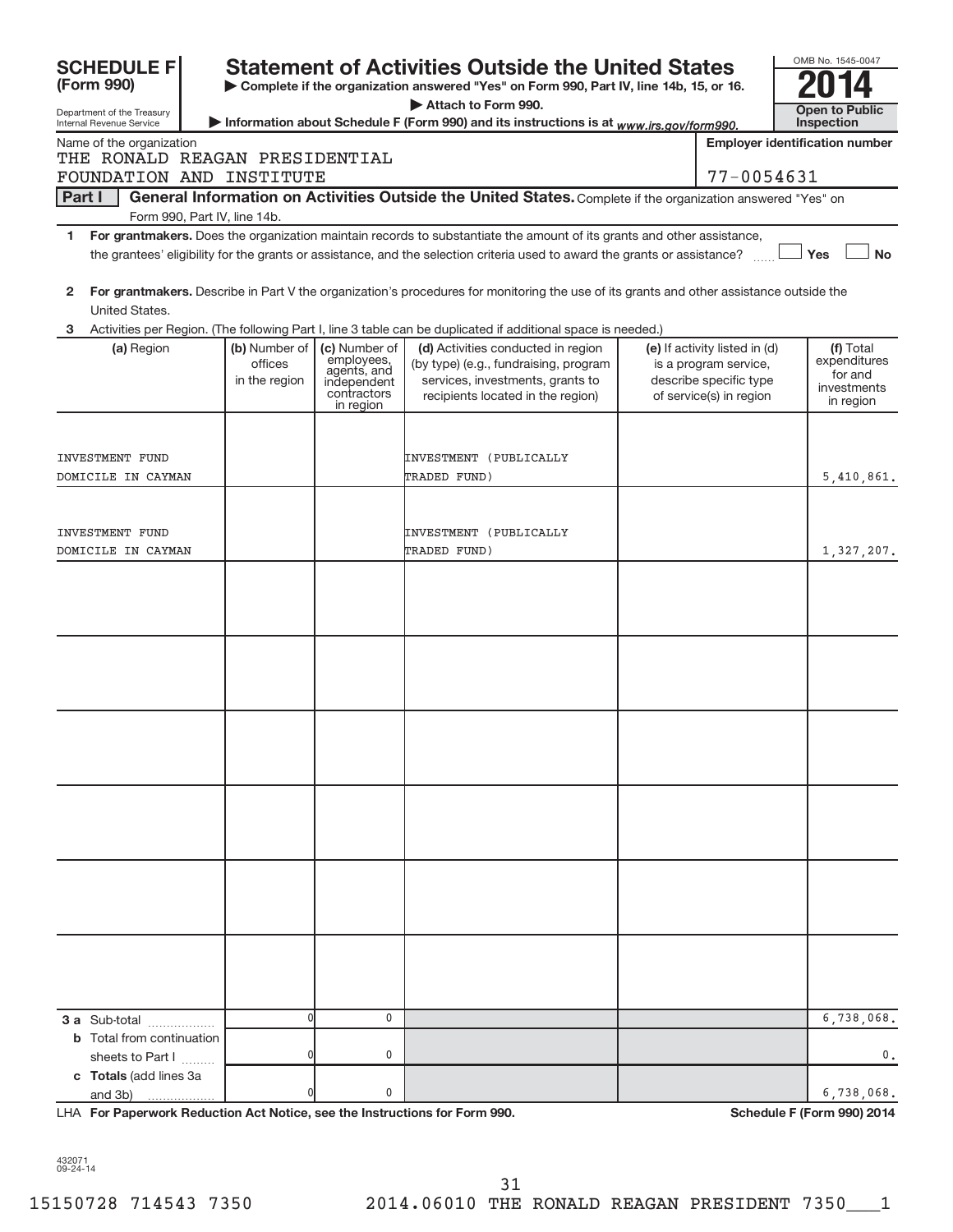| Page 2                                  |                                                                                                                                                                                                          | valuation (book, FMV,<br>appraisal, other)<br>(i) Method of |  |  |  |  |                                                                                                                                                                                                                                                     | Schedule F (Form 990) 2014                                 |
|-----------------------------------------|----------------------------------------------------------------------------------------------------------------------------------------------------------------------------------------------------------|-------------------------------------------------------------|--|--|--|--|-----------------------------------------------------------------------------------------------------------------------------------------------------------------------------------------------------------------------------------------------------|------------------------------------------------------------|
|                                         |                                                                                                                                                                                                          | (h) Description<br>of non-cash<br>assistance                |  |  |  |  |                                                                                                                                                                                                                                                     |                                                            |
|                                         |                                                                                                                                                                                                          | (g) Amount of<br>non-cash<br>assistance                     |  |  |  |  |                                                                                                                                                                                                                                                     |                                                            |
| 77-0054631                              |                                                                                                                                                                                                          | cash disbursement<br>(f) Manner of                          |  |  |  |  |                                                                                                                                                                                                                                                     |                                                            |
|                                         |                                                                                                                                                                                                          | of cash grant<br>(e) Amount                                 |  |  |  |  |                                                                                                                                                                                                                                                     |                                                            |
| REAGAN PRESIDENTIAL<br><b>INSTITUTE</b> | Grants and Other Assistance to Organizations or Entities Outside the United States. Complete if the organization answered "Yes" on Form 990, Part IV, line 15, for any<br>if additional space is needed. | (d) Purpose of<br>grant                                     |  |  |  |  | Enter total number of recipient organizations listed above that are recognized as charities by the foreign country, recognized as tax-exempt by<br>the IRS, or for which the grantee or counsel has provided a section 501(c)(3) equivalency letter |                                                            |
| <b>AND</b>                              | recipient who received more than \$5,000. Part II can be duplicated                                                                                                                                      | (c) Region                                                  |  |  |  |  |                                                                                                                                                                                                                                                     |                                                            |
| THE RONALD<br><b>FOUNDATION</b>         |                                                                                                                                                                                                          | and EIN (if applicable)<br>(b) IRS code section             |  |  |  |  |                                                                                                                                                                                                                                                     |                                                            |
| Schedule F (Form 990) 2014              | Part II                                                                                                                                                                                                  | (a) Name of organization                                    |  |  |  |  | N                                                                                                                                                                                                                                                   | Enter total number of other organizations or entities<br>ო |

432072 09-24-14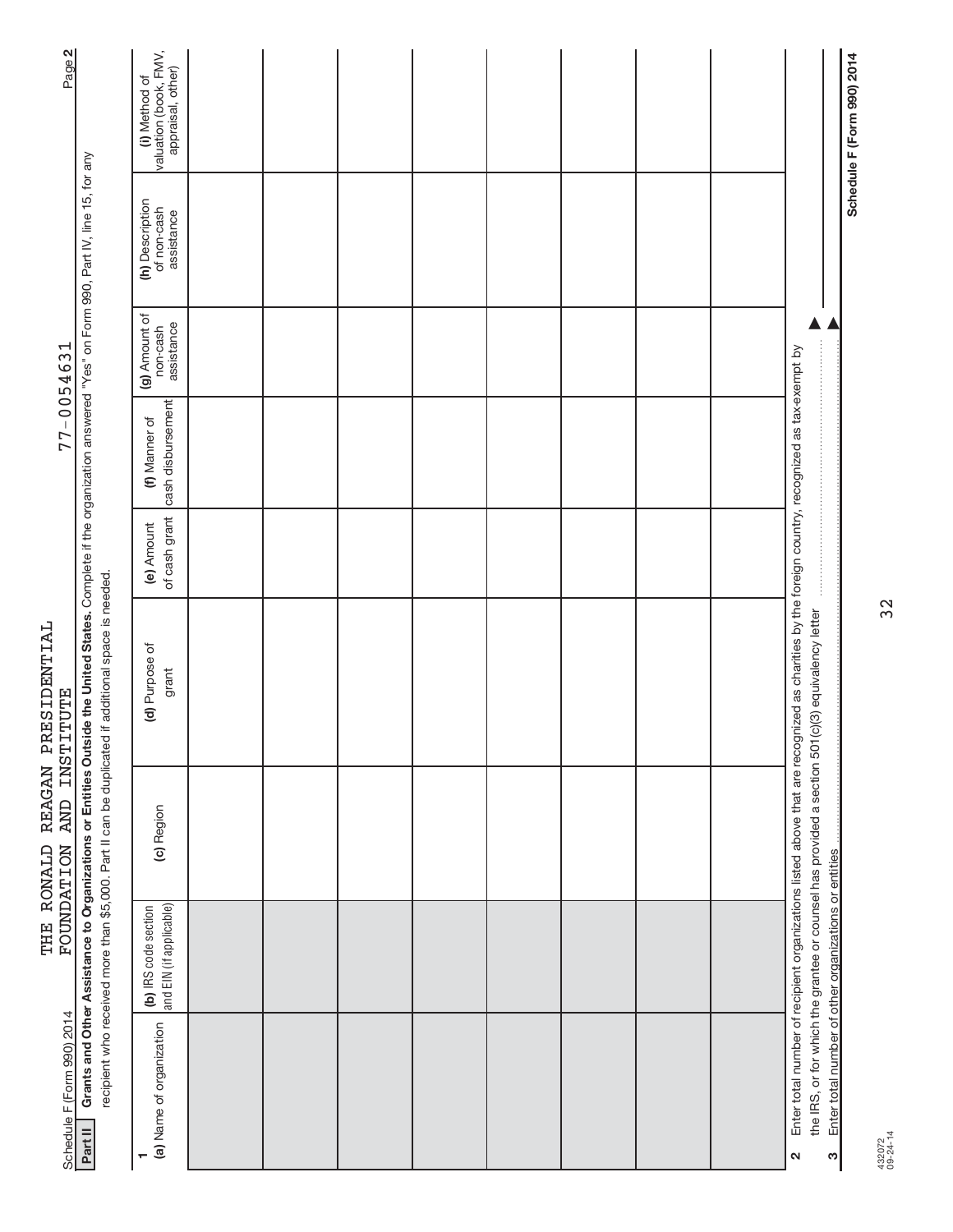| Page <sub>3</sub>          |                                                                                                                                        | (h) Method of<br>valuation<br>(book, FMV,<br>appraisal, other) |  |  |  |  | Schedule F (Form 990) 2014 |
|----------------------------|----------------------------------------------------------------------------------------------------------------------------------------|----------------------------------------------------------------|--|--|--|--|----------------------------|
|                            |                                                                                                                                        | non-cash assistance<br>(g) Description of                      |  |  |  |  |                            |
| $77 - 0054631$             |                                                                                                                                        | (f) Amount of<br>non-cash<br>assistance                        |  |  |  |  |                            |
|                            | States. Complete if the organization answered "Yes" on Form 990, Part IV, line 16.                                                     | (e) Manner of<br>cash disbursement                             |  |  |  |  |                            |
|                            |                                                                                                                                        | (d) Amount of                                                  |  |  |  |  |                            |
|                            |                                                                                                                                        | (c) Number of<br>recipients                                    |  |  |  |  |                            |
| FOUNDATION AND INSTITUTE   |                                                                                                                                        | (b) Region                                                     |  |  |  |  |                            |
| Schedule F (Form 990) 2014 | Grants and Other Assistance to Individuals Outside the United<br>Part III can be duplicated if additional space is needed.<br>Part III | (a) Type of grant or assistance                                |  |  |  |  |                            |

THE RONALD REAGAN PRESIDENTIAL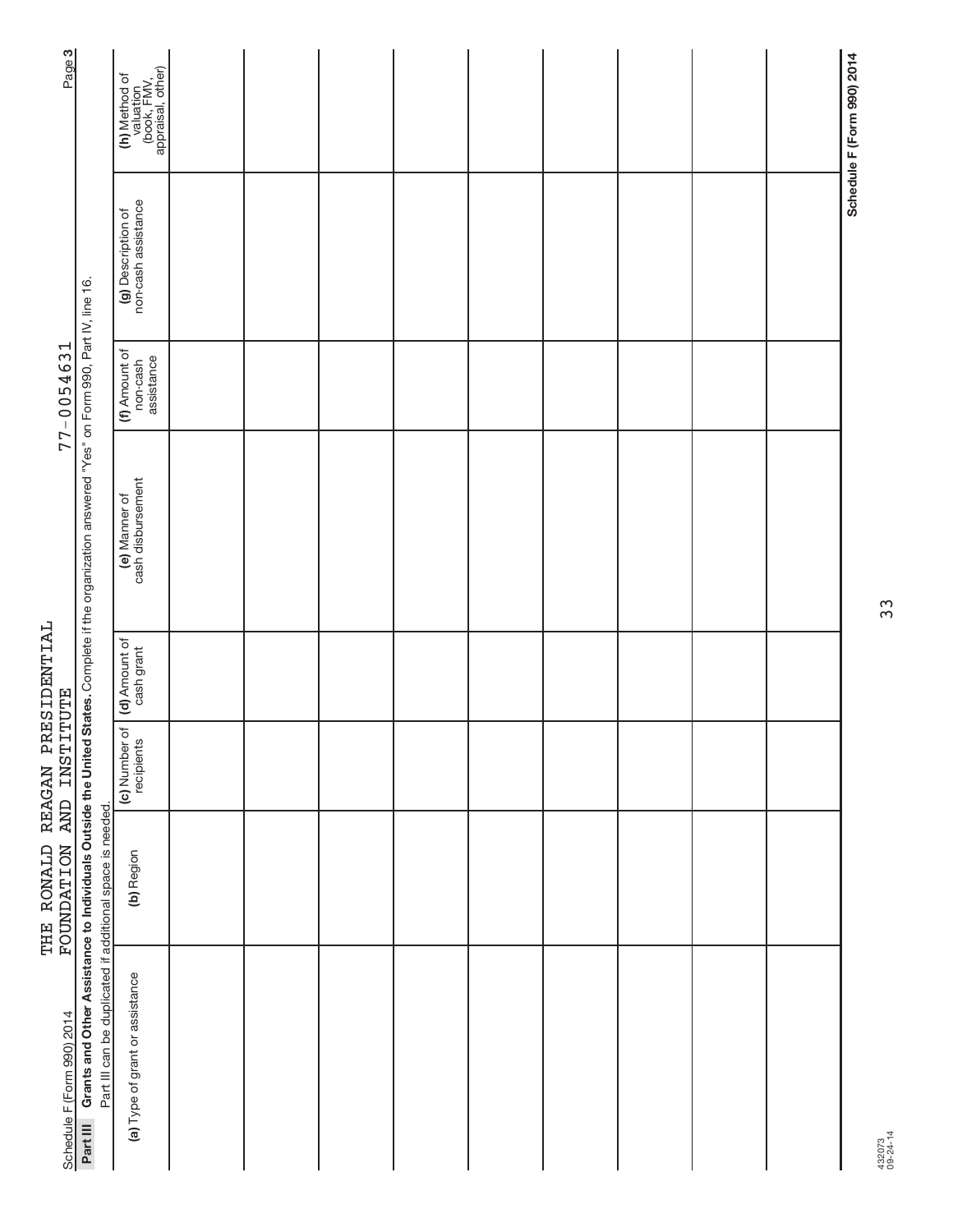|  |  |  | THE RONALD REAGAN PRESIDENTIAL |
|--|--|--|--------------------------------|
|--|--|--|--------------------------------|

|                | FOUNDATION AND<br>INSTITUTE<br>Schedule F (Form 990) 2014                                                                                                                                                                                                                                                                                                                                                                                | 77-0054631         | Page 4                    |
|----------------|------------------------------------------------------------------------------------------------------------------------------------------------------------------------------------------------------------------------------------------------------------------------------------------------------------------------------------------------------------------------------------------------------------------------------------------|--------------------|---------------------------|
| <b>Part IV</b> | <b>Foreign Forms</b>                                                                                                                                                                                                                                                                                                                                                                                                                     |                    |                           |
| 1              | Was the organization a U.S. transferor of property to a foreign corporation during the tax year? If "Yes," the<br>organization may be required to file Form 926, Return by a U.S. Transferor of Property to a Foreign<br>Corporation (see Instructions for Form 926) [11] manufacture material manufacture in the state in the corporation (see Instructions for Form 926)                                                               | Yes                | $X_{N0}$                  |
| 2              | Did the organization have an interest in a foreign trust during the tax year? If "Yes," the organization<br>may be required to file Form 3520, Annual Return To Report Transactions With Foreign Trusts and<br>Receipt of Certain Foreign Gifts, and/or Form 3520-A, Annual Information Return of Foreign Trust With<br>a U.S. Owner (see Instructions for Forms 3520 and 3520-A; do not file with Form 990) manual content of the summa | Yes                | $ X _{\sf No}$            |
| 3              | Did the organization have an ownership interest in a foreign corporation during the tax year? If "Yes,"<br>the organization may be required to file Form 5471, Information Return of U.S. Persons With Respect To                                                                                                                                                                                                                        | Yes                | $\mid X \mid$ No          |
| 4              | Was the organization a direct or indirect shareholder of a passive foreign investment company or a<br>qualified electing fund during the tax year? If "Yes," the organization may be required to file Form 8621,<br>Information Return by a Shareholder of a Passive Foreign Investment Company or Qualified Electing Fund<br>(see Instructions for Form 8621)                                                                           | Yes                | $X _{\text{No}}$          |
| 5              | Did the organization have an ownership interest in a foreign partnership during the tax year? If "Yes,"<br>the organization may be required to file Form 8865, Return of U.S. Persons With Respect to Certain<br>Foreign Partnerships (see Instructions for Form 8865)                                                                                                                                                                   | $\overline{X}$ Yes | No                        |
| 6              | Did the organization have any operations in or related to any boycotting countries during the tax year? If<br>"Yes," the organization may be required to file Form 5713, International Boycott Report (see Instructions<br>for Form 5713; do not file with Form 990)                                                                                                                                                                     | Yes                | $\mathbf{X}$<br><b>No</b> |

**Schedule F (Form 990) 2014**

432074 09-24-14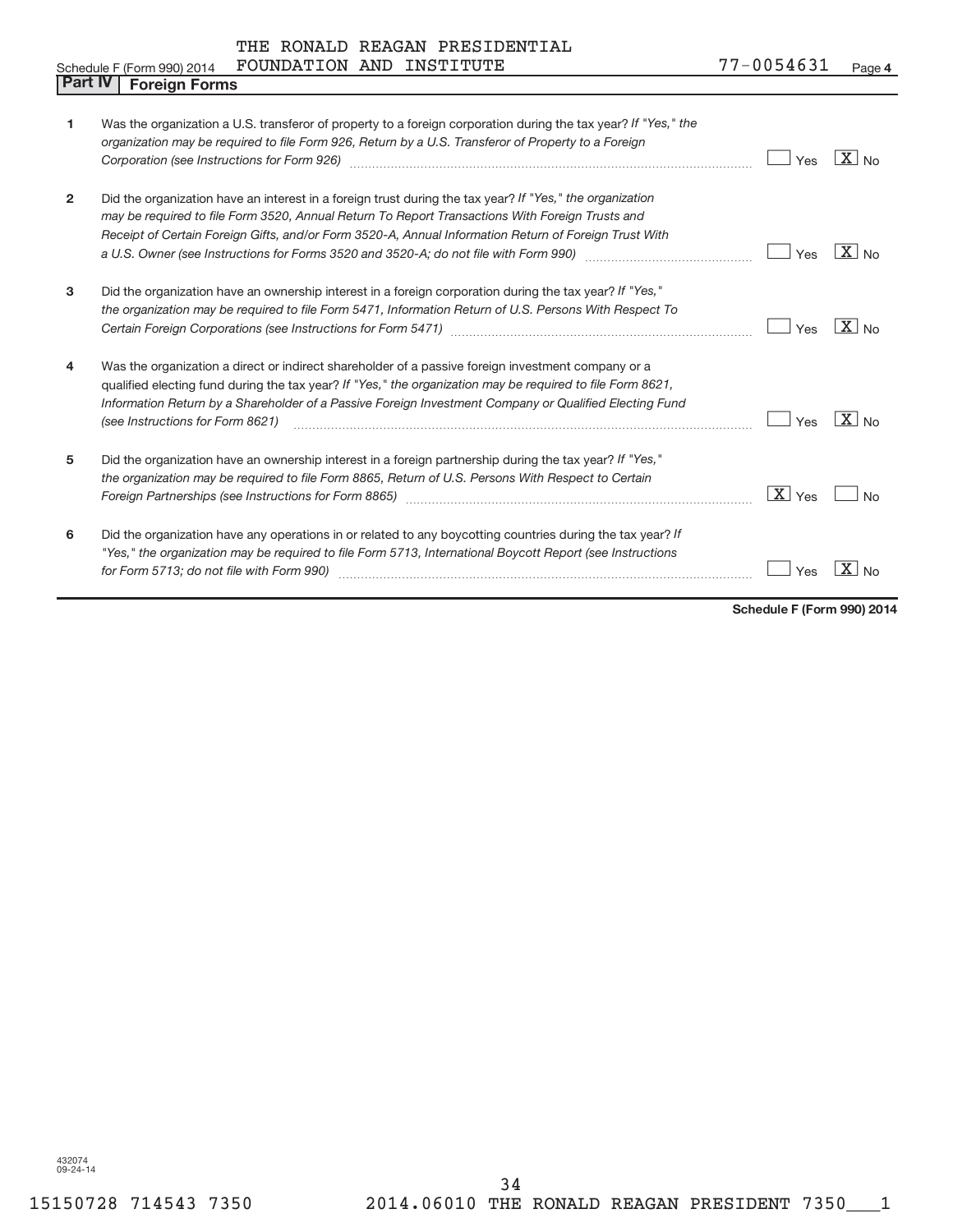|  | THE RONALD REAGAN PRESIDENTIAL |
|--|--------------------------------|
|  |                                |

| FOUNDATION AND INSTITUTE                                                                                                              | 77-0054631<br>Page 5                                                                                                                                                                                                                                         |
|---------------------------------------------------------------------------------------------------------------------------------------|--------------------------------------------------------------------------------------------------------------------------------------------------------------------------------------------------------------------------------------------------------------|
| <b>Supplemental Information</b>                                                                                                       |                                                                                                                                                                                                                                                              |
| investments vs. expenditures per region); Part II, line 1 (accounting method); Part III (accounting method); and Part III, column (c) |                                                                                                                                                                                                                                                              |
|                                                                                                                                       |                                                                                                                                                                                                                                                              |
|                                                                                                                                       |                                                                                                                                                                                                                                                              |
|                                                                                                                                       |                                                                                                                                                                                                                                                              |
|                                                                                                                                       |                                                                                                                                                                                                                                                              |
|                                                                                                                                       |                                                                                                                                                                                                                                                              |
|                                                                                                                                       |                                                                                                                                                                                                                                                              |
|                                                                                                                                       |                                                                                                                                                                                                                                                              |
|                                                                                                                                       |                                                                                                                                                                                                                                                              |
|                                                                                                                                       |                                                                                                                                                                                                                                                              |
|                                                                                                                                       |                                                                                                                                                                                                                                                              |
|                                                                                                                                       |                                                                                                                                                                                                                                                              |
|                                                                                                                                       |                                                                                                                                                                                                                                                              |
|                                                                                                                                       |                                                                                                                                                                                                                                                              |
|                                                                                                                                       |                                                                                                                                                                                                                                                              |
|                                                                                                                                       |                                                                                                                                                                                                                                                              |
|                                                                                                                                       |                                                                                                                                                                                                                                                              |
|                                                                                                                                       |                                                                                                                                                                                                                                                              |
|                                                                                                                                       |                                                                                                                                                                                                                                                              |
|                                                                                                                                       |                                                                                                                                                                                                                                                              |
|                                                                                                                                       |                                                                                                                                                                                                                                                              |
|                                                                                                                                       |                                                                                                                                                                                                                                                              |
|                                                                                                                                       |                                                                                                                                                                                                                                                              |
|                                                                                                                                       |                                                                                                                                                                                                                                                              |
|                                                                                                                                       |                                                                                                                                                                                                                                                              |
|                                                                                                                                       |                                                                                                                                                                                                                                                              |
|                                                                                                                                       |                                                                                                                                                                                                                                                              |
|                                                                                                                                       |                                                                                                                                                                                                                                                              |
|                                                                                                                                       |                                                                                                                                                                                                                                                              |
|                                                                                                                                       |                                                                                                                                                                                                                                                              |
|                                                                                                                                       |                                                                                                                                                                                                                                                              |
|                                                                                                                                       |                                                                                                                                                                                                                                                              |
|                                                                                                                                       | Schedule F (Form 990) 2014                                                                                                                                                                                                                                   |
| 2014.06010 THE RONALD REAGAN PRESIDENT 7350___1                                                                                       |                                                                                                                                                                                                                                                              |
|                                                                                                                                       | Provide the information required by Part I, line 2 (monitoring of funds); Part I, line 3, column (f) (accounting method; amounts of<br>(estimated number of recipients), as applicable. Also complete this part to provide any additional information.<br>35 |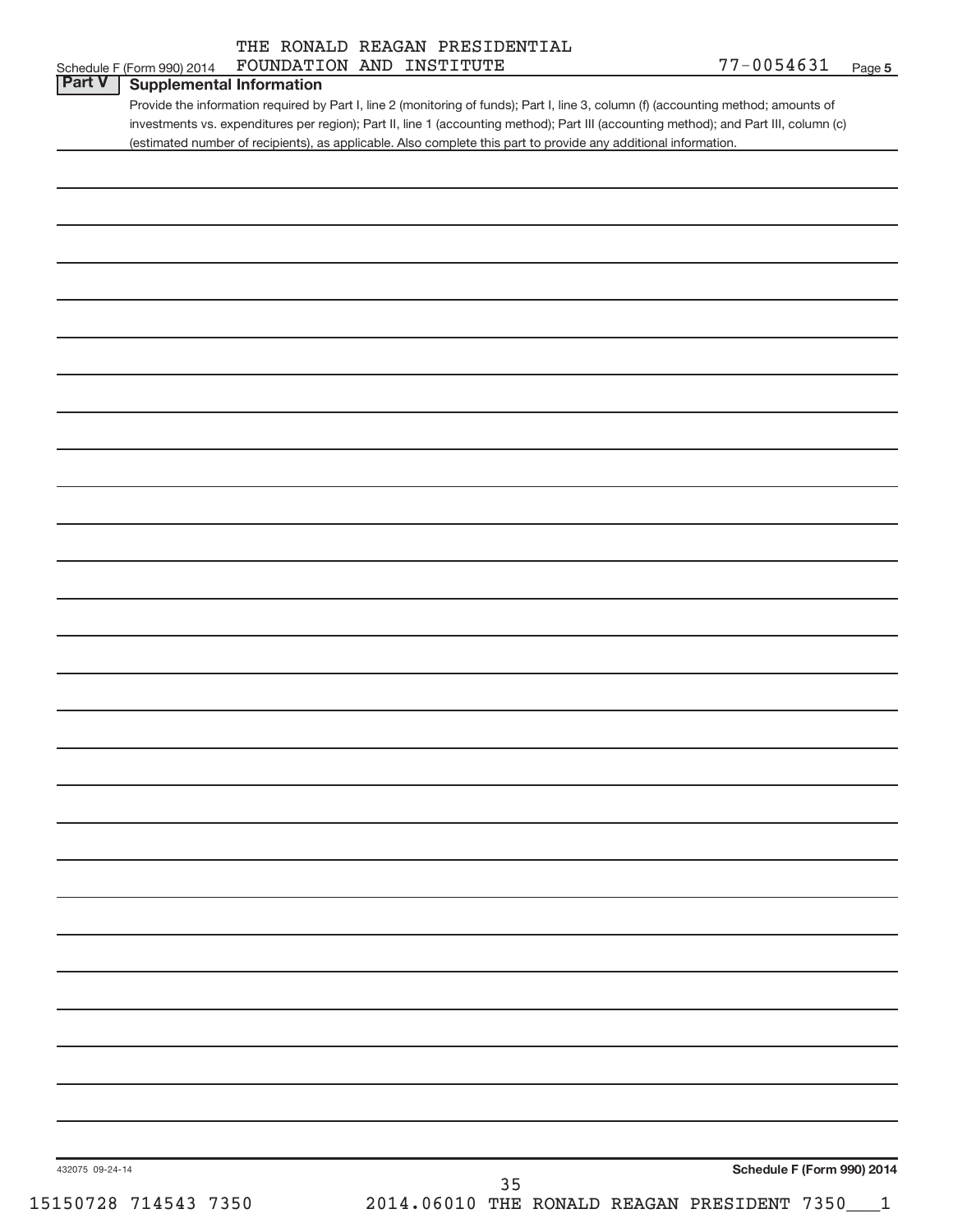| <b>SCHEDULE G</b>                                                                                                                                                                                                              | Supplemental Information Regarding Fundraising or Gaming Activities                                                                                                                                                                                                                                                                                                                                                                                                                                                                           |                                                                            |    |                                                                                                   |                                                                            | OMB No. 1545-0047                                       |
|--------------------------------------------------------------------------------------------------------------------------------------------------------------------------------------------------------------------------------|-----------------------------------------------------------------------------------------------------------------------------------------------------------------------------------------------------------------------------------------------------------------------------------------------------------------------------------------------------------------------------------------------------------------------------------------------------------------------------------------------------------------------------------------------|----------------------------------------------------------------------------|----|---------------------------------------------------------------------------------------------------|----------------------------------------------------------------------------|---------------------------------------------------------|
| (Form 990 or 990-EZ)                                                                                                                                                                                                           | Complete if the organization answered "Yes" to Form 990, Part IV, lines 17, 18, or 19, or if the                                                                                                                                                                                                                                                                                                                                                                                                                                              |                                                                            |    |                                                                                                   |                                                                            |                                                         |
| Department of the Treasury<br>Internal Revenue Service                                                                                                                                                                         | organization entered more than \$15,000 on Form 990-EZ, line 6a.<br>Attach to Form 990 or Form 990-EZ.<br>Information about Schedule G (Form 990 or 990-EZ) and its instructions is at www.irs.gov/form 990.                                                                                                                                                                                                                                                                                                                                  |                                                                            |    |                                                                                                   |                                                                            | <b>Open to Public</b><br>Inspection                     |
| Name of the organization                                                                                                                                                                                                       | THE RONALD REAGAN PRESIDENTIAL                                                                                                                                                                                                                                                                                                                                                                                                                                                                                                                |                                                                            |    |                                                                                                   |                                                                            | <b>Employer identification number</b>                   |
|                                                                                                                                                                                                                                | FOUNDATION AND INSTITUTE                                                                                                                                                                                                                                                                                                                                                                                                                                                                                                                      |                                                                            |    |                                                                                                   | 77-0054631                                                                 |                                                         |
| Part I<br>required to complete this part.                                                                                                                                                                                      | Fundraising Activities. Complete if the organization answered "Yes" to Form 990, Part IV, line 17. Form 990-EZ filers are not                                                                                                                                                                                                                                                                                                                                                                                                                 |                                                                            |    |                                                                                                   |                                                                            |                                                         |
| $X$ Mail solicitations<br>a<br>$\mathbf{X}$ Internet and email solicitations<br>b<br>$X$ Phone solicitations<br>C<br>$\overline{\mathbf{X}}$ In-person solicitations<br>d<br>compensated at least \$5,000 by the organization. | 1 Indicate whether the organization raised funds through any of the following activities. Check all that apply.<br>$g\mid X$ Special fundraising events<br>2 a Did the organization have a written or oral agreement with any individual (including officers, directors, trustees or<br>key employees listed in Form 990, Part VII) or entity in connection with professional fundraising services?<br>b If "Yes," list the ten highest paid individuals or entities (fundraisers) pursuant to agreements under which the fundraiser is to be |                                                                            |    | $e$ $\boxed{\text{X}}$ Solicitation of non-government grants<br>Solicitation of government grants | $X$ Yes                                                                    | <b>No</b>                                               |
| (i) Name and address of individual<br>or entity (fundraiser)                                                                                                                                                                   | (ii) Activity                                                                                                                                                                                                                                                                                                                                                                                                                                                                                                                                 | (iii) Did<br>fundraiser<br>have custody<br>or control of<br>contributions? |    | (iv) Gross receipts<br>from activity                                                              | (v) Amount paid<br>to (or retained by)<br>fundraiser<br>listed in col. (i) | (vi) Amount paid<br>to (or retained by)<br>organization |
| ROBBINS KERSTENDIRECT - 855                                                                                                                                                                                                    |                                                                                                                                                                                                                                                                                                                                                                                                                                                                                                                                               | Yes                                                                        | No |                                                                                                   |                                                                            |                                                         |
| EAST COLLINS BLVD,                                                                                                                                                                                                             | DIRECT MAIL CONSULTING                                                                                                                                                                                                                                                                                                                                                                                                                                                                                                                        | X                                                                          |    | 1,809,864.                                                                                        | 498, 411.                                                                  | 1,311,453.                                              |
| MCKEON GROUP - 675 N.                                                                                                                                                                                                          | FUNDRAISING CONSULTANT                                                                                                                                                                                                                                                                                                                                                                                                                                                                                                                        | X                                                                          |    |                                                                                                   | 94,152.                                                                    | 755,848.                                                |
| WASHINGTON STREET, STE 340,<br>PORTER GORDON SILVER - 3960                                                                                                                                                                     |                                                                                                                                                                                                                                                                                                                                                                                                                                                                                                                                               |                                                                            |    | 850,000.                                                                                          |                                                                            |                                                         |
| HOWARD HUGHES PRKWY, 9TH                                                                                                                                                                                                       | FUNDRAISING CONSULTANT                                                                                                                                                                                                                                                                                                                                                                                                                                                                                                                        | Χ                                                                          |    | 475,000.                                                                                          | 39,130                                                                     | 435,870.                                                |
| LISA HARTSOCK - 739 E.                                                                                                                                                                                                         |                                                                                                                                                                                                                                                                                                                                                                                                                                                                                                                                               |                                                                            |    |                                                                                                   |                                                                            |                                                         |
| BRAEBURN DRIVE, PHOENIX, AZ                                                                                                                                                                                                    | FUNDRAISING CONSULTANT                                                                                                                                                                                                                                                                                                                                                                                                                                                                                                                        | Χ                                                                          |    | 100,000.                                                                                          | 24,670                                                                     | 75,330.                                                 |
| PARAGON CHARITABLE SERVICES<br>GROUP, INC. - 35 INVERARY,                                                                                                                                                                      | FUNDRAISING CONSULTANT                                                                                                                                                                                                                                                                                                                                                                                                                                                                                                                        | Χ                                                                          |    | 0.                                                                                                | 93,656.                                                                    | $-93,656.$                                              |
|                                                                                                                                                                                                                                |                                                                                                                                                                                                                                                                                                                                                                                                                                                                                                                                               |                                                                            |    |                                                                                                   |                                                                            |                                                         |
|                                                                                                                                                                                                                                |                                                                                                                                                                                                                                                                                                                                                                                                                                                                                                                                               |                                                                            |    |                                                                                                   |                                                                            |                                                         |
| Total                                                                                                                                                                                                                          |                                                                                                                                                                                                                                                                                                                                                                                                                                                                                                                                               |                                                                            | Þ  | 3, 234, 864.                                                                                      | 750,019                                                                    | 2,484,845.                                              |
| or licensing.                                                                                                                                                                                                                  | 3 List all states in which the organization is registered or licensed to solicit contributions or has been notified it is exempt from registration                                                                                                                                                                                                                                                                                                                                                                                            |                                                                            |    |                                                                                                   |                                                                            |                                                         |

AL,AK,AZ,AR,CA,CO,CT,DE,FL,GA,HI,ID,IL,IN,IA,KS,KY,LA,ME,MD,MA,MI,MN,MS,MT NE,NV,NH,NJ,NM,NY,NC,ND,OH,OK,OR,PA,RI,SC,SD,TN,TX,UT,VT,VA,WA,WV,WI,WY

432081 08-28-14 LHA For Paperwork Reduction Act Notice, see the Instructions for Form 990 or 990-EZ. Schedule G (Form 990 or 990-EZ) 2014 SEE PART IV FOR CONTINUATIONS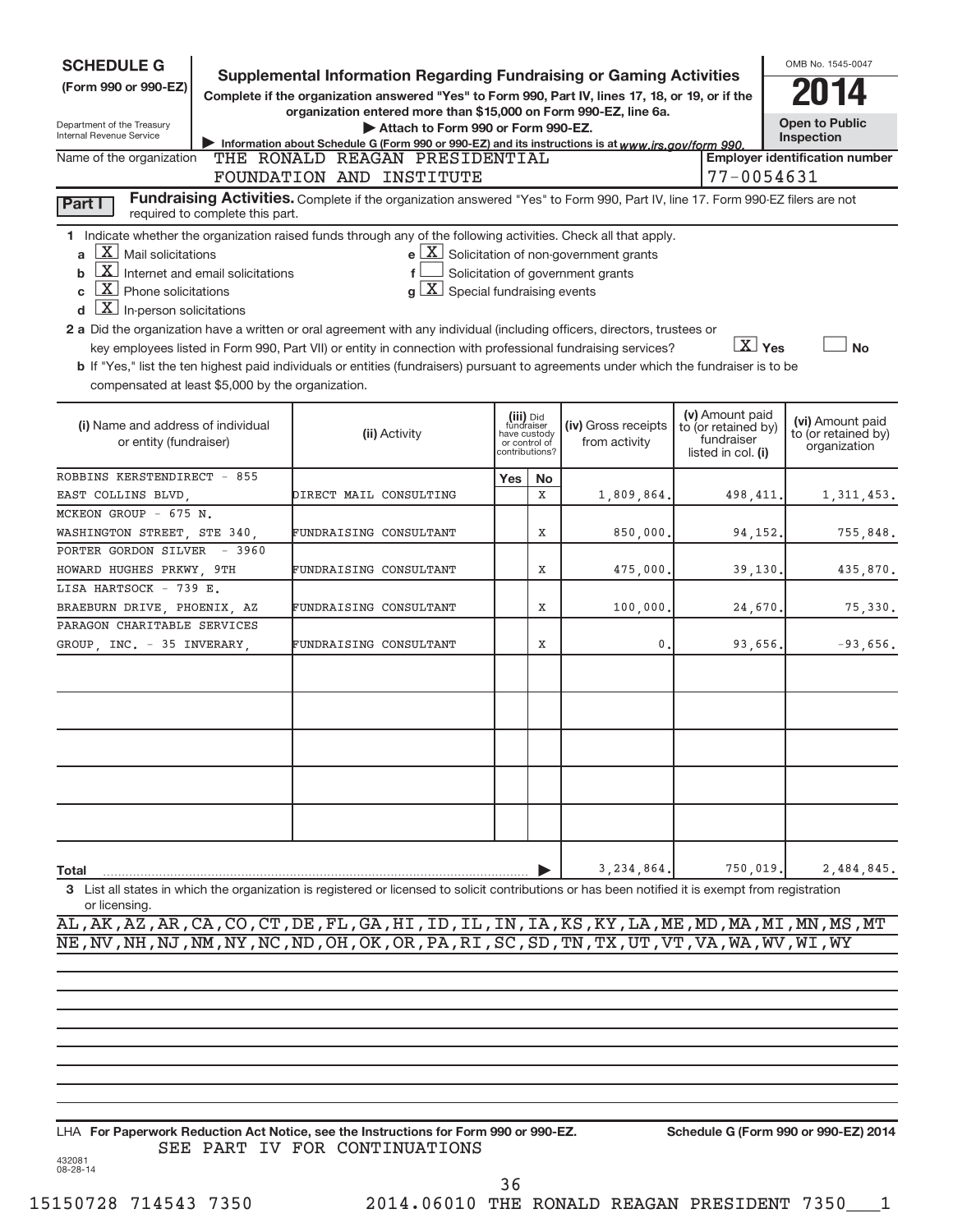#### Schedule G (Form 990 or 990-EZ) 2014  ${\tt FOUNDATION}$   ${\tt AND}$   ${\tt INSTITUTE}$   ${\tt 77-0054631}$   ${\tt Page}$ THE RONALD REAGAN PRESIDENTIAL

77-0054631 Page 2

|                        | Part II  | Fundraising Events. Complete if the organization answered "Yes" to Form 990, Part IV, line 18, or reported more than \$15,000                                                                                                  |                |                         |                  |                                      |
|------------------------|----------|--------------------------------------------------------------------------------------------------------------------------------------------------------------------------------------------------------------------------------|----------------|-------------------------|------------------|--------------------------------------|
|                        |          | of fundraising event contributions and gross income on Form 990-EZ, lines 1 and 6b. List events with gross receipts greater than \$5,000.                                                                                      | (a) Event $#1$ | (b) Event #2            | (c) Other events |                                      |
|                        |          |                                                                                                                                                                                                                                |                |                         |                  | (d) Total events                     |
|                        |          |                                                                                                                                                                                                                                |                |                         |                  | (add col. (a) through                |
|                        |          |                                                                                                                                                                                                                                | (event type)   | (event type)            | (total number)   | col. (c)                             |
| Revenue                |          |                                                                                                                                                                                                                                |                |                         |                  |                                      |
|                        | 1        |                                                                                                                                                                                                                                |                |                         |                  |                                      |
|                        |          |                                                                                                                                                                                                                                |                |                         |                  |                                      |
|                        | 2        |                                                                                                                                                                                                                                |                |                         |                  |                                      |
|                        |          |                                                                                                                                                                                                                                |                |                         |                  |                                      |
|                        | з        | Gross income (line 1 minus line 2)                                                                                                                                                                                             |                |                         |                  |                                      |
|                        |          |                                                                                                                                                                                                                                |                |                         |                  |                                      |
|                        | 4        |                                                                                                                                                                                                                                |                |                         |                  |                                      |
|                        | 5        |                                                                                                                                                                                                                                |                |                         |                  |                                      |
|                        |          |                                                                                                                                                                                                                                |                |                         |                  |                                      |
|                        | 6        |                                                                                                                                                                                                                                |                |                         |                  |                                      |
| Direct Expenses        |          |                                                                                                                                                                                                                                |                |                         |                  |                                      |
|                        | 7        |                                                                                                                                                                                                                                |                |                         |                  |                                      |
|                        |          |                                                                                                                                                                                                                                |                |                         |                  |                                      |
|                        | 8        |                                                                                                                                                                                                                                |                |                         |                  |                                      |
|                        | 9        |                                                                                                                                                                                                                                |                |                         |                  |                                      |
|                        | 10<br>11 |                                                                                                                                                                                                                                |                |                         |                  |                                      |
|                        | Part III | Gaming. Complete if the organization answered "Yes" to Form 990, Part IV, line 19, or reported more than                                                                                                                       |                |                         |                  |                                      |
|                        |          | \$15,000 on Form 990-EZ, line 6a.                                                                                                                                                                                              |                |                         |                  |                                      |
|                        |          |                                                                                                                                                                                                                                |                | (b) Pull tabs/instant   |                  | (d) Total gaming (add                |
| Revenue                |          |                                                                                                                                                                                                                                | (a) Bingo      | bingo/progressive bingo | (c) Other gaming | col. (a) through col. (c))           |
|                        |          |                                                                                                                                                                                                                                |                |                         |                  |                                      |
|                        | 1        |                                                                                                                                                                                                                                |                |                         |                  |                                      |
|                        |          |                                                                                                                                                                                                                                |                |                         |                  |                                      |
|                        | 2        | Cash prizes [11] Cash prizes [11] Cash prizes [11] Cash prizes [11] Casar Division [11] Division Casar Division [11] Division Casar Division [11] Division Casar Division [11] Division Division [11] Division Division Divisi |                |                         |                  |                                      |
|                        | 3        |                                                                                                                                                                                                                                |                |                         |                  |                                      |
| <b>Direct Expenses</b> |          |                                                                                                                                                                                                                                |                |                         |                  |                                      |
|                        | 4        |                                                                                                                                                                                                                                |                |                         |                  |                                      |
|                        |          |                                                                                                                                                                                                                                |                |                         |                  |                                      |
|                        | 5        |                                                                                                                                                                                                                                |                |                         |                  |                                      |
|                        |          |                                                                                                                                                                                                                                | Yes<br>%       | Yes<br>%                | Yes<br>%         |                                      |
|                        |          | 6 Volunteer labor                                                                                                                                                                                                              | No             | No                      | No.              |                                      |
|                        |          |                                                                                                                                                                                                                                |                |                         |                  |                                      |
|                        |          | 7 Direct expense summary. Add lines 2 through 5 in column (d) [11] Direct expense summary. Add lines 2 through 5 in column (d)                                                                                                 |                |                         | ▶                |                                      |
|                        |          |                                                                                                                                                                                                                                |                |                         |                  |                                      |
|                        | 8        |                                                                                                                                                                                                                                |                |                         |                  |                                      |
|                        |          | 9 Enter the state(s) in which the organization conducts gaming activities:                                                                                                                                                     |                |                         |                  |                                      |
|                        |          |                                                                                                                                                                                                                                |                |                         |                  | Yes<br><b>No</b>                     |
|                        |          |                                                                                                                                                                                                                                |                |                         |                  |                                      |
|                        |          |                                                                                                                                                                                                                                |                |                         |                  |                                      |
|                        |          |                                                                                                                                                                                                                                |                |                         |                  |                                      |
|                        |          |                                                                                                                                                                                                                                |                |                         |                  | <b>No</b><br>Yes                     |
|                        |          | <b>b</b> If "Yes," explain:<br>and the control of the control of the control of the control of the control of the control of the control of the                                                                                |                |                         |                  |                                      |
|                        |          |                                                                                                                                                                                                                                |                |                         |                  |                                      |
|                        |          |                                                                                                                                                                                                                                |                |                         |                  |                                      |
|                        |          | 432082 08-28-14                                                                                                                                                                                                                |                |                         |                  | Schedule G (Form 990 or 990-EZ) 2014 |
|                        |          |                                                                                                                                                                                                                                |                |                         |                  |                                      |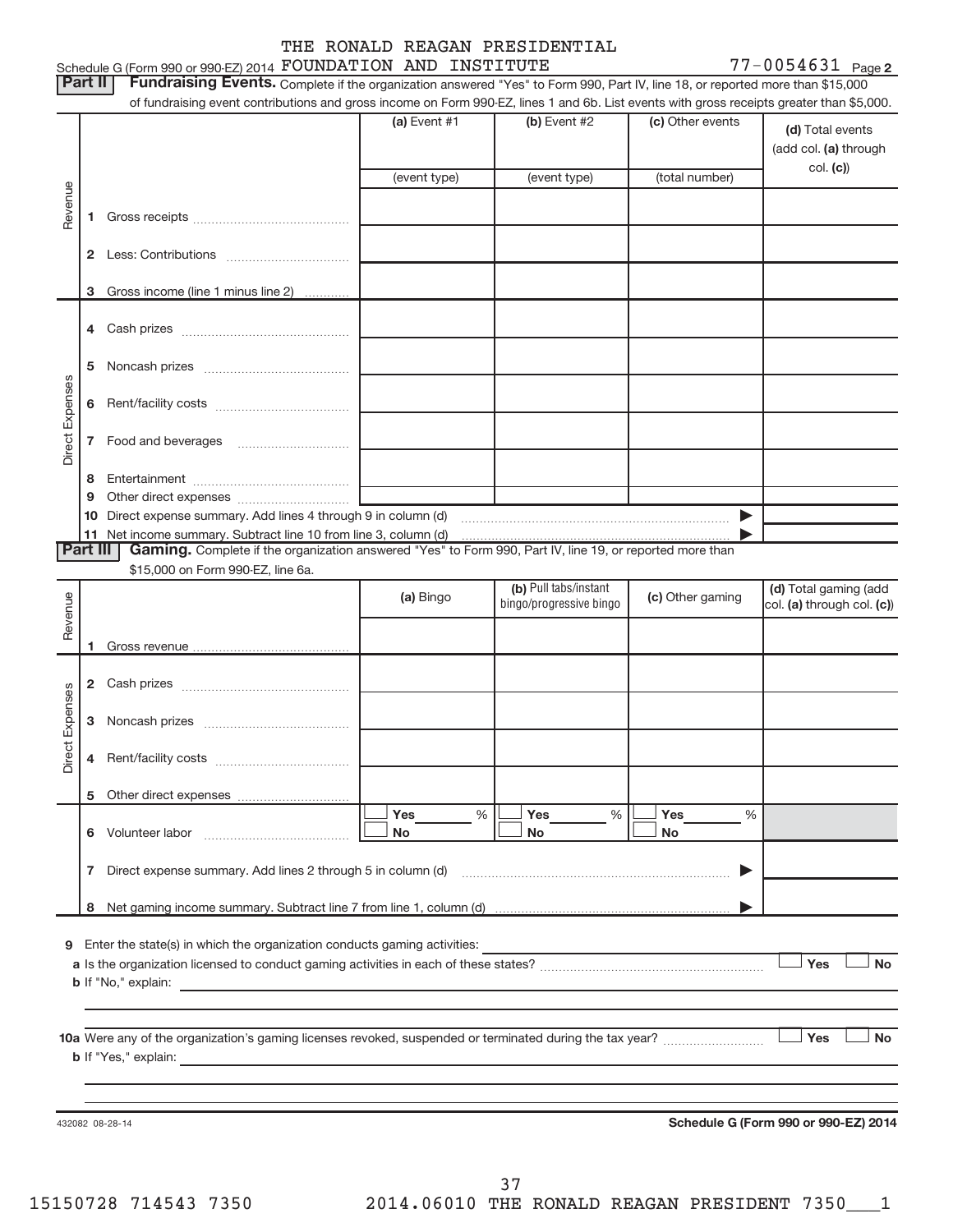| THE RONALD REAGAN PRESIDENTIAL |  |  |  |  |
|--------------------------------|--|--|--|--|
|--------------------------------|--|--|--|--|

|                 | Schedule G (Form 990 or 990-EZ) 2014 FOUNDATION AND INSTITUTE                                                                                                                                                                               | $77 - 0054631$ Page 3                |
|-----------------|---------------------------------------------------------------------------------------------------------------------------------------------------------------------------------------------------------------------------------------------|--------------------------------------|
|                 |                                                                                                                                                                                                                                             | Yes<br><b>No</b>                     |
|                 | 12 Is the organization a grantor, beneficiary or trustee of a trust or a member of a partnership or other entity formed                                                                                                                     | Yes<br><b>No</b>                     |
|                 | 13 Indicate the percentage of gaming activity conducted in:                                                                                                                                                                                 |                                      |
|                 |                                                                                                                                                                                                                                             | %<br>13а                             |
|                 | <b>b</b> An outside facility <i>www.communicality www.communicality.communicality www.communicality www.communicality.com</i>                                                                                                               | 13 <sub>b</sub><br>%                 |
|                 | 14 Enter the name and address of the person who prepares the organization's gaming/special events books and records:                                                                                                                        |                                      |
|                 | Name $\triangleright$ $\square$                                                                                                                                                                                                             |                                      |
|                 |                                                                                                                                                                                                                                             |                                      |
|                 | 15a Does the organization have a contract with a third party from whom the organization receives gaming revenue?                                                                                                                            | Yes<br><b>No</b>                     |
|                 |                                                                                                                                                                                                                                             |                                      |
|                 | of gaming revenue retained by the third party $\triangleright$ \$ _________________.                                                                                                                                                        |                                      |
|                 | c If "Yes," enter name and address of the third party:                                                                                                                                                                                      |                                      |
|                 | Name $\blacktriangleright$ $\blacksquare$                                                                                                                                                                                                   |                                      |
|                 |                                                                                                                                                                                                                                             |                                      |
|                 | <b>16</b> Gaming manager information:                                                                                                                                                                                                       |                                      |
|                 |                                                                                                                                                                                                                                             |                                      |
|                 | Gaming manager compensation > \$                                                                                                                                                                                                            |                                      |
|                 | Description of services provided <b>Description of services</b> provided <b>Description</b> of services provided <b>Description</b>                                                                                                         |                                      |
|                 |                                                                                                                                                                                                                                             |                                      |
|                 |                                                                                                                                                                                                                                             |                                      |
|                 | Employee<br>Director/officer<br>Independent contractor                                                                                                                                                                                      |                                      |
|                 | <b>17</b> Mandatory distributions:                                                                                                                                                                                                          |                                      |
|                 | <b>a</b> Is the organization required under state law to make charitable distributions from the gaming proceeds to                                                                                                                          | $\Box$ Yes $\Box$ No                 |
|                 | <b>b</b> Enter the amount of distributions required under state law to be distributed to other exempt organizations or spent in the                                                                                                         |                                      |
|                 | organization's own exempt activities during the tax year $\triangleright$ \$                                                                                                                                                                |                                      |
| <b>Part IV</b>  | Supplemental Information. Provide the explanations required by Part I, line 2b, columns (iii) and (v), and Part III, lines 9, 9b, 10b, 15b,<br>15c, 16, and 17b, as applicable. Also provide any additional information (see instructions). |                                      |
|                 |                                                                                                                                                                                                                                             |                                      |
|                 | SCHEDULE G, PART I, LINE 2B, LIST OF TEN HIGHEST PAID FUNDRAISERS:                                                                                                                                                                          |                                      |
|                 |                                                                                                                                                                                                                                             |                                      |
| ( I )           | NAME OF FUNDRAISER: ROBBINS KERSTENDIRECT                                                                                                                                                                                                   |                                      |
| ( I )           | ADDRESS OF FUNDRAISER: 855 EAST COLLINS BLVD, RICHARDSON, TX                                                                                                                                                                                | 75081                                |
|                 |                                                                                                                                                                                                                                             |                                      |
| ( I )           | NAME OF FUNDRAISER: MCKEON GROUP                                                                                                                                                                                                            |                                      |
| ( I )           | ADDRESS OF FUNDRAISER:                                                                                                                                                                                                                      |                                      |
|                 |                                                                                                                                                                                                                                             |                                      |
|                 | 675 N. WASHINGTON STREET, STE 340, ALEXANDRIA , VA<br>22314                                                                                                                                                                                 |                                      |
| 432083 08-28-14 | າ ດ                                                                                                                                                                                                                                         | Schedule G (Form 990 or 990-EZ) 2014 |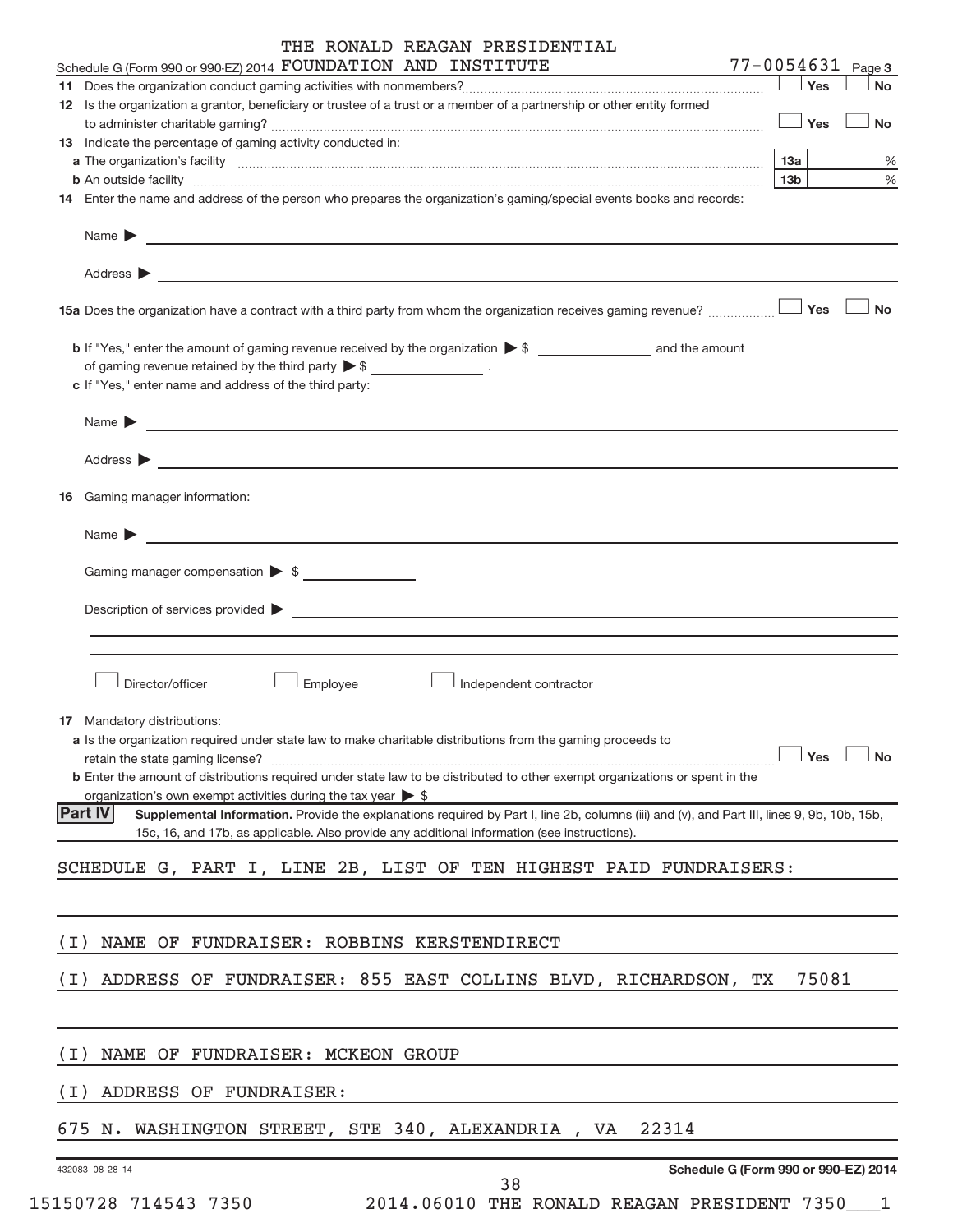Schedule G (Form 990 or 990-EZ) FOUNDATION AND INSTITUTE  $77-0054631$   $_{\rm Page}$ THE RONALD REAGAN PRESIDENTIAL

77-0054631 Page 4

**Part IV** | Supplemental Information (continued)

(I) NAME OF FUNDRAISER: PORTER GORDON SILVER

(I) ADDRESS OF FUNDRAISER:

3960 HOWARD HUGHES PRKWY, 9TH FLOOR, LAS VEGAS, NV 89169

(I) NAME OF FUNDRAISER: LISA HARTSOCK

(I) ADDRESS OF FUNDRAISER: 739 E. BRAEBURN DRIVE, PHOENIX, AZ 85022

(I) NAME OF FUNDRAISER: PARAGON CHARITABLE SERVICES GROUP, INC.

(I) ADDRESS OF FUNDRAISER: 35 INVERARY, DOVE CANYON, CA 92679

**Schedule G (Form 990 or 990-EZ)**

432084 05-01-14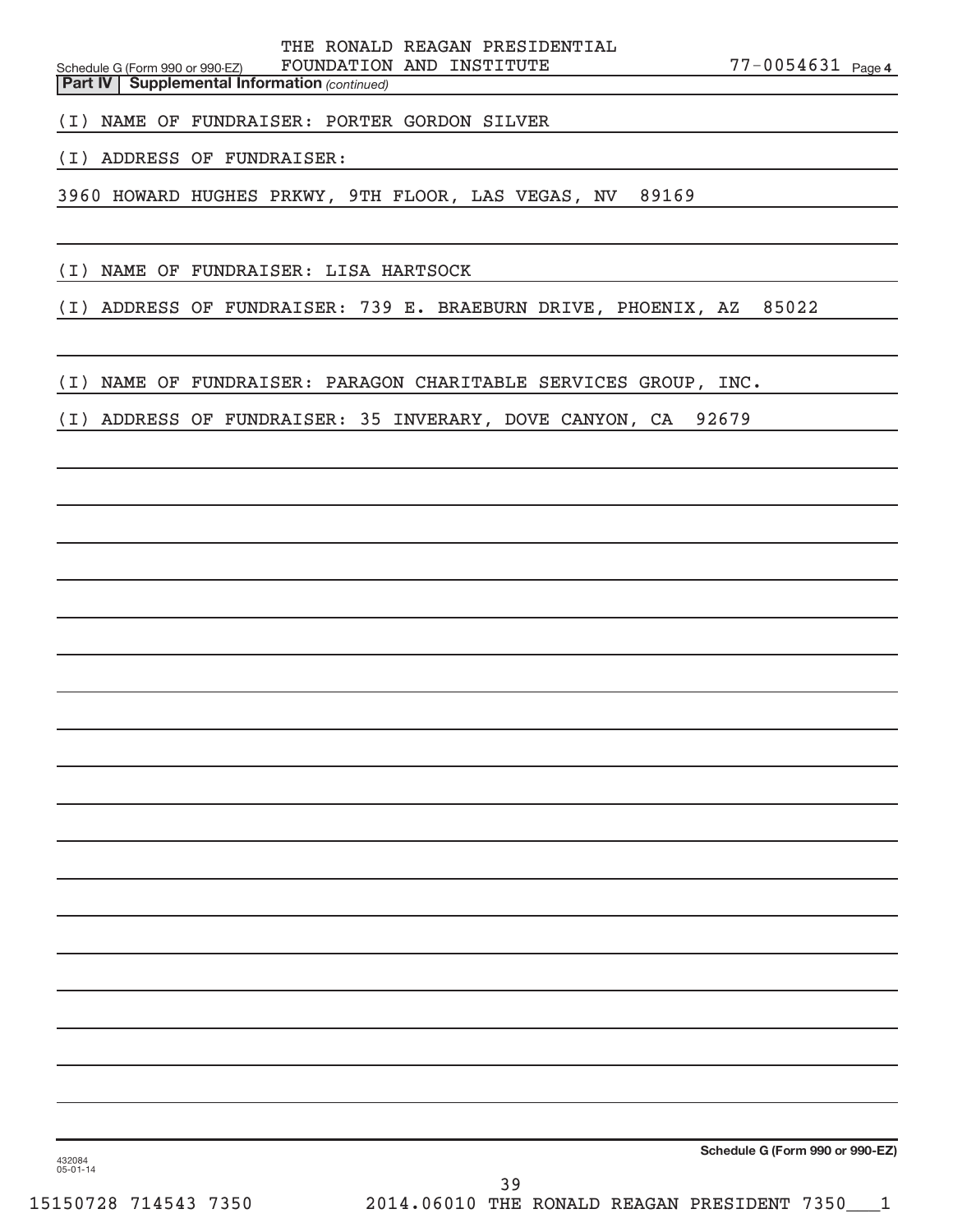| <b>SCHEDULE I</b><br>(Form 990)                        |                                                                                                                                                                          |               | Complete if the organization answered "Yes" to Form 990, Part IV, line 21 or 22.<br>Grants and Other Assistance to Organizations,<br>Government |                                                              | ts, and Individuals in the United States |                                                                |                                           | OMB No. 1545-0047                                |
|--------------------------------------------------------|--------------------------------------------------------------------------------------------------------------------------------------------------------------------------|---------------|-------------------------------------------------------------------------------------------------------------------------------------------------|--------------------------------------------------------------|------------------------------------------|----------------------------------------------------------------|-------------------------------------------|--------------------------------------------------|
| Department of the Treasury<br>Internal Revenue Service |                                                                                                                                                                          |               | Information about Schedule I (Form 990) and its instructions is at www.irs.gov/form990                                                          | Attach to Form 990.                                          |                                          |                                                                |                                           | Open to Public<br>Inspection                     |
| Name of the organization                               | THE RONALD REAGAN PRESIDENTIAL<br><b>FOUNDATION</b>                                                                                                                      | AND INSTITUTE |                                                                                                                                                 |                                                              |                                          |                                                                |                                           | Employer identification number<br>$77 - 0054631$ |
| Part I                                                 | General Information on Grants and Assistance                                                                                                                             |               |                                                                                                                                                 |                                                              |                                          |                                                                |                                           |                                                  |
| ÷                                                      | Does the organization maintain records to substantiate the amount of the grants or assistance, the grantees' eligibility for the grants or assistance, and the selection |               |                                                                                                                                                 |                                                              |                                          |                                                                |                                           |                                                  |
|                                                        | criteria used to award the grants or assistance?                                                                                                                         |               |                                                                                                                                                 |                                                              |                                          |                                                                |                                           | $\frac{6}{5}$<br>$\boxed{\text{X}}$ Yes          |
| ٧                                                      | Describe in Part IV the organization's procedures for monitoring the use                                                                                                 |               |                                                                                                                                                 | of grant funds in the United States.                         |                                          |                                                                |                                           |                                                  |
| Part II                                                | Grants and Other Assistance to Domestic Organizations and Domestic Governments. Complete if the organization answered "Yes" to Form 990, Part IV, line 21, for any       |               |                                                                                                                                                 |                                                              |                                          |                                                                |                                           |                                                  |
|                                                        | recipient that received more than \$5,000. Part II can be duplicated<br>1(a) Name and address of organization<br>or government                                           | $(b)$ EIN     | (c) IRC section<br>if applicable                                                                                                                | if additional space is needed<br>(d) Amount of<br>cash grant | (e) Amount of<br>assistance<br>non-cash  | valuation (book,<br>FMV, appraisal,<br>(f) Method of<br>other) | non-cash assistance<br>(g) Description of | (h) Purpose of grant<br>or assistance            |
|                                                        |                                                                                                                                                                          |               |                                                                                                                                                 |                                                              |                                          |                                                                |                                           |                                                  |
|                                                        |                                                                                                                                                                          |               |                                                                                                                                                 |                                                              |                                          |                                                                |                                           |                                                  |
|                                                        |                                                                                                                                                                          |               |                                                                                                                                                 |                                                              |                                          |                                                                |                                           |                                                  |
|                                                        |                                                                                                                                                                          |               |                                                                                                                                                 |                                                              |                                          |                                                                |                                           |                                                  |
|                                                        |                                                                                                                                                                          |               |                                                                                                                                                 |                                                              |                                          |                                                                |                                           |                                                  |
|                                                        |                                                                                                                                                                          |               |                                                                                                                                                 |                                                              |                                          |                                                                |                                           |                                                  |
| 2                                                      | Enter total number of section 501(c)(3) and government organizations list                                                                                                |               |                                                                                                                                                 | ted in the line 1 table                                      |                                          |                                                                |                                           |                                                  |
| S                                                      | Enter total number of other organizations listed in the line 1 table                                                                                                     |               |                                                                                                                                                 |                                                              |                                          |                                                                |                                           |                                                  |
| LHA                                                    | For Paperwork Reduction Act Notice, see the Instructions for Form                                                                                                        |               | 990.                                                                                                                                            |                                                              |                                          |                                                                |                                           | Schedule I (Form 990) (2014)                     |

40

432101 10-15-14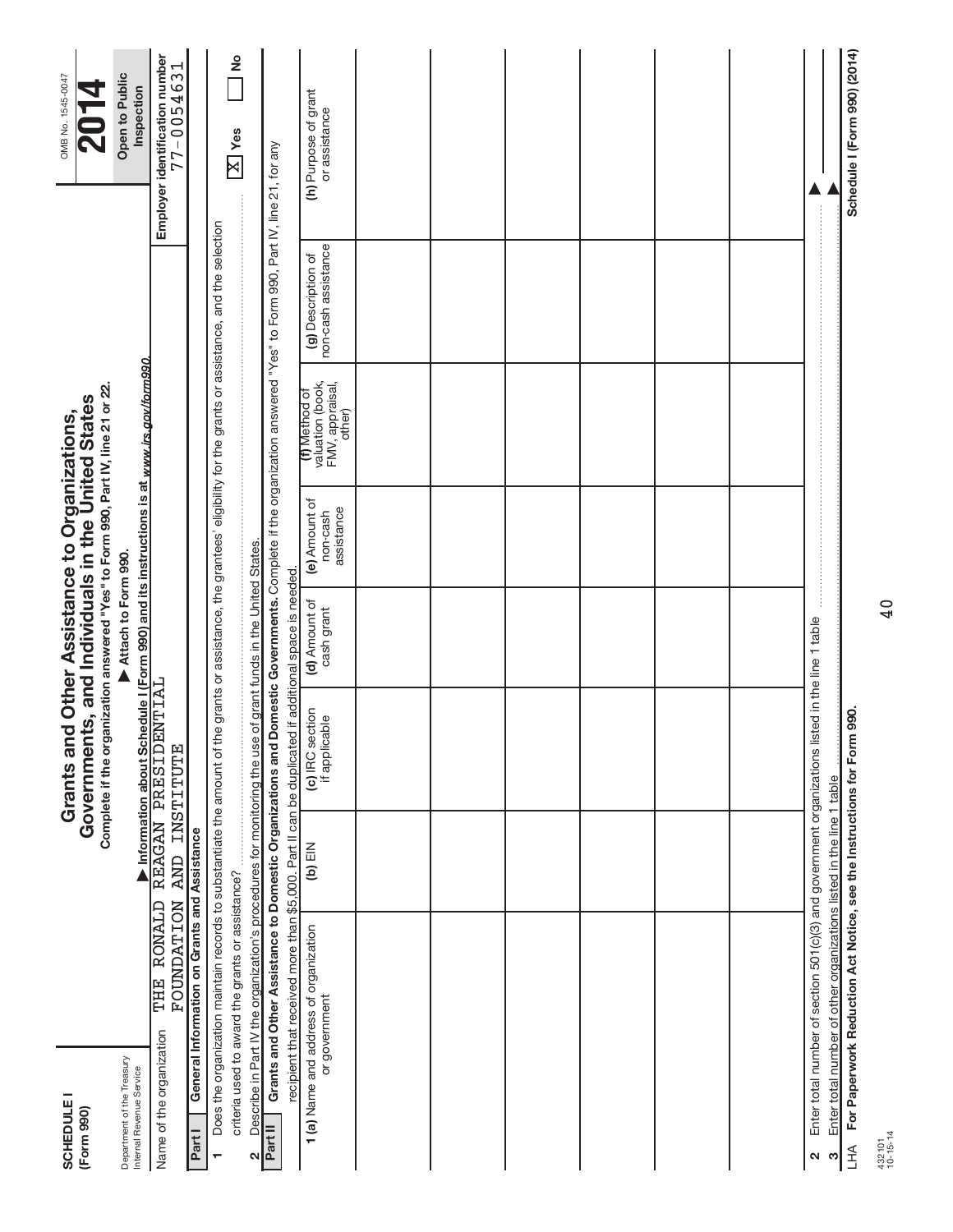| FOUNDATION AND<br>Schedule I (Form 990) (2014)                                                                                                                                                           | <b>INSTITUTE</b>            |                             |                                       |                                                          | Page 2<br>$77 - 0054631$               |
|----------------------------------------------------------------------------------------------------------------------------------------------------------------------------------------------------------|-----------------------------|-----------------------------|---------------------------------------|----------------------------------------------------------|----------------------------------------|
| Grants and Other Assistance to Domestic Individuals. Complete if the organization answered "Yes" to Form 990, Part IV, line 22.<br>Part III can be duplicated if additional space is needed.<br>Part III |                             |                             |                                       |                                                          |                                        |
| (a) Type of grant or assistance                                                                                                                                                                          | (b) Number of<br>recipients | (c) Amount of<br>cash grant | (d) Amount of non-<br>cash assistance | (e) Method of valuation<br>(book, FMV, appraisal, other) | (f) Description of non-cash assistance |
| GE REAGAN SCHOLARS AND VENTURA COUNTY SCHOLARSHIPS                                                                                                                                                       | 113                         | 686,609                     | $\ddot{\circ}$                        |                                                          |                                        |
|                                                                                                                                                                                                          |                             |                             |                                       |                                                          |                                        |
|                                                                                                                                                                                                          |                             |                             |                                       |                                                          |                                        |
|                                                                                                                                                                                                          |                             |                             |                                       |                                                          |                                        |
|                                                                                                                                                                                                          |                             |                             |                                       |                                                          |                                        |
| Supplemental Information. Provide the information required in Part I, line 2, Part III, column (b), and any other additional information.<br>Part IV                                                     |                             |                             |                                       |                                                          |                                        |
| $\frac{1}{2}$<br><b>TINE</b><br>$\overline{L}$<br><b>PART</b>                                                                                                                                            |                             |                             |                                       |                                                          |                                        |
| THE<br>F <sub>O</sub><br><b>USE</b><br>APPROPRIATE<br><b>ENSURE</b><br>$\overline{C}$                                                                                                                    | SCHOLARSHIP                 | <b>FUNDS</b>                | <b>ARE</b><br><b>LHHY</b>             | THE<br>$\overline{C}$<br><b>SENT</b>                     |                                        |
| FOR<br><b>GUIDANCE</b><br>SCHOOL WITH<br>STUDENT'S                                                                                                                                                       | <b>CINA</b><br><b>USE</b>   |                             | INSTRUCTIONS TO RETURN THE            | <b>FUNDS</b>                                             |                                        |
| USED.<br><b>NOT</b><br><b>ARE</b><br><b>LHEY</b><br>$\overline{H}$                                                                                                                                       |                             |                             |                                       |                                                          |                                        |
|                                                                                                                                                                                                          |                             |                             |                                       |                                                          |                                        |
|                                                                                                                                                                                                          |                             |                             |                                       |                                                          |                                        |
|                                                                                                                                                                                                          |                             |                             |                                       |                                                          |                                        |
|                                                                                                                                                                                                          |                             |                             |                                       |                                                          |                                        |
|                                                                                                                                                                                                          |                             | $\frac{1}{4}$               |                                       |                                                          |                                        |
| 432102 10-15-14                                                                                                                                                                                          |                             |                             |                                       |                                                          | Schedule I (Form 990) (2014)           |

THE RONALD REAGAN PRESIDENTIAL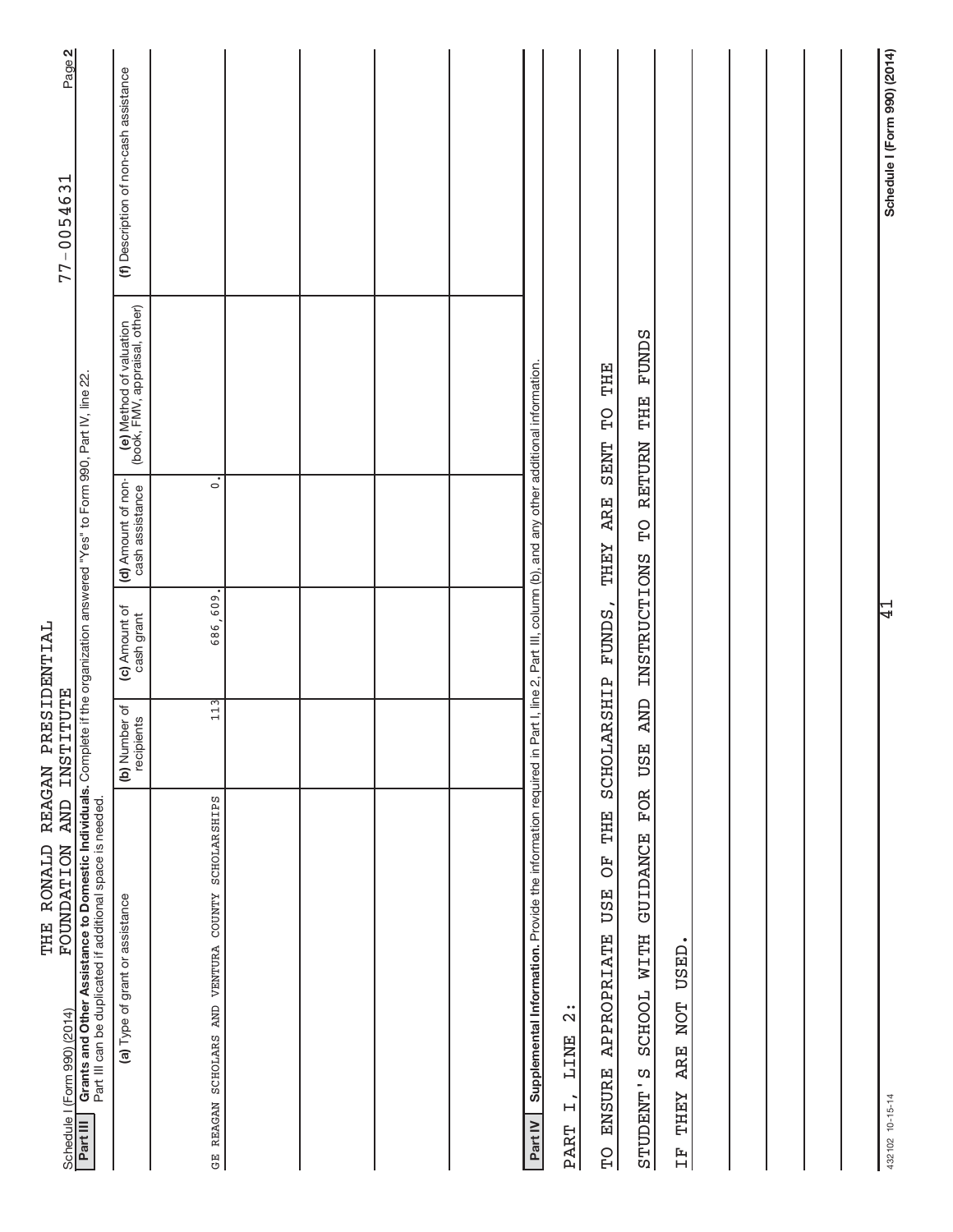| <b>Compensation Information</b><br><b>SCHEDULE J</b><br>(Form 990)<br>For certain Officers, Directors, Trustees, Key Employees, and Highest<br>2014<br><b>Compensated Employees</b><br>Complete if the organization answered "Yes" on Form 990, Part IV, line 23.<br><b>Open to Public</b><br>Attach to Form 990.<br>Department of the Treasury<br>Inspection<br>Information about Schedule J (Form 990) and its instructions is at www.irs.gov/form990.<br>Internal Revenue Service<br>THE RONALD REAGAN PRESIDENTIAL<br><b>Employer identification number</b><br>Name of the organization<br>77-0054631<br>FOUNDATION AND INSTITUTE<br><b>Questions Regarding Compensation</b><br>Part I<br><b>Yes</b><br>Check the appropriate box(es) if the organization provided any of the following to or for a person listed in Form 990, | <b>No</b>               |
|------------------------------------------------------------------------------------------------------------------------------------------------------------------------------------------------------------------------------------------------------------------------------------------------------------------------------------------------------------------------------------------------------------------------------------------------------------------------------------------------------------------------------------------------------------------------------------------------------------------------------------------------------------------------------------------------------------------------------------------------------------------------------------------------------------------------------------|-------------------------|
|                                                                                                                                                                                                                                                                                                                                                                                                                                                                                                                                                                                                                                                                                                                                                                                                                                    |                         |
|                                                                                                                                                                                                                                                                                                                                                                                                                                                                                                                                                                                                                                                                                                                                                                                                                                    |                         |
|                                                                                                                                                                                                                                                                                                                                                                                                                                                                                                                                                                                                                                                                                                                                                                                                                                    |                         |
|                                                                                                                                                                                                                                                                                                                                                                                                                                                                                                                                                                                                                                                                                                                                                                                                                                    |                         |
|                                                                                                                                                                                                                                                                                                                                                                                                                                                                                                                                                                                                                                                                                                                                                                                                                                    |                         |
|                                                                                                                                                                                                                                                                                                                                                                                                                                                                                                                                                                                                                                                                                                                                                                                                                                    |                         |
|                                                                                                                                                                                                                                                                                                                                                                                                                                                                                                                                                                                                                                                                                                                                                                                                                                    |                         |
|                                                                                                                                                                                                                                                                                                                                                                                                                                                                                                                                                                                                                                                                                                                                                                                                                                    |                         |
|                                                                                                                                                                                                                                                                                                                                                                                                                                                                                                                                                                                                                                                                                                                                                                                                                                    |                         |
| Part VII, Section A, line 1a. Complete Part III to provide any relevant information regarding these items.                                                                                                                                                                                                                                                                                                                                                                                                                                                                                                                                                                                                                                                                                                                         |                         |
| $X$ First-class or charter travel<br>Housing allowance or residence for personal use                                                                                                                                                                                                                                                                                                                                                                                                                                                                                                                                                                                                                                                                                                                                               |                         |
| Travel for companions<br>Payments for business use of personal residence                                                                                                                                                                                                                                                                                                                                                                                                                                                                                                                                                                                                                                                                                                                                                           |                         |
| Tax indemnification and gross-up payments<br>Health or social club dues or initiation fees                                                                                                                                                                                                                                                                                                                                                                                                                                                                                                                                                                                                                                                                                                                                         |                         |
| Discretionary spending account<br>Personal services (e.g., maid, chauffeur, chef)                                                                                                                                                                                                                                                                                                                                                                                                                                                                                                                                                                                                                                                                                                                                                  |                         |
|                                                                                                                                                                                                                                                                                                                                                                                                                                                                                                                                                                                                                                                                                                                                                                                                                                    |                         |
| <b>b</b> If any of the boxes on line 1a are checked, did the organization follow a written policy regarding payment or                                                                                                                                                                                                                                                                                                                                                                                                                                                                                                                                                                                                                                                                                                             |                         |
| х<br>1b                                                                                                                                                                                                                                                                                                                                                                                                                                                                                                                                                                                                                                                                                                                                                                                                                            |                         |
| Did the organization require substantiation prior to reimbursing or allowing expenses incurred by all directors,<br>2                                                                                                                                                                                                                                                                                                                                                                                                                                                                                                                                                                                                                                                                                                              |                         |
| X<br>$\overline{2}$<br>trustees, and officers, including the CEO/Executive Director, regarding the items checked in line 1a?                                                                                                                                                                                                                                                                                                                                                                                                                                                                                                                                                                                                                                                                                                       |                         |
|                                                                                                                                                                                                                                                                                                                                                                                                                                                                                                                                                                                                                                                                                                                                                                                                                                    |                         |
| Indicate which, if any, of the following the filing organization used to establish the compensation of the organization's<br>з                                                                                                                                                                                                                                                                                                                                                                                                                                                                                                                                                                                                                                                                                                     |                         |
| CEO/Executive Director. Check all that apply. Do not check any boxes for methods used by a related organization to                                                                                                                                                                                                                                                                                                                                                                                                                                                                                                                                                                                                                                                                                                                 |                         |
| establish compensation of the CEO/Executive Director, but explain in Part III.                                                                                                                                                                                                                                                                                                                                                                                                                                                                                                                                                                                                                                                                                                                                                     |                         |
| $\underline{\mathbf{X}}$ Written employment contract<br>Compensation committee                                                                                                                                                                                                                                                                                                                                                                                                                                                                                                                                                                                                                                                                                                                                                     |                         |
| $ \mathbf{X} $ Independent compensation consultant<br>$ \mathbf{X} $ Compensation survey or study                                                                                                                                                                                                                                                                                                                                                                                                                                                                                                                                                                                                                                                                                                                                  |                         |
| $ \mathbf{X} $ Form 990 of other organizations<br>$\lfloor x \rfloor$ Approval by the board or compensation committee                                                                                                                                                                                                                                                                                                                                                                                                                                                                                                                                                                                                                                                                                                              |                         |
|                                                                                                                                                                                                                                                                                                                                                                                                                                                                                                                                                                                                                                                                                                                                                                                                                                    |                         |
| During the year, did any person listed in Form 990, Part VII, Section A, line 1a, with respect to the filing                                                                                                                                                                                                                                                                                                                                                                                                                                                                                                                                                                                                                                                                                                                       |                         |
| organization or a related organization:                                                                                                                                                                                                                                                                                                                                                                                                                                                                                                                                                                                                                                                                                                                                                                                            |                         |
| Receive a severance payment or change-of-control payment?<br>4a<br>а                                                                                                                                                                                                                                                                                                                                                                                                                                                                                                                                                                                                                                                                                                                                                               | Х                       |
| 4b                                                                                                                                                                                                                                                                                                                                                                                                                                                                                                                                                                                                                                                                                                                                                                                                                                 | $\overline{\mathbf{X}}$ |
| Participate in, or receive payment from, an equity-based compensation arrangement?<br>4 <sub>c</sub>                                                                                                                                                                                                                                                                                                                                                                                                                                                                                                                                                                                                                                                                                                                               | X                       |
| If "Yes" to any of lines 4a-c, list the persons and provide the applicable amounts for each item in Part III.                                                                                                                                                                                                                                                                                                                                                                                                                                                                                                                                                                                                                                                                                                                      |                         |
|                                                                                                                                                                                                                                                                                                                                                                                                                                                                                                                                                                                                                                                                                                                                                                                                                                    |                         |
| Only section 501(c)(3), 501(c)(4), and 501(c)(29) organizations must complete lines 5-9.                                                                                                                                                                                                                                                                                                                                                                                                                                                                                                                                                                                                                                                                                                                                           |                         |
| For persons listed in Form 990, Part VII, Section A, line 1a, did the organization pay or accrue any compensation<br>5                                                                                                                                                                                                                                                                                                                                                                                                                                                                                                                                                                                                                                                                                                             |                         |
| contingent on the revenues of:                                                                                                                                                                                                                                                                                                                                                                                                                                                                                                                                                                                                                                                                                                                                                                                                     |                         |
| The organization? <b>With the contract of the contract of the contract of the contract of the contract of the contract of the contract of the contract of the contract of the contract of the contract of the contract of the co</b><br>5a<br>a                                                                                                                                                                                                                                                                                                                                                                                                                                                                                                                                                                                    | x                       |
| 5 <sub>b</sub>                                                                                                                                                                                                                                                                                                                                                                                                                                                                                                                                                                                                                                                                                                                                                                                                                     | X                       |
| If "Yes" to line 5a or 5b, describe in Part III.                                                                                                                                                                                                                                                                                                                                                                                                                                                                                                                                                                                                                                                                                                                                                                                   |                         |
| 6 For persons listed in Form 990, Part VII, Section A, line 1a, did the organization pay or accrue any compensation                                                                                                                                                                                                                                                                                                                                                                                                                                                                                                                                                                                                                                                                                                                |                         |
| contingent on the net earnings of:                                                                                                                                                                                                                                                                                                                                                                                                                                                                                                                                                                                                                                                                                                                                                                                                 |                         |
| a<br>6а                                                                                                                                                                                                                                                                                                                                                                                                                                                                                                                                                                                                                                                                                                                                                                                                                            | x<br>X                  |
| 6b                                                                                                                                                                                                                                                                                                                                                                                                                                                                                                                                                                                                                                                                                                                                                                                                                                 |                         |
| If "Yes" to line 6a or 6b, describe in Part III.                                                                                                                                                                                                                                                                                                                                                                                                                                                                                                                                                                                                                                                                                                                                                                                   |                         |
| 7 For persons listed in Form 990, Part VII, Section A, line 1a, did the organization provide any non-fixed payments                                                                                                                                                                                                                                                                                                                                                                                                                                                                                                                                                                                                                                                                                                                | x                       |
| $\overline{7}$                                                                                                                                                                                                                                                                                                                                                                                                                                                                                                                                                                                                                                                                                                                                                                                                                     |                         |
| Were any amounts reported in Form 990, Part VII, paid or accrued pursuant to a contract that was subject to the<br>8                                                                                                                                                                                                                                                                                                                                                                                                                                                                                                                                                                                                                                                                                                               | x                       |
| 8                                                                                                                                                                                                                                                                                                                                                                                                                                                                                                                                                                                                                                                                                                                                                                                                                                  |                         |
| If "Yes" to line 8, did the organization also follow the rebuttable presumption procedure described in<br>9<br>9                                                                                                                                                                                                                                                                                                                                                                                                                                                                                                                                                                                                                                                                                                                   |                         |
| LHA For Paperwork Reduction Act Notice, see the Instructions for Form 990.<br>Schedule J (Form 990) 2014                                                                                                                                                                                                                                                                                                                                                                                                                                                                                                                                                                                                                                                                                                                           |                         |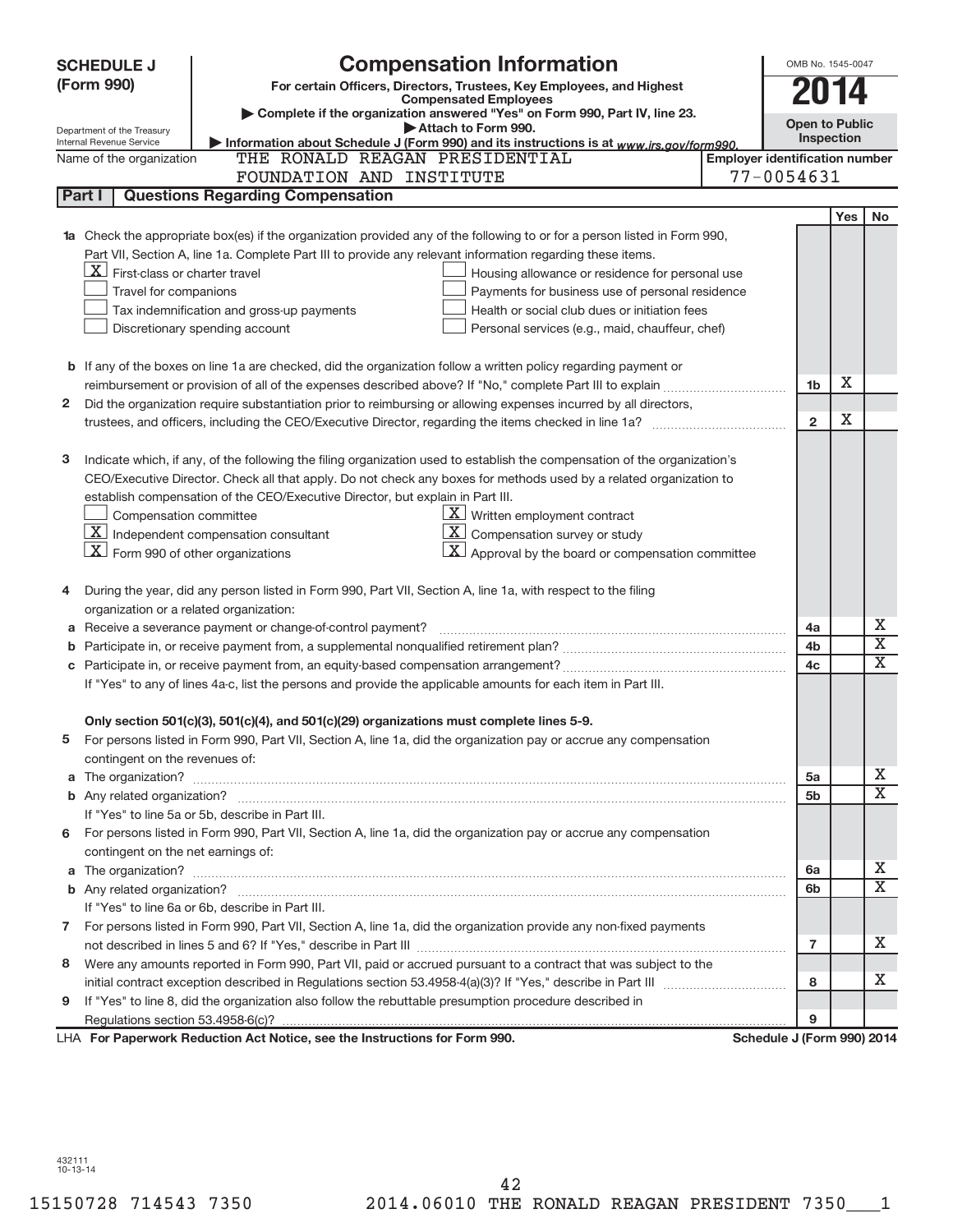| Schedule J (Form 990) 2014                                                                                                                                                                                                                                                       |                    | <b>TNST</b><br>FOUNDATION AND                                    | <b>ITUTE</b>                              |                                                  | $77 - 005463$                                                                                                     | ↽                                                      |                                                     | N<br>Page <sup>1</sup>                                     |
|----------------------------------------------------------------------------------------------------------------------------------------------------------------------------------------------------------------------------------------------------------------------------------|--------------------|------------------------------------------------------------------|-------------------------------------------|--------------------------------------------------|-------------------------------------------------------------------------------------------------------------------|--------------------------------------------------------|-----------------------------------------------------|------------------------------------------------------------|
| Officers, Directors, Trustees, Key Employees, and Highest Compensated Employees. Use duplicate copies if additional<br>Part II                                                                                                                                                   |                    |                                                                  |                                           |                                                  |                                                                                                                   | is needed<br>space                                     |                                                     |                                                            |
| For each individual whose compensation must be reported in Schedule J, report compensation from the organization on row (i) and from related organizations, described in the instructions, on row (ii)<br>Do not list any individuals that are not listed on Form 990, Part VII. |                    |                                                                  |                                           |                                                  |                                                                                                                   |                                                        |                                                     |                                                            |
| Note. The sum of columns (B)(i)-(iii) for each listed individual must equal the t                                                                                                                                                                                                |                    |                                                                  |                                           |                                                  | otal amount of Form 990, Part VII, Section A, line 1a, applicable column (D) and (E) amounts for that individual. |                                                        |                                                     |                                                            |
|                                                                                                                                                                                                                                                                                  |                    | (B) Breakdown of W-2                                             |                                           | and/or 1099-MISC compensation                    | (C) Retirement and                                                                                                | Nontaxable<br>$\widehat{e}$                            | Total of columns<br>(B)(i)-(D)<br>⊕                 | (F) Compensation                                           |
| (A) Name and Title                                                                                                                                                                                                                                                               |                    | compensation<br>(i) Base                                         | compensation<br>(ii) Bonus &<br>incentive | compensation<br>reportable<br>(iii) Other        | other deferred<br>compensation                                                                                    | benefits                                               |                                                     | reported as deferred<br>in prior Form 990<br>in column (B) |
| D. HEUBUSCH<br>DIRECTOR<br><b>JOHN</b><br><b>EXECUTIVE</b><br>(1)                                                                                                                                                                                                                | $\widehat{=}$      | $\mathbf{C}$<br>50p<br>$\frac{1}{2}0$                            | $\mathbf{C}$<br>100,000                   | $\dot{\circ}$<br>$\circ$                         | $\bullet$<br>$\frac{00}{5}$<br>0<br>$\frac{9}{2}$                                                                 | $\overline{300}$<br>っ<br>ω<br>$\overline{\mathcal{C}}$ | $\bullet$<br>$\frac{1}{3}95$<br>0<br>$\frac{1}{50}$ | $  \cdot \rangle$<br>ြ                                     |
| GLENN BAKER<br>(2)                                                                                                                                                                                                                                                               | ε<br>$\widehat{=}$ | .67<br>ഹ<br>201                                                  | $\overline{000}$<br>$\frac{2}{1}$         | $  \mathbf{S}$                                   | 355.<br>$\overline{21}$                                                                                           | $\overline{76}$ .<br>2<br>$\frac{2}{3}$                | 180.<br>$\overline{258}$                            | $  \dot{\circ}$                                            |
| CHIEF FINANCIAL OFFICER                                                                                                                                                                                                                                                          | $\widehat{\equiv}$ | $\overline{\cdot}$                                               | $\overline{\cdot}$                        | $\overline{\mathsf{S}}$                          | $\bullet$<br>$\circ$                                                                                              | $\dot{\circ}$                                          | $\bullet$<br>$\overline{\bullet}$                   | $ \dot{\circ} $                                            |
| <b>DRAKE</b><br>JOANNE M.<br>(3)                                                                                                                                                                                                                                                 | $\widehat{=}$      | 225.<br>$\overline{76}$                                          | $\overline{000}$ .<br>$\frac{0}{1}$       | $\dot{\circ}$                                    | $\bullet$<br>$\frac{2}{3}$<br>$\frac{8}{11}$                                                                      | $\bullet$<br>$\frac{191}{2}$<br>ကြ                     | $\sqrt{9}$<br>$\frac{8}{23}$                        | ြ                                                          |
| OFFIC<br>CHIEF ADMINISTRATIVE                                                                                                                                                                                                                                                    | $\widehat{\equiv}$ | 0                                                                | o                                         | $  \mathbf{S}$                                   | 10                                                                                                                | $\overline{\bullet}$                                   | 10                                                  | $\dot{5}$                                                  |
| HAYDEN SHAW III<br>(4)                                                                                                                                                                                                                                                           | $\widehat{=}$      | 595.<br>$\overline{265}$                                         | $\overline{1000}$<br>$\overline{5}$       | $\overline{\bullet}$                             | $\overline{500}$ .<br>তি<br>য                                                                                     | 360.<br>l∞                                             | $\overline{455}$ .<br>$\frac{1}{3}$                 | <br> -                                                     |
| CHIEF DEVELOPMENT OFFICER                                                                                                                                                                                                                                                        | $\widehat{=}$      | $\circ$                                                          | $\frac{1}{\circ}$                         | $\dot{\circ}$                                    | $\bullet$<br>$\circ$                                                                                              | $\bullet$<br>$\circ$                                   | $\bullet$<br>0                                      | $\mathbin{\mathop{\rule{.05pt}{0.5pt}}\nolimits^{s}}$      |
| CARY GARMAN<br>(5)                                                                                                                                                                                                                                                               | $\widehat{=}$      | $\frac{1}{28}$<br>$\circ$<br>141                                 | $\frac{1}{000}$<br>صا                     | ြ                                                | $\overline{703}$ .<br>$\overline{14}$                                                                             | $\frac{10}{10}$<br>ഥ                                   | 541                                                 | ွ.                                                         |
| CONTROLLER<br><b>FINANCIAL</b>                                                                                                                                                                                                                                                   | $\widehat{\equiv}$ | $\overline{\cdot}$                                               | $\overline{\phantom{0}}$                  | $\overline{\bullet}$                             | $\bullet$<br>$\circ$                                                                                              | $\overline{\circ}$                                     | $\dot{\circ}$                                       | $\dot{\circ}$                                              |
| MELISSA GILLER<br>(6)                                                                                                                                                                                                                                                            | $\widehat{=}$      | 638.<br>$\overline{\overset{8}{\sim}}$                           | $\overline{000}$ .<br>lص                  | $\dot{\circ}$                                    | $\overline{6}$<br>⊳<br>ω                                                                                          | $\bullet$<br>$\frac{1}{300}$<br>$\overline{23}$        | $\overline{702}$<br>4<br>$\overline{ }$             | $  \dot{\circ}$                                            |
| COMMUNICATIONS<br>DIRECTOR OF                                                                                                                                                                                                                                                    | $\widehat{\equiv}$ | 10                                                               | 0                                         | $\mathbin{\mathop{\rule{0pt}{0pt}}\nolimits^{}}$ | $\bullet$<br>10                                                                                                   | $\bullet$<br>10                                        | 10                                                  | $\overline{\vphantom{a}}$                                  |
| MARK FITZPATRICK<br>(7)                                                                                                                                                                                                                                                          | $\widehat{=}$      | $\bullet$<br>57<br>5<br>$\mathbf{1}$<br>$\overline{\phantom{0}}$ | $\overline{10}$<br>0<br>৩                 | $\overline{\bullet}$                             | 756.<br>4<br>$\overline{\phantom{0}}$                                                                             | 216.<br>4<br>$\overline{\phantom{0}}$                  | 529.<br>76<br>$\overline{\phantom{0}}$              | $\circ$                                                    |
| ЯS<br>INFORMATION<br>DIRECTOR OF                                                                                                                                                                                                                                                 | $\widehat{\equiv}$ | $\circ$                                                          | $\dot{\circ}$                             | $\dot{\circ}$                                    | $\circ$                                                                                                           | ٠<br>$\circ$                                           | 0                                                   | $\mathsf{L}$                                               |
| WENDY WITHERS<br>$\left( \begin{array}{c} 8 \end{array} \right)$                                                                                                                                                                                                                 | $\widehat{=}$      | $\overline{\overset{8}{\circ}}$<br>∣∞<br>ഥ<br>$\overline{14}$    | $\dot{\circ}$                             | $\dot{\circ}$                                    | $\bullet$<br>294                                                                                                  | 623.<br>⊣<br>N                                         | $-66.$<br>74                                        | $\overline{\vphantom{h}}$                                  |
| CORPO<br>ى<br>OF FOUNDATION<br>DIR.                                                                                                                                                                                                                                              | $\widehat{\equiv}$ | $\bullet$<br>⊃                                                   | $\overline{0}$                            | $\circ$                                          | $\bullet$<br>0                                                                                                    | $\bullet$<br>っ                                         | $\bullet$<br>0                                      | 0                                                          |
| <b>SWIFT</b><br>KATHLEEN A.<br>$\begin{pmatrix} 0 \\ 0 \end{pmatrix}$                                                                                                                                                                                                            | $\widehat{=}$      | $\overline{12}$ .<br>$\circ$<br>ო<br>$\omega$                    | $000$ .<br>Ь٦                             | $\circ$                                          | $\frac{100}{8}$<br>ω                                                                                              | 100<br>$\infty$                                        | ∣ന<br>$\frac{1}{9}$<br>$\frac{59}{5}$               | $\circ$                                                    |
| <b>DEVE</b><br>BUS.<br>ىغ<br>RETAIL<br>ð<br><b>DIR</b>                                                                                                                                                                                                                           | $\widehat{\equiv}$ | 0                                                                | 0                                         | 0                                                | $\bullet$<br>0                                                                                                    | 0                                                      | $\circ$                                             | 0                                                          |
|                                                                                                                                                                                                                                                                                  | $\widehat{=}$      |                                                                  |                                           |                                                  |                                                                                                                   |                                                        |                                                     |                                                            |
|                                                                                                                                                                                                                                                                                  | $\widehat{=}$      |                                                                  |                                           |                                                  |                                                                                                                   |                                                        |                                                     |                                                            |
|                                                                                                                                                                                                                                                                                  | $\widehat{=}$      |                                                                  |                                           |                                                  |                                                                                                                   |                                                        |                                                     |                                                            |
|                                                                                                                                                                                                                                                                                  | $\widehat{=}$      |                                                                  |                                           |                                                  |                                                                                                                   |                                                        |                                                     |                                                            |
|                                                                                                                                                                                                                                                                                  | $\widehat{=}$      |                                                                  |                                           |                                                  |                                                                                                                   |                                                        |                                                     |                                                            |
|                                                                                                                                                                                                                                                                                  | $\widehat{\equiv}$ |                                                                  |                                           |                                                  |                                                                                                                   |                                                        |                                                     |                                                            |
|                                                                                                                                                                                                                                                                                  | $\widehat{=}$      |                                                                  |                                           |                                                  |                                                                                                                   |                                                        |                                                     |                                                            |
|                                                                                                                                                                                                                                                                                  | $\widehat{\equiv}$ |                                                                  |                                           |                                                  |                                                                                                                   |                                                        |                                                     |                                                            |
|                                                                                                                                                                                                                                                                                  | $\widehat{=}$      |                                                                  |                                           |                                                  |                                                                                                                   |                                                        |                                                     |                                                            |
|                                                                                                                                                                                                                                                                                  | $\widehat{\equiv}$ |                                                                  |                                           |                                                  |                                                                                                                   |                                                        |                                                     |                                                            |
|                                                                                                                                                                                                                                                                                  | $\widehat{=}$      |                                                                  |                                           |                                                  |                                                                                                                   |                                                        |                                                     |                                                            |
|                                                                                                                                                                                                                                                                                  | $\widehat{\equiv}$ |                                                                  |                                           |                                                  |                                                                                                                   |                                                        |                                                     |                                                            |
|                                                                                                                                                                                                                                                                                  | $\widehat{=}$      |                                                                  |                                           |                                                  |                                                                                                                   |                                                        |                                                     |                                                            |
|                                                                                                                                                                                                                                                                                  | $\widehat{\equiv}$ |                                                                  |                                           |                                                  |                                                                                                                   |                                                        |                                                     |                                                            |
| 432112<br>10-13-14                                                                                                                                                                                                                                                               |                    |                                                                  |                                           | 43                                               |                                                                                                                   |                                                        |                                                     | Schedule J (Form 990) 2014                                 |

FOUNDATION AND INSTITUTE 77-0054631 THE RONALD REAGAN PRESIDENTIAL<br>FOUNDATION AND INSTITUTE THE RONALD REAGAN PRESIDENTIAL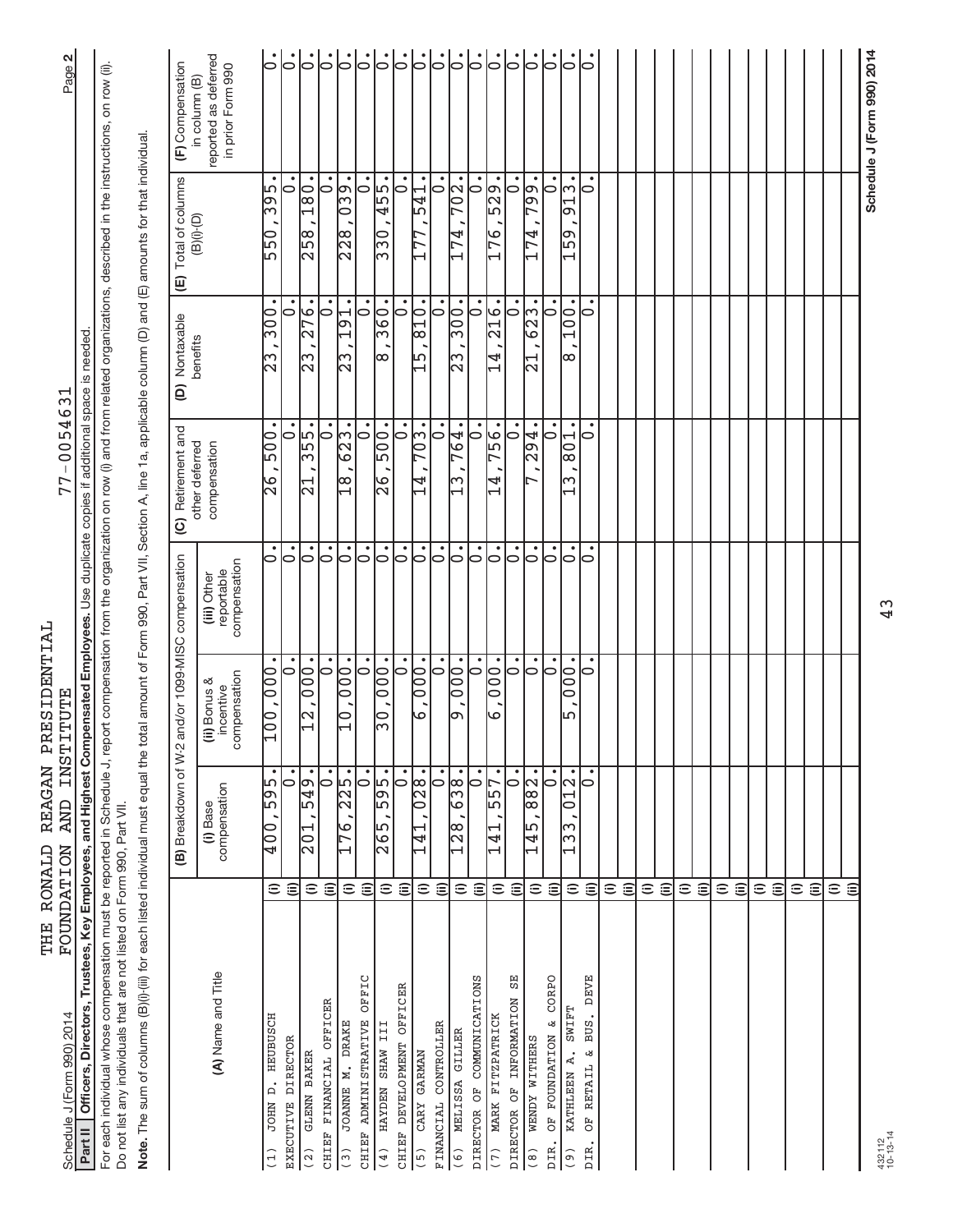| <b>INSTITUTE</b><br><b>AND</b><br><b>FOUNDATION</b><br>Schedule J (Form 990) 2014                                                                                                                                                                   | $77 - 0054631$             | Page 3 |
|-----------------------------------------------------------------------------------------------------------------------------------------------------------------------------------------------------------------------------------------------------|----------------------------|--------|
| Provide the information, explanation, or descriptions required for Part I, lines 1a, 1b, 3, 4a, 4b, 4a, 5b, 5a, 5b, 6a, 5b, 7, and 8, and for Part II. Also complete this part for any additional information.<br>Part III Supplemental Information |                            |        |
| $1A$ :<br>LINE<br>$\overline{H}$<br><b>PART</b>                                                                                                                                                                                                     |                            |        |
| TRAVEL TO THOSE TRUSTEES WHO REQUESTED<br>CLASS<br><b>FIRST</b><br>PROVIDED<br><b>FOUNDATION</b><br>THE                                                                                                                                             |                            |        |
| APPROVAL BY THE BOARD OF TRUSTEES.<br>FOUNDATION OBTAINED<br>THE<br>REIMBURSEMENT.                                                                                                                                                                  |                            |        |
|                                                                                                                                                                                                                                                     |                            |        |
|                                                                                                                                                                                                                                                     |                            |        |
|                                                                                                                                                                                                                                                     |                            |        |
|                                                                                                                                                                                                                                                     |                            |        |
|                                                                                                                                                                                                                                                     |                            |        |
|                                                                                                                                                                                                                                                     |                            |        |
|                                                                                                                                                                                                                                                     |                            |        |
|                                                                                                                                                                                                                                                     |                            |        |
|                                                                                                                                                                                                                                                     |                            |        |
|                                                                                                                                                                                                                                                     |                            |        |
|                                                                                                                                                                                                                                                     |                            |        |
|                                                                                                                                                                                                                                                     |                            |        |
|                                                                                                                                                                                                                                                     |                            |        |
|                                                                                                                                                                                                                                                     |                            |        |
|                                                                                                                                                                                                                                                     |                            |        |
|                                                                                                                                                                                                                                                     |                            |        |
|                                                                                                                                                                                                                                                     | Schedule J (Form 990) 2014 |        |

THE RONALD REAGAN PRESIDENTIAL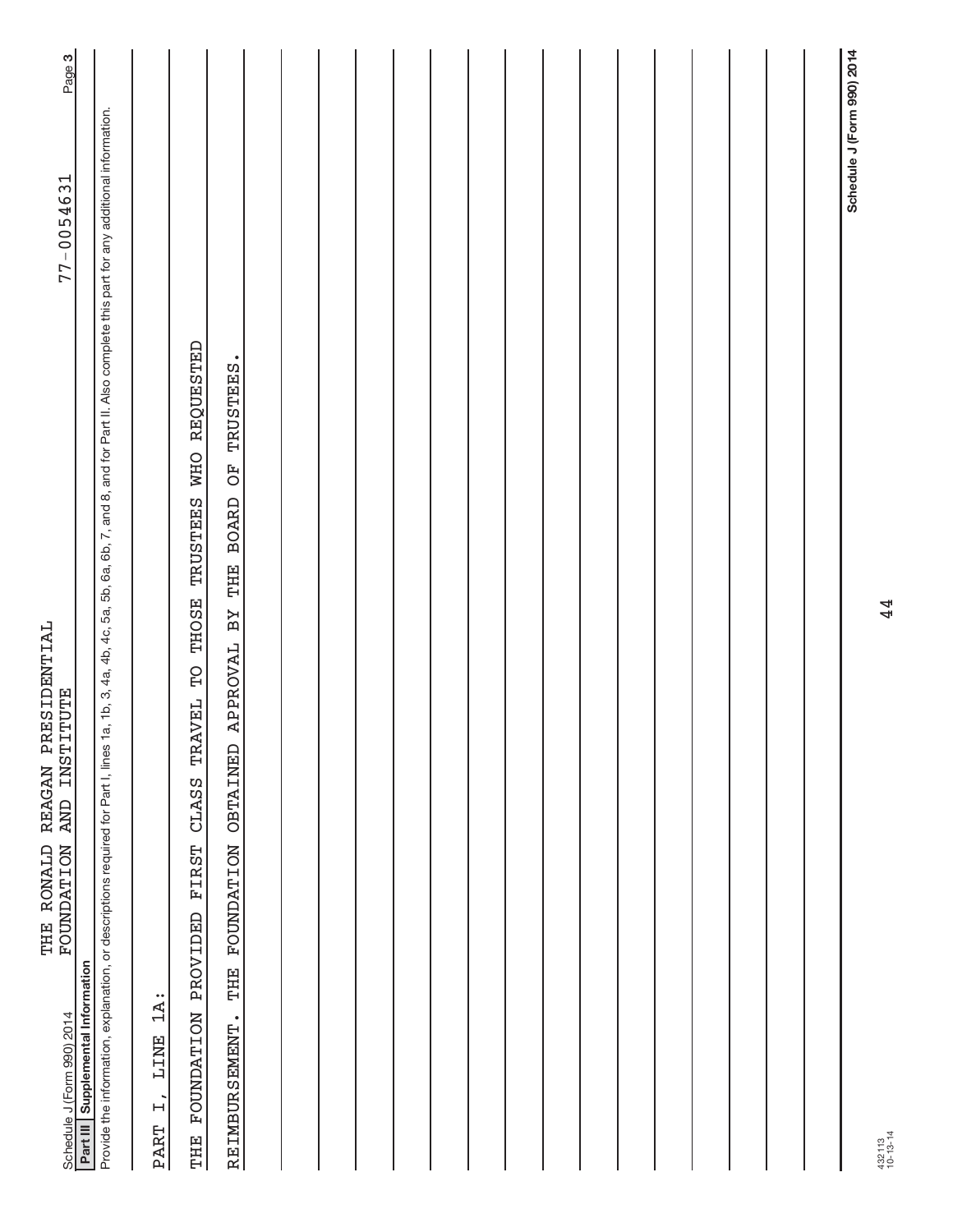|                | <b>SCHEDULE M</b>                                      |                                                                                                                                |                             | <b>Noncash Contributions</b>  |                                                |    |                                                       | OMB No. 1545-0047                   |       |    |
|----------------|--------------------------------------------------------|--------------------------------------------------------------------------------------------------------------------------------|-----------------------------|-------------------------------|------------------------------------------------|----|-------------------------------------------------------|-------------------------------------|-------|----|
|                | (Form 990)                                             |                                                                                                                                |                             |                               |                                                |    |                                                       |                                     |       |    |
|                |                                                        | Complete if the organizations answered "Yes" on Form 990, Part IV, lines 29 or 30.                                             |                             |                               |                                                |    |                                                       |                                     |       |    |
|                | Department of the Treasury<br>Internal Revenue Service | Attach to Form 990.<br>Information about Schedule M (Form 990) and its instructions is at www.irs.gov/form990.                 |                             |                               |                                                |    |                                                       | <b>Open To Public</b><br>Inspection |       |    |
|                | Name of the organization                               | THE RONALD REAGAN PRESIDENTIAL                                                                                                 |                             |                               |                                                |    | <b>Employer identification number</b>                 |                                     |       |    |
|                |                                                        | FOUNDATION AND INSTITUTE                                                                                                       |                             |                               |                                                |    |                                                       | 77-0054631                          |       |    |
| Part I         | <b>Types of Property</b>                               |                                                                                                                                |                             |                               |                                                |    |                                                       |                                     |       |    |
|                |                                                        |                                                                                                                                | (a)                         | (b)                           | (c)                                            |    | (d)                                                   |                                     |       |    |
|                |                                                        |                                                                                                                                | Check if<br>applicable      | Number of<br>contributions or | Noncash contribution<br>amounts reported on    |    | Method of determining<br>noncash contribution amounts |                                     |       |    |
|                |                                                        |                                                                                                                                |                             |                               | items contributed Form 990, Part VIII, line 1g |    |                                                       |                                     |       |    |
| 1              |                                                        |                                                                                                                                |                             |                               |                                                |    |                                                       |                                     |       |    |
| $\overline{2}$ |                                                        |                                                                                                                                |                             |                               |                                                |    |                                                       |                                     |       |    |
| 3              |                                                        |                                                                                                                                |                             |                               |                                                |    |                                                       |                                     |       |    |
| 4              |                                                        |                                                                                                                                |                             |                               |                                                |    |                                                       |                                     |       |    |
| 5              |                                                        | Clothing and household goods                                                                                                   |                             |                               |                                                |    |                                                       |                                     |       |    |
| 6              |                                                        |                                                                                                                                |                             |                               |                                                |    |                                                       |                                     |       |    |
| 7              |                                                        |                                                                                                                                |                             |                               |                                                |    |                                                       |                                     |       |    |
| 8              |                                                        |                                                                                                                                | $\overline{\textnormal{x}}$ | 4                             | 116,871.                                       |    | <b>FAIR MARKET VALUE</b>                              |                                     |       |    |
| 9              |                                                        |                                                                                                                                |                             |                               |                                                |    |                                                       |                                     |       |    |
| 10             |                                                        | Securities - Closely held stock                                                                                                |                             |                               |                                                |    |                                                       |                                     |       |    |
| 11             | Securities - Partnership, LLC, or                      |                                                                                                                                |                             |                               |                                                |    |                                                       |                                     |       |    |
| 12             | trust interests                                        |                                                                                                                                |                             |                               |                                                |    |                                                       |                                     |       |    |
| 13             | Qualified conservation contribution -                  |                                                                                                                                |                             |                               |                                                |    |                                                       |                                     |       |    |
|                |                                                        |                                                                                                                                |                             |                               |                                                |    |                                                       |                                     |       |    |
| 14             |                                                        | Qualified conservation contribution - Other                                                                                    |                             |                               |                                                |    |                                                       |                                     |       |    |
| 15             |                                                        |                                                                                                                                |                             |                               |                                                |    |                                                       |                                     |       |    |
| 16             |                                                        |                                                                                                                                |                             |                               |                                                |    |                                                       |                                     |       |    |
| 17             |                                                        |                                                                                                                                |                             |                               |                                                |    |                                                       |                                     |       |    |
| 18             |                                                        |                                                                                                                                |                             |                               |                                                |    |                                                       |                                     |       |    |
| 19             |                                                        |                                                                                                                                |                             |                               |                                                |    |                                                       |                                     |       |    |
| 20             |                                                        | Drugs and medical supplies                                                                                                     |                             |                               |                                                |    |                                                       |                                     |       |    |
| 21             |                                                        |                                                                                                                                |                             |                               |                                                |    |                                                       |                                     |       |    |
| 22             |                                                        |                                                                                                                                |                             |                               |                                                |    |                                                       |                                     |       |    |
| 23             |                                                        |                                                                                                                                |                             |                               |                                                |    |                                                       |                                     |       |    |
| 24             |                                                        |                                                                                                                                |                             |                               |                                                |    |                                                       |                                     |       |    |
| 25             | Other                                                  | PRIVATE JET $C_1$                                                                                                              | Х                           | 1                             | 50,000.                                        |    | <b>FAIR MARKET VALUE</b>                              |                                     |       |    |
| 26             | Other                                                  | <b>GOOGLE ADVERT</b>                                                                                                           | $\overline{\text{x}}$       | 1                             | 49,906.                                        |    | <b>FAIR MARKET</b>                                    |                                     | VALUE |    |
| 27             | Other                                                  |                                                                                                                                |                             |                               |                                                |    |                                                       |                                     |       |    |
| 28             | Other                                                  |                                                                                                                                |                             |                               |                                                |    |                                                       |                                     |       |    |
| 29             |                                                        | Number of Forms 8283 received by the organization during the tax year for contributions                                        |                             |                               |                                                |    |                                                       |                                     |       |    |
|                |                                                        | for which the organization completed Form 8283, Part IV, Donee Acknowledgement                                                 |                             |                               |                                                | 29 |                                                       |                                     |       |    |
|                |                                                        |                                                                                                                                |                             |                               |                                                |    |                                                       |                                     | Yes   | No |
|                |                                                        | 30a During the year, did the organization receive by contribution any property reported in Part I, lines 1 through 28, that it |                             |                               |                                                |    |                                                       |                                     |       |    |
|                |                                                        | must hold for at least three years from the date of the initial contribution, and which is not required to be used for         |                             |                               |                                                |    |                                                       |                                     |       |    |
|                |                                                        |                                                                                                                                |                             |                               |                                                |    |                                                       | 30a                                 |       | х  |
|                |                                                        | <b>b</b> If "Yes," describe the arrangement in Part II.                                                                        |                             |                               |                                                |    |                                                       |                                     |       |    |
| 31             |                                                        | Does the organization have a gift acceptance policy that requires the review of any non-standard contributions?                |                             |                               |                                                |    |                                                       | 31                                  |       | х  |
|                |                                                        | 32a Does the organization hire or use third parties or related organizations to solicit, process, or sell noncash              |                             |                               |                                                |    |                                                       |                                     |       |    |
|                | contributions?                                         |                                                                                                                                |                             |                               |                                                |    |                                                       | 32a                                 |       | х  |
|                | <b>b</b> If "Yes," describe in Part II.                |                                                                                                                                |                             |                               |                                                |    |                                                       |                                     |       |    |
| 33             |                                                        | If the organization did not report an amount in column (c) for a type of property for which column (a) is checked,             |                             |                               |                                                |    |                                                       |                                     |       |    |
|                | describe in Part II.                                   |                                                                                                                                |                             |                               |                                                |    |                                                       |                                     |       |    |
| LHA            |                                                        | For Paperwork Reduction Act Notice, see the Instructions for Form 990.                                                         |                             |                               |                                                |    | <b>Schedule M (Form 990) (2014)</b>                   |                                     |       |    |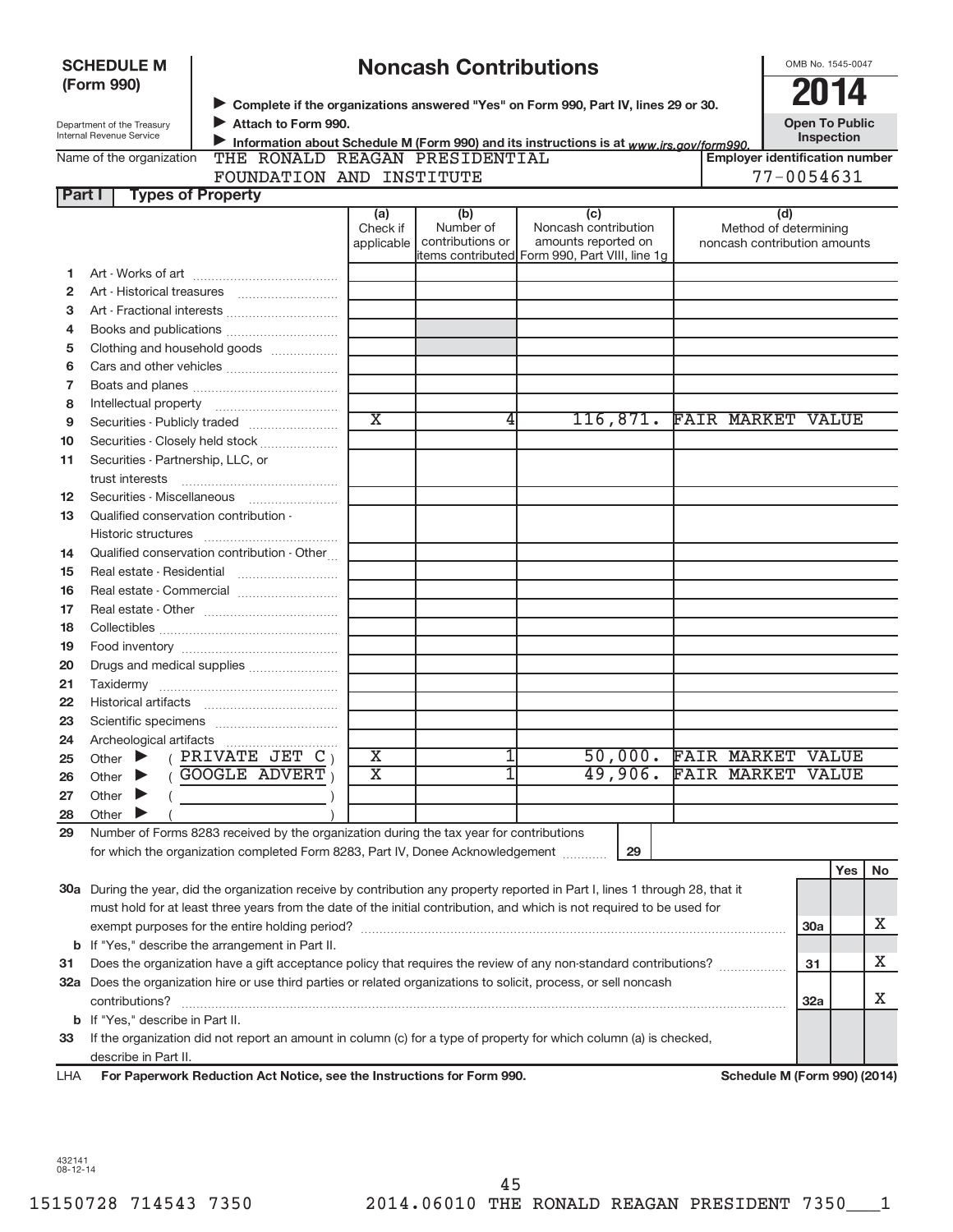| THE RONALD REAGAN PRESIDENTIAL                                                                                                                                                                                                                                                                                               |            |        |
|------------------------------------------------------------------------------------------------------------------------------------------------------------------------------------------------------------------------------------------------------------------------------------------------------------------------------|------------|--------|
| FOUNDATION AND INSTITUTE<br>Schedule M (Form 990) (2014)                                                                                                                                                                                                                                                                     | 77-0054631 | Page 2 |
| Part II<br>Supplemental Information. Provide the information required by Part I, lines 30b, 32b, and 33, and whether the organization<br>is reporting in Part I, column (b), the number of contributions, the number of items received, or a combination of both. Also complete<br>this part for any additional information. |            |        |
|                                                                                                                                                                                                                                                                                                                              |            |        |
|                                                                                                                                                                                                                                                                                                                              |            |        |
|                                                                                                                                                                                                                                                                                                                              |            |        |

**Schedule M (Form 990) (2014)**

432142 08-12-14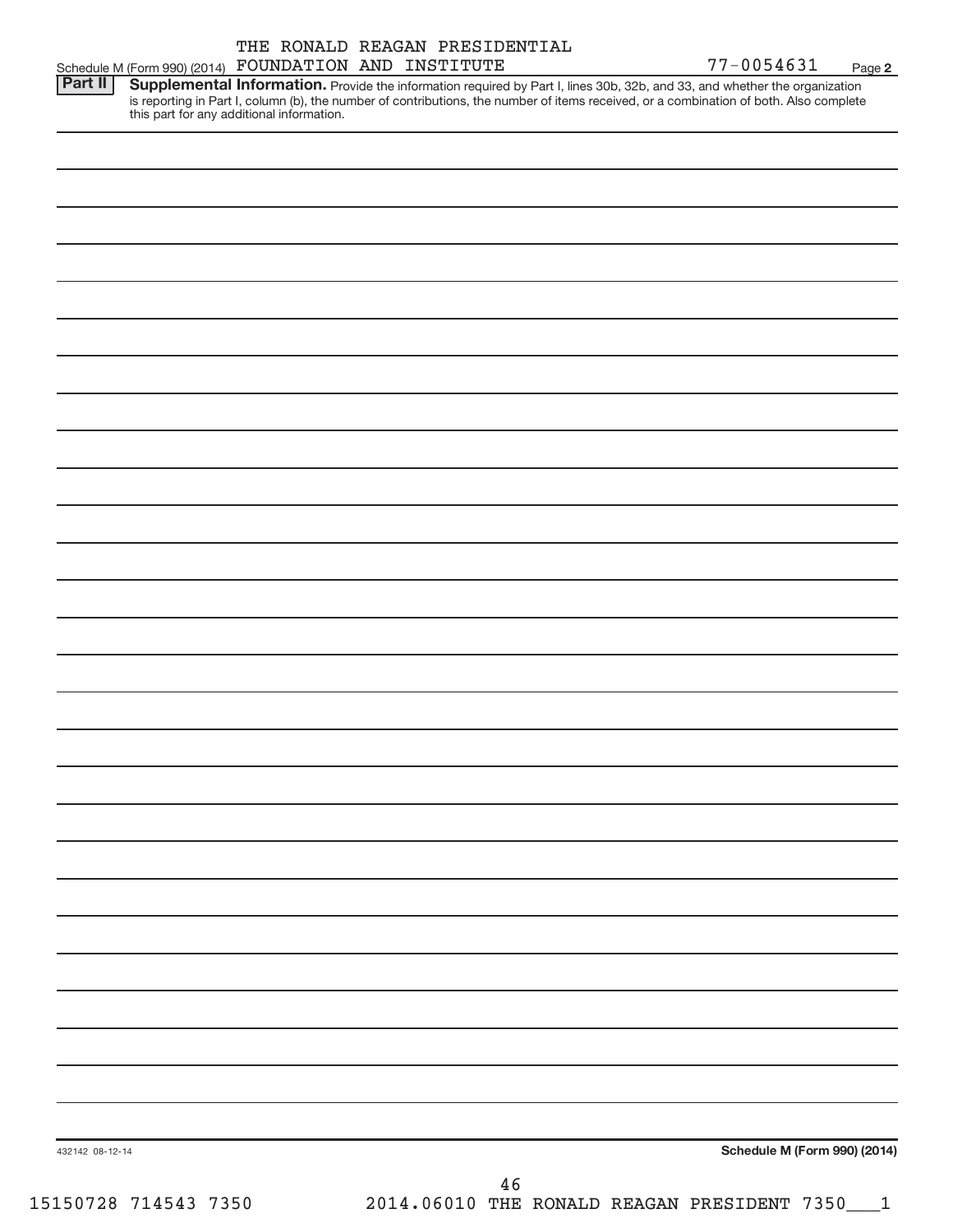Department of the Treasury **(Form 990 or 990-EZ)**

Internal Revenue Service

SCHEDULE O **Supplemental Information to Form 990 or 990-EZ 2014** 

Information about Schedule O (Form 990 or 990-EZ) and its instructions is at www.irs.gov/form990. **Complete to provide information for responses to specific questions on Form 990 or 990-EZ or to provide any additional information. | Attach to Form 990 or 990-EZ.**



OMB No. 1545-0047

THE RONALD REAGAN PRESIDENTIAL

432211 08-27-14 LHA For Paperwork Reduction Act Notice, see the Instructions for Form 990 or 990-EZ. Schedule O (Form 990 or 990-EZ) (2014) Name of the organization FOUNDATION AND INSTITUTE FOUNDATION AND THE THE RESERVE RESERVE THE RESERVE RESERVE THE RESERVE THE RESERVE TH FORM 990, PART I, LINE 1, DESCRIPTION OF ORGANIZATION MISSION: THE RONALD REAGAN PRESIDENTIAL FOUNDATION (THE "FOUNDATION") WAS INCORPORATED ON FEBRUARY 27, 1985 IN THE STATE OF CALIFORNIA TO OBTAIN FUNDING FROM PRIVATE SOURCES NECESSARY TO CONSTRUCT THE RONALD REAGAN PRESIDENTIAL LIBRARY AND MUSEUM IN SIMI VALLEY, CALIFORNIA. TODAY, THE FOUNDATION'S MISSION IS TO PROMOTE THE TIMELESS PRINCIPLES RONALD REAGAN CHAMPIONED: INDIVIDUAL LIBERTY, ECONOMIC OPPORTUNITY, GLOBAL DEMOCRACY AND NATIONAL PRIDE. THESE PRINCIPLES GUIDED THE PRESIDENT THROUGHOUT HIS YEARS OF PUBLIC SERVICE. THROUGH ITS NONPROFIT STATUS, THE FOUNDATION CONDUCTS FUNDRAISING AND PROGRAMMING ACTIVITIES THAT SUSTAIN: THE RONALD REAGAN PRESIDENTIAL LIBRARY, INCLUDING THE MUSEUM (THE "LIBRARY"), THE CENTER FOR PUBLIC AFFAIRS, THE WALTER AND LEONORE ANNENBERG PRESIDENTIAL LEARNING CENTER, ESTABLISHED TO BE A PLACE WHERE SCHOOL CHILDREN ARE INSPIRED TO LEARN ABOUT CIVICS, THE PRESIDENCY, HISTORY AND LEADERSHIP AND THE AIR FORCE ONE PAVILION (THE "PAVILION"). THE PAVILION TELLS THE STORY OF PRESIDENT REAGAN'S ROLE IN ENDING THE COLD WAR AND SHOWCASES AIR FORCE ONE, THE BOEING 707 AIRCRAFT USED BY SEVEN UNITED STATES PRESIDENTS, INCLUDING PRESIDENT REAGAN. THE AIRCRAFT IS ON PERMANENT LOAN FROM THE UNITED STATES AIR FORCE. THE PAVILION HOUSES THE DISCOVERY CENTER, MADE POSSIBLE BY THE DONALD W. REYNOLDS FOUNDATION, WHERE STUDENTS PARTICIPATE IN PRESIDENTIAL DECISION MAKING AND ROLE PLAY REAL HISTORICAL SCENARIOS FROM THE REAGAN ADMINISTRATION DESIGNED TO REPRESENT THE EXECUTIVE BRANCH EXPERIENCE. THE LIBRARY HOUSES MORE THAN 63 MILLION PAGES OF PRESIDENTIAL, GUBERNATORIAL AND PERSONAL PAPERS, 1.5 MILLION PHOTOGRAPHS, AND OVER 60,000 GIFTS AND ARTIFACTS CHRONICLING THE LIVES OF RONALD AND NANCY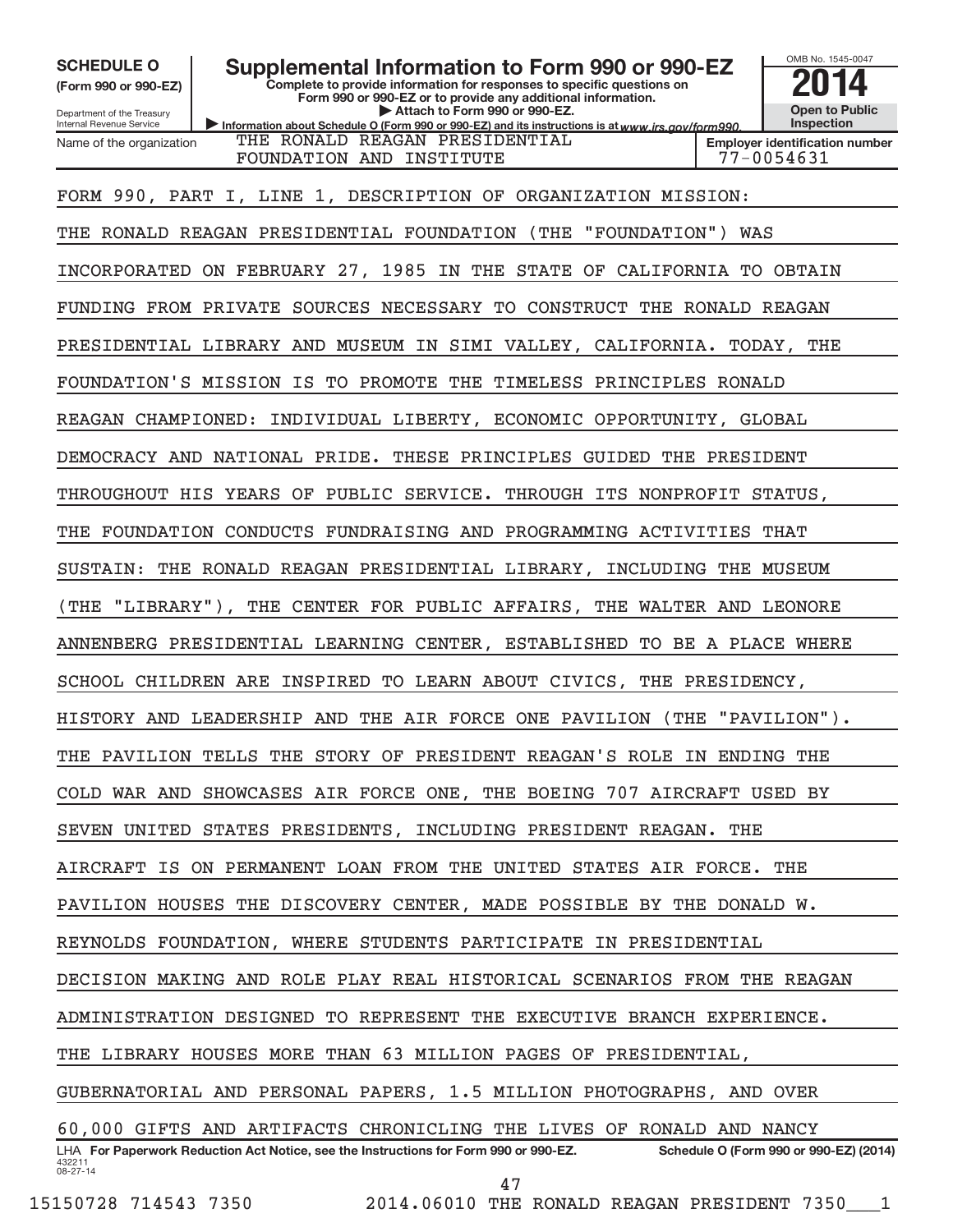| Schedule O (Form 990 or 990-EZ) (2014)                                              | Page 2                                              |
|-------------------------------------------------------------------------------------|-----------------------------------------------------|
| Name of the organization THE RONALD REAGAN PRESIDENTIAL<br>FOUNDATION AND INSTITUTE | <b>Employer identification number</b><br>77-0054631 |
| REAGAN. IT NOW ALSO SERVES AS THE FINAL RESTING PLACE OF AMERICA'S 40TH             |                                                     |
| PRESIDENT.                                                                          |                                                     |

DURING THE YEAR ENDED SEPTEMBER 30, 2014, THE FOUNDATION COMMITTED ITSELF TO DEVELOPING A NEW REAGAN INSTITUTE (THE "INSTITUTE") IN WASHINGTON, D.C. WHICH WILL BE FOCUSED ON EDUCATION INITIATIVES, RESEARCH AND PUBLISHING, AS WELL AS CONVENING THOUGHTFUL LEADERS, PRIMARILY WITHIN OUR NATION'S CAPITAL, ALL TO FURTHER PROMOTE RONALD REAGAN'S TIMELESS PRINCIPLES. IN CONJUNCTION WITH THIS COMMITMENT, THE FOUNDATION CHANGED ITS NAME TO THE RONALD REAGAN PRESIDENTIAL FOUNDATION AND INSTITUTE AND BEGAN INITIAL PLANNING EFFORTS TO BRING THIS NEW EFFORT TO FRUITION.

FORM 990, PART III, LINE 1, DESCRIPTION OF ORGANIZATION MISSION: NATION'S 40TH PRESIDENT AND THE POLICIES HE CREATED WHILE IN OFFICE, BUT TO ALSO SHOW THE IMPORTANCE AND THE IMPACT OF THESE POLICIES AND HOW THEY CONTINUE TO AFFECT THE GUIDING PRINCIPLES THAT GOVERN US TODAY. THROUGH OUR FUNDRAISING EFFORTS, DONORS HELP THE FOUNDATION TO CONTINUE HIS WORK AND TO SHAPE THE LEADERS OF TOMORROW.

OVER 341,000 VISITORS CAME UP TO THE LIBRARY'S HILLTOP LAST YEAR, OF WHICH OVER 41,500 WERE SCHOOL CHILDREN.

FORM 990, PART III, LINE 4A, PROGRAM SERVICE ACCOMPLISHMENTS:

> MIKE HUCKABEE (FORMER GOVERNOR, ARKANSAS): 11/20/14

> STEVE FORBES (EDITOR-IN-CHIEF, FORBES MAGAZINE): 1/14/15

> MARTIN FROST (FORMER CONGRESSMAN, TEXAS): 2/12/15

**Schedule O (Form 990 or 990-EZ) (2014)**

15150728 714543 7350 2014.06010 THE RONALD REAGAN PRESIDENT 7350\_\_\_1

432212 08-27-14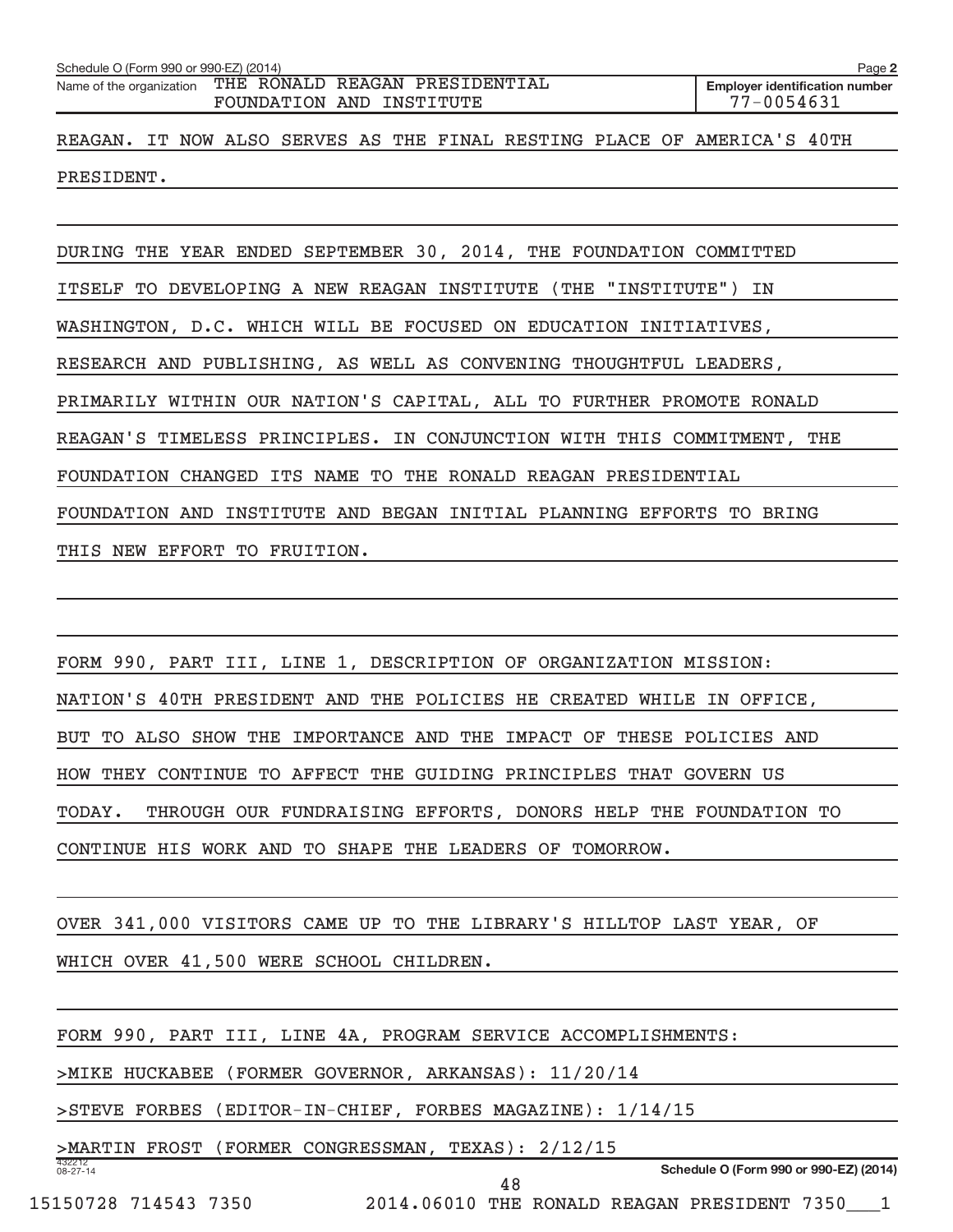| Schedule O (Form 990 or 990-EZ) (2014)                                                               | Page 2                                              |
|------------------------------------------------------------------------------------------------------|-----------------------------------------------------|
| Name of the organization THE RONALD REAGAN PRESIDENTIAL<br>FOUNDATION AND INSTITUTE                  | <b>Employer identification number</b><br>77-0054631 |
| >TOM DAVIS (FORMER CONGRESSMAN, VIRGINIA): 2/12/15                                                   |                                                     |
| >SHARYL ATTKISSON (FORMER CBS ANCHOR): 3/11/15                                                       |                                                     |
| >GROVER NORQUIST (CHAIRMAN, AMERICANS FOR TAX REFORM): 4/20/15                                       |                                                     |
| >MARCUS LUTTRELL (NAVY SEAL): 4/27/15                                                                |                                                     |
| >ERIC BLEHM (AUTHOR): 5/5/15                                                                         |                                                     |
| >KEVIN MCCARTHY (MAJORITY LEADER): 5/7/15                                                            |                                                     |
| >JAMES ROGAN (SUPERIOR COURT JUDGE): 5/11/15                                                         |                                                     |
| >J.R. MARTINEZ (ARMY VETERAN): 5/21/15                                                               |                                                     |
| >MICHAEL MORELL (FORMER DEPUTY DIRECTOR, CIA): 5/28/15                                               |                                                     |
| >DANA PERINO (FOX NEWS, CO-HOST OF "THE FIVE"): 6/8/15                                               |                                                     |
| >GRETCHEN CARLSON (FOX NEWS, HOST OF "THE REAL STORY"): 6/26/15                                      |                                                     |
| >ANN COULTER (RADIO HOST): 7/16/15                                                                   |                                                     |
| >CARLY FIORINA (FORMER CEO, HEWLETT PACKARD): 7/20/15                                                |                                                     |
| >MARK LEVIN (RADIO HOST): 8/16/15                                                                    |                                                     |
| >ELIZABETH CHENEY (AUTHOR): 9/9/15                                                                   |                                                     |
| >RICHARD CHENEY (FORMER VICE PRESIDENT OF THE UNITED STATES): 9/9/15                                 |                                                     |
| >DAVID GREGORY (AUTHOR): 9/21/15                                                                     |                                                     |
| SPECIAL EVENTS                                                                                       |                                                     |
| >THE REAGAN NATIONAL DEFENSE FORUM: ON NOVEMBER 15, 2014, THE                                        |                                                     |
| FOUNDATION'S SECOND ANNUAL REAGAN NATIONAL DEFENSE FORUM BROUGHT                                     |                                                     |
| TOGETHER LEADERS AND KEY STAKEHOLDERS IN THE DEFENSE COMMUNITY -                                     |                                                     |
| INCLUDING MEMBERS OF CONGRESS, CIVILIAN OFFICIALS AND MILITARY LEADERS                               |                                                     |
| FROM THE DEFENSE DEPARTMENT AND INDUSTRY - TO ADDRESS THE HEALTH OF OUR                              |                                                     |
| NATIONAL DEFENSE AND STIMULATE DISCUSSIONS THAT PROMOTE POLICIES TO                                  |                                                     |
| STRENGTHEN THE U.S. MILITARY. THE DAY'S THEME WAS "BUILDING PEACE                                    |                                                     |
| THROUGH STRENGTH FOR AMERICAN SECURITY." DOZENS OF SPEAKERS                                          |                                                     |
| PARTICIPATED IN THE ALL-DAY PROGRAM WHICH INCLUDED KEYNOTE LUNCHEON                                  |                                                     |
| REMARKS BY ADMIRAL JAMES A. WINNEFELD, JR. (VICE CHAIRMAN, JOINT CHIEFS<br>432212                    |                                                     |
| $08 - 27 - 14$<br>49<br>15150728 714543 7350           2014.06010 THE RONALD REAGAN PRESIDENT 7350 1 | Schedule O (Form 990 or 990-EZ) (2014)              |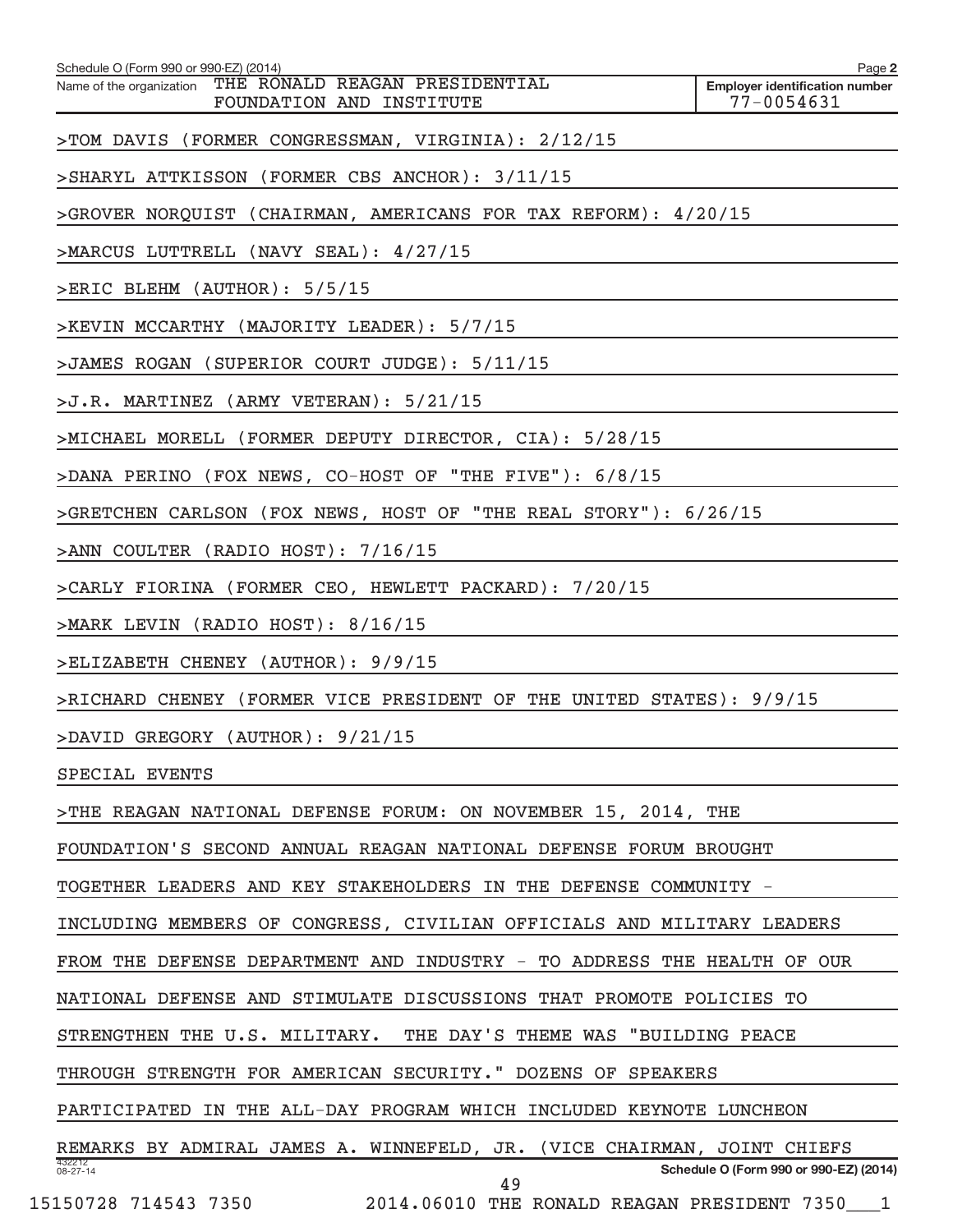| Schedule O (Form 990 or 990-EZ) (2014)                                              | Page 2                                                  |
|-------------------------------------------------------------------------------------|---------------------------------------------------------|
| Name of the organization THE RONALD REAGAN PRESIDENTIAL<br>FOUNDATION AND INSTITUTE | <b>Employer identification number</b><br>$77 - 0054631$ |
| OF STAFF), CLOSING REMARKS BY THE HONORABLE CHUCK HAGEL (UNITED STATES              |                                                         |
| SECRETARY OF DEFENSE), AND THE PRESENTATION OF THE RONALD REAGAN PEACE              |                                                         |
| THROUGH STRENGTH AWARD TO THE HONORABLE JOHN MCCAIN (UNITED STATES                  |                                                         |
| SENATOR, ARIZONA) AND THE HONORABLE LEON PANETTA (FORMER UNITED STATES              |                                                         |
| SECRETARY OF DEFENSE).                                                              |                                                         |

> THE 25TH ANNIVERSARY OF THE FALL OF THE BERLIN WALL: NOVEMBER 2014 MARKED TWENTY FIVE YEARS SINCE THE FALL OF THE BERLIN WALL. ON OCTOBER 21, 2014, THE RONALD REAGAN PRESIDENTIAL FOUNDATION COMMEMORATED THIS ANNIVERSARY WITH A SPECIAL PROGRAM AT HIS PRESIDENTIAL LIBRARY THAT FOCUSED ON THE IMPACT FELT AROUND THE WORLD ONCE THE WALL HAD FALLEN. THE DAY-LONG EVENT INCLUDED A PANEL SESSION WITH THE HONORABLE PETR GANDALOVIC (AMBASSADOR OF THE CZECH REPUBLIC IN WASHINGTON, D.C.), THE HONORABLE FERENC KUMIN (CONSUL GENERAL OF HUNGARY IN NEW YORK) AND MR. ADAM MICHNIK (POLISH DISSIDENT). THE PANEL WAS MODERATED BY JOHN O'SULLIVAN (DIRECTOR, DANUBE INSTITUTE IN PRAGUE).

432212 08-27-14 **Schedule O (Form 990 or 990-EZ) (2014)** > CNN/REAGAN LIBRARY REPUBLICAN PRESIDENTIAL DEBATE: ON SEPTEMBER 16, 2015 THE REAGAN LIBRARY HOSTED A DEBATE BETWEEN GOP PRESIDENTIAL HOPEFULS WITH CNN. FIFTEEN CANDIDATES PARTICIPATED IN THIS HISTORIC EVENT: BEN CARSON - BUSINESSMAN; JEB BUSH - FORMER GOVERNOR OF FLORIDA; CHRIS CHRISTIE - GOVERNOR OF NEW JERSEY; BOBBY JINDAL - GOVERNOR OF LOUISIANA; JOHN KASICH - GOVERNOR OF OHIO; GEORGE PATAKI - FORMER GOVERNOR OF NEW YORK; SCOTT WALKER - GOVERNOR OF WISCONSIN; MIKE HUCKABEE - FORMER GOVERNOR OF ARKANSAS; DONALD TRUMP - BUSINESSMAN; CARLY FIORINA - BUSINESSWOMAN; TED CRUZ - UNITED STATES SENATOR, TEXAS; LINDSEY GRAHAM - UNITED STATES SENATOR, SOUTH CAROLINA; RAND PAUL - UNITED STATES SENATOR, KENTUCKY; MARCO RUBIO - UNITED STATES SENATOR, 15150728 714543 7350 2014.06010 THE RONALD REAGAN PRESIDENT 7350\_\_\_1 50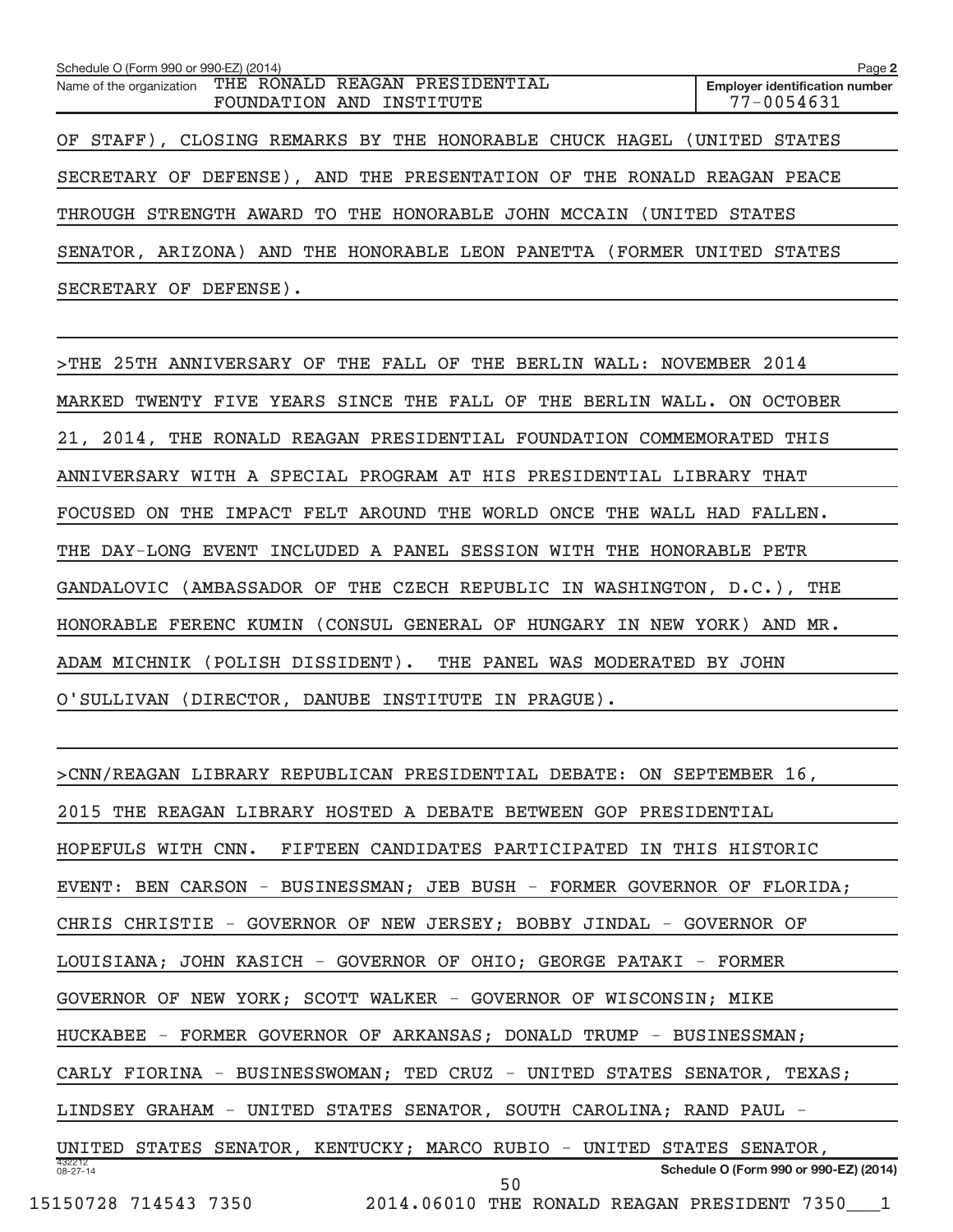| Schedule O (Form 990 or 990-EZ) (2014) |                                                            | Page 2                                                  |
|----------------------------------------|------------------------------------------------------------|---------------------------------------------------------|
| Name of the organization               | THE RONALD REAGAN PRESIDENTIAL<br>FOUNDATION AND INSTITUTE | <b>Employer identification number</b><br>$77 - 0054631$ |
|                                        |                                                            |                                                         |

FLORIDA; AND RICK SANTORUM - FORMER PENNSYLVANIA SENATOR

FORM 990, PART III, LINE 4B, PROGRAM SERVICE ACCOMPLISHMENTS: STUDENTS TAKE ON THE ROLES OF IMPORTANT GOVERNMENT FIGURES LIKE THE SECRETARY OF DEFENSE, WHITE HOUSE PRESS CORRESPONDENTS, CHAIRMAN OF THE JOINT CHIEFS OF STAFF, AND EVEN THE PRESIDENT OF THE UNITED STATES WHILE PARTICIPATING IN DIFFERENT MODULES INCLUDING THE WHITE HOUSE PRESS ROOM, THE WHITE HOUSE OVAL OFFICE AND THE U.S.S. RONALD REAGAN COMMAND DECISION CENTER. AT THE END OF THEIR ROLE PLAYING EXERCISES THE STUDENTS ARE TREATED TO A "RIDE" ON AN ACTUAL AIR FORCE ONE SIMULATOR. DURING THIS FISCAL YEAR, NEW CURRICULUM WAS ADDED, AND THE USE OF SMART BOARDS AND IPADS WERE ADDED INTO THE LEARNING EXPERIENCE.

> RONALD REAGAN PRESIDENTIAL FOUNDATION SCHOLARS PROGRAM: NEARLY 200 VENTURA COUNTY HIGH SCHOOL STUDENTS FROM SCHOOLS ACROSS THE COUNTY COMPRISED 2015'S CLASS OF RONALD REAGAN PRESIDENTIAL FOUNDATION SCHOLAR CANDIDATES. \$50,000 IN COLLEGE SCHOLARSHIPS WAS AWARDED TO 12 STUDENTS.

> THE GE-REAGAN FOUNDATION SCHOLARSHIP PROGRAM: THIS SCHOLARSHIP, IN PARTNERSHIP WITH GE, HONORS THE LEGACY AND CHARACTER OF PRESIDENT REAGAN BY REWARDING COLLEGE-BOUND STUDENTS WHO DEMONSTRATE EXEMPLARY LEADERSHIP, DRIVE, INTEGRITY, AND CITIZENSHIP WITH FINANCIAL ASSISTANCE TO PURSUE HIGHER EDUCATION. IN 2015, 12,997 STUDENTS FROM ACROSS THE UNITED STATES COMPLETED APPLICATIONS. 20 STUDENTS WERE AWARDED THE SCHOLARSHIP, WHICH PROVIDES \$10,000 PER YEAR FOR FOUR YEARS.

> PRESIDENTIAL LEARNING CENTER PROGRAMMING: IN 2015, THE REAGAN

432212 08-27-14 **Schedule O (Form 990 or 990-EZ) (2014)** FOUNDATION'S WALTER AND LEONORE ANNENBERG PRESIDENTIAL LEARNING CENTER 51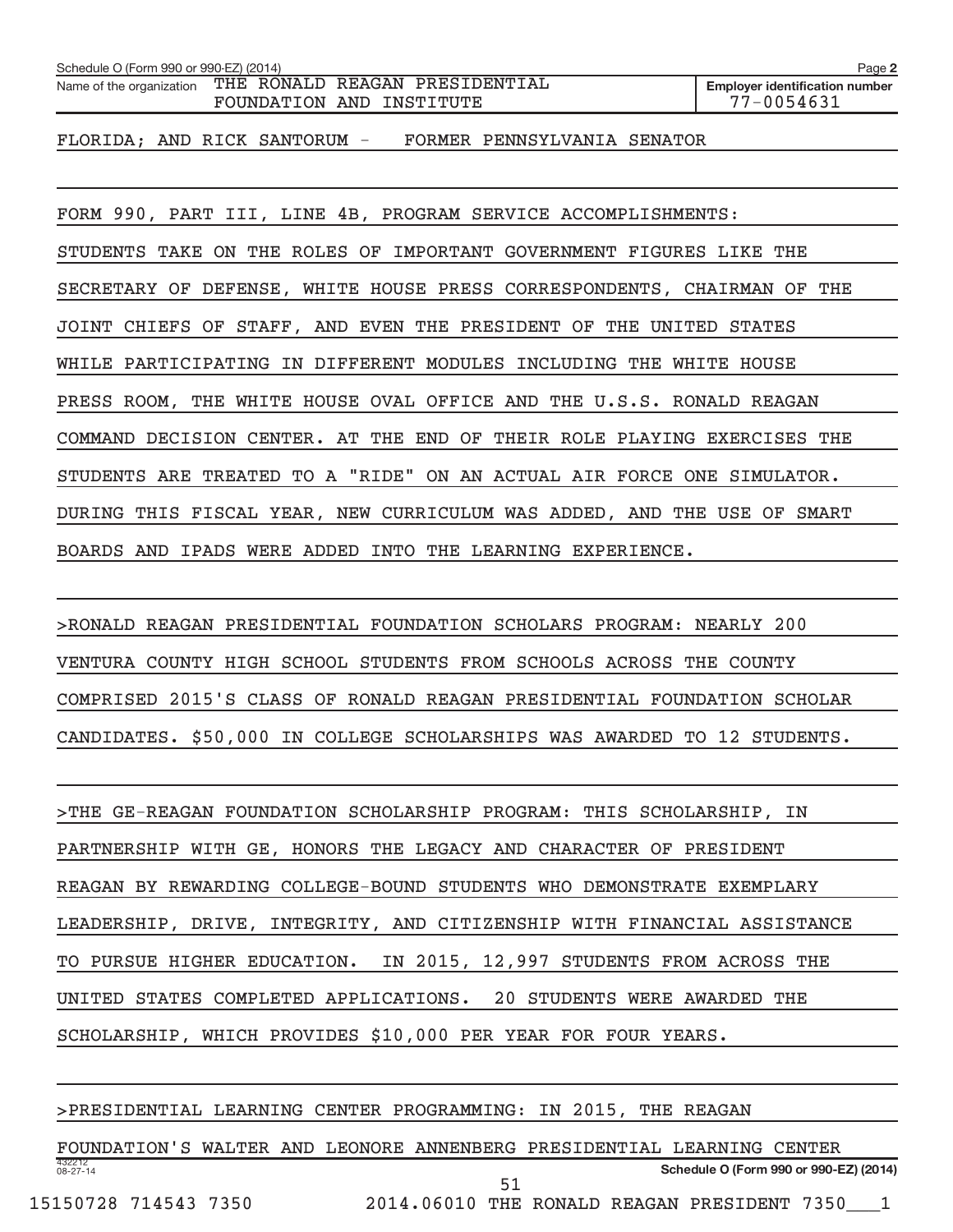**2 Employer identification number** Schedule O (Form 990 or 990-EZ) (2014) Name of the organization THE RONALD REAGAN PRESIDENTIAL FOUNDATION AND INSTITUTE 77-0054631 CONTINUED TO ENGAGE STUDENTS AND TEACHERS FROM ACROSS THE COUNTRY WITH ITS GOAL OF CULTIVATING INFORMED AND ENGAGED CITIZENS AND LEADERS. THE APLC HOSTED MORE THAN 20 PROFESSIONAL DEVELOPMENT OPPORTUNITIES BOTH ONSITE AT THE REAGAN LIBRARY AND THROUGH PRESENTING AND EXHIBITING AT CONFERENCES ACROSS THE COUNTRY. WE DISTRIBUTED THOUSANDS OF COPIES OF OUR FREE CURRICULUM BOTH ONLINE AND IN PERSON. IN TERMS OF PROGRAMS FOR STUDENTS, THE APLC HOSTED PANELS FEATURING MEDAL OF HONOR RECIPIENTS, A SIMI VALLEY YOUTH TOWN HALL, AND A CONSTITUTION DAY LECTURE WITH LEADING HISTORIAN DR. GORDON LLOYD. IN ADDITION, THE APLC WORKED WITH SCHOOLS FROM ALL 50 STATES TO AWARD MORE THAN 1,500 STUDENT LEADERSHIP AWARDS. IN TOTAL, THE APLC WORKED WITH MORE THAN 3,500 STUDENTS AND 2,000 EDUCATORS BOTH ONSITE AND THROUGH OUTREACH PROGRAMS.

> EDUCATOR NIGHT AND TEACHER WORKSHOPS: MULTIPLE TEACHER "OPEN HOUSES" AND CURRICULUM WORKSHOPS WERE OFFERED TO TEACHERS FROM AROUND THE COUNTRY TO SHOWCASE THE CIVIC LEARNING FOCUSED EDUCATIONAL OFFERINGS OF THE REAGAN FOUNDATION.

> GREAT COMMUNICATOR DEBATE SERIES: THE RONALD REAGAN GREAT COMMUNICATOR DEBATE SERIES IS DESIGNED TO DEVELOP PROACTIVE, INFORMED, EDUCATED, AND CONSCIENTIOUS CITIZENS AND LEADERS BY CREATING AND HOSTING A NATIONAL SERIES OF HIGH SCHOOL DEBATES. STUDENTS FROM ACROSS THE COUNTRY COMPETED AT SIX REGIONAL QUALIFYING TOURNAMENTS, AND THE FOUNDATION PARTNERED WITH THE NATIONAL SPEECH AND DEBATE ASSOCIATION AS WELL AS THE NATIONAL ASSOCIATION FOR URBAN DEBATE LEAGUES TO BRING 16 NATIONAL FINALISTS TO THE REAGAN LIBRARY IN SIMI VALLEY. A TOTAL OF \$50,000 IN SCHOLARSHIPS WAS AWARDED.

52

432212 08-27-14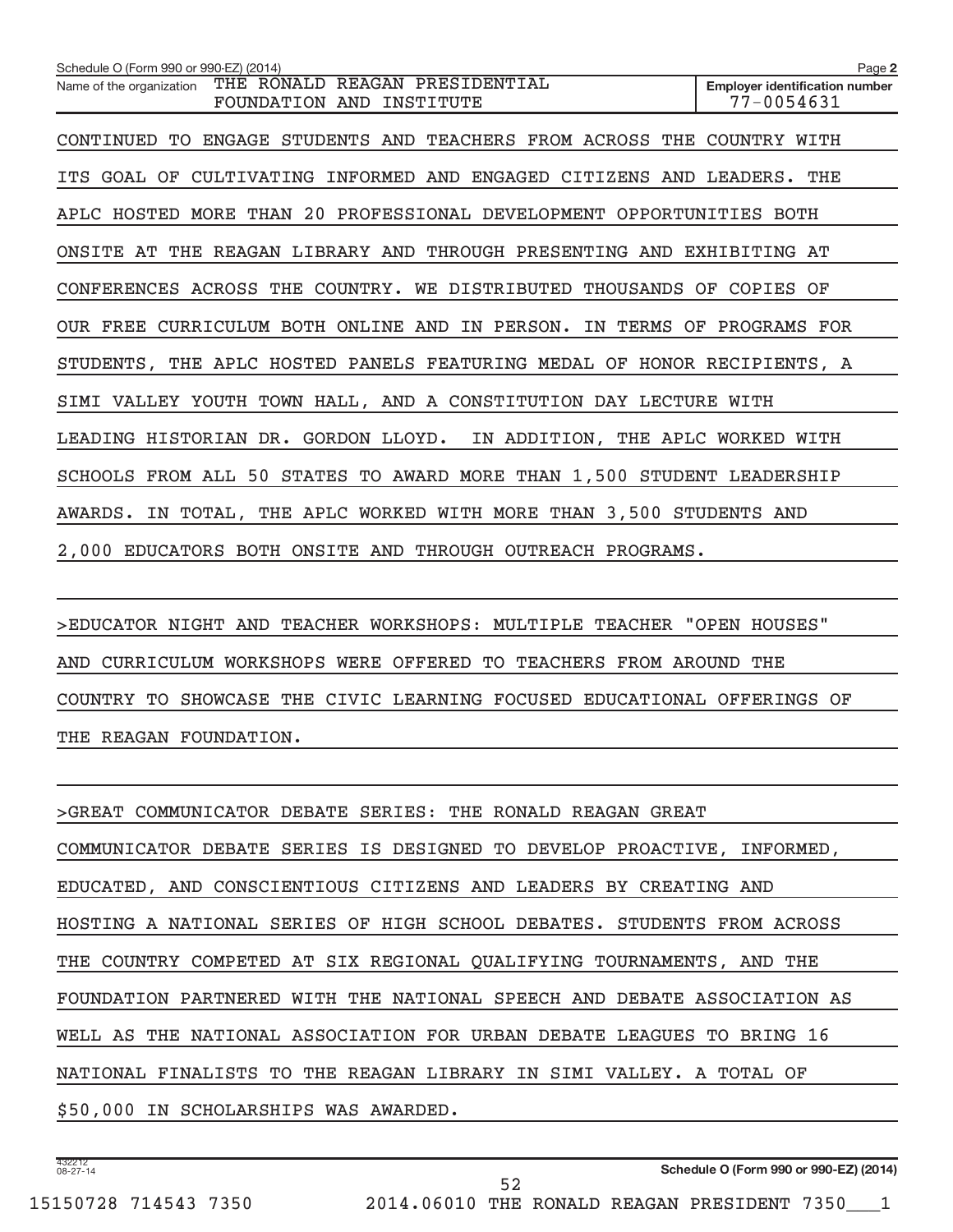**2 Employer identification number** Schedule O (Form 990 or 990-EZ) (2014) Name of the organization THE RONALD REAGAN PRESIDENTIAL FOUNDATION AND INSTITUTE  $\vert$  77-0054631 > SUMMER LEADERSHIP PROGRAM: SINCE 2013, THE RONALD REAGAN STUDENT LEADERSHIP PROGRAM HAS BEEN TURNING HIGH SCHOOL STUDENTS INTO ACTIVELY ENGAGED CITIZENS IN THEIR COMMUNITIES. STUDENTS LEARN ABOUT COMMUNICATION, OPTIMISM, AND INFORMED DECISION MAKING AS THEY CREATE LEADERSHIP ACTION PLANS. STUDENTS RETURN TO THEIR SCHOOLS AND COMMUNITIES, PREPARED TO MAKE A DIFFERENCE.

FORM 990, PART III, LINE 4C, PROGRAM SERVICE ACCOMPLISHMENTS: INCLUDED THE BATMOBILE, THE CUSTOM FORD USED IN IN "GREASE," POPE JOHN PAUL II'S 1998 CADILLAC PAPAL PARADE PHAETON, A 1939 BUGATTI 57C ATALANTE AND MANY MORE.

> A CALIFORNIA CHRISTMAS (NOVEMBER 16, 2014 - JANUARY 4, 2015): IN THIS EXHIBIT, 23 TREES WERE DECORATED TO SHOWCASE THE GREAT STATE OF CALIFORNIA. TREES REPRESENTED NOT ONLY TOURIST ATTRACTIONS SUCH AS THE CITIES OF SAN FRANCISCO AND NEARBY LOS ANGELES, BUT ALSO HISTORICAL LANDMARKS AND NATIONAL PARKS LIKE YOSEMITE AND THE REDWOODS.

> FOOTBALL! THE EXHIBITION (JUNE 6, 2015 - JANUARY 17, 2016): FOOTBALL WAS A 5,000 SQUARE FOOT EXHIBITION FEATURING OVER 600 ARTIFACTS, INCLUDING SOME OF THE RAREST, HISTORIC AND ICONIC FOOTBALL MEMORABILIA IN THE COUNTRY. THE EXHIBIT DISPLAYED REMARKABLE ARTIFACTS FROM THE LEGENDS OF THE GAME, AS WELL AS SECTIONS ON THE LA RAMS, USC AND USCLA, AND SCORES OF OTHER HISTORICALLY IMPORTANT PLAYERS AND ORGANIZATIONS.

COMMUNITY EVENTS

> PRESIDENTS' DAY, JULY 4TH AND, VETERAN'S DAY: THE LIBRARY CONTINUED

432212 08-27-14 **Schedule O (Form 990 or 990-EZ) (2014)** ITS TRADITION OF HOSTING THE LOCAL COMMUNITY TO THREE DAYS OF MUSIC, 53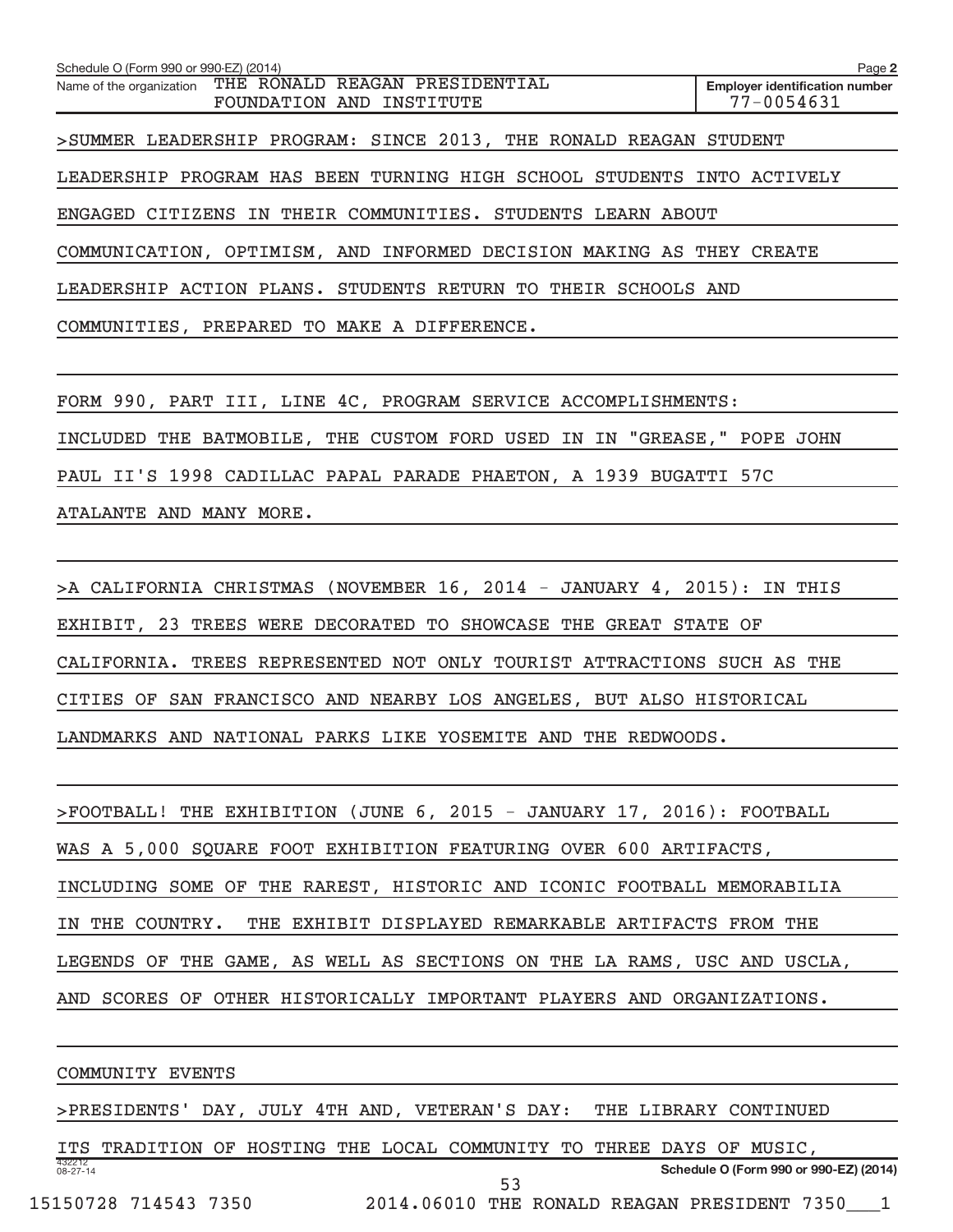| Schedule O (Form 990 or 990-EZ) (2014)                          |                                |                          |  | Page 2                                |
|-----------------------------------------------------------------|--------------------------------|--------------------------|--|---------------------------------------|
| Name of the organization                                        | THE RONALD REAGAN PRESIDENTIAL | FOUNDATION AND INSTITUTE |  | <b>Employer identification number</b> |
|                                                                 | 77-0054631                     |                          |  |                                       |
|                                                                 |                                |                          |  |                                       |
| PRESIDENTIAL LOOK-ALIKES, CHILDREN'S ACTIVITIES AND GREAT FOOD. |                                |                          |  | THESE                                 |
|                                                                 |                                |                          |  |                                       |

ANNUAL OUTREACH EVENTS HAVE BECOME A STAPLE FOR THE COMMUNITY.

> RONALD REAGAN'S BIRTHDAY CELEBRATION: TO HONOR PRESIDENT REAGAN,

PRESIDENT GEORGE W. BUSH DESIGNATED UNITED STATES MARINE CORPS BASE

CAMP PENDLETON TO PLACE A WREATH ON PRESIDENT REAGAN'S GRAVESITE ON HIS

BEHALF ON EVERY FEBRUARY 6TH. THE CEREMONY INCLUDES A 21-GUN SALUTE.

VICE ADMIRAL MICHAEL MILLER WAS THE PROGRAM'S KEYNOTE SPEAKER.

FORM 990, PART VI, SECTION A, LINE 2:

IN AN ANNUAL QUESTIONNAIRE FOR TRUSTEES AND KEY STAFF, SEVERAL RESPONDENTS SELF-IDENTIFIED RELATIONSHIPS OF A BUSINESS NATURE WITH OTHER RESPONDENTS. EXAMPLE OF SUCH RELATIONSHIPS WERE SERVING TOGETHER ON OTHER BOARDS AND USING THE SERVICES OF ANOTHER'S LAW FIRM. ALL RESPONSES WERE REVIEWED BY BOTH THE CHIEF FINANCIAL OFFICER AND THE AUDIT COMMITTEE FOR CONFLICTS THAT WOULD AFFECT THE FOUNDATION.

FORM 990, PART VI, SECTION B, LINE 11:

THE 990 IS REVIEWED WITH THE AUDIT COMMITTEE OF THE BOARD OF TRUSTEES PRIOR TO FILING. BOARD MEMBERS REVIEW FOR MINIMUM OF 10 DAYS PRIOR TO FILING.

432212 08-27-14 **Schedule O (Form 990 or 990-EZ) (2014)** FORM 990, PART VI, SECTION B, LINE 12C: THE STAFF MONITORS FOR ANY TRANSACTIONS WHICH COULD GIVE RISE TO A CONFLICT OF INTEREST. THE BOARD OF TRUSTEES IS ASKED TO RESPOND TO AN ANNUAL QUESTIONNAIRE REGARDING ANY CONFLICTS OF WHICH THEY MAY BE AWARE. ANY POTENTIAL CONFLICTS ARE FIRST REVIEWED WITH THE AUDIT COMMITTEE AND THEN, IF REQUIRED, FURTHER REVIEWED AND ACTED ON AS NECESSARY BY THE BOARD OF TRUSTEES.

54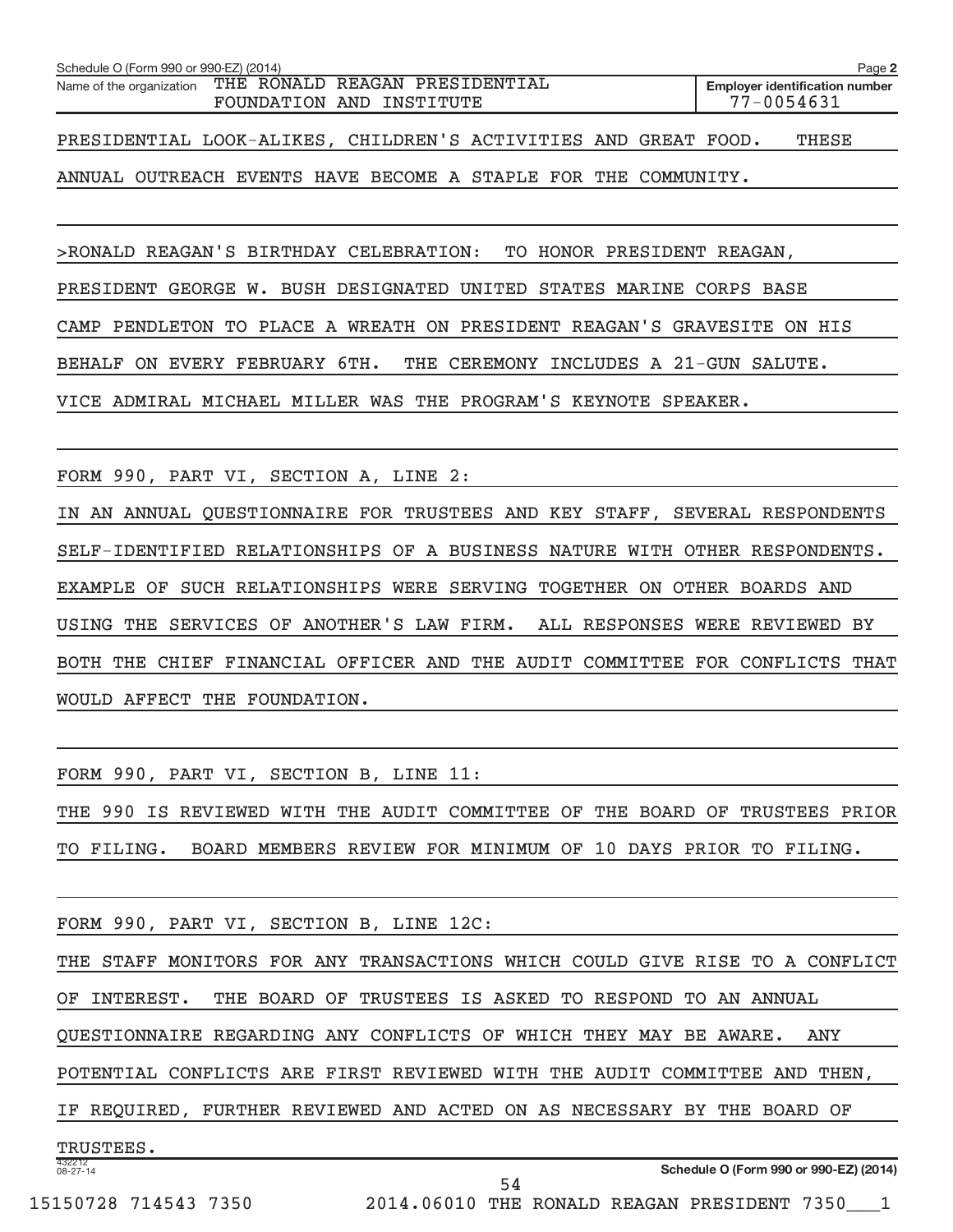| Schedule O (Form 990 or 990-EZ) (2014) |                                | Page 2                                |
|----------------------------------------|--------------------------------|---------------------------------------|
| Name of the organization               | THE RONALD REAGAN PRESIDENTIAL | <b>Emplover identification number</b> |
|                                        | FOUNDATION AND INSTITUTE       | 77-0054631                            |

FORM 990, PART VI, SECTION B, LINE 15:

> FOR 15A, BOARD OF TRUSTEES HIRED AN INDEPENDENT SEARCH FIRM, INTERVIEWED MULTIPLE CANDIDATES, ASKED FOR AND REVIEWED COMPETITIVE COMPENSATION INFORMATION SUPPLIED BY THE SEARCH FIRM AND VOTED AT A MEETING OF THE BOARD OF TRUSTEES ON THE HIRING AND LEVEL OF COMPENSATION FOR THE FINALIST. COMPENSATION OF THE EXECUTIVE DIRECTOR, INCLUDING ANY PROPOSED CHANGES, IS REVIEWED AT LEAST ANNUALLY BY THE BOARD OF TRUSTEES.

>FOR 15B, CHAIRMAN OF THE BOARD AND SELECTED OTHER TRUSTEES ARE INCLUDED IN THE INTERVIEW PROCESS BASED UPON RECOMMENDATIONS OF THE EXECUTIVE DIRECTOR. AN INDEPENDENT SEARCH FIRM MAY BE USED AND MARKET/COMPETITIVE SALARY INFORMATION IS EVALUATED. INITIAL COMPENSATION AS PROPOSED BY THE EXECUTIVE DIRECTOR IS APPROVED BY THE CHAIRMAN. STAFF COMPENSATION AND PROPOSED CHANGES IS REVIEWED ANNUALLY BY THE BOARD OF TRUSTEES.

FORM 990, PART VI, LINE 17, LIST OF STATES RECEIVING COPY OF FORM 990: AR,AZ,CA,CO,CT,FL,GA,HI,IL,IN,KY,MD,MA,MI,MN,MS,NJ,NV,NY,NC,OK,OR,PA,RI,SC TN,UT,VA,WV,WI,LA,NH,AL,KS

| FORM 990, PART VI, SECTION C, LINE 19:                                     |  |  |  |  |  |  |  |  |  |
|----------------------------------------------------------------------------|--|--|--|--|--|--|--|--|--|
| THE FOUNDATION MAKES ITS GOVERNING DOCUMENTS, CONFLICT OF INTEREST POLICY, |  |  |  |  |  |  |  |  |  |
| AND FINANCIAL STATEMENTS AVAILABLE TO THE PUBLIC UPON REQUEST. A COPY OF   |  |  |  |  |  |  |  |  |  |
| THE DOCUMENTS ARE AVAILABLE FOR INSPECTION AT 40 PRESIDENTIAL DR., SUITE   |  |  |  |  |  |  |  |  |  |
| 200, SIMI VALLEY, CA 93065                                                 |  |  |  |  |  |  |  |  |  |

55

FORM 990, PART IX, LINE 24E, ALL OTHER FUNCTIONAL EXPENSES:

432212 08-27-14 POSTAGE & SHIPPING: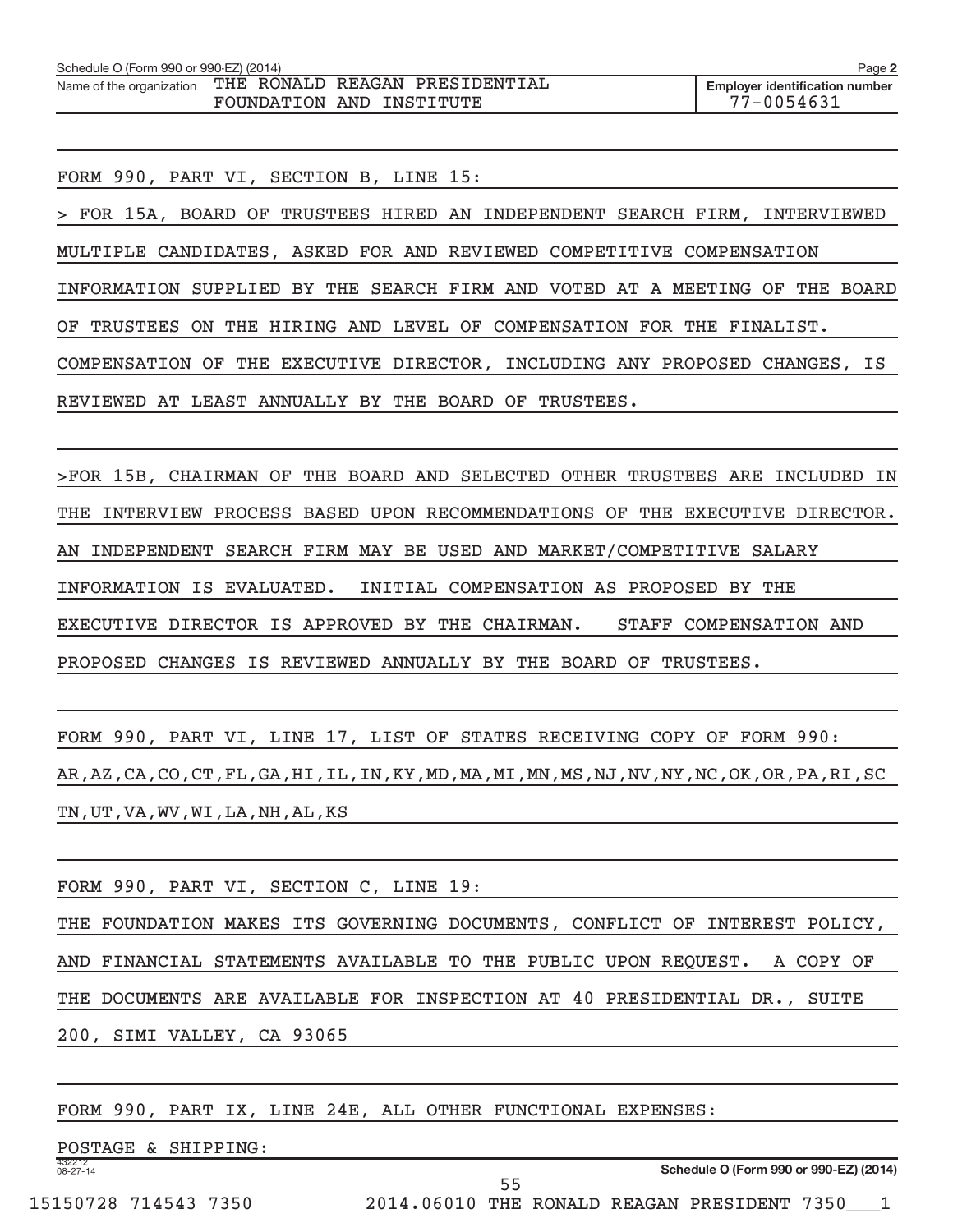| Schedule O (Form 990 or 990-EZ) (2014)<br>THE RONALD REAGAN PRESIDENTIAL<br>Name of the organization | Page 2<br><b>Emplover identification number</b> |
|------------------------------------------------------------------------------------------------------|-------------------------------------------------|
| FOUNDATION AND INSTITUTE                                                                             | 77-0054631                                      |
| PROGRAM SERVICE EXPENSES                                                                             | 86,988.                                         |
| MANAGEMENT AND GENERAL EXPENSES                                                                      | 34,333.                                         |
| <b>FUNDRAISING EXPENSES</b>                                                                          | 351,700.                                        |
| TOTAL EXPENSES                                                                                       | 473,021.                                        |
| MISCELLANEOUS:                                                                                       |                                                 |
| PROGRAM SERVICE EXPENSES                                                                             | 230,280.                                        |
| MANAGEMENT AND GENERAL EXPENSES                                                                      | 134,165.                                        |
| <b>FUNDRAISING EXPENSES</b>                                                                          | 52,754.                                         |
| TOTAL EXPENSES                                                                                       | 417,199.                                        |
| EXHIBITS:                                                                                            |                                                 |
| PROGRAM SERVICE EXPENSES                                                                             | 252,995.                                        |
| MANAGEMENT AND GENERAL EXPENSES                                                                      | 0.                                              |
| <b>FUNDRAISING EXPENSES</b>                                                                          | 0.                                              |
| <b>TOTAL EXPENSES</b>                                                                                | 252,995.                                        |
| CREDIT CARD FEES:                                                                                    |                                                 |
| PROGRAM SERVICE EXPENSES                                                                             | 79,207.                                         |
| MANAGEMENT AND GENERAL EXPENSES                                                                      | 97,068.                                         |
| FUNDRAISING EXPENSES                                                                                 | 0.                                              |
| TOTAL EXPENSES                                                                                       | 176,275.                                        |
| MEDIA:                                                                                               |                                                 |
| PROGRAM SERVICE EXPENSES                                                                             | 163,529.                                        |
| MANAGEMENT AND GENERAL EXPENSES                                                                      | 0.                                              |
| FUNDRAISING EXPENSES                                                                                 | 0.                                              |
| TOTAL EXPENSES                                                                                       | 163,529.                                        |
| 432212<br>08-27-14<br>56                                                                             | Schedule O (Form 990 or 990-EZ) (2014)          |
| 15150728 714543 7350                                                                                 | 2014.06010 THE RONALD REAGAN PRESIDENT 7350___1 |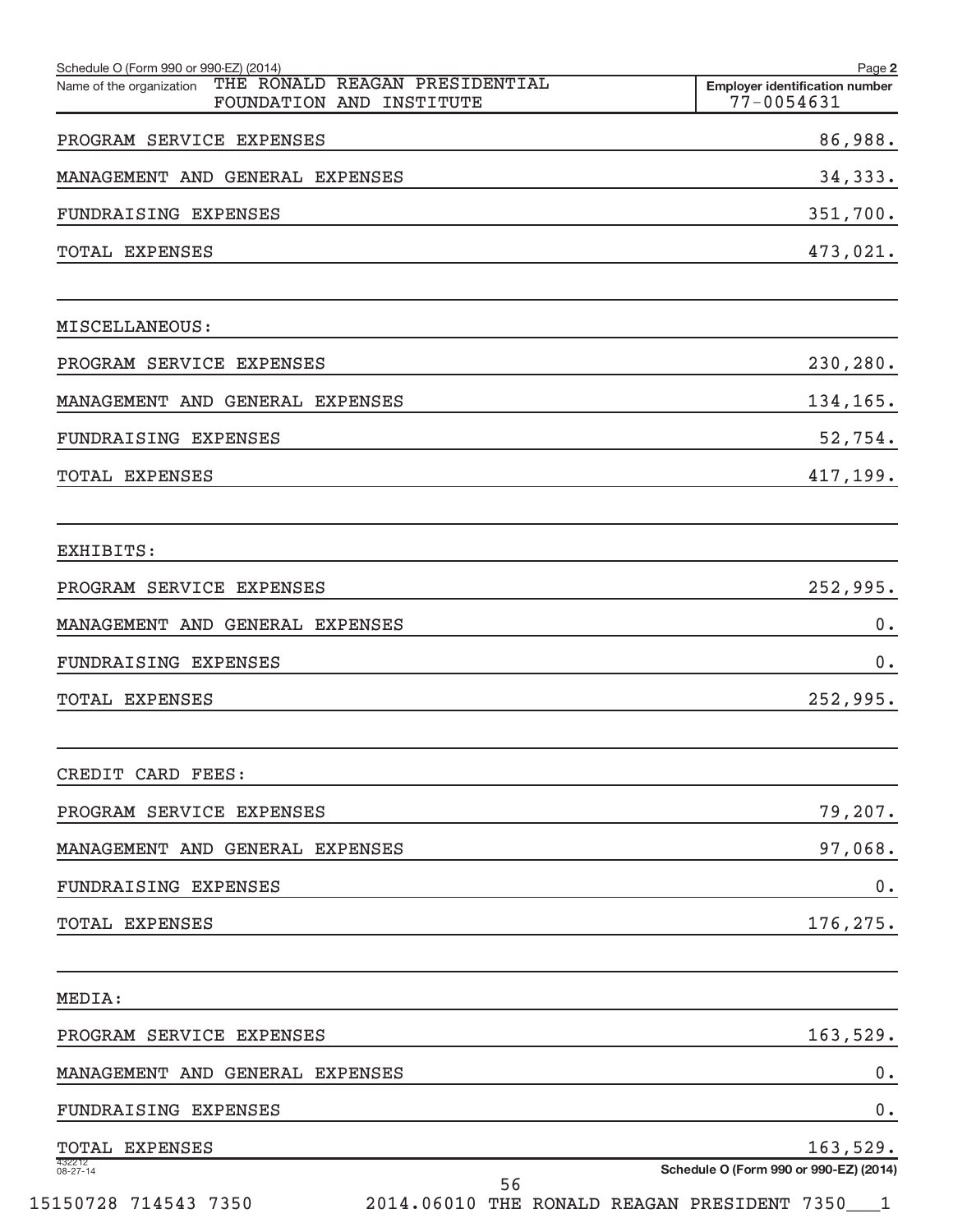| Schedule O (Form 990 or 990-EZ) (2014)<br>THE RONALD REAGAN PRESIDENTIAL<br>Name of the organization<br>FOUNDATION AND INSTITUTE | Page 2<br><b>Employer identification number</b><br>77-0054631                             |
|----------------------------------------------------------------------------------------------------------------------------------|-------------------------------------------------------------------------------------------|
|                                                                                                                                  |                                                                                           |
| OTHER FUNDRAISING EXPENSES:                                                                                                      |                                                                                           |
| PROGRAM SERVICE EXPENSES                                                                                                         | 0.                                                                                        |
| MANAGEMENT AND GENERAL EXPENSES                                                                                                  | 0.                                                                                        |
| <b>FUNDRAISING EXPENSES</b>                                                                                                      | 161,226.                                                                                  |
| TOTAL EXPENSES                                                                                                                   | 161,226.                                                                                  |
| MAIL ORDER EXPENSE:                                                                                                              |                                                                                           |
| PROGRAM SERVICE EXPENSES                                                                                                         | 156,589.                                                                                  |
| MANAGEMENT AND GENERAL EXPENSES                                                                                                  | 0.                                                                                        |
| <b>FUNDRAISING EXPENSES</b>                                                                                                      | 0.                                                                                        |
| TOTAL EXPENSES                                                                                                                   | 156,589.                                                                                  |
| DUES & SUBSCRIPTIONS:                                                                                                            |                                                                                           |
| PROGRAM SERVICE EXPENSES                                                                                                         | 5,176.                                                                                    |
| MANAGEMENT AND GENERAL EXPENSES                                                                                                  | 3,211.                                                                                    |
| FUNDRAISING EXPENSES                                                                                                             | 118,627.                                                                                  |
| <b>TOTAL EXPENSES</b>                                                                                                            | 127,014.                                                                                  |
| TELEPHONE:                                                                                                                       |                                                                                           |
| PROGRAM SERVICE EXPENSES                                                                                                         | 1,946.                                                                                    |
| MANAGEMENT AND GENERAL EXPENSES                                                                                                  | 98,957.                                                                                   |
| FUNDRAISING EXPENSES                                                                                                             | 644.                                                                                      |
| TOTAL EXPENSES                                                                                                                   | 101,547.                                                                                  |
| SPEAKER FEES:                                                                                                                    |                                                                                           |
| PROGRAM SERVICE EXPENSES                                                                                                         | 100,000.                                                                                  |
| MANAGEMENT AND GENERAL EXPENSES                                                                                                  | 0.                                                                                        |
| 432212<br>08-27-14<br>57<br>15150728 714543 7350                                                                                 | Schedule O (Form 990 or 990-EZ) (2014)<br>2014.06010 THE RONALD REAGAN PRESIDENT 7350___1 |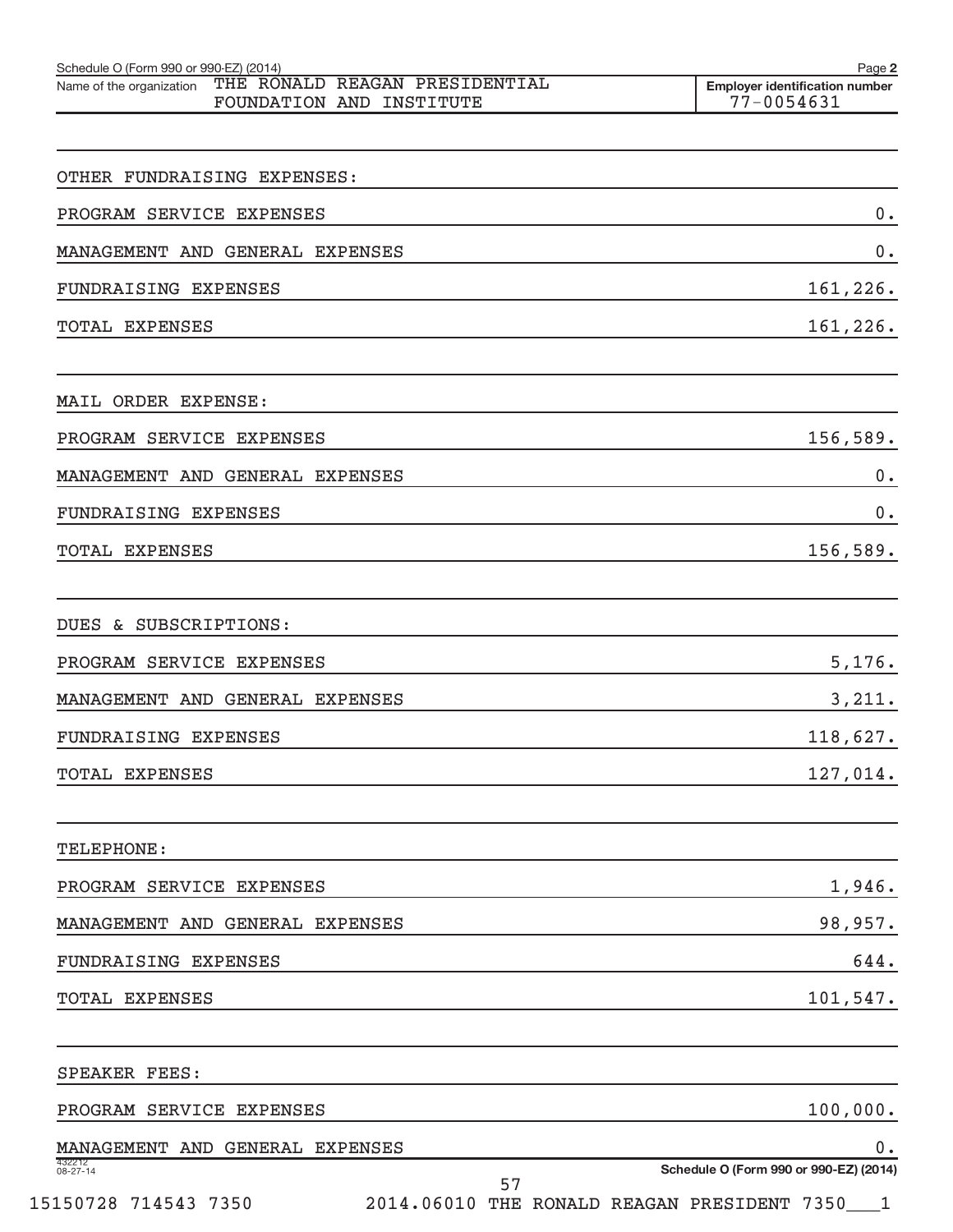| Schedule O (Form 990 or 990-EZ) (2014)                                                 | Page 2                                              |
|----------------------------------------------------------------------------------------|-----------------------------------------------------|
| THE RONALD REAGAN PRESIDENTIAL<br>Name of the organization<br>FOUNDATION AND INSTITUTE | <b>Employer identification number</b><br>77-0054631 |
| FUNDRAISING EXPENSES                                                                   | 0.                                                  |
| TOTAL EXPENSES                                                                         | 100,000.                                            |
|                                                                                        |                                                     |
| MAILHOUSE & FULFILLMENTS:                                                              |                                                     |
| PROGRAM SERVICE EXPENSES                                                               | $0\,$ .                                             |
| MANAGEMENT AND GENERAL EXPENSES                                                        | 0.                                                  |
| FUNDRAISING EXPENSES                                                                   | 90,124.                                             |
| TOTAL EXPENSES                                                                         | 90,124.                                             |
| DONOR RELATIONS:                                                                       |                                                     |
| PROGRAM SERVICE EXPENSES                                                               | 0.                                                  |
| MANAGEMENT AND GENERAL EXPENSES                                                        | 0.                                                  |
| FUNDRAISING EXPENSES                                                                   | 62,393.                                             |
| TOTAL EXPENSES                                                                         | 62,393.                                             |
| COMPUTER SUPPLIES:                                                                     |                                                     |
| PROGRAM SERVICE EXPENSES                                                               | 0.                                                  |
| MANAGEMENT AND GENERAL EXPENSES                                                        | 61,335.                                             |
| FUNDRAISING EXPENSES                                                                   | $0$ .                                               |
| TOTAL EXPENSES                                                                         | 61,335.                                             |
| EQUIPMENT RENTAL & MAINTENANCE:                                                        |                                                     |
| PROGRAM SERVICE EXPENSES                                                               | 10,412.                                             |
| MANAGEMENT AND GENERAL EXPENSES                                                        | 38,696.                                             |
| FUNDRAISING EXPENSES                                                                   | $0$ .                                               |
| TOTAL EXPENSES                                                                         | 49,108.                                             |
| LIST MANAGEMENT:                                                                       |                                                     |

| $\overline{\phantom{a}}$ |  |  |
|--------------------------|--|--|
| 08-27<br>$27 - 14$       |  |  |
|                          |  |  |

58

**Schedule O (Form 990 or 990-EZ) (2014)** 15150728 714543 7350 2014.06010 THE RONALD REAGAN PRESIDENT 7350\_\_\_1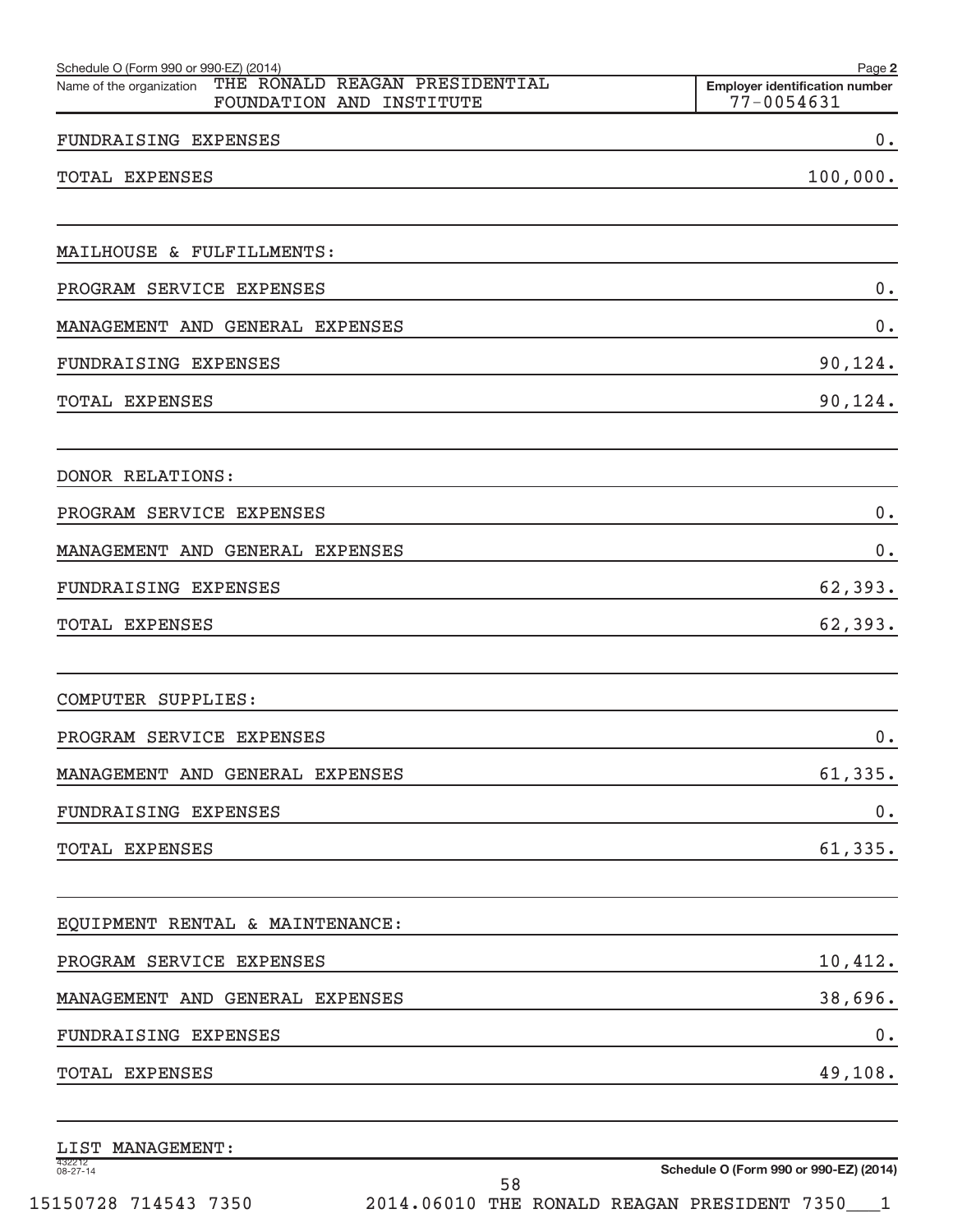| Schedule O (Form 990 or 990-EZ) (2014)<br>THE RONALD REAGAN PRESIDENTIAL<br>Name of the organization | Page 2<br><b>Employer identification number</b> |
|------------------------------------------------------------------------------------------------------|-------------------------------------------------|
| FOUNDATION AND INSTITUTE                                                                             | $77 - 0054631$                                  |
| PROGRAM SERVICE EXPENSES                                                                             | $0$ .                                           |
| MANAGEMENT AND GENERAL EXPENSES                                                                      | 0.                                              |
| FUNDRAISING EXPENSES                                                                                 | 34,057.                                         |
| TOTAL EXPENSES                                                                                       | 34,057.                                         |
| RETAIL SUPPLIES:                                                                                     |                                                 |
| PROGRAM SERVICE EXPENSES                                                                             | 11,439.                                         |
| MANAGEMENT AND GENERAL EXPENSES                                                                      | $0$ .                                           |
| FUNDRAISING EXPENSES                                                                                 | 0.                                              |
| <b>TOTAL EXPENSES</b>                                                                                | 11,439.                                         |
| STAFF TRAINING & EDUCATION:                                                                          |                                                 |
| PROGRAM SERVICE EXPENSES                                                                             | 0.                                              |
| MANAGEMENT AND GENERAL EXPENSES                                                                      | 781.                                            |
| FUNDRAISING EXPENSES                                                                                 | 495.                                            |
| <b>TOTAL EXPENSES</b>                                                                                | 1,276.                                          |
| OTHER DIRECT MAIL EXPENSE:                                                                           |                                                 |
| PROGRAM SERVICE EXPENSES                                                                             | 0.                                              |
| MANAGEMENT AND GENERAL EXPENSES                                                                      | 0.                                              |
| FUNDRAISING EXPENSES                                                                                 | 699.                                            |
| TOTAL EXPENSES                                                                                       | 699.                                            |
| TOTAL OTHER EXPENSES ON FORM 990, PART IX, LINE 24E, COL A                                           | 2,439,826.                                      |
|                                                                                                      |                                                 |

432212 08-27-14

**Schedule O (Form 990 or 990-EZ) (2014)**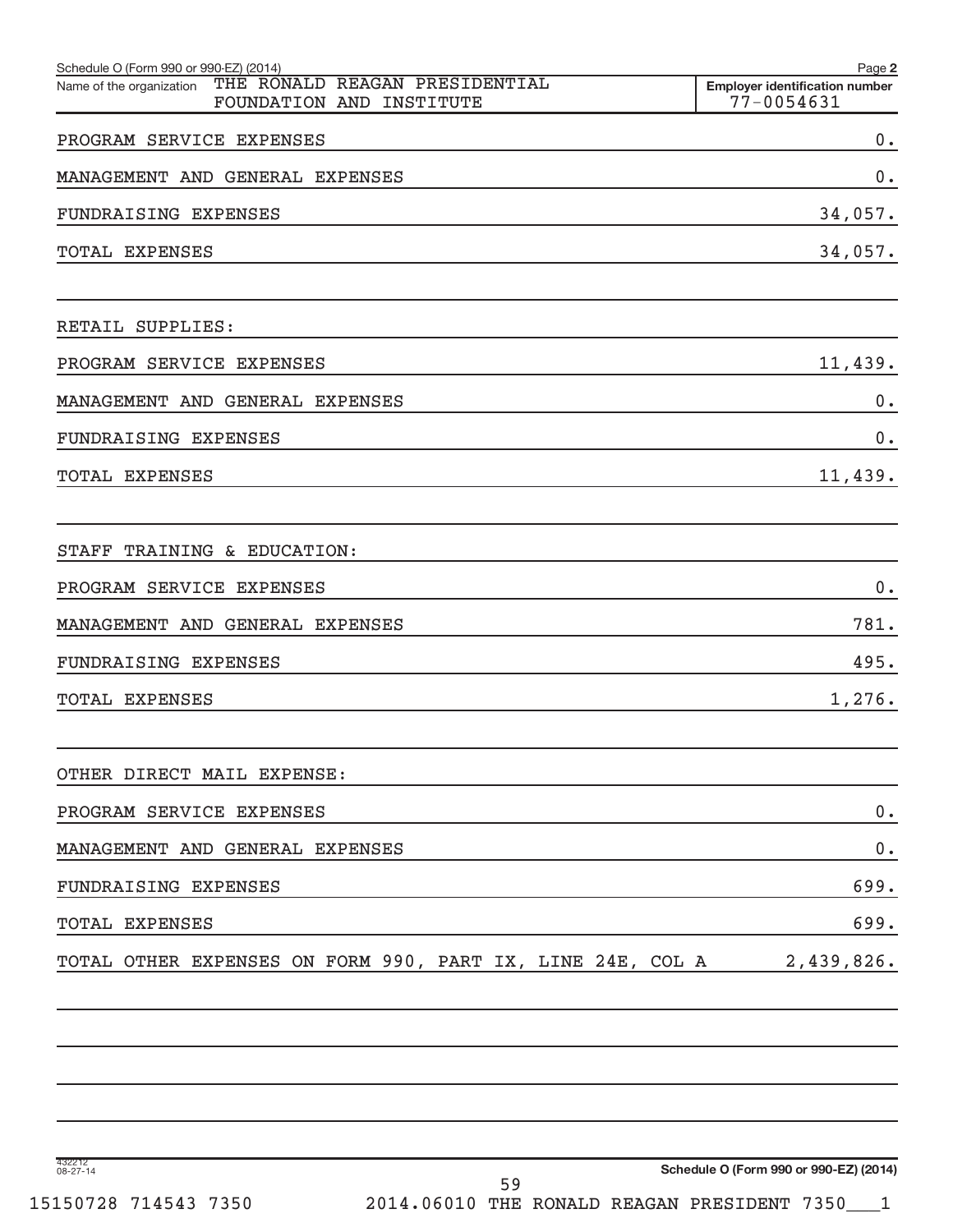# **TAX RETURN FILING INSTRUCTIONS**

#### FORM 990-T

#### **FOR THE YEAR ENDING**

SEPTEMBER 30, 2015

| <b>Prepared for</b>                                | THE RONALD REAGAN PRESIDENTIAL<br>FOUNDATION AND INSTITUTE<br>40 PRESIDENTIAL DRIVE NO. 200<br>SIMI VALLEY, CA 93065-0600 |
|----------------------------------------------------|---------------------------------------------------------------------------------------------------------------------------|
| <b>Prepared by</b>                                 | ROSE, SNYDER & JACOBS, LLP<br>15821 VENTURA BLVD, SUITE 490<br>ENCINO, CA 91436                                           |
| <b>Amount due</b><br>or refund                     | BALANCE DUE OF \$54                                                                                                       |
| Make check<br>payable to                           | PAYMENTS SHOULD BE MADE USING THE ELECTRONIC FEDERAL TAX<br>PAYMENT SYSTEM (EFTPS).                                       |
| Mail tax return<br>and check (if<br>applicable) to | DEPARTMENT OF THE TREASURY<br>INTERNAL REVENUE SERVICE CENTER<br>OGDEN, UT 84201-0027                                     |
| Return must be<br>mailed on<br>or before           | <b>AUGUST 15, 2016</b>                                                                                                    |
| <b>Special</b><br><b>Instructions</b>              | THE RETURN SHOULD BE SIGNED AND DATED.                                                                                    |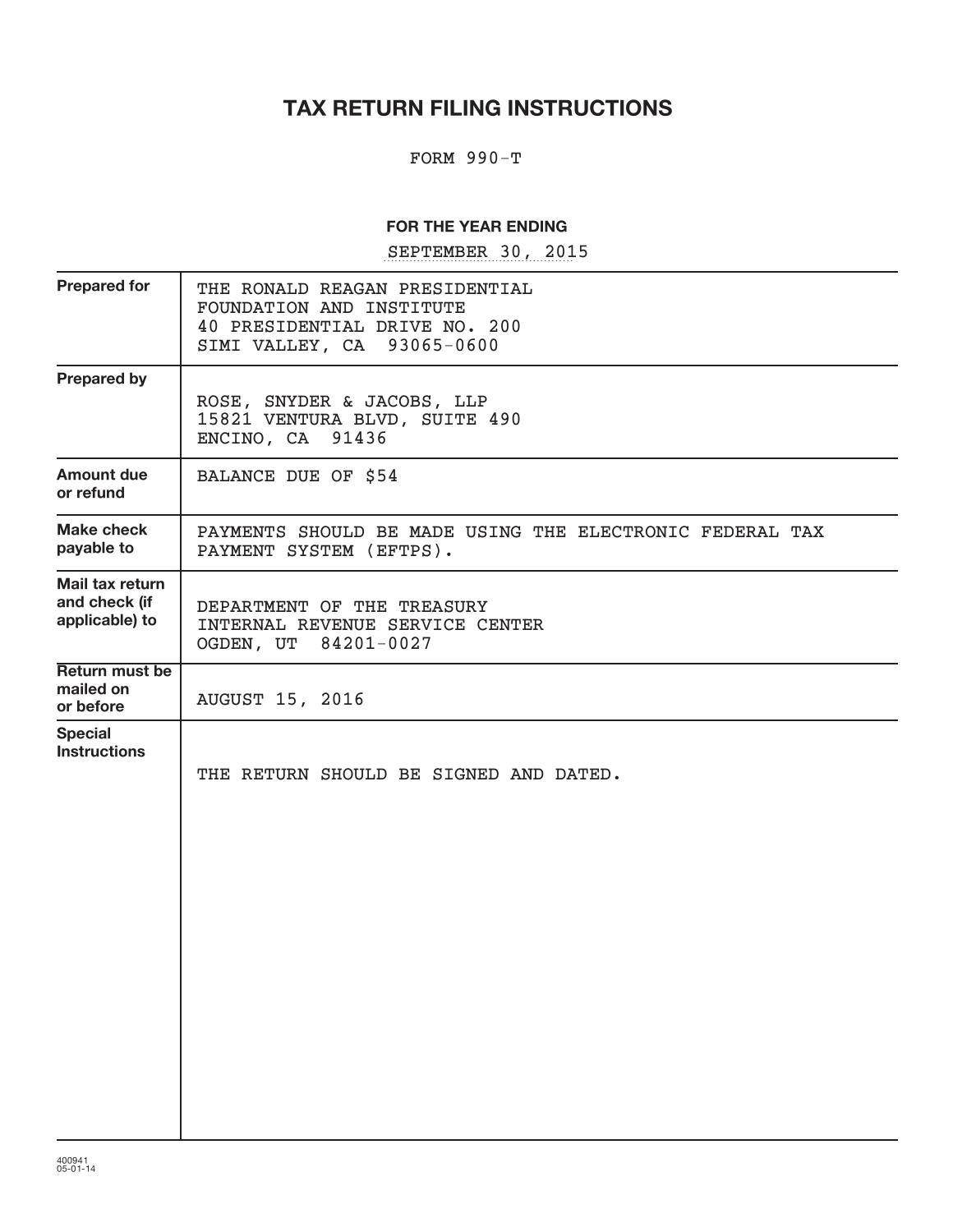| Form 990-T                                             | <b>Exempt Organization Business Income Tax Return</b>                                                                                                                                                                                   |                                                                                                                  |                     |                |                |                 | OMB No. 1545-0687                                                                  |
|--------------------------------------------------------|-----------------------------------------------------------------------------------------------------------------------------------------------------------------------------------------------------------------------------------------|------------------------------------------------------------------------------------------------------------------|---------------------|----------------|----------------|-----------------|------------------------------------------------------------------------------------|
|                                                        |                                                                                                                                                                                                                                         | (and proxy tax under section 6033(e))                                                                            |                     |                |                |                 |                                                                                    |
|                                                        | For calendar year 2014 or other tax year beginning $OCT\ 1$ , $2014\,$ and ending $SEP\ 30$ , $2015$ .                                                                                                                                  |                                                                                                                  |                     |                |                |                 |                                                                                    |
| Department of the Treasury<br>Internal Revenue Service | bo not enter SSN numbers on this form as it may be made public if your organization is a $501(c)(3)$ .                                                                                                                                  | Information about Form 990-T and its instructions is available at www.irs.gov/form990t.                          |                     |                |                |                 | Open to Public Inspection to<br>501(c)(3) Organizations Only                       |
| Check box if<br>A<br>address changed                   |                                                                                                                                                                                                                                         | Name of organization ( $\Box$ Check box if name changed and see instructions.)<br>THE RONALD REAGAN PRESIDENTIAL |                     |                |                |                 | <b>DEmployer identification number</b><br>(Employees' trust, see<br>instructions.) |
| <b>B</b> Exempt under section                          | Print                                                                                                                                                                                                                                   | FOUNDATION AND INSTITUTE                                                                                         |                     |                |                |                 | 77-0054631                                                                         |
| $X$ 501(c)(3                                           | 0ľ                                                                                                                                                                                                                                      | Number, street, and room or suite no. If a P.O. box, see instructions.                                           |                     |                |                |                 | E Unrelated business activity codes                                                |
| 220(e) <br>408(e)                                      | Type                                                                                                                                                                                                                                    | 40 PRESIDENTIAL DRIVE, NO. 200                                                                                   |                     |                |                |                 | (See instructions.)                                                                |
| $\frac{1}{3}30(a)$<br>408A                             |                                                                                                                                                                                                                                         | City or town, state or province, country, and ZIP or foreign postal code                                         |                     |                |                |                 |                                                                                    |
| 529(a)<br>C Book value of all assets                   |                                                                                                                                                                                                                                         | SIMI VALLEY, CA 93065-0600                                                                                       |                     |                |                | 453220          |                                                                                    |
| 286799196.                                             | F Group exemption number (See instructions.)<br><b>G</b> Check organization type $\blacktriangleright$ $\mathbf{X}$ 501(c) corporation                                                                                                  |                                                                                                                  |                     | $501(c)$ trust | $401(a)$ trust |                 | Other trust                                                                        |
|                                                        | H Describe the organization's primary unrelated business activity. MUSEUM STORE SALES                                                                                                                                                   |                                                                                                                  |                     |                |                |                 |                                                                                    |
|                                                        | During the tax year, was the corporation a subsidiary in an affiliated group or a parent-subsidiary controlled group?                                                                                                                   |                                                                                                                  |                     |                |                | Yes             | $X$ No                                                                             |
|                                                        | If "Yes," enter the name and identifying number of the parent corporation.                                                                                                                                                              |                                                                                                                  |                     |                |                |                 |                                                                                    |
|                                                        | J The books are in care of $\triangleright$ CARY L. GARMAN,                                                                                                                                                                             | <b>CPA</b>                                                                                                       |                     |                |                |                 | Telephone number (805) 577-4107                                                    |
| Part I                                                 | <b>Unrelated Trade or Business Income</b>                                                                                                                                                                                               |                                                                                                                  |                     | (A) Income     | (B) Expenses   |                 | $(C)$ Net                                                                          |
| 1a Gross receipts or sales                             | 39,694.                                                                                                                                                                                                                                 |                                                                                                                  |                     |                |                |                 |                                                                                    |
| <b>b</b> Less returns and allowances                   |                                                                                                                                                                                                                                         | c Balance <b>Division</b>                                                                                        | 1c                  | 39,694.        |                |                 |                                                                                    |
| 2                                                      |                                                                                                                                                                                                                                         |                                                                                                                  | $\overline{2}$      | 16, 255.       |                |                 |                                                                                    |
| 3                                                      | Gross profit. Subtract line 2 from line 1c [11] [11] [12] [12] [13] [14] [15] [15] [15] [15] [15] [15] [15] [1                                                                                                                          |                                                                                                                  | $\overline{3}$      | 23,439.        |                |                 | 23,439.                                                                            |
|                                                        |                                                                                                                                                                                                                                         |                                                                                                                  | 4a                  |                |                |                 |                                                                                    |
|                                                        |                                                                                                                                                                                                                                         |                                                                                                                  | 4 <sub>b</sub>      |                |                |                 |                                                                                    |
| C                                                      |                                                                                                                                                                                                                                         |                                                                                                                  | 4c                  |                |                |                 |                                                                                    |
| 5                                                      | Income (loss) from partnerships and S corporations (attach statement)                                                                                                                                                                   |                                                                                                                  | 5                   |                |                |                 |                                                                                    |
| Rent income (Schedule C)<br>6                          |                                                                                                                                                                                                                                         |                                                                                                                  | 6<br>$\overline{7}$ |                |                |                 |                                                                                    |
| 7                                                      |                                                                                                                                                                                                                                         |                                                                                                                  |                     |                |                |                 |                                                                                    |
| 8                                                      | Interest, annuities, royalties, and rents from controlled organizations (Sch. F)                                                                                                                                                        |                                                                                                                  | 8                   |                |                |                 |                                                                                    |
| 9                                                      | Investment income of a section $501(c)(7)$ , (9), or (17) organization (Schedule G)                                                                                                                                                     |                                                                                                                  | 9<br>10             |                |                |                 |                                                                                    |
| 10<br>11                                               |                                                                                                                                                                                                                                         |                                                                                                                  | 11                  |                |                |                 |                                                                                    |
| 12                                                     |                                                                                                                                                                                                                                         |                                                                                                                  | 12                  |                |                |                 |                                                                                    |
| 13                                                     |                                                                                                                                                                                                                                         |                                                                                                                  | $\overline{13}$     | 23,439.        |                |                 | 23,439.                                                                            |
| Part II                                                | <b>Deductions Not Taken Elsewhere (See instructions for limitations on deductions.)</b>                                                                                                                                                 |                                                                                                                  |                     |                |                |                 |                                                                                    |
|                                                        | (Except for contributions, deductions must be directly connected with the unrelated business income.)                                                                                                                                   |                                                                                                                  |                     |                |                |                 |                                                                                    |
| 14                                                     | Compensation of officers, directors, and trustees (Schedule K) [11] [2004] [2004] [2004] [2004] [2004] [2004] [3004] [3004] [3004] [3004] [3004] [3004] [3004] [3004] [3004] [3004] [3004] [3004] [3004] [3004] [3004] [3004]           |                                                                                                                  |                     |                |                | 14              |                                                                                    |
| 15                                                     | Salaries and wages <b>continuum contract and wages contract and wages contract and wages contract and wages contract and wages contract and wages contract and wages contract and wages contract and wages con</b>                      |                                                                                                                  |                     |                |                | 15              | 9,368.                                                                             |
| 16                                                     | Repairs and maintenance <i>maintenance</i> and contained a series and maintenance and maintenance and maintenance and maintenance and maintenance and maintenance and maintenance and maintenance and maintenance and maintenance a     |                                                                                                                  |                     |                |                | 16              |                                                                                    |
| 17                                                     |                                                                                                                                                                                                                                         |                                                                                                                  |                     |                |                | 17              |                                                                                    |
| 18                                                     | Interest (attach schedule) <i>machine and accordinational content and accordinational content and accordination</i> and accordination and accordination and accordination and accordination and accordination and accordination and     |                                                                                                                  |                     |                |                | 18              |                                                                                    |
| 19                                                     | Taxes and licenses <b>communications</b> and <b>licenses contract to the contract of the contract of the contract of the contract of the contract of the contract of the contract of the contract of the contract of the contract o</b> |                                                                                                                  |                     |                |                | 19              | 825.                                                                               |
| 20                                                     | Charitable contributions (See instructions for limitation rules) [11] manufacture in the contributions (See instructions for limitation rules) [11] manufacture in the contributions (See instructions for limitation rules) [          |                                                                                                                  |                     |                |                | 20              |                                                                                    |
| 21                                                     |                                                                                                                                                                                                                                         |                                                                                                                  |                     |                |                |                 |                                                                                    |
| 22                                                     | Less depreciation claimed on Schedule A and elsewhere on return [1994] [22a]                                                                                                                                                            |                                                                                                                  |                     |                |                | 22 <sub>b</sub> |                                                                                    |
| 23<br>Depletion                                        |                                                                                                                                                                                                                                         |                                                                                                                  |                     |                |                | 23              |                                                                                    |
| 24                                                     | Contributions to deferred compensation plans [11] manufactured contributions to deferred compensation plans [11] manufactured compensation plans [11] manufactured compensation plans [11] manufactured contributions to defer          |                                                                                                                  |                     |                |                | 24              | 1,474.                                                                             |
| 25                                                     | Employee benefit programs including the contract of the contract of the contract of the contract of the contract of the contract of the contract of the contract of the contract of the contract of the contract of the contra          |                                                                                                                  |                     |                |                | 25<br>26        |                                                                                    |
| 26<br>27                                               |                                                                                                                                                                                                                                         |                                                                                                                  |                     |                |                | 27              |                                                                                    |
| 28                                                     | Other deductions (attach schedule) Material Material Material SEE STATEMENT 1                                                                                                                                                           |                                                                                                                  |                     |                |                | 28              | 10,412.                                                                            |
| 29                                                     | Total deductions. Add lines 14 through 28 [11] matter contract the contract of the final deductions. Add lines 14 through 28                                                                                                            |                                                                                                                  |                     |                |                | 29              | 22,079.                                                                            |
| 30                                                     |                                                                                                                                                                                                                                         |                                                                                                                  |                     |                |                | 30              | 1,360.                                                                             |
| 31                                                     |                                                                                                                                                                                                                                         |                                                                                                                  |                     |                |                | 31              |                                                                                    |
| 32                                                     |                                                                                                                                                                                                                                         |                                                                                                                  |                     |                |                | 32              | 1,360.                                                                             |
| 33                                                     |                                                                                                                                                                                                                                         |                                                                                                                  |                     |                |                | 33              | 1,000.                                                                             |
| 34                                                     | Unrelated business taxable income. Subtract line 33 from line 32. If line 33 is greater than line 32, enter the smaller of zero or                                                                                                      |                                                                                                                  |                     |                |                |                 |                                                                                    |
| line 32                                                |                                                                                                                                                                                                                                         |                                                                                                                  |                     |                |                | 34              | 360.                                                                               |
| 423701<br>$01 - 13 - 15$                               | LHA For Paperwork Reduction Act Notice, see instructions.                                                                                                                                                                               |                                                                                                                  | 61                  |                |                |                 | Form 990-T (2014)                                                                  |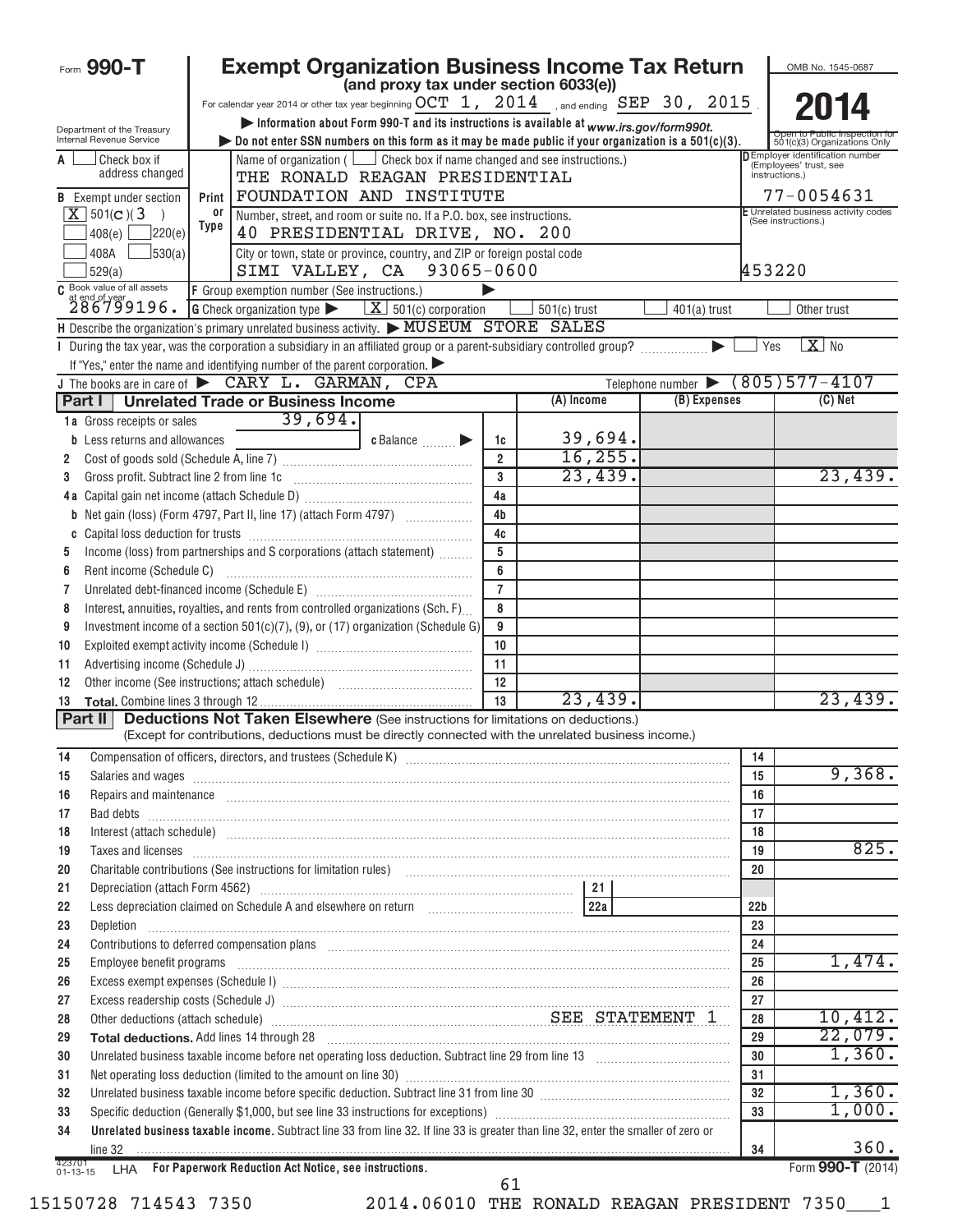|  |  | THE RONALD REAGAN PRESIDENTIAL |
|--|--|--------------------------------|
|  |  |                                |

| Form 990-T (2014) | FOUNDATION AND INSTITUTE                                                                                                                                                                                                               | 77-0054631    |                                  | Page 2                               |
|-------------------|----------------------------------------------------------------------------------------------------------------------------------------------------------------------------------------------------------------------------------------|---------------|----------------------------------|--------------------------------------|
|                   | <b>Part III   Tax Computation</b>                                                                                                                                                                                                      |               |                                  |                                      |
| 35                | Organizations Taxable as Corporations. See instructions for tax computation.                                                                                                                                                           |               |                                  |                                      |
|                   | Controlled group members (sections 1561 and 1563) check here $\blacktriangleright \Box$ See instructions and:                                                                                                                          |               |                                  |                                      |
|                   | a Enter your share of the \$50,000, \$25,000, and \$9,925,000 taxable income brackets (in that order):                                                                                                                                 |               |                                  |                                      |
|                   | $\frac{1}{2}$<br>$(2)$ $ $ \$<br><b>Contract Contract District</b><br>the contract of the contract of<br>(1)<br>$(3)$ $ $ \$                                                                                                           |               |                                  |                                      |
|                   | <b>b</b> Enter organization's share of: (1) Additional 5% tax (not more than \$11,750) $\sqrt{\$}$                                                                                                                                     |               |                                  |                                      |
|                   |                                                                                                                                                                                                                                        |               |                                  |                                      |
|                   |                                                                                                                                                                                                                                        |               | 35c                              | 54.                                  |
| 36                | Trusts Taxable at Trust Rates. See instructions for tax computation. Income tax on the amount on line 34 from:                                                                                                                         |               |                                  |                                      |
|                   | Tax rate schedule or $\Box$ Schedule D (Form 1041) …………………………………………………………………………………                                                                                                                                                     |               | 36                               |                                      |
| 37                |                                                                                                                                                                                                                                        |               | 37                               |                                      |
|                   | <b>Proxy tax.</b> See instructions <b>constructions b</b>                                                                                                                                                                              |               |                                  |                                      |
| 38                | Alternative minimum tax information and the contract of the contract of the contract of the contract of the contract of the contract of the contract of the contract of the contract of the contract of the contract of the co         |               | 38<br>39                         | 54.                                  |
| 39                | Part IV Tax and Payments                                                                                                                                                                                                               |               |                                  |                                      |
|                   | 40a                                                                                                                                                                                                                                    |               |                                  |                                      |
|                   | 40a Foreign tax credit (corporations attach Form 1118; trusts attach Form 1116)                                                                                                                                                        |               |                                  |                                      |
|                   | 40 <sub>b</sub>                                                                                                                                                                                                                        |               |                                  |                                      |
|                   | c General business credit. Attach Form 3800 [11] [11] Contract Contract Contract Contract Contract Contract Co<br>40c                                                                                                                  |               |                                  |                                      |
|                   | 40d                                                                                                                                                                                                                                    |               |                                  |                                      |
|                   |                                                                                                                                                                                                                                        |               | 40e                              |                                      |
| 41                |                                                                                                                                                                                                                                        |               | 41                               | 54.                                  |
| 42                | Other taxes. Check if from: Form 4255 Form 8611 Form 8697 Form 8866 Obther (attach schedule)                                                                                                                                           |               | 42                               |                                      |
| 43                | Total tax. Add lines 41 and 42                                                                                                                                                                                                         |               | 43                               | 54.                                  |
|                   | 44a                                                                                                                                                                                                                                    |               |                                  |                                      |
|                   | 44b                                                                                                                                                                                                                                    |               |                                  |                                      |
|                   | 44c                                                                                                                                                                                                                                    |               |                                  |                                      |
|                   | d Foreign organizations: Tax paid or withheld at source (see instructions)<br>44d                                                                                                                                                      |               |                                  |                                      |
|                   | e Backup withholding (see instructions) [11] manufacture materials and the Backup withholding (see instructions)<br>44e                                                                                                                |               |                                  |                                      |
|                   | 44f                                                                                                                                                                                                                                    |               |                                  |                                      |
|                   | g Other credits and payments:                                                                                                                                                                                                          |               |                                  |                                      |
|                   | Form 2439<br>Other Total b 44g<br>the control of the control of the<br>$\Box$ Form 4136                                                                                                                                                |               |                                  |                                      |
| 45                |                                                                                                                                                                                                                                        |               | 45                               |                                      |
| 46                |                                                                                                                                                                                                                                        |               | 46                               |                                      |
| 47                |                                                                                                                                                                                                                                        |               | 47                               | 54.                                  |
| 48                |                                                                                                                                                                                                                                        |               | 48                               |                                      |
| 49                | Enter the amount of line 48 you want: Credited to 2015 estimated tax                                                                                                                                                                   | Refunded      | 49                               |                                      |
|                   | Part V   Statements Regarding Certain Activities and Other Information (see instructions)                                                                                                                                              |               |                                  |                                      |
|                   | 1 At any time during the 2014 calendar year, did the organization have an interest in or a signature or other authority over a financial account (bank,                                                                                |               |                                  | Yes No                               |
|                   | securities, or other) in a foreign country? If YES, the organization may have to file Form FinCEN Form 114, Report of Foreign Bank and Financial                                                                                       |               |                                  |                                      |
|                   |                                                                                                                                                                                                                                        |               |                                  | х                                    |
| 2                 | Accounts. If YES, enter the name of the foreign country here<br>During the tax year, did the organization receive a distribution from, or was it the grantor of, or transferor to, a foreign trust?<br>If YES, see instructions for    |               |                                  | $\overline{\text{x}}$                |
| 3                 | Enter the amount of tax-exempt interest received or accrued during the tax year $\triangleright$ \$                                                                                                                                    |               |                                  |                                      |
|                   | Schedule A - Cost of Goods Sold. Enter method of inventory valuation<br>N/A                                                                                                                                                            |               |                                  |                                      |
|                   | 0.<br>Inventory at beginning of year                                                                                                                                                                                                   |               | 6                                | $\overline{0}$ .                     |
| 2<br>Purchases    | 16, 255.<br>$\overline{2}$<br>7 Cost of goods sold. Subtract line 6                                                                                                                                                                    |               |                                  |                                      |
| 3                 | 3<br>from line 5. Enter here and in Part I, line 2                                                                                                                                                                                     |               | $\overline{7}$                   | 16, 255.                             |
|                   | 4a                                                                                                                                                                                                                                     |               |                                  | No                                   |
| 4а                | 8 Do the rules of section 263A (with respect to<br>Additional section 263A costs (att. schedule)<br>4b                                                                                                                                 |               |                                  | Yes                                  |
| b                 | Other costs (attach schedule)<br>property produced or acquired for resale) apply to<br>$16$ , $255$ .<br>5                                                                                                                             |               |                                  | Χ                                    |
|                   | Total. Add lines 1 through 4b<br>the organization?<br>Under penalties of perjury, I declare that I have examined this return, including accompanying schedules and statements, and to the best of my knowledge and belief, it is true, |               |                                  |                                      |
| <b>Sign</b>       | correct, and complete. Declaration of preparer (other than taxpayer) is based on all information of which preparer has any knowledge.                                                                                                  |               |                                  |                                      |
| <b>Here</b>       |                                                                                                                                                                                                                                        |               |                                  | May the IRS discuss this return with |
|                   | FIN OFFICER<br><b>CHIEF</b><br>Signature of officer<br><b>Date</b>                                                                                                                                                                     |               | the preparer shown below (see    |                                      |
|                   |                                                                                                                                                                                                                                        |               | instructions)? $\mid X \mid$ Yes | No                                   |
|                   | Print/Type preparer's name<br>Preparer's signature<br>Date                                                                                                                                                                             | Check         | if<br><b>PTIN</b>                |                                      |
| Paid              |                                                                                                                                                                                                                                        | self-employed |                                  |                                      |
| Preparer          | 07/28/16 <br>CRAIG M. FRYE                                                                                                                                                                                                             |               |                                  | P00090236                            |
| <b>Use Only</b>   | SNYDER & JACOBS,<br>Firm's name ROSE,<br>LLP                                                                                                                                                                                           | Firm's EIN    |                                  | 45-4095250                           |
|                   | 15821 VENTURA BLVD,<br>SUITE 490                                                                                                                                                                                                       |               |                                  |                                      |
|                   | $\triangleright$ ENCINO, CA 91436<br>Firm's address                                                                                                                                                                                    | Phone no.     |                                  | $(818)461-0600$                      |
| 423711 01-13-15   |                                                                                                                                                                                                                                        |               |                                  | Form 990-T (2014)                    |
|                   | 62                                                                                                                                                                                                                                     |               |                                  |                                      |

| ×<br>۰. |
|---------|
|         |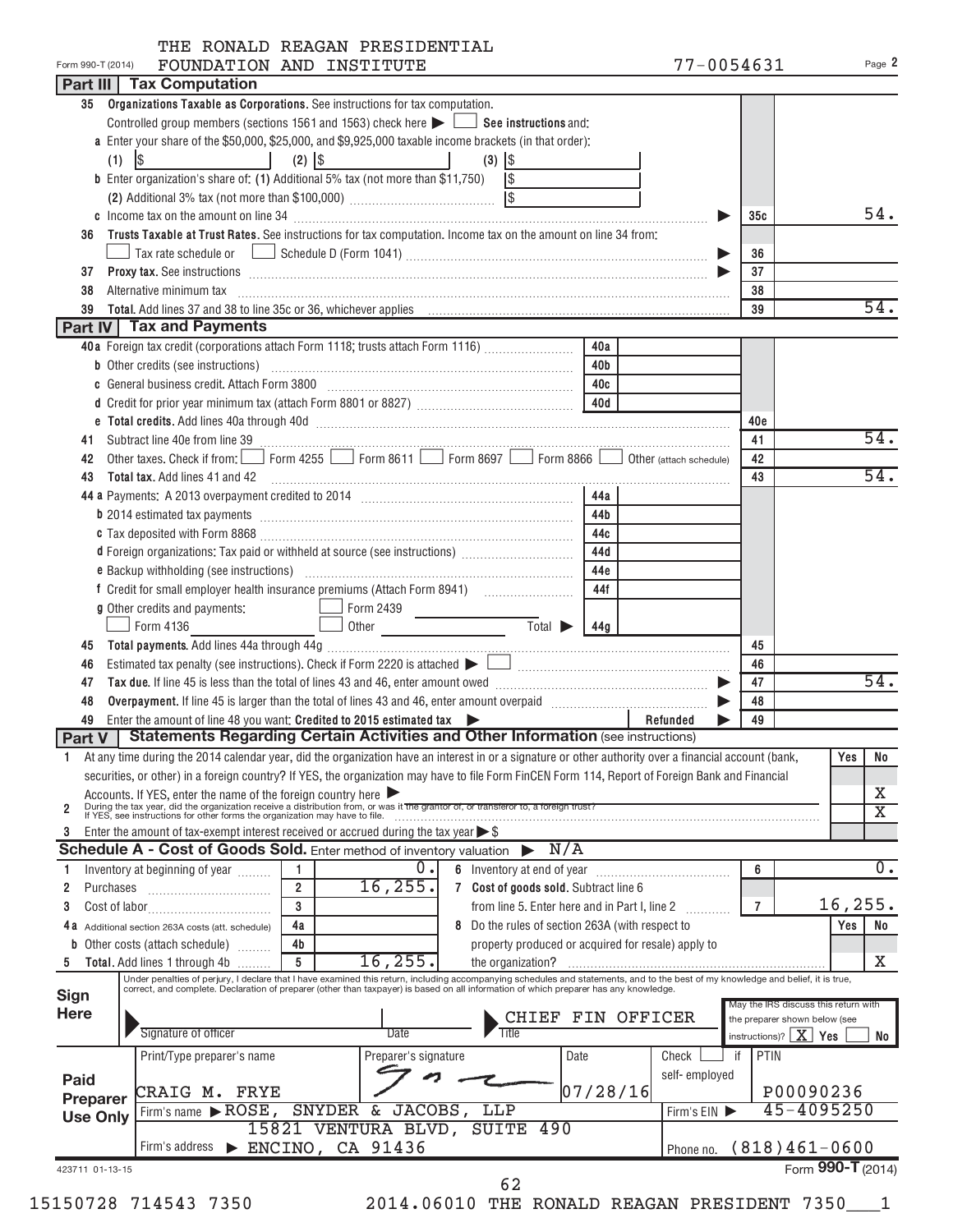#### Form 990-T (2014)  ${\tt FQUNDATION}$   ${\tt AND}$   ${\tt INSTITUTE}$   ${\tt TVT-MI}$   ${\tt TVT-MI}$   ${\tt TVT-MI}$   ${\tt NQCD}$ THE RONALD REAGAN PRESIDENTIAL

**3**

 ${\sf Schedule~C}$  - Rent Income (From Real Property and Personal Property Leased With Real Property)<sup>(see instructions)</sup>

1. Description of property

| (1)                                                                                                                       |                                                      |                                                                   |                                                                                                                                                     |                                           |                                                                                            |    |                                                                                                  |
|---------------------------------------------------------------------------------------------------------------------------|------------------------------------------------------|-------------------------------------------------------------------|-----------------------------------------------------------------------------------------------------------------------------------------------------|-------------------------------------------|--------------------------------------------------------------------------------------------|----|--------------------------------------------------------------------------------------------------|
| (2)                                                                                                                       |                                                      |                                                                   |                                                                                                                                                     |                                           |                                                                                            |    |                                                                                                  |
| (3)                                                                                                                       |                                                      |                                                                   |                                                                                                                                                     |                                           |                                                                                            |    |                                                                                                  |
| (4)                                                                                                                       |                                                      |                                                                   |                                                                                                                                                     |                                           |                                                                                            |    |                                                                                                  |
|                                                                                                                           | 2.<br>Rent received or accrued                       |                                                                   |                                                                                                                                                     |                                           |                                                                                            |    |                                                                                                  |
| (a) From personal property (if the percentage of<br>rent for personal property is more than<br>10% but not more than 50%) |                                                      |                                                                   | (b) From real and personal property (if the percentage<br>of rent for personal property exceeds 50% or if<br>the rent is based on profit or income) |                                           |                                                                                            |    | 3(a) Deductions directly connected with the income in<br>columns 2(a) and 2(b) (attach schedule) |
| (1)                                                                                                                       |                                                      |                                                                   |                                                                                                                                                     |                                           |                                                                                            |    |                                                                                                  |
|                                                                                                                           |                                                      |                                                                   |                                                                                                                                                     |                                           |                                                                                            |    |                                                                                                  |
| (2)                                                                                                                       |                                                      |                                                                   |                                                                                                                                                     |                                           |                                                                                            |    |                                                                                                  |
| (3)                                                                                                                       |                                                      |                                                                   |                                                                                                                                                     |                                           |                                                                                            |    |                                                                                                  |
| (4)                                                                                                                       | $\overline{0}$ .                                     |                                                                   |                                                                                                                                                     | $\overline{0}$ .                          |                                                                                            |    |                                                                                                  |
| Total                                                                                                                     |                                                      | Total                                                             |                                                                                                                                                     |                                           |                                                                                            |    |                                                                                                  |
| (c) Total income. Add totals of columns 2(a) and 2(b). Enter                                                              |                                                      |                                                                   |                                                                                                                                                     | 0.                                        | (b) Total deductions.<br>Enter here and on page 1,<br>Part I, line 6, column (B)           |    | 0.                                                                                               |
| <b>Schedule E - Unrelated Debt-Financed Income (see instructions)</b>                                                     |                                                      |                                                                   |                                                                                                                                                     |                                           |                                                                                            |    |                                                                                                  |
|                                                                                                                           |                                                      |                                                                   |                                                                                                                                                     |                                           | 3. Deductions directly connected with or allocable                                         |    |                                                                                                  |
|                                                                                                                           |                                                      |                                                                   | 2. Gross income from                                                                                                                                |                                           | to debt-financed property                                                                  |    |                                                                                                  |
| 1. Description of debt-financed property                                                                                  |                                                      |                                                                   | or allocable to debt-<br>financed property                                                                                                          |                                           | (a) Straight line depreciation<br>(attach schedule)                                        |    | (b) Other deductions<br>(attach schedule)                                                        |
|                                                                                                                           |                                                      |                                                                   |                                                                                                                                                     |                                           |                                                                                            |    |                                                                                                  |
|                                                                                                                           |                                                      |                                                                   |                                                                                                                                                     |                                           |                                                                                            |    |                                                                                                  |
| (1)                                                                                                                       |                                                      |                                                                   |                                                                                                                                                     |                                           |                                                                                            |    |                                                                                                  |
| (2)                                                                                                                       |                                                      |                                                                   |                                                                                                                                                     |                                           |                                                                                            |    |                                                                                                  |
| (3)                                                                                                                       |                                                      |                                                                   |                                                                                                                                                     |                                           |                                                                                            |    |                                                                                                  |
| (4)                                                                                                                       |                                                      |                                                                   |                                                                                                                                                     |                                           |                                                                                            |    |                                                                                                  |
| 4. Amount of average acquisition<br>debt on or allocable to debt-financed<br>property (attach schedule)                   | 5. Average adjusted basis                            | of or allocable to<br>debt-financed property<br>(attach schedule) | 6. Column 4 divided<br>by column 5                                                                                                                  |                                           | 7. Gross income<br>reportable (column<br>2 x column 6)                                     |    | 8. Allocable deductions<br>(column 6 x total of columns<br>$3(a)$ and $3(b)$ )                   |
|                                                                                                                           |                                                      |                                                                   |                                                                                                                                                     |                                           |                                                                                            |    |                                                                                                  |
| (1)                                                                                                                       |                                                      |                                                                   |                                                                                                                                                     | $\%$                                      |                                                                                            |    |                                                                                                  |
| (2)                                                                                                                       |                                                      |                                                                   |                                                                                                                                                     | $\frac{0}{0}$                             |                                                                                            |    |                                                                                                  |
| (3)                                                                                                                       |                                                      |                                                                   |                                                                                                                                                     | $\frac{0}{0}$                             |                                                                                            |    |                                                                                                  |
| (4)                                                                                                                       |                                                      |                                                                   |                                                                                                                                                     | $\%$                                      |                                                                                            |    |                                                                                                  |
|                                                                                                                           |                                                      |                                                                   |                                                                                                                                                     |                                           | Enter here and on page 1,<br>Part I, line 7, column (A).                                   |    | Enter here and on page 1,<br>Part I, line 7, column (B).                                         |
| Totals                                                                                                                    |                                                      |                                                                   |                                                                                                                                                     |                                           |                                                                                            | 0. |                                                                                                  |
|                                                                                                                           |                                                      |                                                                   |                                                                                                                                                     |                                           |                                                                                            |    | $\overline{0}$ .                                                                                 |
| Schedule F - Interest, Annuities, Royalties, and Rents From Controlled Organizations (see instructions)                   |                                                      |                                                                   |                                                                                                                                                     |                                           |                                                                                            |    |                                                                                                  |
|                                                                                                                           |                                                      |                                                                   | <b>Exempt Controlled Organizations</b>                                                                                                              |                                           |                                                                                            |    |                                                                                                  |
|                                                                                                                           |                                                      |                                                                   |                                                                                                                                                     |                                           |                                                                                            |    |                                                                                                  |
| 1. Name of controlled organization                                                                                        | 2.<br>Employer identification<br>number              |                                                                   | 3.<br>Net unrelated income<br>(loss) (see instructions)                                                                                             | 4.<br>Total of specified<br>payments made | 5. Part of column 4 that is<br>included in the controlling<br>organization's gross income  |    | 6. Deductions directly<br>connected with income<br>in column 5                                   |
|                                                                                                                           |                                                      |                                                                   |                                                                                                                                                     |                                           |                                                                                            |    |                                                                                                  |
| (1)                                                                                                                       |                                                      |                                                                   |                                                                                                                                                     |                                           |                                                                                            |    |                                                                                                  |
| (2)                                                                                                                       |                                                      |                                                                   |                                                                                                                                                     |                                           |                                                                                            |    |                                                                                                  |
| (3)                                                                                                                       |                                                      |                                                                   |                                                                                                                                                     |                                           |                                                                                            |    |                                                                                                  |
| (4)                                                                                                                       |                                                      |                                                                   |                                                                                                                                                     |                                           |                                                                                            |    |                                                                                                  |
| Nonexempt Controlled Organizations                                                                                        |                                                      |                                                                   |                                                                                                                                                     |                                           |                                                                                            |    |                                                                                                  |
| 7. Taxable Income                                                                                                         | 8. Net unrelated income (loss)<br>(see instructions) |                                                                   | 9. Total of specified payments<br>made                                                                                                              |                                           | 10. Part of column 9 that is included<br>in the controlling organization's<br>gross income |    | 11. Deductions directly connected<br>with income in column 10                                    |
|                                                                                                                           |                                                      |                                                                   |                                                                                                                                                     |                                           |                                                                                            |    |                                                                                                  |
| (1)                                                                                                                       |                                                      |                                                                   |                                                                                                                                                     |                                           |                                                                                            |    |                                                                                                  |
| (2)                                                                                                                       |                                                      |                                                                   |                                                                                                                                                     |                                           |                                                                                            |    |                                                                                                  |
| (3)                                                                                                                       |                                                      |                                                                   |                                                                                                                                                     |                                           |                                                                                            |    |                                                                                                  |
| (4)                                                                                                                       |                                                      |                                                                   |                                                                                                                                                     |                                           |                                                                                            |    |                                                                                                  |
|                                                                                                                           |                                                      |                                                                   |                                                                                                                                                     |                                           | Add columns 5 and 10.<br>Enter here and on page 1, Part I,<br>line 8, column (A).          |    | Add columns 6 and 11.<br>Enter here and on page 1, Part I,<br>line 8, column (B).                |
|                                                                                                                           |                                                      |                                                                   |                                                                                                                                                     |                                           | Ο.                                                                                         |    | 0.                                                                                               |
| 423721 01-13-15                                                                                                           |                                                      |                                                                   |                                                                                                                                                     |                                           |                                                                                            |    | Form 990-T (2014)                                                                                |
|                                                                                                                           |                                                      |                                                                   | 63                                                                                                                                                  |                                           |                                                                                            |    |                                                                                                  |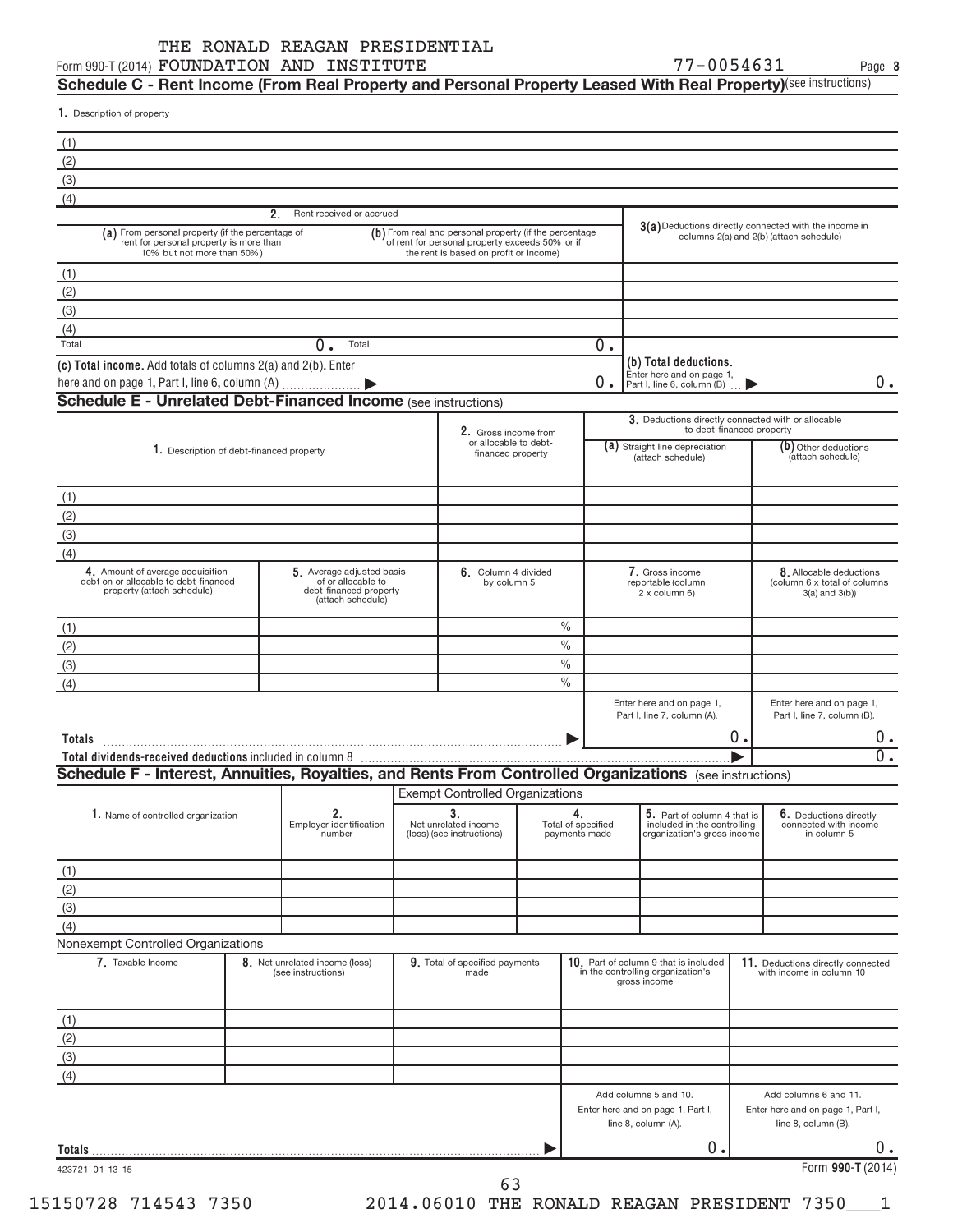**4**

# **Schedule G - Investment Income of a Section 501(c)(7), (9), or (17) Organization**

|                                                                              |                                                                    |                                                                                         |                                                                                                                                       | 3. Deductions                                                                |                                            | 5. Total deductions                                                                          |
|------------------------------------------------------------------------------|--------------------------------------------------------------------|-----------------------------------------------------------------------------------------|---------------------------------------------------------------------------------------------------------------------------------------|------------------------------------------------------------------------------|--------------------------------------------|----------------------------------------------------------------------------------------------|
|                                                                              | 1. Description of income                                           |                                                                                         | 2. Amount of income                                                                                                                   | directly connected<br>(attach schedule)                                      | 4. Set-asides<br>(attach schedule)         | and set-asides<br>(col. 3 plus col. 4)                                                       |
| $\frac{(1)}{(2)}$<br>(3)                                                     |                                                                    |                                                                                         |                                                                                                                                       |                                                                              |                                            |                                                                                              |
|                                                                              |                                                                    |                                                                                         |                                                                                                                                       |                                                                              |                                            |                                                                                              |
|                                                                              |                                                                    |                                                                                         |                                                                                                                                       |                                                                              |                                            |                                                                                              |
| (4)                                                                          |                                                                    |                                                                                         |                                                                                                                                       |                                                                              |                                            |                                                                                              |
|                                                                              |                                                                    |                                                                                         | Enter here and on page 1,<br>Part I, line 9, column (A).                                                                              |                                                                              |                                            | Enter here and on page 1,<br>Part I, line 9, column (B).                                     |
| Totals                                                                       |                                                                    |                                                                                         | 0.                                                                                                                                    |                                                                              |                                            | 0.                                                                                           |
|                                                                              |                                                                    |                                                                                         |                                                                                                                                       |                                                                              |                                            |                                                                                              |
|                                                                              | (see instructions)                                                 |                                                                                         |                                                                                                                                       |                                                                              |                                            |                                                                                              |
| 1. Description of<br>exploited activity                                      | 2. Gross<br>unrelated business<br>income from<br>trade or business | 3. Expenses<br>directly connected<br>with production<br>of unrelated<br>business income | 4. Net income (loss)<br>from unrelated trade or<br>business (column 2<br>minus column 3). If a<br>gain, compute cols. 5<br>through 7. | 5. Gross income<br>from activity that<br>is not unrelated<br>business income | 6. Expenses<br>attributable to<br>column 5 | 7. Excess exempt<br>expenses (column<br>6 minus column 5.<br>but not more than<br>column 4). |
|                                                                              |                                                                    |                                                                                         |                                                                                                                                       |                                                                              |                                            |                                                                                              |
| (1)                                                                          |                                                                    |                                                                                         |                                                                                                                                       |                                                                              |                                            |                                                                                              |
| $\frac{(2)}{(3)}$                                                            |                                                                    |                                                                                         |                                                                                                                                       |                                                                              |                                            |                                                                                              |
| (4)                                                                          |                                                                    |                                                                                         |                                                                                                                                       |                                                                              |                                            |                                                                                              |
| Schedule I - Exploited Exempt Activity Income, Other Than Advertising Income | Enter here and on<br>page 1, Part I,<br>line 10, col. (A).         | Enter here and on<br>page 1, Part I,<br>line 10, col. (B).                              |                                                                                                                                       |                                                                              |                                            | Enter here and<br>on page 1,<br>Part II, line 26.                                            |

**Part I Income From Periodicals Reported on a Consolidated Basis**

| 1. Name of periodical                  | 2. Gross<br>advertising<br>income | 3. Direct<br>advertising costs | 4. Advertising gain<br>or (loss) (col. 2 minus<br>col. 3). If a gain, compute<br>cols. 5 through 7. | 5. Circulation<br>income | $6.$ Readership<br>costs | 7. Excess readership<br>costs (column 6 minus<br>column 5, but not more<br>than column 4). |
|----------------------------------------|-----------------------------------|--------------------------------|-----------------------------------------------------------------------------------------------------|--------------------------|--------------------------|--------------------------------------------------------------------------------------------|
|                                        |                                   |                                |                                                                                                     |                          |                          |                                                                                            |
| (2)                                    |                                   |                                |                                                                                                     |                          |                          |                                                                                            |
| (3)                                    |                                   |                                |                                                                                                     |                          |                          |                                                                                            |
| (4)                                    |                                   |                                |                                                                                                     |                          |                          |                                                                                            |
|                                        |                                   |                                |                                                                                                     |                          |                          |                                                                                            |
| Totals (carry to Part II, line $(5)$ ) | υ.                                | 0                              | __                                                                                                  |                          |                          |                                                                                            |

Part II | Income From Periodicals Reported on a Separate Basis (For each periodical listed in Part II, fill in columns 2 through 7 on a line-by-line basis.)

| 1. Name of periodical                                                             | 2. Gross<br>advertising<br>income                          |  | 3. Direct<br>advertising costs                             | 4. Advertising gain<br>or (loss) (col. 2 minus<br>col. 3). If a gain, compute<br>cols. 5 through 7. | 5. Circulation<br>income |                                              | 6. Readership<br>costs |    | 7. Excess readership<br>costs (column 6 minus<br>column 5, but not more<br>than column 4). |
|-----------------------------------------------------------------------------------|------------------------------------------------------------|--|------------------------------------------------------------|-----------------------------------------------------------------------------------------------------|--------------------------|----------------------------------------------|------------------------|----|--------------------------------------------------------------------------------------------|
| (1)                                                                               |                                                            |  |                                                            |                                                                                                     |                          |                                              |                        |    |                                                                                            |
| (2)                                                                               |                                                            |  |                                                            |                                                                                                     |                          |                                              |                        |    |                                                                                            |
| (3)                                                                               |                                                            |  |                                                            |                                                                                                     |                          |                                              |                        |    |                                                                                            |
| (4)                                                                               |                                                            |  |                                                            |                                                                                                     |                          |                                              |                        |    |                                                                                            |
| <b>Totals from Part I</b>                                                         | Ο.                                                         |  | 0.                                                         |                                                                                                     |                          |                                              |                        | 0. |                                                                                            |
|                                                                                   | Enter here and on<br>page 1, Part I,<br>line 11, col. (A). |  | Enter here and on<br>page 1, Part I,<br>line 11, col. (B). |                                                                                                     |                          |                                              |                        |    | Enter here and<br>on page 1,<br>Part II, line 27.                                          |
| Totals, Part II (lines $1-5$ )                                                    | 0.                                                         |  | 0.                                                         |                                                                                                     |                          |                                              |                        |    | 0.                                                                                         |
| Schedule K - Compensation of Officers, Directors, and Trustees (see instructions) |                                                            |  |                                                            |                                                                                                     |                          |                                              |                        |    |                                                                                            |
| 1. Name                                                                           |                                                            |  | 2. Title                                                   |                                                                                                     |                          | 3. Percent of<br>time devoted to<br>business |                        |    | 4. Compensation attributable<br>to unrelated business                                      |
| (1)                                                                               |                                                            |  |                                                            |                                                                                                     |                          |                                              | $\frac{0}{0}$          |    |                                                                                            |
| (2)                                                                               |                                                            |  |                                                            |                                                                                                     |                          |                                              | $\frac{0}{0}$          |    |                                                                                            |
| (3)                                                                               |                                                            |  |                                                            |                                                                                                     |                          |                                              | $\frac{0}{0}$          |    |                                                                                            |
| (4)                                                                               |                                                            |  |                                                            |                                                                                                     |                          |                                              | $\frac{0}{0}$          |    |                                                                                            |
| <b>Total.</b> Enter here and on page 1, Part II, line 14                          |                                                            |  |                                                            |                                                                                                     |                          |                                              |                        |    | 0.                                                                                         |
|                                                                                   |                                                            |  |                                                            |                                                                                                     |                          |                                              |                        |    |                                                                                            |